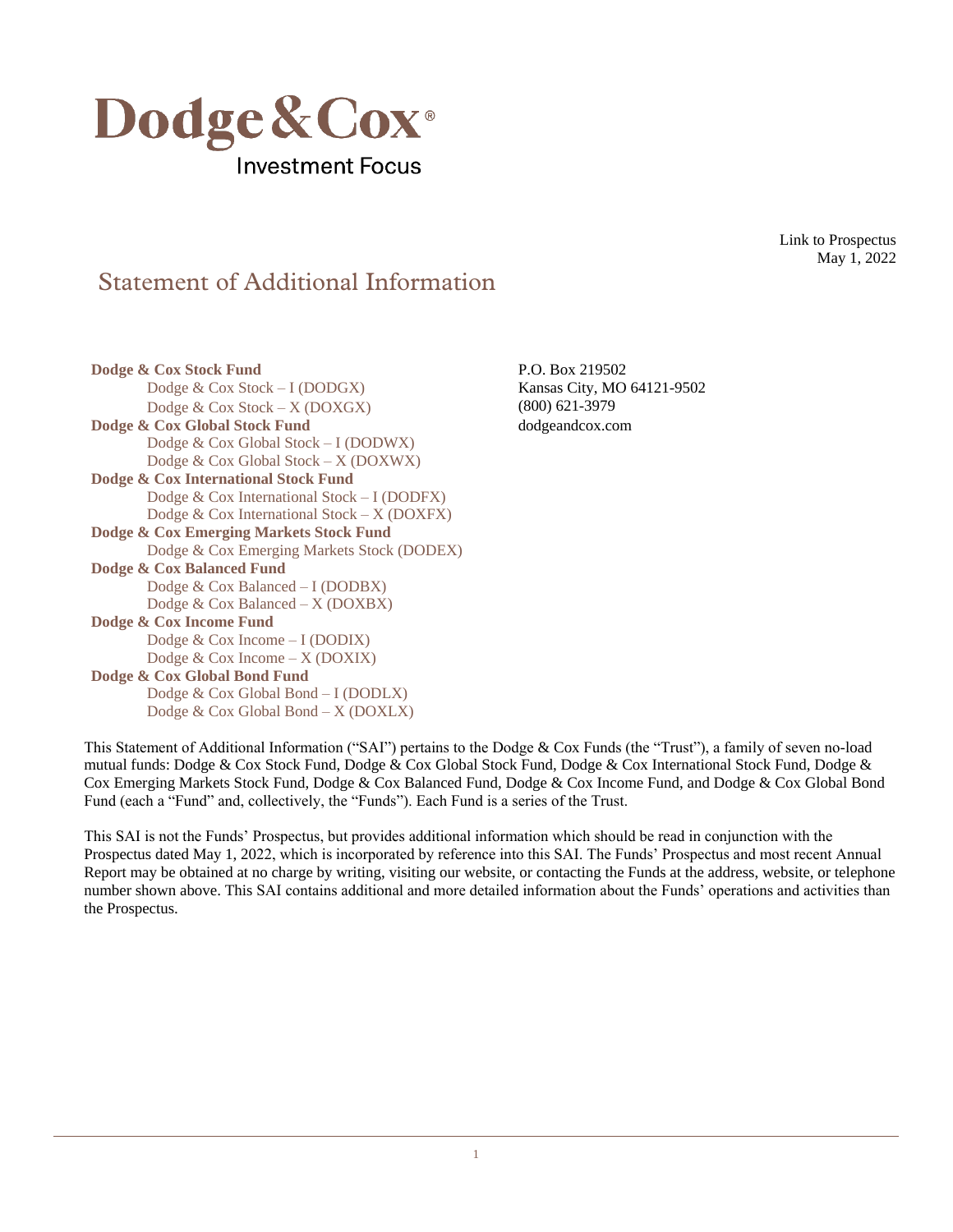# **Table of Contents**

| 3  |
|----|
| 3  |
| 3  |
| 3  |
| 30 |
| 32 |
| 32 |
| 43 |
| 43 |
| 43 |
| 45 |
|    |
| 55 |
| 56 |
| 60 |
| 61 |
| 63 |
| 55 |
| 68 |
|    |
|    |
| 74 |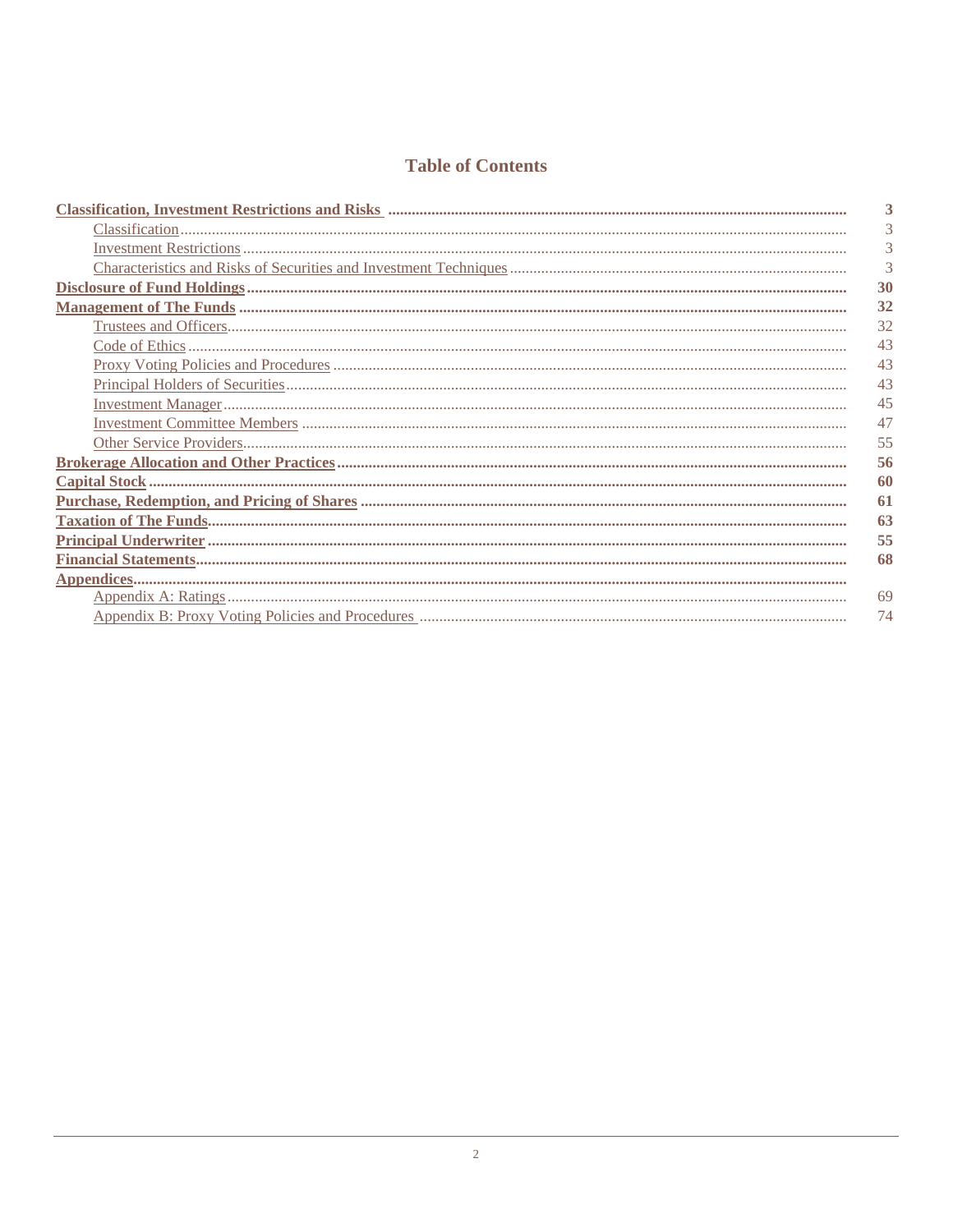# <span id="page-2-0"></span>Classification, Investment Restrictions, and Risks

# **Classification**

The Funds are open-end management investment companies. The Investment Company Act of 1940, as amended ("1940 Act"), classifies investment companies as either diversified or nondiversified. Each of the Funds is a diversified series of the Trust.

# <span id="page-2-1"></span>**Investment Restrictions**

Each Fund has adopted fundamental and non-fundamental restrictions. The following fundamental restrictions cannot be changed without the approval of the holders of a majority of a Fund's outstanding shares. The 1940 Act defines a majority as the lesser of (1) 67% or more of the voting shares present at a meeting if the holders of more than 50% of the outstanding voting shares are present or represented by proxy, or (2) more than 50% of the outstanding voting shares of a Fund. As applicable, each Fund may not:

- 1. Underwrite securities of other issuers, except as permitted under, or to the extent not prohibited by, the 1940 Act, and rules thereunder as interpreted or modified by regulatory authority having jurisdiction from time to time, and any applicable exemptive relief.
- 2. Invest in a security if, as a result of such investment, more than 25% of its total assets would be invested in the securities of issuers in any particular industry, except that the restriction does not apply to securities issued or guaranteed by the U.S. government, its agencies or Government Sponsored Enterprises ("GSE") (or repurchase agreements with respect thereto).
- 3. Purchase or sell real estate unless acquired as a result of ownership of securities or other instruments, although a Fund may invest in marketable securities secured by real estate or interests therein or issued by companies or investment trusts that invest or deal in real estate or interests therein.
- 4. Purchase or sell physical commodities unless acquired as a result of ownership of securities or other instruments. This restriction shall not prohibit a Fund, subject to restrictions described in the Prospectus and elsewhere in this SAI, each as may be amended from time to time, from purchasing, selling or entering into financial derivative or commodity contracts (such as futures contracts or options on futures contracts, or transactions related to currencies), subject to compliance with any applicable provisions of the federal securities or commodities laws.
- 5. Borrow money or issue senior securities except as permitted under, or to the extent not prohibited by, the 1940 Act, and rules thereunder, as interpreted or modified by regulatory authority having jurisdiction from time to time, and any applicable exemptive relief.
- 6. Make loans to other persons, except as permitted under, or to the extent not prohibited by, the 1940 Act, and rules thereunder, as interpreted or modified by regulatory authority having jurisdiction from time to time, and any applicable exemptive relief.
- 7. With respect to 75% of the Fund's total assets, purchase the securities of any issuer, except securities issued or guaranteed by the U.S. government or any of its agencies or instrumentalities or securities issued by other investment companies, if, as a result (i) more than 5% of the Fund's total assets would be invested in securities of that issuer, or (ii) the Fund would hold more than 10% of the outstanding voting securities of that issuer.

The following non-fundamental restriction may be changed by the Board of Trustees without shareholder approval. Each Fund may not:

1. Purchase any security if as a result a Fund would then have more than 15% of its net assets invested in securities that are illiquid.

The percentage limitations included in the investment restrictions and elsewhere in this SAI and the Prospectus apply at the time of purchase of a security. So, for example, if a Fund exceeds a limit as a result of market fluctuations or the sale of other securities, it will not be required to dispose of any securities. Industry classifications for the Funds are based on classifications maintained and developed by third parties. Application of these standards may involve the exercise of discretion by Dodge & Cox. Dodge & Cox reserves the right to change industry classifications or to apply a different recognized standard as it deems appropriate and without seeking shareholder approval. With respect to the Global Bond Fund, each non-U.S. government is considered to be an industry. Currency positions are not considered to be an investment in a non-U.S. government for industry concentration purposes.

# <span id="page-2-2"></span>**Characteristics and Risks of Securities and Investment Techniques**

Each Fund may not be suitable or appropriate for all investors. Each Fund's share price will fluctuate with market, economic, and currency conditions, and your investment may be worth more or less when redeemed than when purchased. The Funds should not be relied upon as a complete investment program, nor used to play short-term swings in the equity, debt, or currency markets. The Funds are not money market funds and are not appropriate investments for those whose primary objective is principal stability. A Fund's assets (and therefore, an investment in the Fund) will be subject to all of the risks of investing in the financial markets. All investment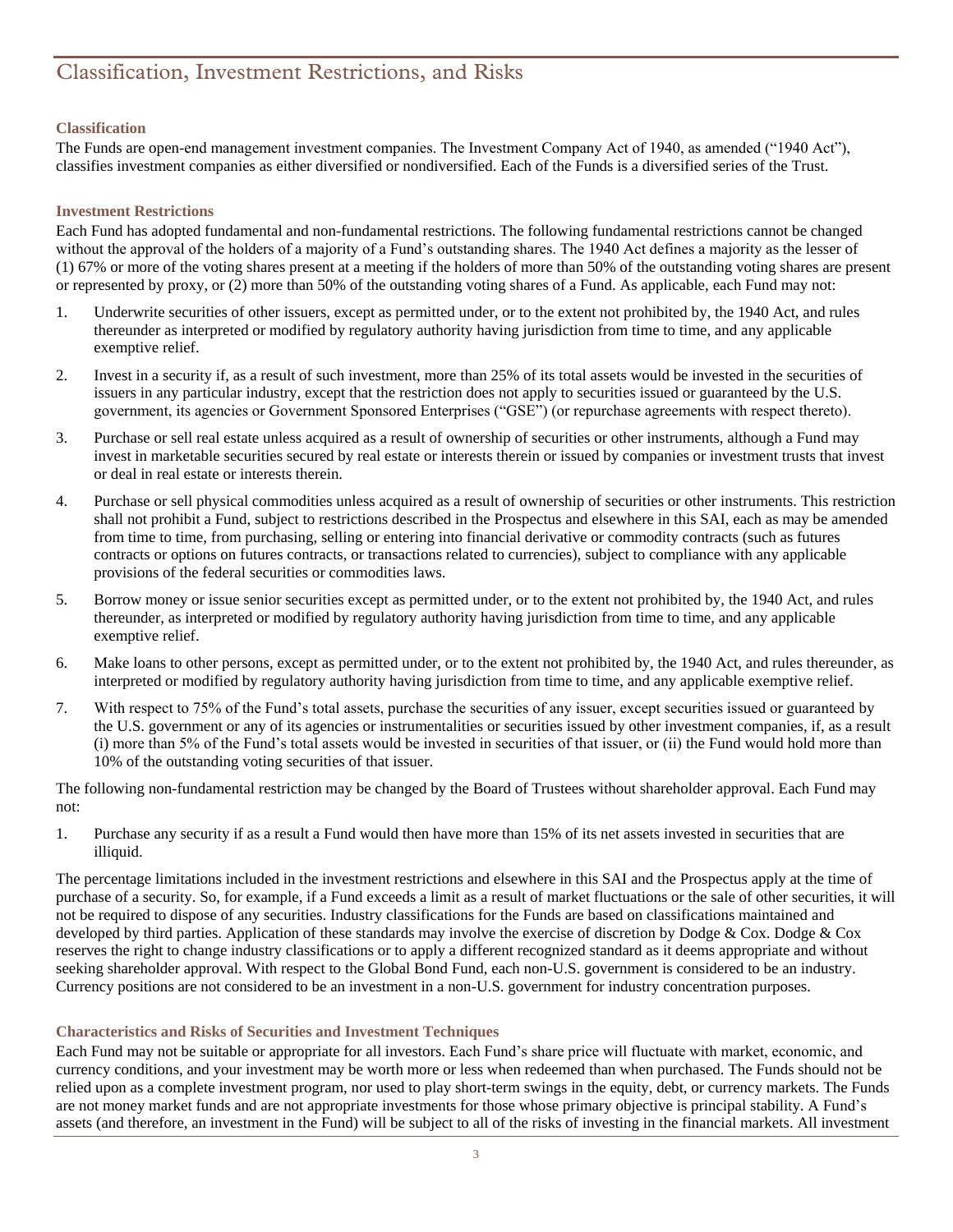entails risk. Although a Fund may seek to reduce risk by investing in a diversified portfolio, such diversification does not eliminate all risk.

In seeking to meet its investment objective(s), each Fund will invest in securities or instruments whose investment characteristics are consistent with the Fund's investment program, but there is no assurance or guarantee that a Fund will achieve its objective(s). The principal investments and investment practices and risks of each Fund are described in its Prospectus; the following provides additional information with respect to certain of those and other investments and investment practices in which the Funds may engage and risks to which the Funds may be exposed.

#### Foreign Investments and Non-U.S. Exposure

A Fund may invest in the securities of issuers that are organized in, based in, and/or have their primary listing on non-U.S. markets. In addition, investments in the securities of U.S. companies may create indirect exposure to non-U.S. markets if the issuers of those securities are exposed to non-U.S. markets – for example, if an issuer does business in or relies on suppliers from non-U.S. markets. The political, economic, social, and regulatory structures of certain foreign countries, especially developing or emerging countries, including frontier market countries (e.g., many of the countries of Southeast Asia, Latin America, Eastern Europe, Africa, and the Middle East), may be less stable than those in the United States. Investment in and exposure to foreign developed countries may also involve risks not typically associated with investments in the United States.

**Political and Economic Factors**. Foreign economies may differ favorably or unfavorably from the United States' economy in such matters as the pace and sources of economic growth, rates of inflation, exchange rate regimes or currency volatility, endowments of natural resources, openness to trade and foreign investment, external accounts position, and institutions, among other factors. A foreign economy (at the national or regional level) may be less stable than that of the United States because of institutional weaknesses or economic dislocations. Both in developed and developing countries, crises have ensued from time to time, which have had a negative impact on investor positions. These episodes include the ongoing Covid-19 pandemic, as well as instances of default, restructuring, economic pressures introduced by significant commodity price declines, or severe devaluations of foreign currencies with respect to the U.S. dollar, all of which can have the potential to severely erode the value of investments abroad. European Union ("EU") member countries that use the Euro as their currency (so-called Eurozone countries) lack the ability to implement an independent monetary policy and may be significantly affected by requirements that limit their fiscal options.

Governments in certain foreign countries continue to participate to a significant degree, through ownership interest or regulation, in their respective economies. Action by these governments could have a significant effect on market prices of securities and payment of dividends, interest, and/or principal. The economies of many foreign countries are heavily dependent upon international trade and are accordingly affected by protective trade barriers and the economic conditions of their trading partners. The enactment by a trading partner of protectionist trade legislation could have a significant adverse effect upon the securities markets of such countries.

Additionally, investing in foreign securities may impose greater social, economic, and political risks, including risk of adverse political developments, nationalization, military unrest, social instability, war or terrorism, confiscation without fair compensation, expropriation or confiscatory taxation, limitations in the movement of funds and other assets between different countries, and social instability or diplomatic developments, any of which could adversely affect a Fund's investments in foreign securities. Even stable systems may experience periods of disruption or improbable reversals of policy. Certain countries have in the past failed to recognize property rights and have at times nationalized and expropriated the assets, or ignored internationally accepted standards of due process against, private companies. A country may take these and other retaliatory actions against a specific private company, and there may not be legal recourse against these actions, which could result in substantial losses for a Fund.

**Investment and Repatriation Restrictions.** Foreign investment in the securities markets of certain foreign countries is restricted or controlled in varying degrees. These restrictions may limit or preclude investment in certain such countries and may increase the cost and expenses of a Fund. Investments by foreign investors may be subject to a variety of restrictions. These restrictions may take the form of prior governmental approval, limits on the amount or type of securities held by foreigners, and limits on the types of companies in which foreigners may invest. Additional or different restrictions may be imposed at any time by countries in which a Fund invests. In addition, the repatriation of both investment income and capital from some foreign countries is restricted and controlled under certain regulations, including in some cases the need to obtain certain government consents. For example, in 2019, the government of Argentina imposed capital controls which effectively prevented foreign investors from being able to convert local currency to foreign currency at the official exchange rate. Local currency instead had to be repatriated in a parallel foreign exchange market at a more punitive rate. With respect to any one country, there is no guarantee that some future economic or political crisis will not lead to price controls, forced mergers of companies, expropriation, or creation of government monopolies to the possible detriment of the Fund's investments.

**Currency Fluctuations.** The Dodge & Cox Global Stock Fund, Dodge & Cox International Stock Fund, Dodge & Cox Emerging Markets Stock Fund, Dodge & Cox Balanced Fund, Dodge & Cox Income Fund, and Dodge & Cox Global Bond Fund may invest directly in securities denominated in foreign currencies. These Funds and the Dodge & Cox Stock Fund may also invest in U.S. dollardenominated securities of non-U.S. issuers. Some such securities, such as depositary receipts are based on underlying securities which may be denominated in foreign currencies. All of the Funds may be exposed indirectly to foreign currencies through their investment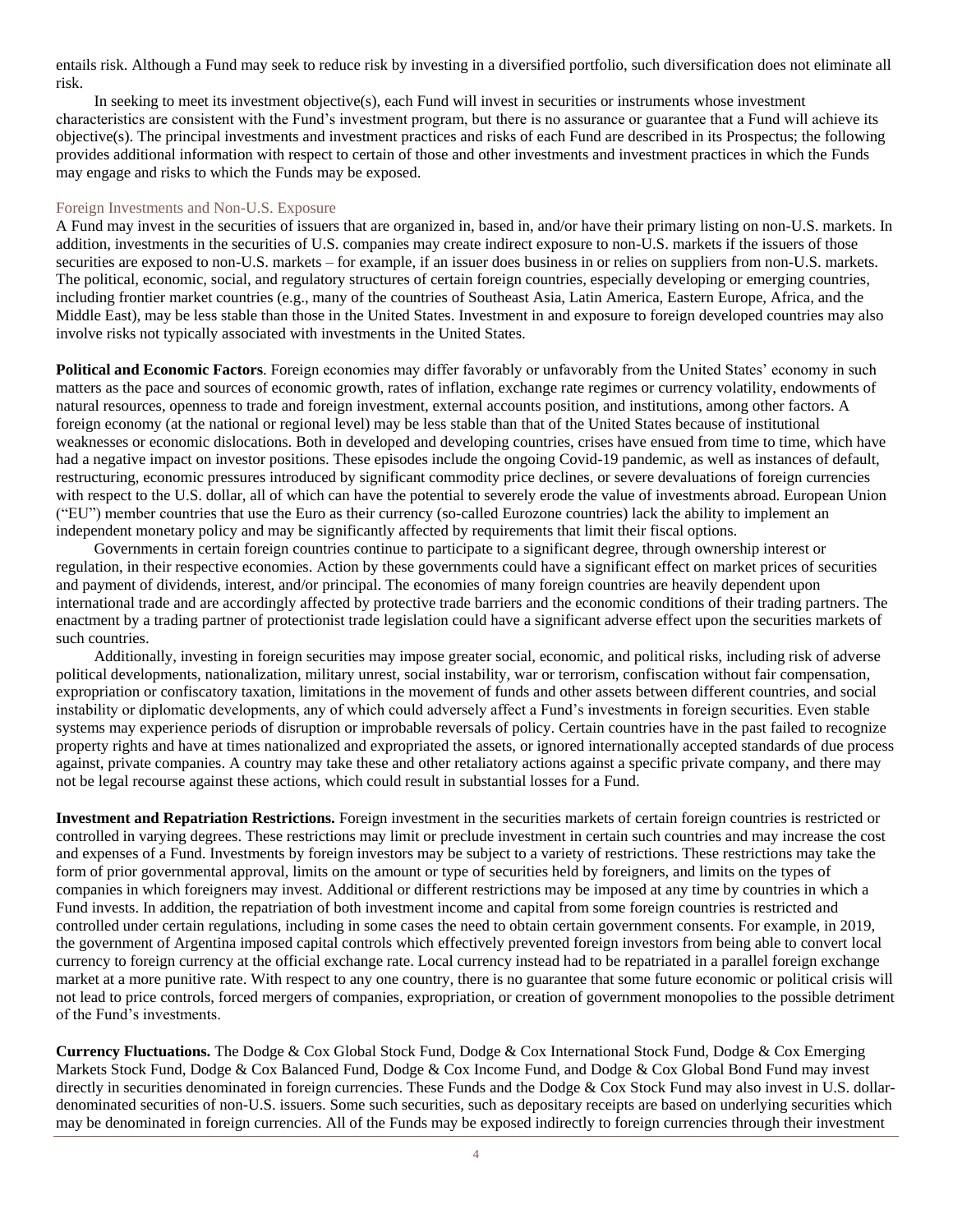in U.S. and/or non-U.S. issuers exposed to such currencies. A change in the value of a currency in which a security is denominated against the U.S. dollar will result in a corresponding change in the U.S. dollar value of that security and such a change may also affect the value and income of the securities of issuers who are exposed to that currency. Generally, when a given currency appreciates against the dollar (the dollar weakens), the value of securities denominated in (or otherwise exposed to) that currency will rise. When a given currency depreciates against the dollar (the dollar strengthens), the value of securities denominated in (or otherwise exposed to) that currency will decline. There may be no significant foreign exchange market for some currencies and it may, as a result, be difficult for the Funds to engage in foreign currency transactions intended to hedge the value of the Funds' interests in securities denominated in or exposed to such currencies or to implement a currency investment strategy.

Dodge & Cox may or may not attempt to insulate a Fund's investment returns from the influence of currency fluctuations on the value of its portfolio investments denominated in or otherwise exposed to foreign currencies. Dodge & Cox may (but is not required to) use currency derivatives to seek to limit some or all of the negative effect on a Fund's investment returns that may result from changes in the relative values of selected currencies. However, there is no guarantee that this strategy will be successful. The use of derivatives to hedge currency exposure is discussed further under "Derivatives – Currency Derivatives."

**Market Characteristics.** A Fund may purchase foreign securities on U.S. securities exchanges, on local foreign securities exchanges, or in over-the-counter ("OTC") markets. The OTC market includes securities of foreign issuers quoted through the OTC Bulletin Board Service ("OTCBB"). The OTCBB provides real-time quotations for securities of foreign issuers, including ADRs convertible into such securities, which are registered with the United States Securities and Exchange Commission ("SEC") under Section 12 of the Securities Exchange Act of 1934. The OTC market also includes "pink sheet" securities ("Pink Sheets") published by OTC Markets Group Inc., a quotation medium for unregistered securities of domestic and foreign issuers, including unregistered ADRs (as defined below) convertible into such securities. OTC Markets Group is not registered with the SEC as a stock exchange, nor does the SEC regulate its activities. OTC Markets Group is not required to provide real-time quotations and does not require companies whose securities are quoted on its systems to meet any listing requirements. With the exception of a few foreign issuers, the companies quoted in the Pink Sheets tend to be thinly traded and have lower overall liquidity than securities traded on an exchange. Many of these companies do not file periodic reports or audited financial statements with the SEC. For these reasons, companies quoted in the Pink Sheets can involve greater risk. Investments in certain markets may be made through ADRs (as defined below) traded in the United States or on foreign exchanges.

Foreign securities markets may not be as developed or efficient as, and may be more volatile than, those in the United States. Most foreign markets have substantially less volume than U.S. markets and securities purchased in foreign markets may have lower overall liquidity and be subject to more rapid and erratic price movements than securities of comparable U.S. entities. Securities purchased in foreign markets may trade at price/earnings multiples higher than comparable United States securities and such levels may not be sustainable. Commissions or spreads on foreign securities exchanges are generally higher or wider, respectively, than commissions or spreads on U.S. securities exchanges. While there are an increasing number of overseas securities markets that have adopted a system of negotiated rates, a number are still subject to an established schedule of minimum commission rates. There may be less government supervision and regulation of foreign securities exchanges, brokers, and listed companies than in the United States. Settlement practices for transactions in foreign markets may differ from those in United States markets. Such differences may include longer settlement periods than those that are customary in the United States and practices, such as delivery of securities prior to receipt of payment, which could increase the likelihood of a "failed settlement." Failed settlements can result in losses to a Fund.

**Information and Supervision.** There may be less publicly available information about foreign companies comparable to the reports and ratings that are published about securities issuers in the United States. Foreign companies are generally subject to different (and possibly less rigorous) accounting, auditing and financial reporting standards, practices, and requirements than those applicable to United States companies, which may reduce the scope or quality of financial information available to investors. It may be more difficult to keep currently informed of corporate actions of foreign companies which could affect the prices of portfolio securities.

**Foreign Taxes.** Taxation of dividends, distributions, coupons, and capital gains received by non-resident securities owners such as the Funds, varies among foreign countries, and, in some cases, is comparatively high. The dividends and capital gains realized on certain of a Fund's foreign portfolio securities may be subject to foreign withholding taxes, stamp duties, and transaction taxes. In addition, developing or emerging countries typically have less well-defined tax laws and procedures, and such laws may permit retroactive taxation so that a Fund could in the future become subject to local tax liabilities it could not have reasonably anticipated in conducting its investment activities or valuing its interests. Evolving tax law and lack of historical precedent may create uncertainty regarding whether a Fund's dividend income or capital gains are subject to taxation by foreign jurisdictions, or whether an incurred tax may be reclaimed. All of these factors may reduce the net amount of income available for distribution to a Fund's shareholders.

**Foreign Ownership Reporting.** Foreign companies may require disclosure of substantial holdings of the company's securities at lower thresholds than a domestic issuer would impose, and may require issuer consent for holdings over prescribed thresholds. These requirements could result in the Fund's position in a foreign issuer being disclosed to the issuer and potentially to market participants.

**Economic Sanctions Risk.** Foreign countries, companies, or individuals may become subject to economic sanctions or other government restrictions, which may negatively impact the value or liquidity of a fund's investments, and could impair a Fund's ability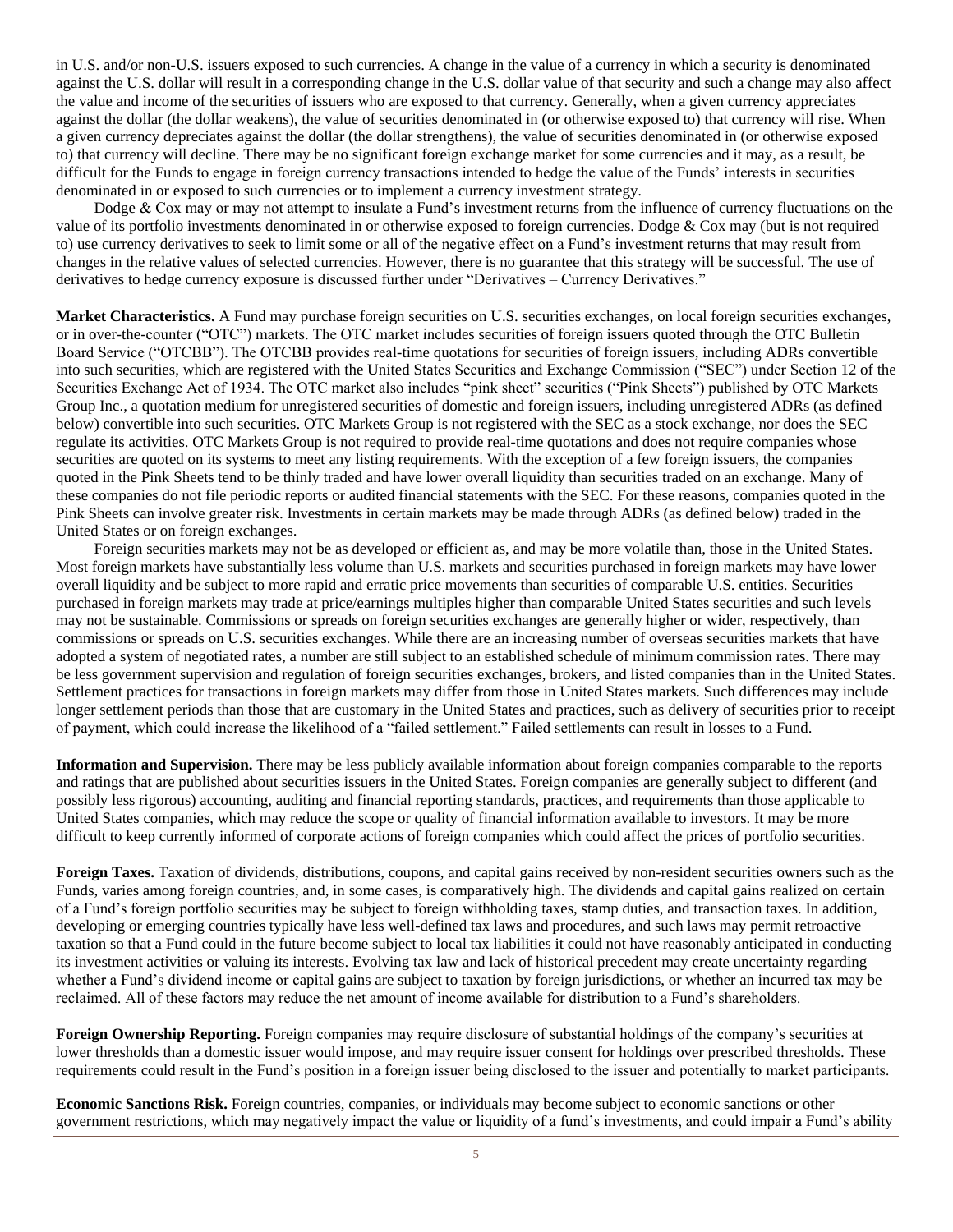to meet its investment objective or invest in accordance with its investment strategy. In addition, sanctions and similar measures could result in downgrades in credit ratings of the sanctioned country or companies located in or economically exposed to the sanctioned country or company, devaluation of the sanctioned country's currency, and increased market volatility and disruption in the sanctioned country and throughout the world. A Fund may be prohibited from investing in securities issued by companies subject to such restrictions, and sanctions or other similar measures could significantly delay or prevent the settlement of securities transactions. For example, in 2020, the U.S. government imposed sanctions generally prohibiting U.S. investors from directly or indirectly purchasing or otherwise gaining exposure to certain securities identified as having ties to China's military and related industries. In 2022, because of ongoing regional armed conflict in Europe, many countries around the world, including the United States, imposed sanctions on Russia. Such sanctions have included, among others, freezing the assets of particular entities and persons, and banning Russia from global payment systems that facilitate cross-border payments. These sanctions and similar measures could result in Russia taking counter measures or retaliatory actions, which may further impair the value and liquidity of Russian securities. Moreover, disruptions caused by Russian military action or other actions (including cyberattacks and espionage) or resulting actual and threatened responses to such activity, including cyberattacks on the Russian government, Russian companies, or Russian individuals, including politicians, may impact Russia's economy and Russian issuers of instruments in which the Funds invest. These and potential similar future sanctions may limit the potential universe of securities in which a Fund may invest, may require a Fund to freeze or divest its existing investments in a company that becomes subject to such restrictions, and may negatively impact investment performance of a Fund.

**Frontier Markets.** Frontier markets are those at an even earlier stage of economic development than markets classified as "emerging", and generally have smaller economies and less mature capital markets than emerging markets. As a result, the risks associated with investing in emerging market countries are magnified in frontier markets. Frontier markets are more susceptible to abrupt changes in currency values, have less mature settlement practices, and can have lower trading volumes that can lead to more price volatility and lower liquidity.

**Other.** With respect to certain foreign countries, especially developing and emerging countries, there is the possibility of adverse changes in investment or currency exchange control regulations, civil war, expropriation or confiscatory taxation, limitations on the removal of funds or other assets of a Fund, the absence of developed legal structures governing private or foreign investment or allowing for judicial redress for injury to private property, political or social instability, or diplomatic developments which could affect investments by U.S. persons in those countries. Certain foreign economies and governments may be more susceptible to corruption; a corruption scandal could have a significant negative effect on the value of investments in an affected country. The legal systems of other countries, particularly in emerging markets, may differ from that of the United States. Some such countries may lack or be in the relatively early development of legal structures and protections governing private and foreign investments, and the rule of law may be less entrenched than it is in the United States. It may be more difficult in such countries for investors, particularly foreign investors, to enforce their rights against issuers of securities. Moreover, it may be more difficult for shareholders to bring derivative litigation or for U.S. regulators to bring enforcement actions against issuers in emerging markets. To the extent a Fund invests in emerging markets securities that are economically tied to a particular region, country, or group of countries, that Fund will be more sensitive to adverse political or social events affecting that region, country, or group of countries. Economic, business, political, or social instability may affect emerging markets securities differently, and often more severely, than developed market securities. A Fund that focuses its investments in emerging markets securities may have a limited ability to mitigate losses in an environment that is adverse to emerging markets securities in general.

**Depositary Receipts.** A Fund may invest in the securities of foreign issuers through the purchase of American Depositary Receipts, Global Depositary Receipts, European Depositary Receipts, Global Depositary Notes, and similar instruments (collectively, depositary receipts). Depositary receipts are certificates evidencing ownership of securities of a foreign issuer and may be denominated in a currency other than that of the underlying securities. These certificates are issued by depositary banks, and the underlying shares are held in trust by a custodian bank or similar financial institution in the issuer's home country. Depositary receipts may be purchased and sold in OTC markets or on securities exchanges. A Fund may make arrangements through a broker/dealer to purchase a foreign security on the issuer's primary securities exchange and convert the security to a U.S. dollar-denominated ADR. ADRs may be sponsored or unsponsored. A sponsored depositary receipts is issued by a depositary which has an exclusive relationship with the issuer of the underlying security. An unsponsored depositary receipts may be issued by any number of depositaries. Under the terms of most sponsored arrangements, depositaries agree to distribute notices of shareholder meetings and voting instructions, and to provide shareholder communications and other information to the depositary receipts holders at the request of the issuer of the deposited securities. The depositary of an unsponsored depositary receipts, on the other hand, is under no obligation to distribute shareholder communications received from the issuer of the deposited securities or to pass through voting rights to depositary receipts holders in respect of the deposited securities. The Funds may invest in either type of depositary receipts.

Depositary receipts are subject to the risks to which the underlying securities are exposed, which includes currency risk to the extent the underlying securities are denominated in a foreign currency (see the discussion of "Currency Risk" above). A Fund may therefore be subject to direct non-U.S. currency risk through the purchase of a depositary receipts even if the depositary receipts itself is denominated in U.S. dollars. For purposes of applying a Fund's investment restrictions, the issuer of the security underlying a depositary receipt will be considered the issuer of the depositary receipts.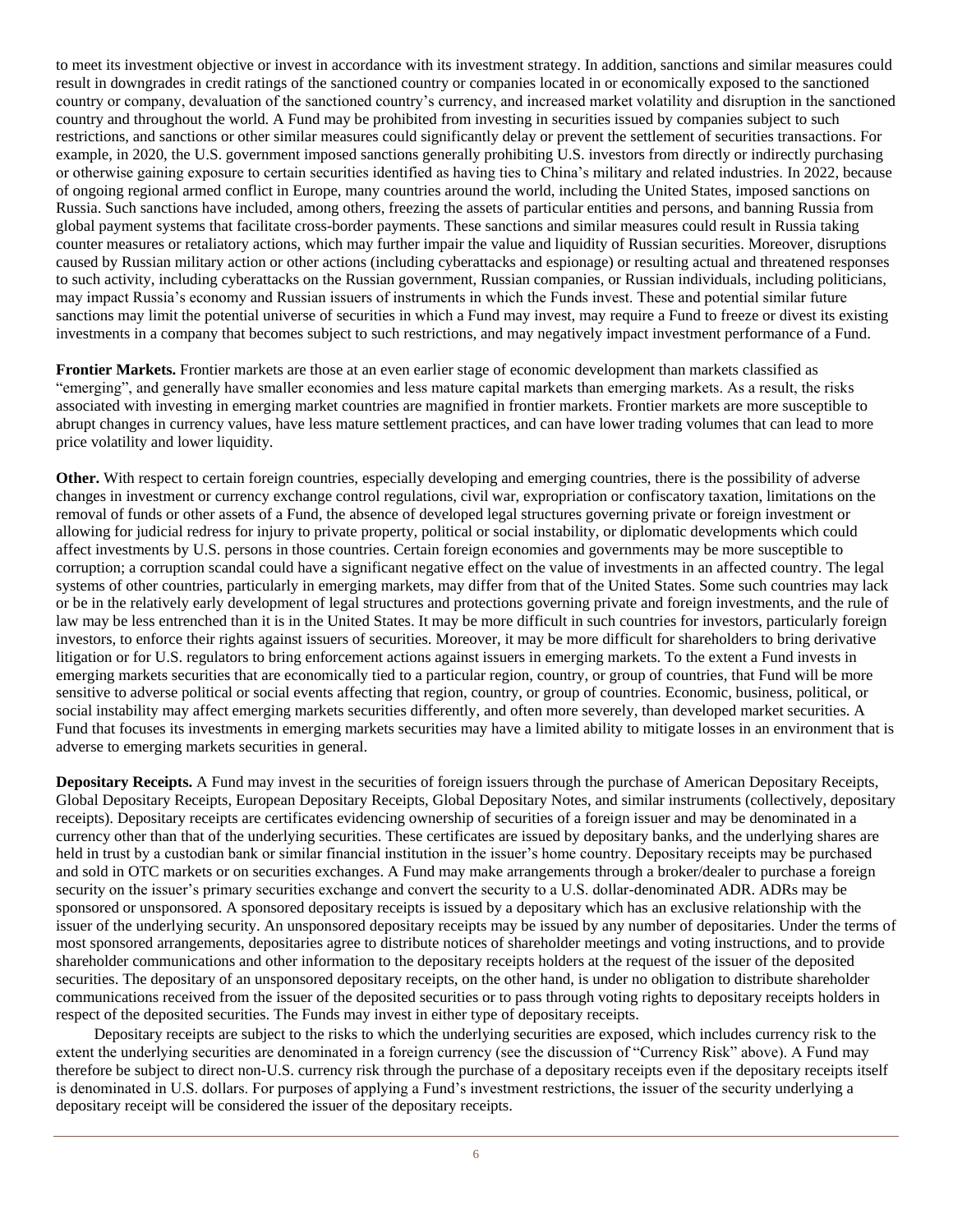**Dollar-Denominated Debt of Non-U.S. Issuers.** A Fund may purchase debt securities issued by a non-U.S. entity, but denominated in U.S. dollars. Dollar-denominated debt of foreign issuers is subject to risks common to all types of debt, such as credit risk, interest rate risk, and liquidity risk. A non-U.S. issuer making debt payments in U.S. dollars is exposed to the risk that the value of its domestic currency or other currencies to which it is exposed will decline relative to the U.S. dollar, which may affect the value of its securities. An additional risk is the possibility that a foreign government might enact measures to limit the flow of foreign currencies, including U.S. dollars, across its borders.

**Investment Funds.** The Funds may invest in investment funds which have been authorized by the governments of certain countries specifically to permit foreign investment in securities of companies listed and traded on the stock exchanges in these respective countries. A Fund's investment in such a fund is subject to the provisions of the 1940 Act. If a Fund invests in such investment funds, the Fund's shareholders will bear not only their proportionate share of the expenses of the Fund (including operating expenses and the fees of the investment manager), but also will bear indirectly similar expenses of the underlying investment funds. In addition, the securities of these investment funds may trade at a premium over their net asset value per share.

**Regulation S Securities and Fund Subsidiaries.** Certain Funds may invest, through a wholly-owned subsidiary organized under the laws of the Cayman Islands (each a "**Cayman Subsidiary**"), in securities of U.S. and non-U.S. issuers that are issued outside the United States without registration with the SEC pursuant to Regulation S under the Securities Act of 1933, as amended. Because Regulation S Securities are subject to legal or contractual restrictions on resale, these securities may be less liquid and be more difficult to price accurately. Although Regulation S Securities may be resold in privately negotiated transactions, the price realized from these sales could be less than the price paid by a Fund. Additionally, companies whose securities are not publicly traded may not be subject to the disclosure and other investor protection requirements that would be applicable if their securities were publicly traded in the United States.

Cayman Subsidiaries have been established for the Dodge & Cox Global Stock Fund, the Dodge & Cox International Stock Fund, the Dodge & Cox Global Bond Fund, and may be established for other Funds. Each Fund's Cayman Subsidiary is overseen by its own directors; the sole shareholder of such a subsidiary is the related Fund. Such subsidiaries are neither investment companies registered under the 1940 Act nor subject to the investor protections prescribed thereunder. Changes in the laws of the United States and/or the Cayman Islands could result in the inability of a Fund and/or its Cayman Subsidiary to operate as described above.

**Investments in the European Market.** The Economic and Monetary Union ("EMU") of the EU is comprised of the EU members that have adopted the euro currency. By adopting the euro as its currency, a member state relinquishes control of its own monetary policies. As a result, European countries are significantly affected by fiscal and monetary policies implemented by the EMU and European Central Bank. The euro currency may not fully reflect the strengths and weaknesses of the various economies that comprise the EMU and Europe generally.

It is possible that one or more EMU member countries could abandon the euro and return to a national currency and/or that the euro will cease to exist as a single currency in its current form. The effects of such an abandonment or a country's forced expulsion from the euro on that country, the rest of the EMU, and global markets are impossible to predict, but are likely to be negative. The exit of any country out of the euro may have a destabilizing effect on other EMU countries and their economies and a negative effect on the global economy as a whole. Such an exit by one country may also increase the possibility that additional countries may exit the euro should they face similar financial difficulties. In addition, in the event of one or more countries' exit from the euro, it may be difficult to value investments denominated in euros or in a replacement currency.

The Funds may face potential risks associated with United Kingdom's withdrawal from the EU. The vote to leave the EU has resulted in substantial volatility in foreign exchange markets and a depreciation in the value of the British pound. While the United Kingdom's withdrawal became effective on January 31, 2020, protracted uncertainty over the country's future trading relationship with Europe could add to financial market volatility. Negotiators representing the United Kingdom and EU came to a preliminary trade agreement (the "**TCA**") on December 24, 2020, subject to ratification by the UK Parliament and EU Parliament, although many aspects of the United Kingdom-EU trade relationship would remain subject to further negotiation. The TCA, which was ratified by the UK Parliament, has been provisionally applied since January 1, 2021 but cannot formally enter into force until ratified by the EU Parliament. In the event that the EU Parliament does not ratify the TCA, the relationship between the UK and EU will be based on the World Trade Organization rules.

It is not presently possible to determine the extent of the impact of these developments, however, they could result in losses to the Funds, as there may be negative effects on the value of the Funds' investments and/or on Funds' ability to enter into certain transactions or value certain investments, and these developments may make it more difficult for Funds to exit certain investments at an advantageous time or price. Such events could result from, among other things, increased uncertainty and volatility in the United Kingdom, the EU and other financial markets; fluctuations in asset values; fluctuations in exchange rates; decreased liquidity of investments located, traded or listed within the United Kingdom, the EU or elsewhere; changes in the willingness or ability of financial and other counterparties to enter into transactions or the price and terms on which other counterparties are willing to transact; and/or changes in legal and regulatory regimes to which Fund investments are or become subject. Such events may also destabilize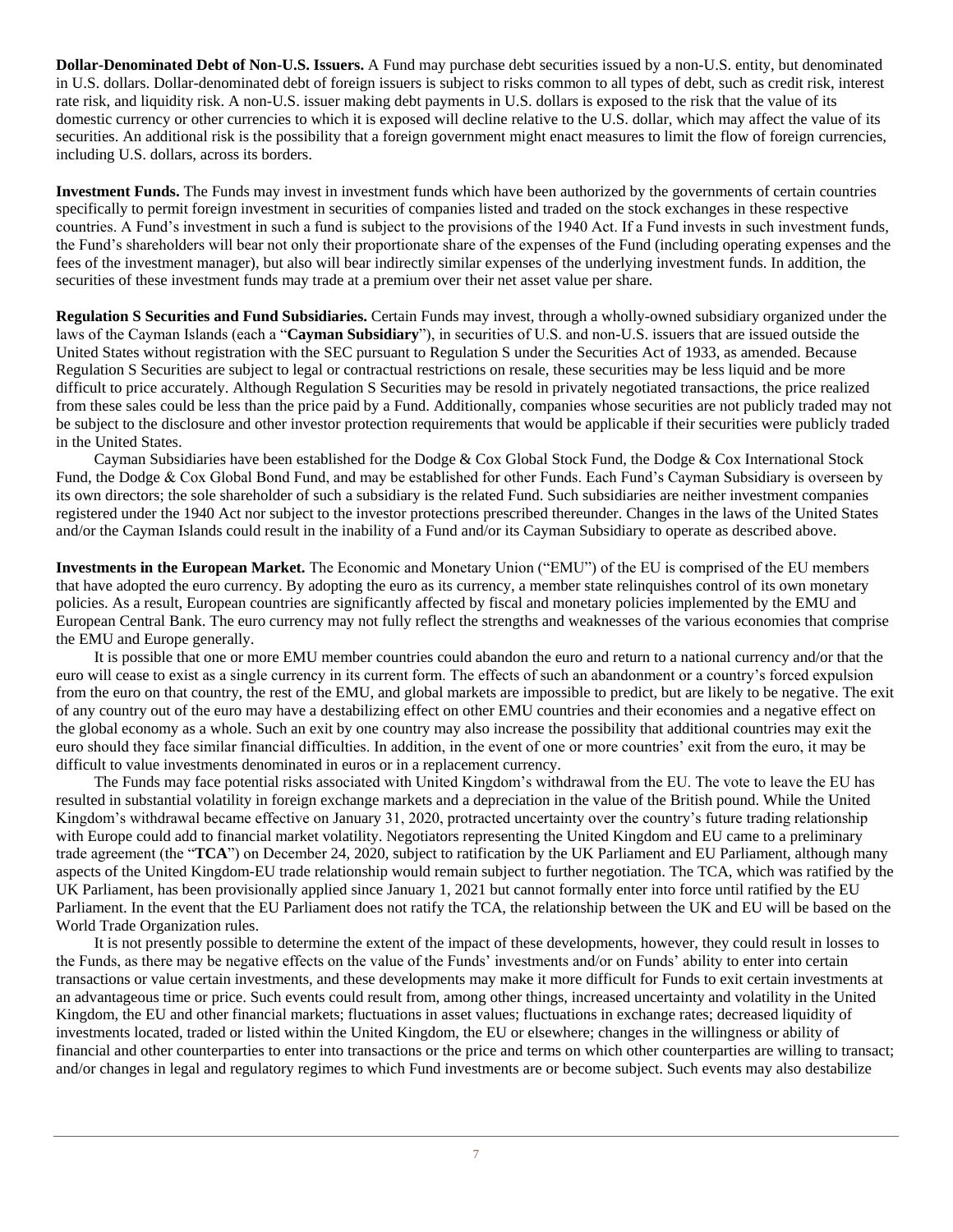some or all of the other EU member countries and/or the Eurozone. Any of these events, as well as an exit or expulsion of an EU member state other than the United Kingdom from the EU, could negatively impact Fund returns.

**Investments in China.** A Fund may invest in China A-shares of certain Chinese companies listed and traded on the Shanghai Stock Exchange ("SSE") through the Shanghai-Hong Kong Stock Connect Program and the Shenzhen-Hong Kong Stock Connect Program ("Stock Connect"). Stock Connect is a securities trading and clearing program developed by the Stock Exchange of Hong Kong, the SSE and the China Securities Depository and Clearing Corporation Limited. It facilitates investment by non-Chinese investors, via brokers in Hong Kong, in the People's Republic of China ("PRC"), which, for purposes of this disclosure excludes Hong Kong, Macau, and Taiwan. Investors through Stock Connect are subject to Chinese regulations and SSE listing rules, among others. These could include limitations on trading or suspension of trading.

In addition, Stock Connect is subject to market-wide aggregate and daily quota limitations on purchases and a Fund may experience delays in transacting via Stock Connect. Once the daily quota is reached, the remaining orders for that day are rejected. China A-Shares obtained on Stock Connect may be sold, purchased or otherwise transferred only through Stock Connect. Further, an investor cannot purchase and sell the same security on the same trading day, which may limit a Fund's ability to invest in China Ashares through Stock Connect and to enter into or exit trades during times when it is advantageous to do so on the same trading day. Because Stock Connect trades are routed through Hong Kong brokers and the Hong Kong Stock Exchange, Stock Connect is affected by trading holidays in either the PRC or Hong Kong, and as a result there may be trading days in the PRC when Stock Connect investors will not be able to trade. This could lead to instances where the prices of Stock Connect fluctuate at times when the Fund is unable to add to or exit its position.

While certain aspects of the Stock Connect trading process are subject to Hong Kong law, PRC rules applicable to share ownership will apply. Stock Connect investors enjoy the rights and benefits of equities purchased through Stock Connect but the nominee structure under Stock Connect requires that China A-Shares be held through the Hong Kong Securities Clearing Company ("HKSCC"), as nominee for investors. A Fund's ownership of China A-Shares will be reflected on the custodian's records but the Fund itself will have only beneficial rights in such China A-Shares, and the mechanisms that beneficial owners may use to enforce their rights are untested. For instance, courts in China have limited experience in applying the concept of beneficial ownership and the law surrounding beneficial ownership will continue to evolve. A Fund may not be able to participate in corporate actions affecting Stock Connect securities due to time constraints or other operational reasons. Similarly, a Fund will not be able to vote in shareholders' meetings except through HKSCC and will not be able to attend shareholders' meetings. Taken together with Stock Connect's omnibus clearing structure, this structure may expose the Fund to the credit risk of its custodian or to greater risk of expropriation.

The trading, settlement and information technology systems required to operate Stock Connect are relatively new and are continuing to evolve. Thus, China A-Shares traded through Stock Connect are subject to risks associated with Stock Connect's legal and technical framework. A failure by relevant Stock Connect systems to function properly could result in a disruption in the trading of China A-Shares. Further developments are likely and there can be no assurance as to whether or how such developments may restrict or affect a Fund's investments or returns.

In addition to the risks of investing through Stock Connect, significant portions of the Chinese securities markets may become rapidly illiquid, as the Chinese regulatory authorities and Chinese issuers have the ability to suspend the trading of equity securities, and have shown a willingness to exercise that option in response to market volatility and other events. The liquidity of Chinese securities may shrink or disappear suddenly and without warning as a result of adverse economic, market or political events, or adverse investor perceptions, whether or not accurate. The liquidity of a suspended security may be significantly impaired, and may be more difficult to value accurately.

Only certain China A-Shares are eligible to be accessed through Stock Connect. Such securities may lose their eligibility at any time, in which case they could be sold but could no longer be purchased through Stock Connect. Stock Connect is subject to regulations by both Hong Kong and PRC, and regulators in both jurisdictions may suspend Stock Connect trading. Stock Connect transactions are not covered by investor protection programs of either the Hong Kong, Shanghai or Shenzhen Stock Exchanges, although any default by a Hong Kong broker should be subject to established Hong Kong law.

Stock Connect trades are either subject to certain pre-trade requirements or must be placed in special segregated accounts that allow brokers to comply with these pre-trade requirements by confirming that the selling shareholder has sufficient Stock Connect securities to complete the sale. If a Fund does not utilize a special segregated account, that Fund will not be able to sell the shares on any trading day where it fails to comply with the pre-trade checks. In addition, these pre-trade requirements may, as a practical matter, limit the number of brokers that a Fund may use to execute trades. While a Fund may use special segregate accounts in lieu of the pretrade check, many market participants have yet to fully implement systems to complete trades involving securities in such accounts in a timely manner. Market practice with respect to special segregated accounts in continuing to evolve.

A fund may obtain exposure to companies based or operated in China by investing through legal structures known as variable interest entities ("VIEs"). Because of Chinese governmental restrictions on non-Chinese ownership of companies in certain industries in China, certain Chinese companies have used VIEs to facilitate foreign investment without distributing direct ownership of companies based or operated in China. In such cases, the Chinese operating company establishes an offshore company, and the offshore company enters into contractual arrangements with the Chinese company. These contractual arrangements are intended to give the offshore company the ability to exercise power over and obtain economic rights from the Chinese company. Shares of the offshore company, in turn, are listed and traded on exchanges outside of China and are available to non-Chinese investors, such as a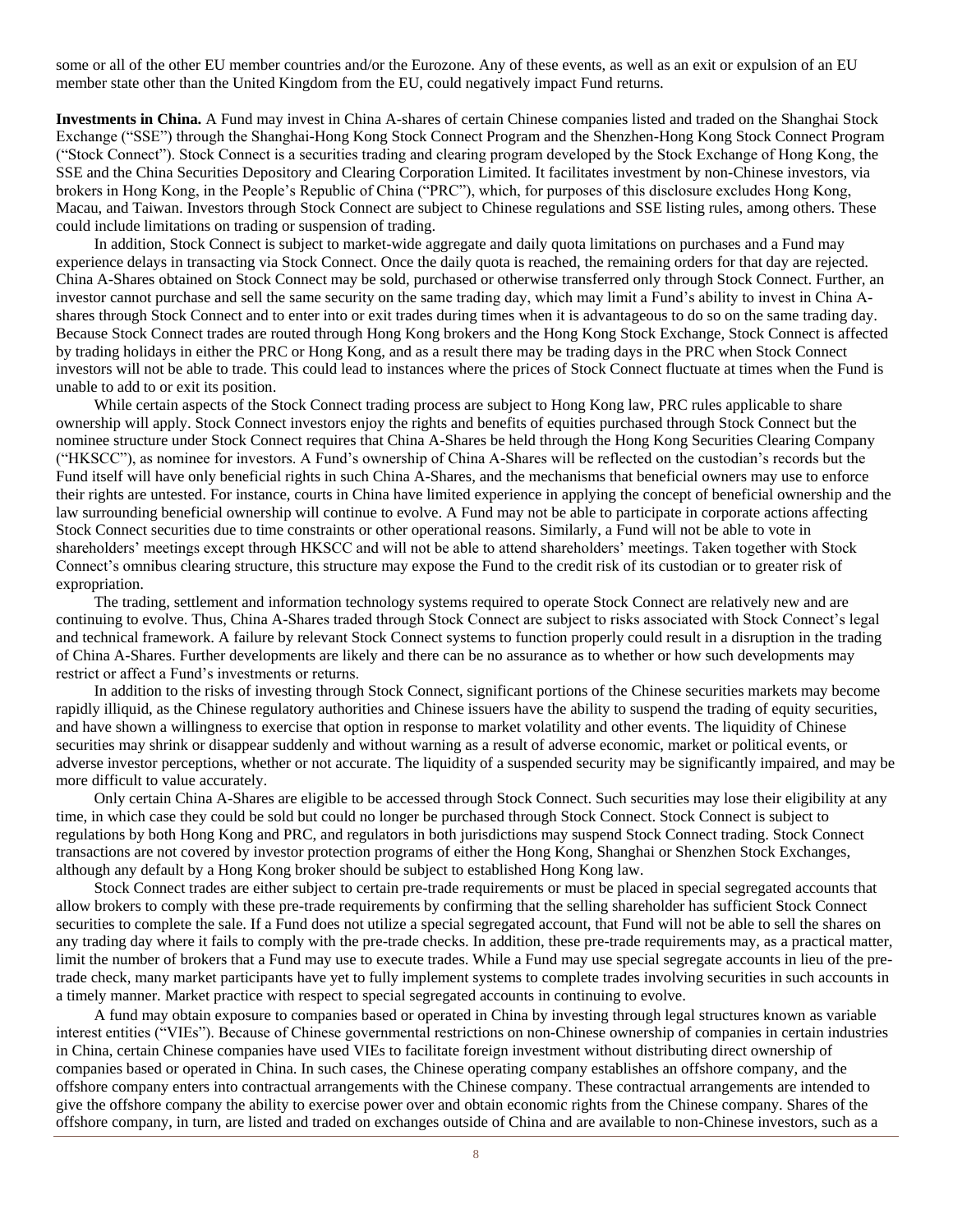fund. This arrangement allows non-Chinese investors in the offshore company to obtain economic exposure to the Chinese company without direct equity ownership in the Chinese company.

Although VIEs are a longstanding industry practice and well known to officials and regulators in China, VIEs are not formally recognized under Chinese law. There is a risk that China may cease to tolerate VIEs at any time or impose new restrictions on the structure, in each case either generally or with respect to specific industries, sectors, or companies. Investments involving a VIE may also pose additional risks because such investments are made through a company whose interests in the underlying Chinese company are established through contract rather than through equity ownership. For example, in the event of a dispute, the offshore company's contractual claims with respect to the Chinese company may be deemed unenforceable in China, thus limiting (or eliminating) the remedies and rights available to the offshore company and its investors. Such legal uncertainty may also be exploited against the interests of the offshore company and its investors. Further, the interests of the equity owners of the Chinese company may conflict with the interests of the investors of the offshore company, and the fiduciary duties of the officers and directors of the Chinese company may differ from, or conflict with, the fiduciary duties of the officers and directors of the offshore company. The VIE structure generally restricts a fund's ability to influence the Chinese company through proxy voting and other means and may restrict the ability of an issuer to pay dividends to shareholders from the Chinese company's earnings. VIE structures also could face delisting or other ramifications for failure to meet the requirements of the SEC, the Public Company Accounting Oversight Board or other United States regulators. If these risks materialize, the value of investments in VIEs could be adversely affected and a fund could incur significant losses with no recourse available.

### Environmental, Social, and Governance (ESG) Factors

As an active manager, Dodge & Cox seeks to invest in companies with the potential to create long-term value for Fund shareholders. Dodge & Cox considers relevant ESG factors, along with many other factors, as part of its research-intensive investment decisionmaking process to determine whether ESG factors are likely to have a financially material impact on a company's or issuer's risk/reward profile by affecting a company's current or future valuation or an issuer's ability to satisfy its debt obligations.

Dodge & Cox analyzes ESG information in a manner consistent with the specific style, investment process, and guidelines for each of the Funds. While relevant ESG factors are considered as part of that investment process, such factors may not be determinative in any particular investment decision. As relevant ESG factors are different for each investment considered for a Fund, and the evaluation of these factors and risks does not lend itself to explicit rules or metrics, a company's ESG issues are assessed in the context of its particular industry, domicile, and history. ESG factors that may be considered include, but are not limited to, the following: (i) environmental factors such as emissions, pollution, contamination; management of environmental risks; raw material sourcing; and supply chain management; (ii) social factors such as community relations; customer satisfaction; product safety; employee and union relations; human health impacts; safety practices; and data security and privacy; and (iii) governance factors such as board structure; capital allocation; company bylaws and articles; management incentive structures; and shareholder and bondholder rights. An ESG risk is an event or condition related to environmental, social, or governance factors that, if it occurs, could cause an actual or a potential financially material negative impact on the value of an investment. As part of its broader risk assessment for each Fund investment, Dodge & Cox considers potential ESG risks to help determine their possible impact on the performance of the investment and the Fund. Any such impacts are weighed against valuation in determining whether to invest (or continue to invest) in particular companies. Dodge & Cox does not apply exclusionary ESG screens in its investment process for the Funds; a Fund may invest in a company with financially material ESG-related risk(s) if Dodge  $& Cox$  believes that the company is making progress on those issues or if we conclude that it is nonetheless an attractive investment. ESG factors remain relevant to Dodge  $\&$  Cox's ongoing evaluation of Fund investments. Dodge & Cox may engage on ESG issues with the board and management teams of companies in which the Funds invest, especially when a particular issue is significant to an investment thesis. With respect to ESG issues, we most often engage on governance factors, but if we view an environmental or social issue as financially material, we may share our views on those issues as well.

Data used to identify ESG risks and opportunities may be provided by a number of third-party sources and is often based on backward-looking analysis. The data may not be accurate and may not adequately address financially material ESG factors. The analysis is dependent on companies disclosing relevant data, and the availability of this data can be limited. In addition, ESG data disclosure and standards can vary across companies, data providers, industries and regions and may change over time.

Because Dodge & Cox considers ESG factors among many other factors in its investment decision-making, and focuses its ESG analysis primarily on the effect those factors may have on a company's long-term value, a Fund is likely to select different investments and perform differently than funds with ESG-focused strategies. U.S. and foreign government policies, including tax incentives and subsidies, which may change without notice, may affect the long-term impact of ESG factors and related risks. In addition, Dodge & Cox's determinations are inherently subjective and investors' views may differ as to what constitutes an ESG risk or opportunity. There is no guarantee that Dodge & Cox's views, security selection criteria, or investment judgment will reflect the beliefs or values of any particular investor. A Fund's use of ESG factors in its investment process may be changed without shareholder approval.

#### Investing in Debt Obligations

The Funds may invest in debt securities in furtherance of their objectives. Yields on short, intermediate, and long-term securities are dependent on a variety of factors, including the general conditions of the money and bond markets, the size of a particular offering, the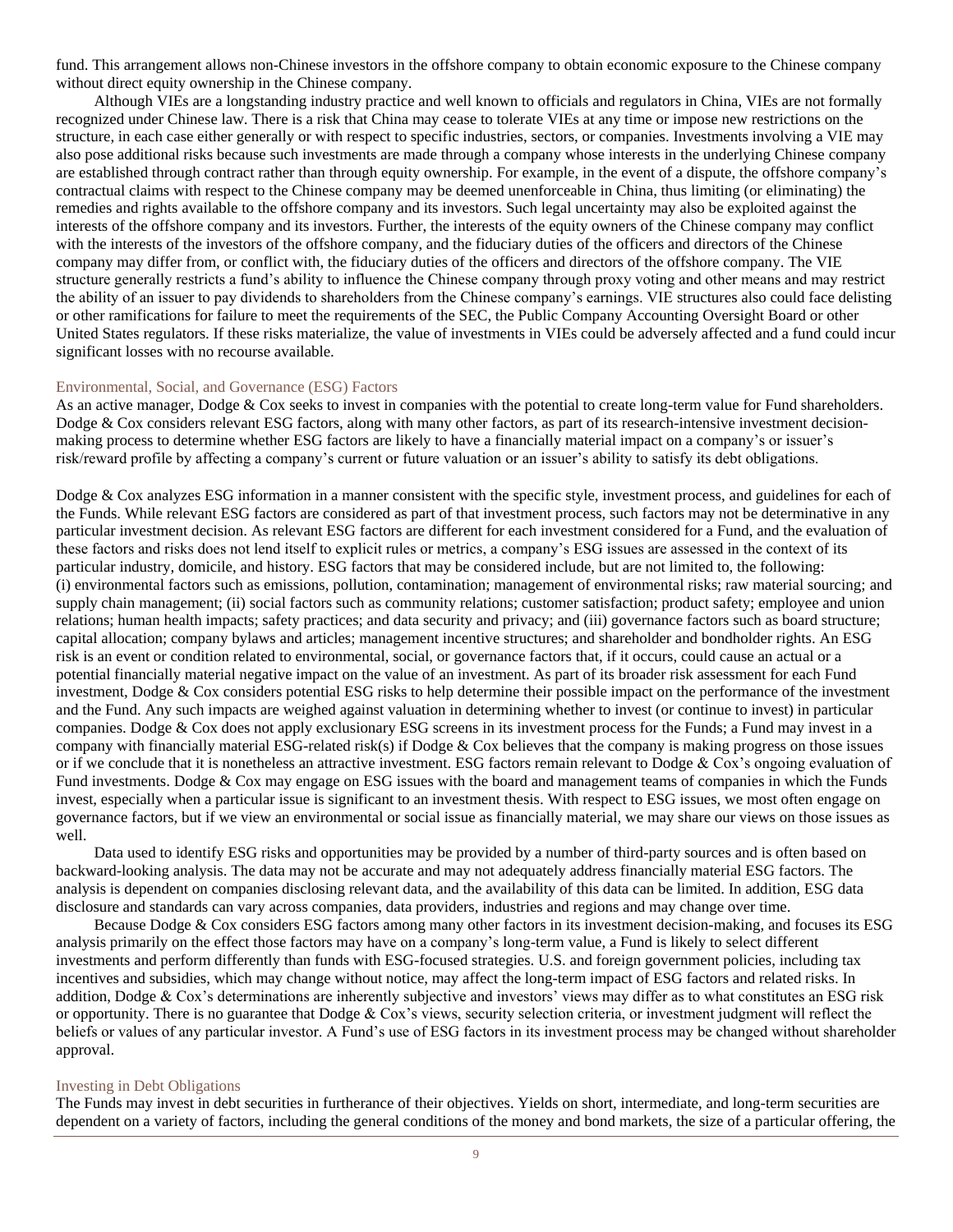maturity of the obligation, and the credit quality and rating of the issue. Debt securities with longer maturities tend to have higher yields and are generally subject to potentially greater capital appreciation and depreciation than obligations with shorter maturities and lower yields. The market prices of debt securities usually vary, depending upon available yields. An increase in interest rates will generally reduce the value of portfolio investments, and a decline in interest rates will generally increase the value of portfolio investments.

Market interest rates can be unpredictable and sometimes volatile. Inflation (both past and expected), real economic growth, market risk sentiment, and central bank policies are but a few factors that contribute to this volatility and uncertainty. Interest rates remain low by historical standards. If interest rates rise substantially from current levels, debt investors could suffer negative returns, especially measured over shorter time horizons. Future increases in interest rates could also result in less liquidity and greater volatility of debt securities.

The ability of a Fund to achieve its investment objective(s) depends on the continuing ability of the issuers of the debt securities in which a Fund invests to make payments of interest and principal when due. Since investors generally perceive that there are greater risks associated with investment in lower-rated securities, the yields from such securities normally exceed those obtainable from higher-rated securities. However, the price of lower-rated securities generally will fluctuate more widely than the price of higher-rated securities. Lower-rated investments have a higher risk of default—that is, the nonpayment of interest and principal by the issuer—than higher-rated investments. After purchase by a Fund, a debt security may cease to be rated or its rating may be reduced below the minimum required for purchase by a Fund. Neither event will require a Fund to sell such a security (though Dodge  $&$  Cox will consider such an event in deciding whether a Fund should continue to hold the security). To the extent that the ratings given by Moody's Investor Service ("Moody's"), Standard & Poor's Global Ratings Group ("S&P"), or Fitch Ratings ("Fitch") or another nationally recognized statistical ratings organization ("NRSRO") may change as a result of changes in such organizations or their rating systems, the Funds will attempt to use comparable ratings as standards for investments in accordance with the investment policies contained in the Prospectus.

#### Hybrid Securities

Each Fund may invest in hybrid securities, which have characteristics that differ from common equity and senior debt obligations. Generally, hybrid securities rank subordinate to senior debt but senior to common stock in an issuer's capital structure. Types of hybrid securities include, without limitation, preferred stock, convertible securities, warrants, and capital securities. Hybrid securities are subject to many of the same risks that apply to equity and debt securities, but also have unique risk characteristics that depend on the type of hybrid security.

Whereas common stock constitutes a direct ownership interest in a company and has no fixed return, and ordinary bonds typically have mandatory interest payments and a fixed maturity (and can be accelerated to become immediately due and payable if scheduled interest or principal payments are not made), hybrid securities lack many of the preceding features. Hybrid securities may be treated as a class of equity (e.g., preferred stock) or debt (e.g., subordinate debt securities) on an issuer's balance sheet. Hybrids may include features such as deferrable and/or non-cumulative coupon or dividend payments, a long-dated maturity date (or no maturity date), reduced or non-existent acceleration rights, and loss absorption provisions.

Preferred stock typically has a specified dividend and ranks after an issuer's debt obligations but before common stocks in its claim on income for dividend payments and on assets should the company become subject to reorganization or liquidation. Preferred stock may be perpetual (i.e., have no maturity date), non-cumulative, or have a long-dated maturity. The Funds classify some types of preferred stock as equity and other types of preferred stock as debt. The Funds retain discretion to alter the methodology used to classify preferred stock as either equity or debt or to make exceptions to the methodology if the facts and circumstances suggest a different classification would be more appropriate.

The Funds may also invest in debt or preferred equity securities convertible into or exchangeable for equity securities. Convertible securities may pay dividends or interest at rates higher than common stock dividend rates. Convertibles generally participate in the appreciation or depreciation of the underlying common stock into which they are convertible, but to a lesser degree than the common stock itself.

Warrants are a form of convertible security that allow the holder to buy a stated number of shares of common stock at a specified price any time during the life of the warrants (generally two or more years). They can be highly volatile and may have no voting rights, pay no dividends, and have no rights with respect to the assets of the entity issuing them.

Capital securities may be issued in the form of preferred securities or subordinated debt securities. Typically, they are subordinated to an issuer's senior debt, but senior to the issuer's common stock. Capital securities may be long-dated or perpetual and typically distribute income on a monthly, quarterly or semi-annual basis. Issuers may be permitted to defer income payments (which may or may not accumulate for future payment). Capital securities may contain call or maturity extension features. Loss absorption is a common feature of hybrid securities issued by financial institutions to meet regulatory capital requirements. Some hybrids may contain provisions that acknowledge the potential for it to absorb losses under certain circumstances by providing for a partial or complete reduction in principal upon the occurrence of a specified regulatory action or a reduction in the issuer's capital levels below a specified threshold. The downward adjustment to principal may occur automatically and without the need for a bankruptcy proceeding. For example, contingent convertible bonds ("CoCos") are a type of hybrid security typically issued by non-U.S. financial institutions for the purpose of meeting regulatory capital requirements. CoCos are typically perpetual and have discretionary, noncumulative interest payments. Interest payments may be suspended at the discretion of management, at the direction of the issuer's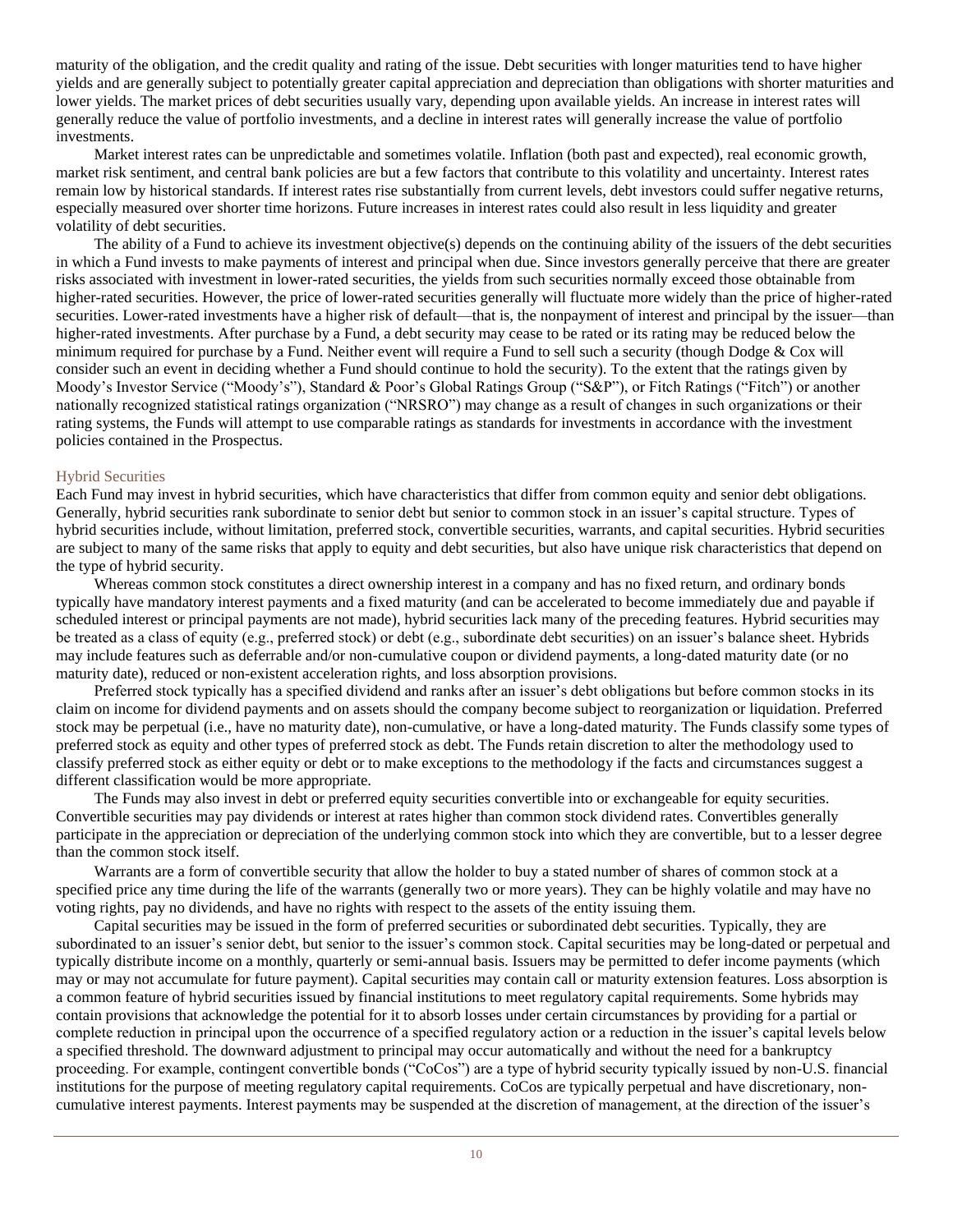regulator, or as a result of falling below certain capital thresholds. In addition, contingent convertible bonds may be converted to equity or be written down in principal value if the issuer falls below prescribed capital levels.

## Dividend Paying Investments

A Fund's investments in dividend-paying securities could cause the Fund to underperform other funds that invest in similar asset classes but employ a different investment style. Securities that pay dividends, as a group, can fall out of favor with the market, causing such securities to underperform securities that do not pay dividends. Depending upon market conditions and political and legislative responses to such conditions, dividend-paying securities that meet a Fund's investment criteria may not be widely available and/or may be highly concentrated in only a few market sectors. For example, in response to the outbreak of the COVID-19 pandemic, the U.S. Government passed the Coronavirus Aid, Relief and Economic Security Act in March 2020, which established loan programs for certain issuers impacted by COVID-19. Among other conditions, borrowers under these loan programs are generally restricted from paying dividends. The adoption of new legislation could further limit or restrict the ability of issuers to pay dividends. In addition, issuers that have paid regular dividends or distributions to shareholders may not continue to do so at the same level or at all in the future. A sharp rise in interest rates or an economic downturn could cause an issuer to abruptly reduce or eliminate its dividend. As a result, a Fund's current income may be affected negatively.

### Small-Cap Securities

The Emerging Markets Stock Fund may invest in equity securities issued by small-cap companies. Investments in small-cap companies may be more volatile and subject to greater risk than larger, more established companies. Small-cap companies are likely to be less liquid than companies with larger market capitalizations, which could affect the overall liquidity of that Fund's portfolio. Securities of small-cap companies may also be more thinly traded and may have to be sold at a discount from current market prices or in small lots over an extended period of time. Because of the lack of sufficient market liquidity, the Fund may incur losses because it could be required to effect sales at a disadvantageous time and only then at a substantial drop in price. In addition, smaller companies may have limited product lines or markets, be less financially secure, and depend on a more limited management group than larger companies. It may also be difficult to evaluate the potential for long-term growth of small-cap companies. Small-cap companies may face intense competition, including competition from companies with greater financial resources, more extensive development, manufacturing, marketing, and other capabilities. In addition, transaction costs for investments in small-cap companies are often higher than those of larger companies.

### U.S. Government Obligations

A portion of each Fund may be invested in obligations issued or guaranteed by the U.S. government, its agencies, or GSEs. Some of the obligations purchased by a Fund are backed by the full faith and credit of the U.S. government and are guaranteed as to both principal and interest by the U.S. Treasury. Examples of these include direct obligations of the U.S. Treasury, such as U.S. Treasury bills, notes and bonds, and indirect obligations of the U.S. Treasury, such as obligations of the Government National Mortgage Association, the Small Business Administration, the Maritime Administration, the Farmers Home Administration and the Department of Veterans Affairs.

While the obligations of many of the agencies of the U.S. government are not direct obligations of the U.S. Treasury, they are generally backed indirectly by the U.S. government. Some of the agencies are indirectly backed by their right to borrow from the U.S. government, such as the Federal Financing Bank and the U.S. Postal Service. Other agencies and GSEs have historically been supported solely by the credit of the agency or GSE itself, but are given additional support due to the U.S. Treasury's authority to purchase their outstanding debt obligations. GSEs include, among others, the Federal Home Loan Banks, the Federal Farm Credit Banks, Fannie Mae, and Freddie Mac. In September 2008, the U.S. Treasury placed Fannie Mae and Freddie Mac into conservatorship and has since increased its support of these two GSEs through substantial capital commitments and enhanced liquidity measures, which include a line of credit. The U.S. Treasury also extended a line of credit to the Federal Home Loan Banks. No assurance can be given that the U.S. government will provide continued support to GSEs, and these entities' securities are neither issued nor guaranteed by the U.S. Treasury. The Federal Housing Finance Agency ("**FHFA**") has made public statements regarding the possibility of ending the conservatorships of Fannie Mae and Freddie Mac. In the event that Fannie Mae and Freddie Mac are taken out of conservatorship, it is unclear how the capital structure of Fannie Mae and Freddie Mac would be constructed and what effects, if any, there may be on their creditworthiness and guarantees of certain mortgage-backed securities. Should Fannie Mae's and Freddie Mac's conservatorship end, there could be an adverse impact on the value of their securities, which could have an adverse impact on a Fund's performance.

Fannie Mae and Freddie Mac formed a joint venture to develop and operate a common securitization platform that supports their single-family mortgage securitization activities through the issuance of a single, uniform mortgage-backed security ("**UMBS**") (the "Single Security Initiative"). The two principal objectives of this initiative are to establish a single, liquid market for agency MBS issued by these two GSEs that are backed by fixed-rate loans and to maintain the liquidity of this market over time. Fannie Mae and Freddie Mac have been issuing UMBS to-be-announced ("**TBA**") eligible securities since June, 2019. The Single Security Initiative seeks to support the overall liquidity of the TBA market and aligns the characteristics of Fannie Mae and Freddie Mac certificates. Guarantees as to the timely payment of principal and interest on U.S. government securities do not extend to the value or yield of these securities nor do they extend to the value of a Fund's shares.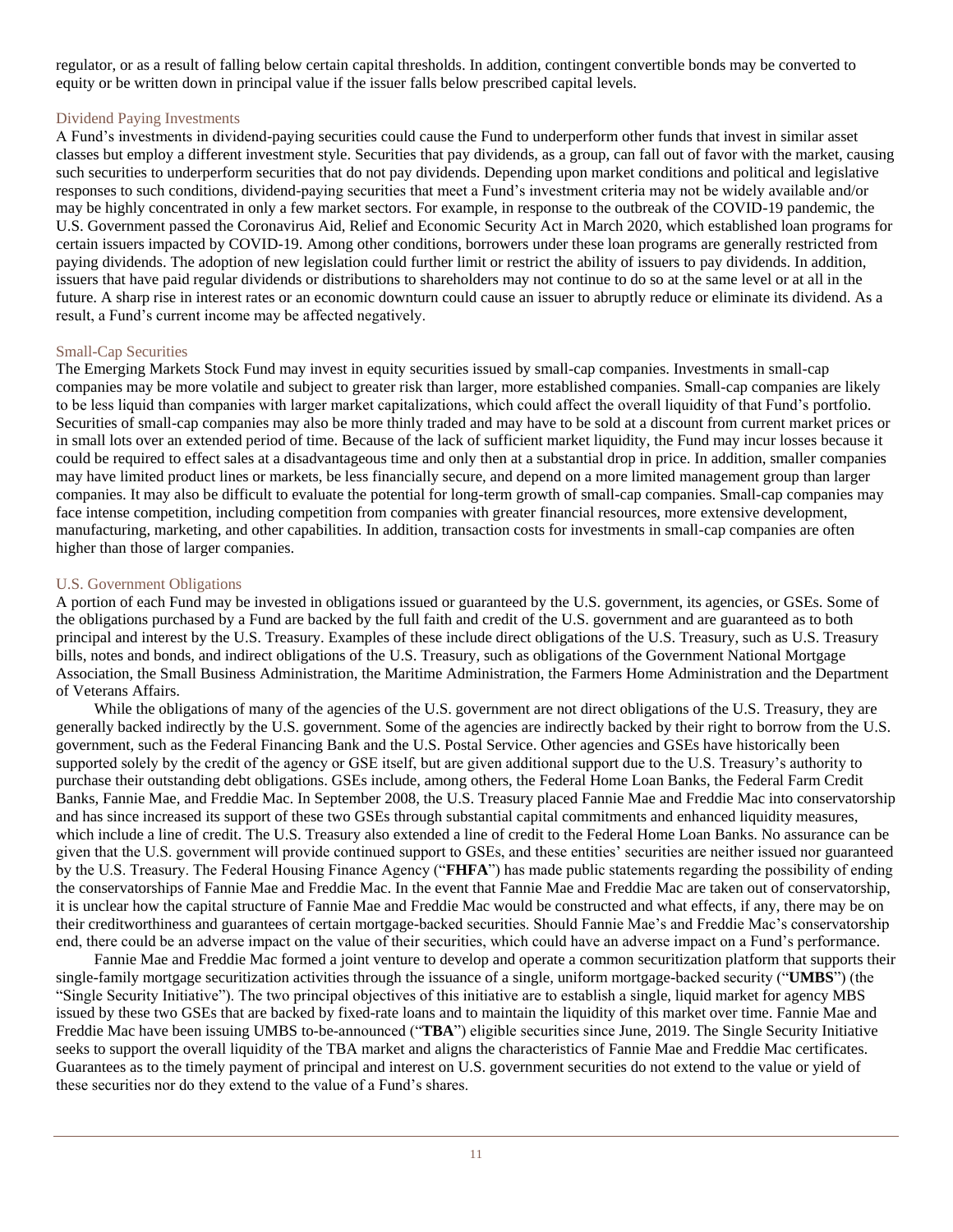#### Credit Risk Transfers

The Funds may invest in credit risk transfer securities, which are a type of mortgage-related security that transfers the credit risk related to certain types of mortgage-backed securities to the owner of the credit risk transfer. Credit risk transfers are commonly issued by GSEs, such as Fannie Mae or Freddie Mac, but may also be issued by private entities such as banks or other financial institutions.

Credit risk transfers issued by GSEs are unguaranteed and unsecured fixed or floating rate general obligations and are typically issued at par and have stated final maturities. In addition, GSE credit risk transfers are structured so that: (i) interest is paid directly by the issuing GSE; and (ii) principal is paid by the issuing GSE in accordance with the principal payments and default performance of a pool of residential mortgage loans acquired by the GSE. In this regard, holders of GSE credit risk transfers receive compensation for providing credit protection to the GSE and, when a specified level of losses on the underlying mortgage loans occurs, the principal balance and certain payments owed to the holders of such GSE credit risk transfers may be reduced. The issuing GSE selects the pool of mortgage loans based on that GSE's eligibility criteria, and the performance of the credit risk transfers will be directly affected by the selection of such underlying mortgage loans.

The risks associated with an investment in GSE credit risk transfers will be different than the risks associated with an investment in mortgage-backed securities issued by GSEs, because some or all of the mortgage default or credit risk associated with the underlying mortgage loans in credit risk transfers is transferred to investors. GSE credit risk transfers are not directly linked to or backed by their applicable underlying mortgage loans. Thus, although the payment of principal and interest on such securities is tied to the performance of the pool of underlying mortgage loans, in no circumstances will the actual cash flow from the underlying mortgage loans be paid or otherwise made available to the holders of the securities. As a result, if a GSE fails to pay principal or interest on its credit risk transfers or goes through a bankruptcy, insolvency or similar proceeding, holders of such credit risk transfers will have no direct recourse to the underlying mortgage loans and will instead generally receive recovery on par with other unsecured holders in such a scenario.

In addition, holders of GSE credit risk transfers may receive a return of principal prior to the stated maturity date reflecting prepayment on the underlying mortgage loans and in any other circumstances that may be set forth in the applicable loan agreement. GSE credit risk transfers are issued in multiple tranches, which are allocated certain principal repayments and credit losses that correspond with the seniority of the particular tranche. Each tranche will have credit exposure to the underlying mortgage loans and the yield to maturity will be directly related to the amount and timing of certain defined credit events on the underlying mortgage loans, any prepayments by borrowers and any removals of a mortgage loan from the pool of underlying mortgage loans. Because credit risk exposure is allocated in accordance with the seniority of the particular tranche, principal losses will be first allocated to the most junior or subordinate tranches, thus making the most subordinate tranches subject to increased sensitivity to dramatic housing downturns. In addition, many credit risk transfers have collateral performance triggers (such as those based on credit enhancement, delinquencies or defaults) that could shut off principal payments to subordinate tranches.

Credit risk transfers issued by private entities are structured similarly to those issued by GSEs, and are generally subject to the same types of risks, including credit, prepayment, extension, interest rate and market risks.

#### Municipal Bonds

Municipal bonds are debt obligations issued by states, municipalities, and other political subdivisions, agencies, authorities, and instrumentalities of states and multi-state agencies or authorities (collectively, municipalities), the interest on which may be exempt from federal and/or state income tax. Municipal bonds include securities from a variety of sectors, each of which has unique risks. Municipal bonds include, but are not limited to, general obligation bonds, limited obligation bonds, and revenue bonds.

General obligation bonds are secured by the issuer's pledge of its full faith, credit, and taxing power for the payment of principal and interest. Limited obligation bonds are payable only from the revenues derived from a particular facility or class of facilities or, in some cases, from the proceeds of a special excise or other specific revenue source. Revenue or special tax bonds are payable only from the revenues derived from a particular facility or class of facilities or, in some cases, from the proceeds of a special excise or other tax, but not from general tax revenues. Revenue bonds involve the credit risk of the underlying project or enterprise (or its corporate user) rather than the credit risk of the issuing municipality.

Like other debt securities, municipal bonds are subject to credit risk, interest rate risk and call risk. Obligations of issuers of municipal bonds are generally subject to the provisions of bankruptcy, insolvency, and other laws affecting the rights and remedies of creditors. However, the obligations of certain issuers may not be enforceable through the exercise of traditional creditors' rights. The reorganization under the federal bankruptcy laws of a municipal bond issuer or payment obligor bonds may result in, among other things, the municipal bonds being cancelled without repayment, repaid only in part or delays in collecting principal and interest. In addition, lawmakers may seek to extend the time for payment of principal or interest, or both, or to impose other constraints upon enforcement of such obligations. Litigation and natural disasters, as well as adverse economic, business, legal, or political developments may introduce uncertainties in the market for municipal bonds or materially affect the credit risk of particular bonds.

Municipal bonds may have lower overall liquidity than other types of bonds, and there may be less publicly available information about the financial condition of municipal issuers than for issuers of other securities. Therefore, the investment performance of a Fund investing in municipal bonds may be more dependent on the analytical abilities of Dodge & Cox than if the Fund held other types of investments, such as stocks or corporate bonds. The market for municipal bonds also tends to be less welldeveloped or liquid than many other securities markets, which may adversely affect a Fund's ability to value municipal bonds or sell such bonds at attractive prices.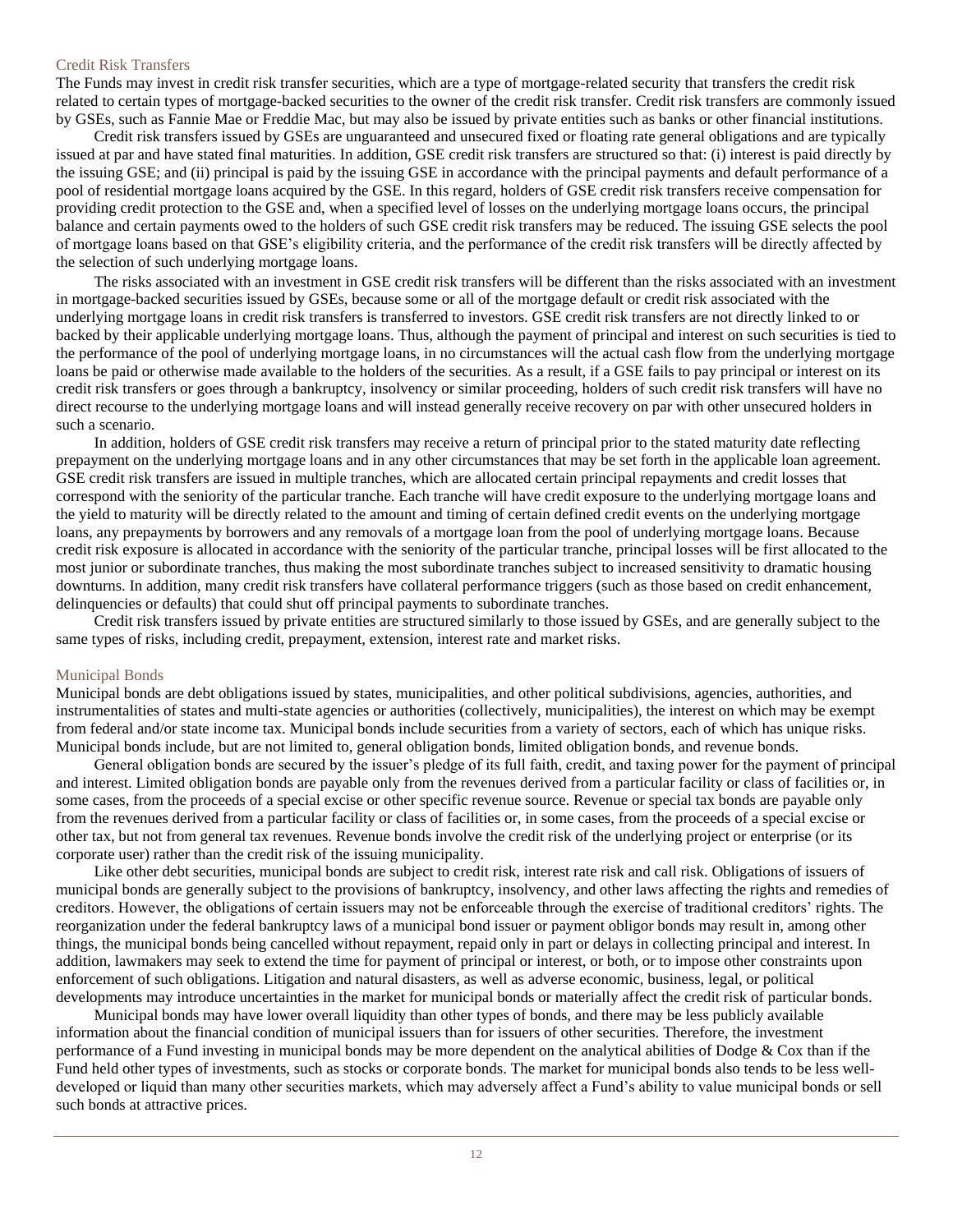Some U.S. municipal bonds are tax-exempt, which means that income from those bonds is non-taxable. A significant restructuring of U.S. federal income tax rates or even serious discussion on the topic in Congress could cause municipal bond prices to fall. The demand for municipal bonds is strongly influenced by the value of tax-exempt income to investors. Lower income tax rates could reduce the advantage of owning municipal bonds. In the event of a default in the payment of interest and/or repayment of principal, a Fund may enforce its rights by taking possession of, and managing, the assets securing the issuer's obligations on such securities. These actions may increase a Fund's operating expenses, and any income derived from the Fund's ownership or operation of such assets may not be tax-exempt.

#### Covered Bonds

Covered bonds are debt securities issued by banks and are secured by collateral, typically mortgages. In the event of a default, if the underlying collateral is insufficient to repay amounts owing in respect of the bonds, bondholders also have an unsecured claim against the issuing bank. The value of a covered bond is affected by factors similar to other types of mortgage-backed securities, as well as to the credit risk of its issuer.

#### Inflation-Linked Bonds

Inflation-linked bonds are debt securities the principal value of which is periodically adjusted according to the rate of inflation. The actual (inflation-adjusted) interest rate on these bonds is fixed at issuance at a rate generally lower than typical bonds. Over the life of an inflation-linked bond, however, interest will be paid based on a principal value which is adjusted for inflation as measured by changes in a reference index. For example, the reference index for U.S. Treasury inflation-linked bonds is the Consumer Price Index ("CPI"). The CPI is calculated monthly by the U.S. Bureau of Labor Statistics. The CPI is a measurement of changes in the cost of living, made up of components such as housing, food, transportation and energy. Generally, the securities will pay interest on a periodic basis, equal to a fixed percentage of the inflation-adjusted principal amount.

If the value of the reference index falls, the principal value of inflation-linked bonds will be adjusted downward, and consequently the interest payable on these securities (calculated with respect to a smaller principal amount) will be reduced. The value of inflation-linked bonds is expected to change in response to changes in real interest rates. Real interest rates in turn are tied to the relationship between nominal interest rates and the rate of inflation. Therefore, if inflation were to rise at a faster rate than nominal interest rates, real interest rates might decline, leading to an increase in value of inflation-linked bonds. In contrast, if nominal interest rates increased at a faster rate than inflation, real interest rates might rise, leading to a decrease in value of inflation-linked bonds.

The U.S. Treasury began issuing inflation-linked bonds (commonly referred to as "**TIPS**" or "**Treasury Inflation-Protected**  Securities") in 1997. There can be no assurance that the U.S. Treasury or any other issuer will issue any particular amount of inflation-linked bonds.

Repayment of the originally issued principal amount upon maturity is guaranteed by the issuer in the case of TIPS. However, the current market value of the bonds is not guaranteed and will fluctuate. A Fund may also invest in other inflation-related debt securities, which may or may not provide a similar guarantee. If such a guarantee of principal is not provided, the adjusted principal value of the bond repaid at maturity may be less than the original principal. There can be no assurance that a reference index, including the CPI, will accurately measure the real rate of inflation in the prices of goods and services in any particular country.

Any increase in the principal amount of an inflation-linked bond is taxable as ordinary income, even though investors do not receive their principal until maturity.

#### Zero Coupon, Deferred Interest, and Pay-in-Kind Securities

Zero coupon and deferred interest securities are debt securities that are issued at a price lower than their face value and do not make interest payments during the life of the bonds. Such securities usually trade at a deep discount from their face or par value. Pay-in-kind ("PIK") securities may be debt obligations or preferred shares that allow the issuer to pay interest or dividends on such obligations either in cash or in the form of additional securities. PIK securities can be either senior or subordinated debt and generally trade flat (i.e., without accrued interest). The trading price of PIK debt securities generally reflects the market value of the underlying debt plus an amount representing accrued interest since the last interest payment. Zero coupon bonds, deferred interest bonds, and PIK securities are designed to give issuers flexibility in managing cash flow. These types of securities are subject to greater fluctuations in market value in response to changing interest rates than debt obligations of comparable maturities and credit quality that make current distributions of interest.

#### Below-Investment Grade Bonds

A Fund may invest in bonds rated below investment grade, also commonly referred to as "high-yield" or "junk" bonds. Belowinvestment grade bonds are regarded as predominantly speculative with respect to the issuer's continuing ability to meet principal and interest payments and may be more volatile than other types of debt securities. Such bonds may be issued by smaller, less creditworthy issuers or by more highly levered (indebted) issuers, which may be less able than more highly rated companies to make scheduled principal and interest payments. Because investment in lower rated bonds involves greater investment risk, to the extent a Fund invests in such bonds, achievement of its investment objective(s) will be more dependent on Dodge & Cox's credit analysis than would be the case if a Fund was investing in higher-rated bonds. Below-investment grade bonds may be more susceptible to real or perceived adverse economic conditions than investment-grade bonds. An actual or anticipated economic downturn or individual corporate developments could adversely affect the market for these securities and reduce a Fund's ability to sell these securities at an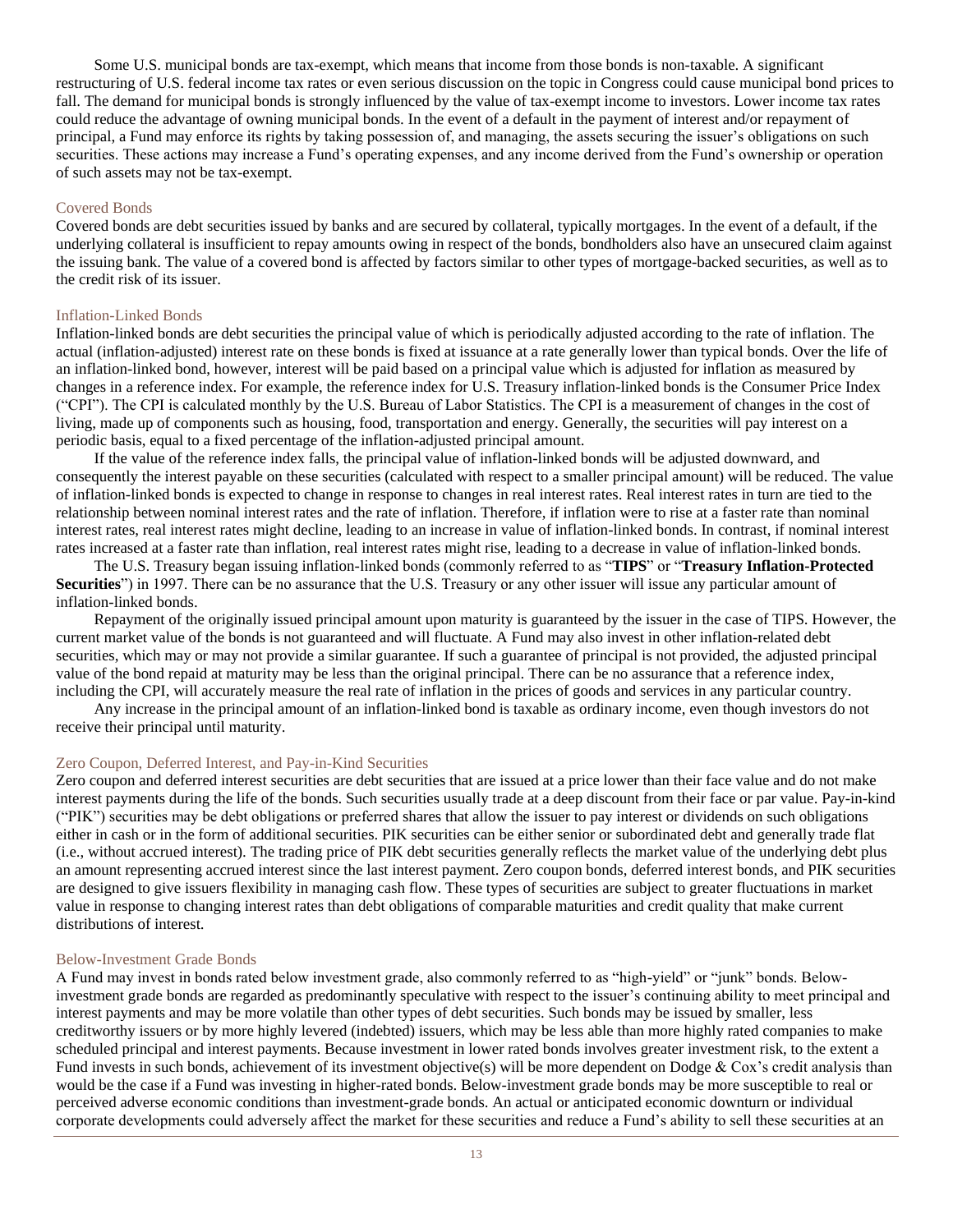advantageous time or price. An economic downturn could also cause a decline in high-yield bond prices by reducing the ability of highly leveraged issuers to make principal and interest payments on their debt securities. A below-investment grade bond may lose significant market value prior to or even in the absence of a default. Issuers of below-investment grade bonds may have the right to "call" or redeem the issue prior to maturity, which could result in a Fund's having to reinvest the proceeds in other securities that may pay lower interest rates.

The secondary trading market for below-investment grade bonds may have lower overall liquidity than the market for investment-grade bonds, which can adversely affect the ability of a Fund to dispose of its portfolio securities. Consequently, transactions in below-investment grade bonds may involve greater costs than transactions in more actively traded securities. A lack of publicly available information, irregular trading activity and wide bid/ask spreads, among other factors, may make below-investment grade bonds more difficult than other types of securities to sell at an advantageous time or price. Bonds for which there is only a "thin" market can be more difficult to value inasmuch as objective pricing data may be less available and judgment may play a greater role in the valuation process.

A Fund's below-investment grade bonds could include distressed bonds, which may present a high risk of default or be in default at the time they are purchased. Distressed securities are highly speculative and involve risks additional to those associated with investing in other below-investment grade bonds, including a heightened risk that interest payments may not be made on a current basis, or that principal will not be repaid in full. A Fund could incur significant expenses to the extent it is required to negotiate new terms with the issuer of a distressed bond or seek recovery upon a default in respect of a distressed bond. In any reorganization or liquidation proceeding related to a defaulted security, a Fund could lose its entire investment or could be required to accept cash or securities with a value substantially less than its original investment.

## Restricted Securities

Each Fund may invest in restricted securities (including privately placed debt and preferred equity securities) and other securities without readily available market quotations. Restricted securities may be sold only in privately negotiated transactions or in a subsequent public offering with respect to which a registration statement is in effect under the Securities Act of 1933. Where registration is required to sell a restricted security, a Fund may be obligated to pay all or a part of the registration expenses and a considerable period may elapse between the time of the decision to sell and the time the Fund is permitted to sell. If, during such a period, adverse market conditions were to develop, a Fund might obtain a less favorable price than prevailed when it decided to sell. Restricted securities may need to be priced at fair value as determined in good faith under the supervision of the Trust's Board of Trustees. Restricted securities may have lower overall liquidity than those without restrictions on transferability.

## Illiquid Investments

Liquidity risk is the risk that securities or other investments may be difficult or impossible to sell at the times, in the amounts, or at the prices desired by a Fund. Securities or other investments may be or become illiquid because of the absence of an active trading market or distress in a trading market. The liquidity of an investment can change quickly, particularly under stressed market circumstances. If an investment is or becomes illiquid or less liquid, a Fund may not be able to sell that investment promptly at the value at which it is carried. A Fund that seeks to sell an illiquid or less liquid investment quickly may receive distressed prices or incur higher transaction costs. In addition, lack of liquidity may make it difficult to determine an accurate market value for an investment. Investments are considered illiquid if a Fund does not expect it could sell a reasonably anticipated trade size of the investment within seven calendar days or less without significantly affecting the market value of the investment.

Liquidity risk is heightened when a Fund is required to raise cash quickly. For example, unusually high redemption requests, including redemption requests from large shareholders or redemptions in stressed market conditions may make it difficult for a Fund to sell investments in sufficient time to allow it to meet redemption requests within typical settlement periods. Even an investment that is not considered "illiquid" may create liquidity risk if a Fund needs to sell the investment on short notice or in stressed market conditions. Redemption requests could cause a Fund to sell less liquid investments at reduced prices in order to meet its redemption obligations.

Investments are considered illiquid if a Fund does not expect it could sell a reasonable portion of the investment in seven calendar days or less without significantly affecting the market value of the investment. Investments may be illiquid because of, among other factors, the absence of a trading market or distress in a trading market. Such conditions may adversely impact a Fund's ability to value the investments or dispose of them promptly at the value at which they are carried. Investing in illiquid securities or continuing to hold securities that have become illiquid pose risks of potential delays in resale. Limitations on or delays in resale may have an adverse impact on the marketability of portfolio securities, and it may be difficult for a Fund to dispose of illiquid investments promptly or to sell the securities underlying the investments for the value at which they are carried, if at all, or at any price within the desired time frame. In addition, a Fund may receive distressed prices and incur higher transaction costs with respect to illiquid securities.

The Funds have a liquidity risk management program designed to assess and manage the Funds' liquidity risk. The program has been approved by the Funds' Board, which has also approved the appointment of an interdepartmental Liquidity Risk Committee of Dodge & Cox employees as the program administrator. The Liquidity Risk Committee is responsible for oversight of the Funds' liquidity risk management efforts, including classifying the liquidity of each Fund investment, ensuring each Fund holds no more than 15% of its net asset value in illiquid investments, ensuring that each Fund holds enough liquid assets to meet reasonably foreseeable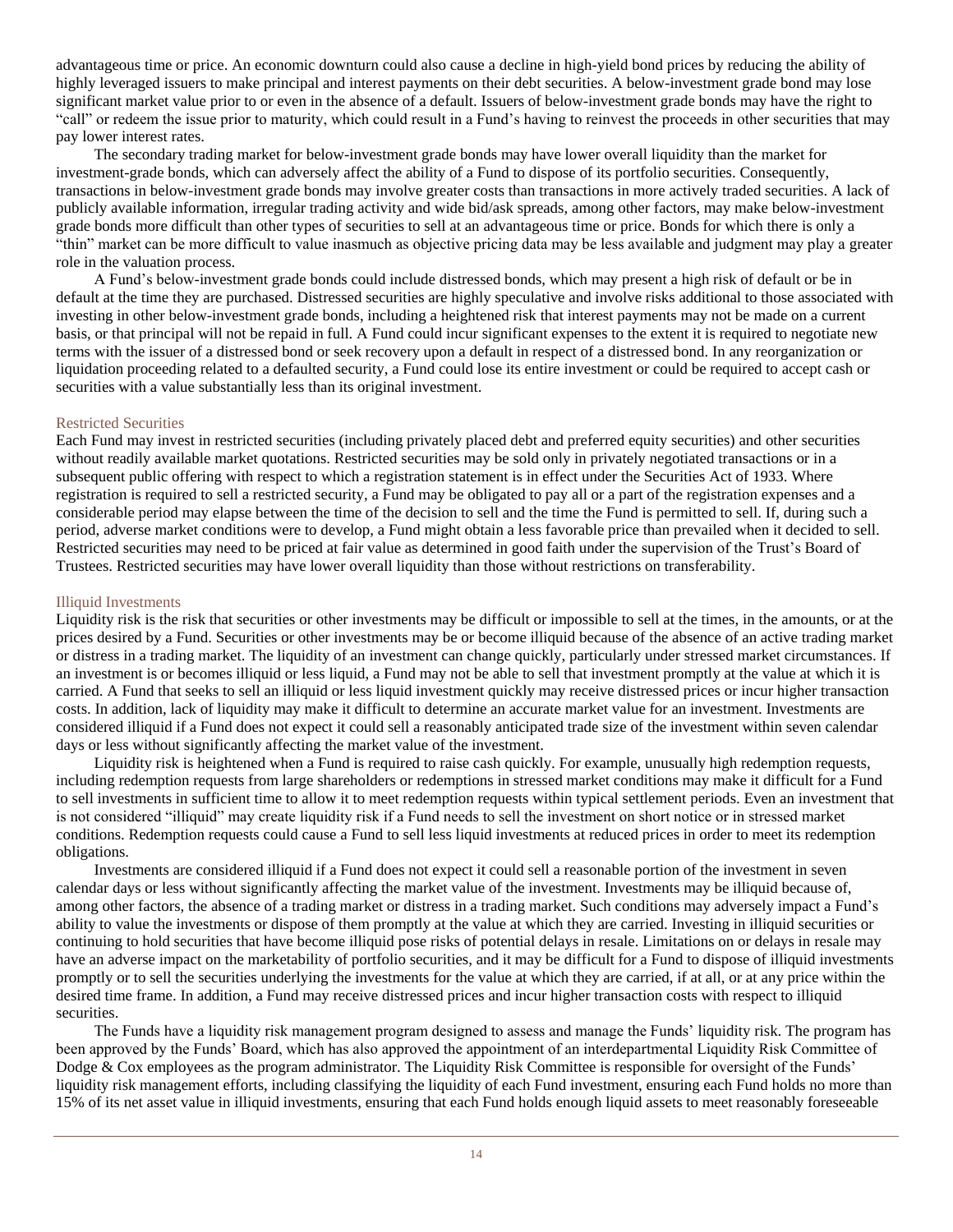redemption requests. The Liquidity Risk Committee provides regular reports to the Fund Board regarding the effectiveness and operation of the liquidity risk management program.

### Real Estate Investment Trust (REIT) Investments

A Fund may purchase equity or debt securities issued by REITs and securities of foreign issuers with a similar structure to domestic REITs. A REIT is a company that primarily owns, operates, and sometimes finances income-producing real estate properties. To qualify as a REIT, a company must meet certain requirements imposed by the Internal Revenue Code of 1986, as amended (the "Code"). If met, REITs are exempted from paying federal (and often state) taxes on income distributed to shareholders. Most REITs are structured as an Umbrella Partnership ("UPREIT"), wherein the REIT is the general partner and majority owner of the Operating Limited Partnership ("LP"). Equity shares of most REITs are traded on major stock exchanges. REIT debt securities are typically issued by the Operating LP and are included in major indices.

The value and performance of REIT securities depend upon the underlying real estate-related assets. The Funds' investments in REITs are therefore subject to certain risks related to the skill of management and the real estate industry in general. These risks include, among others: changes in general and local economic conditions; possible declines in the value of real estate; the possible lack of availability of money for loans to purchase real estate; possible constraints in available cash flow to cover operating expenses, principal, interest and shareholder dividends; overbuilding in particular areas; prolonged vacancies in rental properties; property taxes; changes in tax laws relating to dividends and laws related to the use of real estate in certain areas; costs resulting from the clean-up of, and liability to, third parties resulting from, environmental problems; the costs associated with damage to real estate resulting from floods, earthquakes, terrorist attacks or other material disasters that may not be covered by insurance; and limitations on, and variations in, rents and changes in interest rates.

#### Limited Partnership Investments

The Funds may purchase debt securities issued by master limited partnerships ("MLPs") or limited partnerships ("LPs"). An MLP is a business enterprise structured as a publicly-traded state law limited partnership, limited liability corporation, or state law trust. MLP debt securities may be issued by an MLP directly or by an operating subsidiary of the MLP. An LP is similar, except that its equity is not traded publicly. The MLP structure is common in the U.S. midstream energy industry, which focuses on energy infrastructure (e.g., oil and gas pipelines and storage).

The risks associated with MLP and LP debt are very similar to those associated with other types of corporate debt, including credit risk, interest rate risk, and liquidity risk, as well as any risks associated with the business operations of the issuer.

#### Structured Investments

A Fund may invest in structured securities, including participation notes, structured notes, and other privately negotiated securities, the interest or value of which may be linked to equity or fixed income securities; equity or fixed income indices; or other reference instruments. A structured security may provide exposure to the differential performance of two assets or markets, and may be used to hedge against exposure to specific risks associated with a particular issuer or the underlying assets of a particular issuer. Issuers of structured securities may include corporations and banks. A Fund may invest in special purpose entities organized and operated solely for the purpose of issuing structured securities that restructure the investment characteristics or risks of other securities or assets. These entities are typically organized by investment banking firms, which receive fees in connection with establishing each entity and arranging for the placement of its securities. This type of restructuring often involves the deposit with or purchase by an entity, such as a corporation or trust, of specified instruments and the issuance by that entity of one or more classes of securities backed by, or representing interests in, the underlying specified instruments. Such underlying instruments may include equity or debt securities and/or derivative instruments that create synthetic exposure to an interest rate, an equity or debt security, an index, or another financial instrument. The foregoing instruments are collectively referred to as "structured investments."

Unless a structured investment includes some form of credit enhancement, such as a guarantee by a third party, its credit risk will generally be at least as great as that of its underlying instruments (including, to the extent its underlying instruments include overthe-counter derivatives, the credit risk of the counterparty to those derivatives); the extent of the payments made with respect to certain structured investments depends on the extent of the cash flow on the underlying instruments. Structured investments are also subject to the creditworthiness of the issuer of the structured investment, and the value of a structured investment may decline if its issuer's creditworthiness deteriorates. Some structured investment vehicles permit cash flows and credit risk to be apportioned among multiple levels or "tranches" of securities with different investment characteristics such as varying maturities, payment priorities, or interest rate provisions. A Fund could purchase senior or subordinated structured investments. Subordinated structured investments typically have higher yields and present greater risks than unsubordinated structured investments. Purchasing subordinated structured investments may have an economic effect similar to borrowing against the related securities.

A structured investment may be positively, negatively, or both positively and negatively indexed; that is, its value may increase or decrease if the value of its reference assets increases. Similarly, its value may increase or decrease if the value of the reference asset decreases. Further, the rate of return on a structured investment may be determined by applying a multiplier to the performance or differential performance of its reference assets. Application of a multiplier involves leverage which serves to magnify the potential for gain and the risk of loss. In addition, caps (or floors) can be placed on the amount of appreciation (or loss) with regard to the reference asset or differential in performance of the reference asset.

Structured investments are complex and involve many of the same risks as those presented by derivatives, including the risk that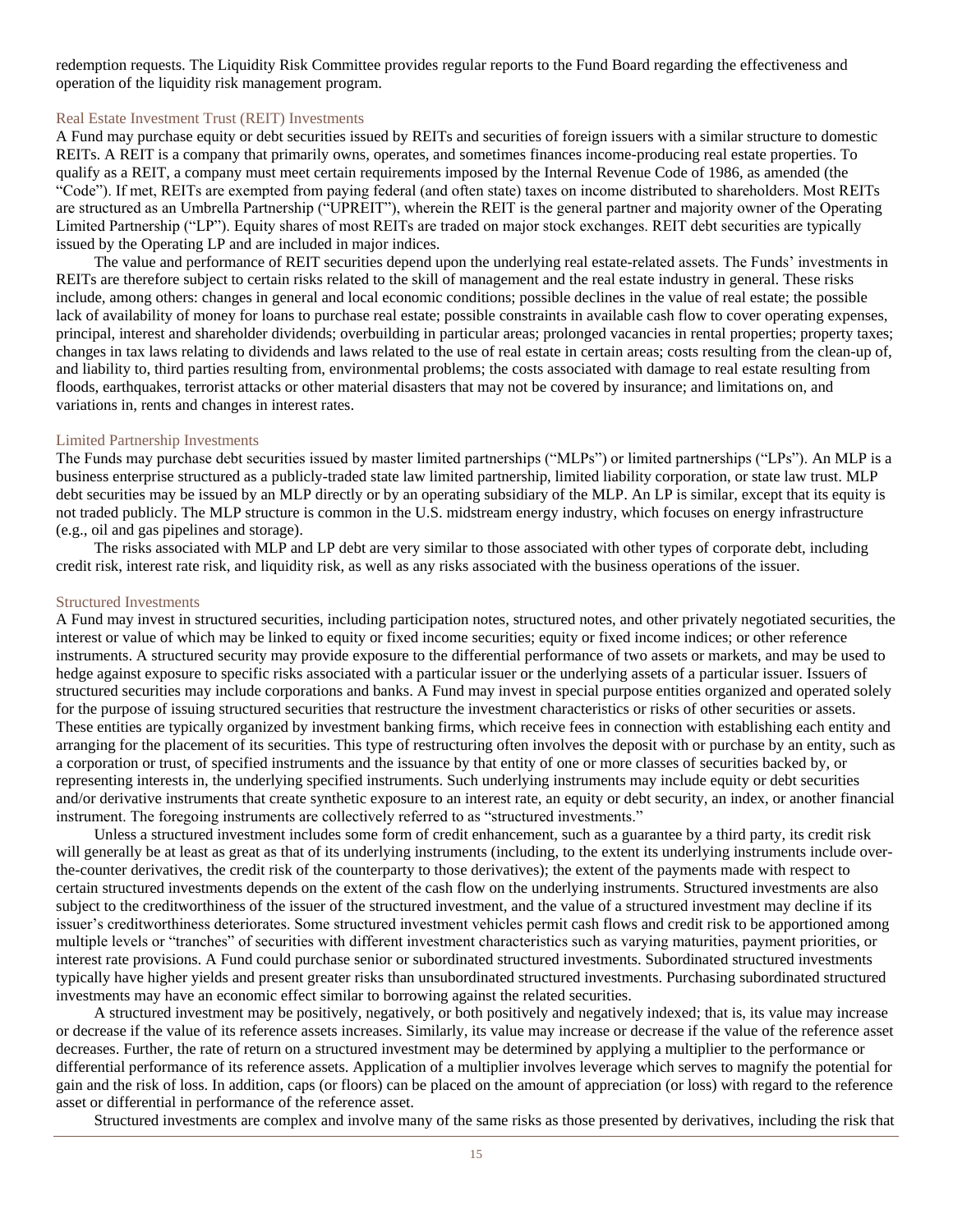the performance of a structured investment may not correlate with that of its reference assets to the extent expected. Structured investments are potentially more volatile and carry liquidity risk since the instruments are often "customized" to meet the portfolio needs of a particular investor, and therefore, the number of investors that are willing and able to buy such instruments in the secondary market is likely to be small. In some cases, the only buyer for a structured investment will be the dealer that organized the instrument, and that dealer will typically have no obligation to repurchase the structured investment. Because structured investments may be more volatile and have lower overall liquidity than less complex securities, they may be more difficult to accurately price. Structured investments may also entail significant risks that are not associated with their underlying assets. The legal and/or regulatory treatment of structured investments may be unclear and may differ from that of its underlying instruments.

Certain issuers of structured investments may be deemed to be "investment companies" as defined in the 1940 Act. As a result, the Funds' investment in these structured investments may be limited by the restrictions contained in the 1940 Act. Structured investments are typically sold in private placement transactions, and there currently is no active trading market for structured investments. To the extent such investments are illiquid, they will be subject to the Funds' restrictions on investments in illiquid securities.

#### Mortgage Pass-Through Securities

Mortgage pass-through securities may be guaranteed by an agency of the U.S. government or GSE, or may be issued by a private entity. These securities represent ownership in "pools" of mortgage loans and are called "pass throughs" because principal and interest payments from the underlying loans are passed through to security holders monthly. The security holder may also receive unscheduled principal payments representing prepayments of the underlying mortgage loans. When a Fund reinvests the principal and interest payments, it may receive a rate of interest which is either higher or lower than the rate on the existing mortgage.

During periods of declining interest rates there is increased likelihood that mortgage securities may be prepaid more quickly than assumed rates. Such prepayments are likely be reinvested at lower rates than the mortgage loans, reducing portfolio returns. On the other hand, if the mortgage pass-throughs were purchased at a discount, then such prepayments of principal could benefit the portfolio.

Conversely, in a rising interest rate environment, mortgage securities may prepay at a rate slower than expected. In this case, the current cash flow of the bond generally decreases. A slower prepayment rate effectively lengthens the period for which the mortgage pass through will be outstanding and may adversely affect its price and volatility.

## Collateralized Mortgage Obligations

Collateralized mortgage obligations ("CMOs") are private entity- or U.S. government agency- or GSE-issued multi-class bonds that are collateralized by U.S. government agency- or GSE-guaranteed mortgage pass-through securities. A CMO is created when the issuer purchases a collection of mortgage pass-through securities (collateral) and places these securities in a trust, which is administered by an independent trustee. Next, the issuer typically issues multiple classes, or "tranches" of bonds, the debt service of which is provided by the principal and interest payments from the collateral in the trust.

Each of these tranches is valued and traded separately based on its distinct cash flow characteristics. A real estate mortgage investment conduit ("REMIC") is a CMO that qualifies for special federal income tax treatment under the Code and invests in certain mortgages principally secured by interests in real property and other permitted investments.

Although the mortgage pass-through collateral typically generates monthly payments of principal and interest, CMO bonds may have monthly, quarterly or semiannual payments of principal and interest, depending on the issuer. Payments received from the collateral are reinvested in short-term debt securities by the trustee between CMO payment dates. On the CMO payment dates, the principal and interest payments received from the collateral plus reinvestment income, are applied first to pay interest on the bonds and then to repay principal. In the simplest form, the bonds are retired sequentially; the first payments of principal are applied to retire the first tranche, while all other tranches receive interest only. Only after the first tranche is retired do principal payments commence on the second tranche. The process continues in this sequence until all tranches are retired.

At issuance, each CMO tranche has a stated final maturity date. The stated final maturity date is the date by which the bonds would be completely retired assuming standard amortization of principal but no prepayments of principal on the underlying collateral. However, since it is likely that the collateral will have some amount of principal prepayments, the CMO bonds are actually valued on the basis of an assumed prepayment rate. The assumed prepayment rate is used in the calculation of the securities' weighted-average life, a measure of the securities' cash flow characteristics. Dodge & Cox will purchase the tranche with the weighted-average life and cash flow characteristics that it believes will contribute to achieving the objectives of a Fund.

CMOs are subject to all of the risks relating to the underlying mortgage pass-through securities; the structure of a CMO magnifies those risks. In a falling interest rate environment, the mortgage securities may be prepaid faster than the assumed rate. In this scenario, the prepayments of principal will generally be reinvested at a rate which is lower than the rate that the security holder is currently receiving. Conversely, in a rising interest rate environment, the mortgage collateral may be prepaid at a rate which is slower than the assumed rates. In this case, the current cash flow of the bond generally decreases. A reduced prepayment rate effectively lengthens the average life of the security and may adversely affect the price and volatility of the security.

#### To-Be-Announced ("TBA") Securities and Dollar Rolls

Funds that invest in mortgage-backed securities may choose to purchase or sell certain mortgage-backed securities on a delayed delivery or forward commitment basis through the to-be-announced ("TBA") market. With TBA transactions, a Fund enters into a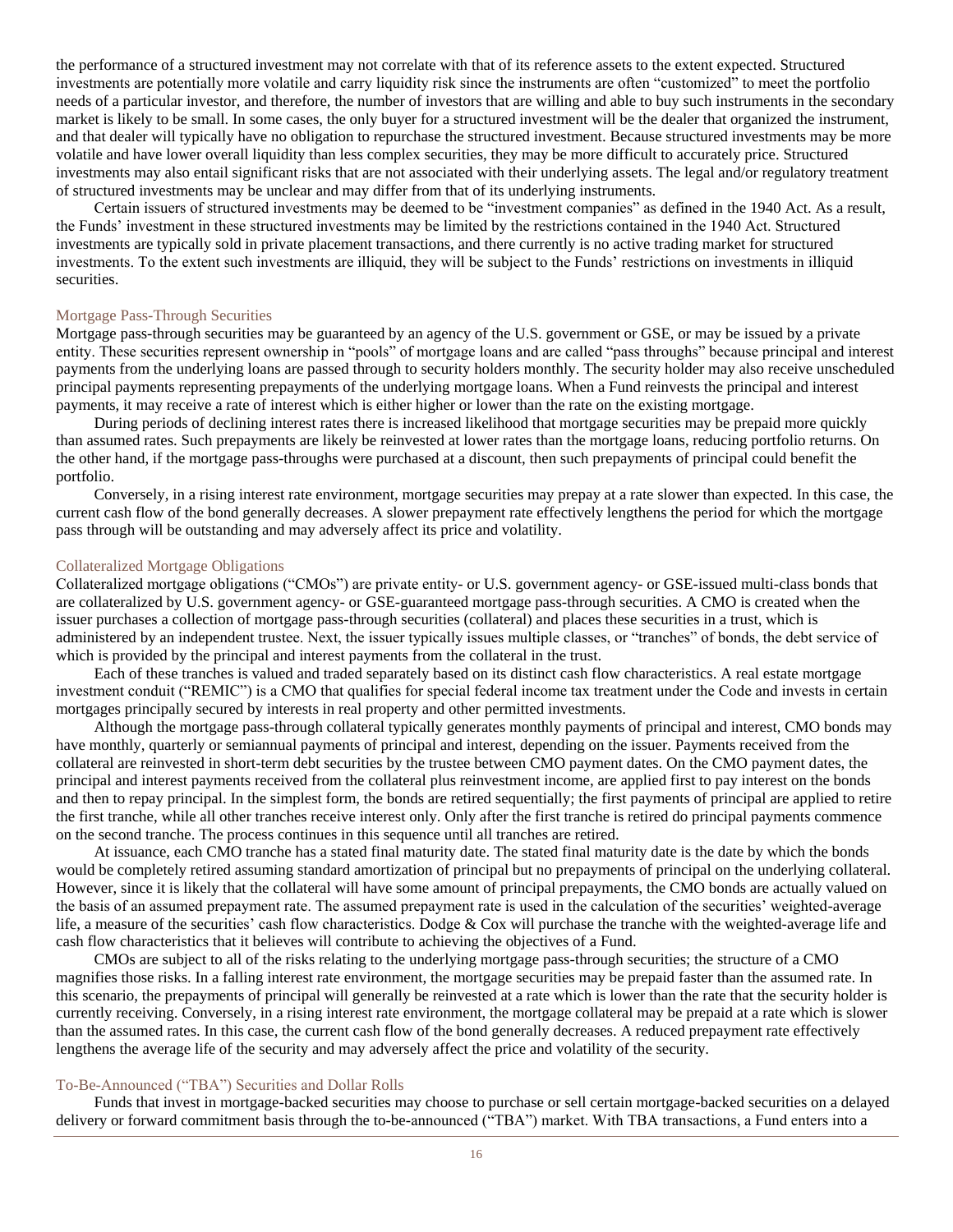commitment to either purchase or sell mortgage-backed securities with specified characteristics for a fixed price, with payment and delivery at a scheduled future date beyond the customary settlement period for mortgage-backed securities. These transactions are considered TBA because the buyer commits to buy a pool of mortgages that have yet to be specifically identified, but which will meet certain specified criteria with respect to term, program, and coupon. Although TBA securities must meet industry-accepted "good delivery" standards, there can be no assurance that a security purchased on a forward commitment basis will ultimately be issued or delivered by the counterparty. During the settlement period, a purchasing Fund will bear the risk of any decline in the value of the security to be delivered (while a selling Fund would bear the risk that the position it sells increases in value). For either purchase or sale transactions, a Fund may choose to effectively extend the settlement of a TBA position through a "dollar roll" transaction in which it sells its current TBA position to a dealer while simultaneously agreeing to buy a TBA position with similar characteristics except for a later settlement date. Since TBA securities are typically short-dated, TBA positions are typically rolled every 30-60 days, which increases a Fund's portfolio turnover rate. A Fund incurs transaction costs and may generate taxable income each time a TBA position is rolled.

Because they create future payment obligations, TBA and dollar roll transactions are currently subject to the same asset coverage requirements as derivatives and are included under the SEC's new rule on investment company derivatives risk management. In addition, recently finalized rules of the Financial Industry Regulatory Authority include mandatory margin requirements that will require the Funds to post collateral in connection with their TBA transactions when they become effective. The required collateralization of TBA trades reduces the risk of non-payment in the event of a counterparty default, but increases operational complexity and may increase the cost of TBA transactions to the Funds.

## Interest-Only ("IO") and Inverse Interest-Only ("Inverse IO") Mortgage-Backed Securities

IO securities are part of a sub-set of CMOs that split apart interest and principal payments from their underlying mortgages to fund payments to separate classes of securities. IO securities receive all of the interest payments from the pool of mortgages backing the securities. Another class of securities (principal-only or "PO" securities) will receive the principal payments from the same pool. The yield to maturity of IO securities is particularly sensitive to prepayment risk, since the interest payments made in respect of a pool of mortgages diminish proportionately as the principal amounts of those mortgages are repaid.

Inverse-IO securities are also funded by interest payments from a pool of mortgages; however, in an inverse floating structure, the relative payments between the Inverse-IO and floater (i.e., the class funded primarily by principal payments) security classes are adjusted based on the current level of a floating interest rate, such as the London InterBank Offered Rate ("LIBOR"). If the floating rate increases, payments on the Inverse-IO class are reduced (to the benefit of the floater class), and if the floating rate decreases, payments on the Inverse-IO class are increased (at the expense of the floater class).

## When-Issued, Forward-Commitment, and Delayed-Delivery Transactions

When-issued, forward-commitment, and delayed-delivery transactions involve a commitment to purchase or sell specific securities at a predetermined price or yield in which payment and delivery take place after the customary settlement period for that type of security.

Under current requirements, when a Fund purchases securities for future settlement, it will earmark liquid assets with a value at least as great as the purchase price of the security until settlement. Under the SEC's new rule on investment company derivatives risk management, a Fund may choose either to continue to earmark liquid assets against its future obligation or to treat the position as a derivative subject to the requirements of the SEC's new derivatives risk management rule. The value of these types of securities is reflected in a Fund's net asset value as of the purchase date; but, no income accrues to a Fund from these securities prior to their delivery to the Fund. A Fund may renegotiate a when-issued, forward-commitment or delayed-delivery transaction and may sell the securities prior to their original settlement date, which may result in a gain or loss to the Fund. The purchase of securities in these types of transactions increases a Fund's overall investment exposure and involves a risk of loss if the value of the securities declines prior to settlement. A purchasing Fund assumes the rights and risks of ownership, including the risks of price and yield fluctuations and the risk that the security will not be issued as anticipated. The sale of securities in this type of transaction involves a risk of loss if the value of the securities increases prior to settlement or if the other party to the transaction fails to pay for the securities.

## Standby Commitment Agreements

A standby commitment agreement obligates one party, for a set period of time, to purchase a certain amount of a security that may be issued and sold to that party at the option of the issuer or its underwriter at a predetermined price. The purchasing party receives a commitment fee in exchange for its promise to purchase the security, whether or not it is eventually required to purchase the security. The value of the securities when they are issued may be more or less than the predetermined price.

### Variable and Floating Rate Securities

These securities have interest rates that are reset at periodic intervals, usually by reference to some interest rate index or market interest rate. Some of these securities are backed by pools of mortgage loans. Although the rate adjustment feature of these securities may act as a buffer to reduce sharp changes in their value, they are still subject to changes in value based on changes in market interest rates or changes in the issuer's creditworthiness. Because the interest rate is reset only periodically, changes in the interest rate on these securities may lag behind changes in prevailing market interest rates. Also, some of these securities (or the underlying mortgages) are subject to caps or floors that limit the maximum change in the interest rate during a specified period or over the life of the security.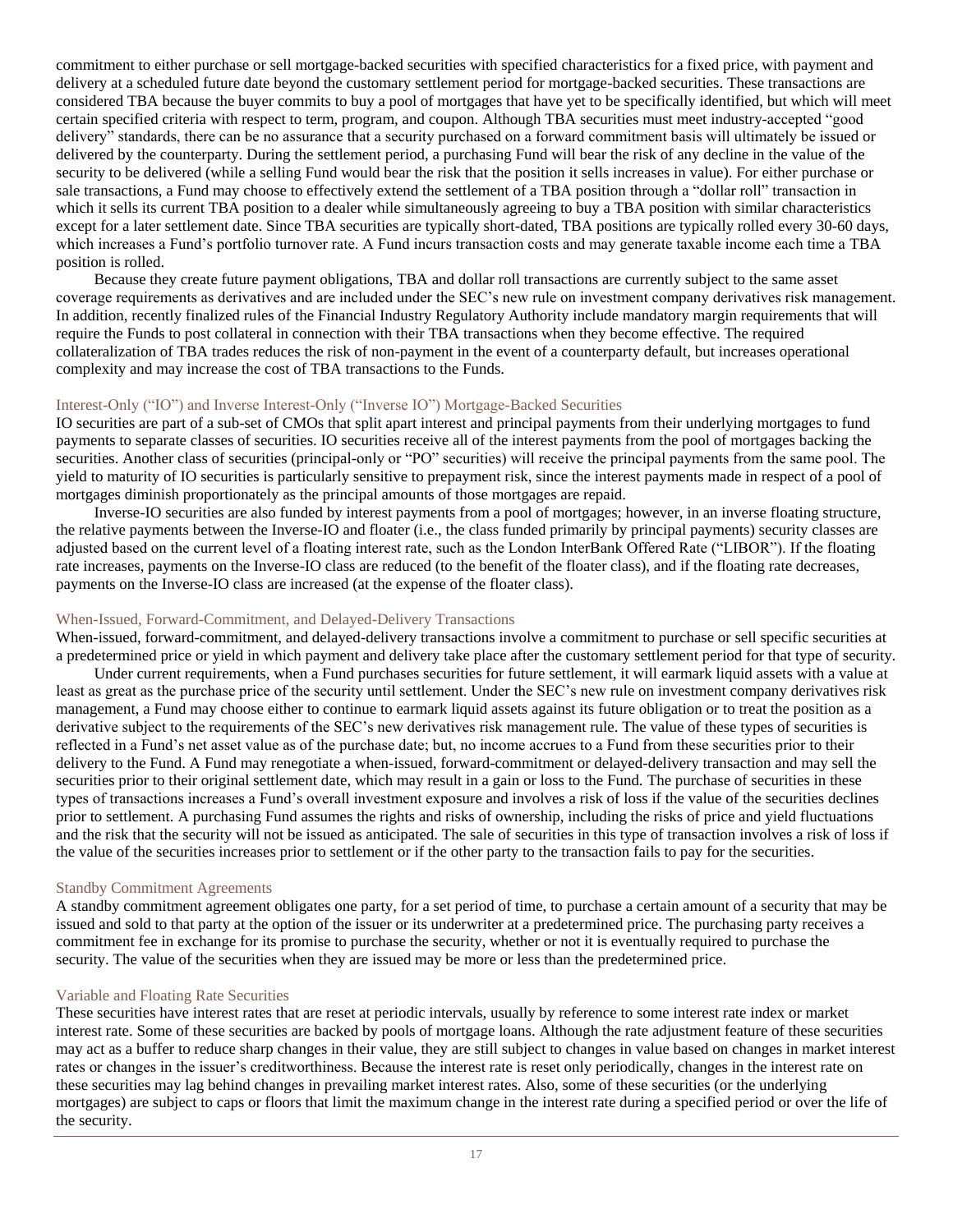#### Bank Loans

The Funds may invest in bank loans of any seniority. Investing in bank loans involves risks that are additional to and different from those relating to bonds and other types of debt securities.

There is less publicly available, reliable information about most bank loans than is the case for many other types of debt instruments. In certain circumstances, these loans may not be deemed to be securities and bank loans are not subject to many of the rules governing the securities markets, including disclosure requirements. As a result, bank loan investors may not have the protection of the anti-fraud provisions of the federal securities laws, and must rely instead on the contractual provisions in the loan agreement and applicable common-law fraud protections. Traditionally, borrowers under bank loans make non-public information available to their lenders. However, as the universe of bank loan market participants has expanded beyond traditional lenders to include dealers, funds, and other investors who are active in the public securities markets, some participants choose not to receive such non-public information and make investment decisions based solely on public information about the borrower. If a Fund purchases a bank loan and elects not to receive non-public information with respect to the loan, it may forego information that would be relevant to its investment decisions.

An economic downturn generally leads to a higher non-payment rate for bank loans, and a loan may lose significant value before a default occurs. Moreover, any specific collateral used to secure a loan may decline in value or become illiquid, which would adversely affect the loan's value. In the event of the bankruptcy of a borrower, a Fund could experience delays or limitations with respect to its ability to realize the benefits of the collateral securing a loan. No active trading market may exist for certain loans, which may impair the ability of a Fund to realize full value in the event of the need to sell a loan and which may make it difficult to value loans. Adverse market conditions may impair the liquidity of some actively traded loans. To the extent that a secondary market does exist for certain loans, the market may be subject to irregular trading activity and wide bid/ask spreads, which may result in limited liquidity and pricing transparency. In addition, loans may be subject to restrictions on sales or assignment and generally are subject to extended settlement periods that may be longer than seven days.

A Fund may not be able to unilaterally enforce all rights and remedies under a bank loan and with regard to any associated collateral. If a bank loan is acquired through a participation, a Fund generally will have no right to enforce compliance by the borrower with the terms of the loan agreement, and the Fund may not directly benefit from the collateral supporting the debt obligation in which it has purchased the participation. As a result, the Fund will be exposed to the credit risk of both the borrower and the institution selling the participation.

The Fund may invest in second-lien loans, which are subordinated to claims of senior secured creditors. Because second-lien loans are subordinated or unsecured and thus lower in priority of payment to senior loans, they are typically lower rated and subject to the additional risk that the cash flow of the borrower and property securing the loan or debt, if any, may be insufficient to meet scheduled payments after giving effect to the senior secured obligations of the borrower. Second-lien loans generally have greater price volatility than senior loans and may have lower overall liquidity.

#### Investment Companies and ETFs

The Funds can purchase the securities of other investment companies, including money market funds and exchange-traded funds ("ETFs"), to the extent permitted by the 1940 Act. If a Fund invests in such investment companies, the Fund's shareholders will bear not only their proportionate share of the expenses of the Fund (including operating expenses and the fees of the investment manager), but also will bear indirectly similar expenses of the underlying investment companies because such expenses will impact the net asset value of the shares of the underlying investment company. In addition, the securities of certain investment companies may trade at a premium over their net asset value. If a Fund invests in securities of another Dodge  $\&$  Cox Fund, Dodge  $\&$  Cox will waive its investment management fees associated with the investment.

A Fund may purchase ETF shares to obtain exposure to all or a portion of the stock or bond market. An investment in an ETF generally presents the same primary risks as an investment in a conventional stock, bond or balanced mutual fund (i.e., one that is not exchange-traded) that has the same investment objective, strategies and policies. The price of an ETF can fluctuate within a wide range, and a Fund could lose money investing in an ETF if the prices of the securities owned by the ETF decline. In addition, ETFs are subject to certain risks that do not apply to conventional mutual funds including, but not limited to, the risk that: (i) the market price of the ETF's shares may trade at a discount or premium to their net asset value; (ii) an active trading market for an ETF's shares may not develop or be maintained; and (iii) trading of an ETF's shares may be halted if the listing exchange's officials deem such action appropriate, the shares are de-listed from the exchange or the activation of market-wide "circuit breakers" (which are tied to large decreases in stock prices) halts stock trading generally. The Funds will not "look through" an investment company (other than another Dodge & Cox Fund) to track the specific characteristics of each underlying security in the investment company's portfolio; however, the Fund would consider the general characteristics of securities primarily comprising the investment company to determine whether such an investment would be consistent with a Fund's investment objective and strategy. For example, an investment in a bond ETF would be deemed an investment in debt securities and an investment in an ETF comprised primarily of securities issued by U.S. issuers would be considered an investment in a U.S. security although some underlying securities could be issued by non-U.S. issuers. When selecting among ETFs for investment, Dodge & Cox will invest in the ETF(s) that it believes most suitable for implementing its investment strategy for a Fund rather than seeking to invest in the ETF with the lowest operating expense ratio. Accordingly, there could be an ETF with a similar investment objective or strategy with a lower expense ratio than the one selected by Dodge & Cox.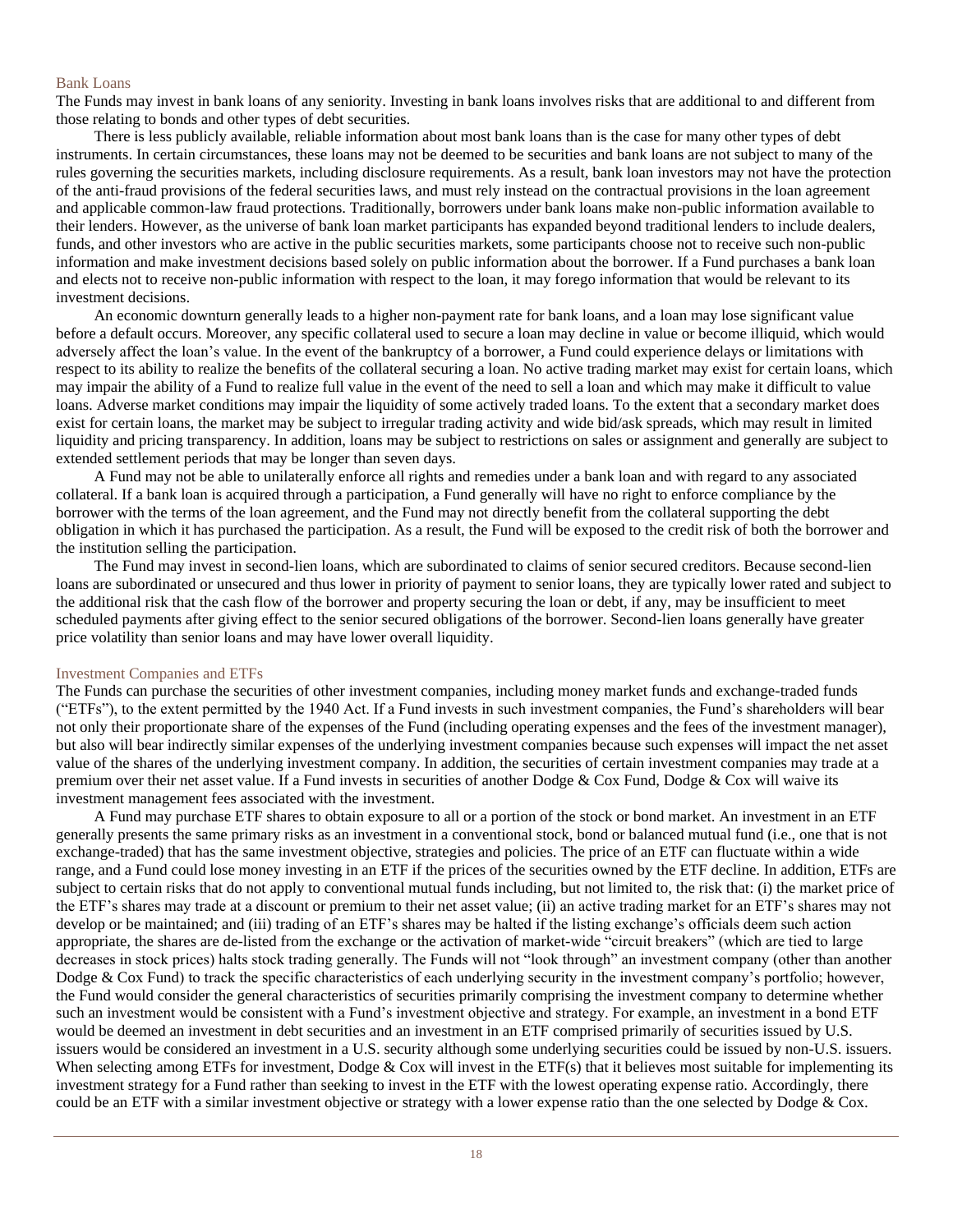#### Derivatives CFTC

For Funds that may utilize futures contracts, forward contracts, and certain swap agreements, a notice has been filed with the National Futures Association claiming an exclusion from the definition of the term "commodity pool operator" under the Commodity Exchange Act, and the rules of the Commodity Futures Trading Commission ("CFTC") promulgated thereunder. Accordingly, none of the Funds is subject to registration or regulation as a commodity pool operator. The Funds are not intended to be and should not be used as vehicles to invest in commodities markets.

## Regulation of Derivatives

In the view of the SEC, certain derivative instruments requiring future payments or deliveries, including futures contracts, currency forwards, swap agreements and options contracts involve the creation of a "senior security" as such term is defined in the 1940 Act. To avoid raising senior security concerns under current regulatory requirements, the Funds segregate or "earmark" liquid assets or establishes offsetting positions to cover their open positions in these derivative instruments. If a Fund is contractually required to "physically settle" a position (i.e., settle through the delivery of the asset underlying the position), it will cover its open position by earmarking liquid assets equal to or greater than the contract's full notional amount. If a Fund is permitted to "cash settle" a position, it may earmark liquid assets in an amount at least equal to the Fund's marked-to-market (net) obligation in respect of the position (i.e., the amount the Fund would owe, if any, if the position were to settle or terminate on that day), which may change from day to day, rather than the full notional amount of the position. By setting aside assets equal to only its net obligation in respect of cash-settled positions, a Fund has the ability to use derivatives to a greater extent than if the Fund set aside assets equal to the full notional value of those positions.

In October 2020, the SEC adopted a final rule related to the use of derivatives, short sales, reverse repurchase agreements and certain other transactions by registered investment companies. In connection with the final rule, the SEC and its staff will rescind and withdraw applicable guidance and relief regarding asset segregation and coverage transactions reflected in the Funds' asset segregation and cover practices discussed herein. The final rule makes Funds that trade derivatives and other transactions that create future payment or delivery obligations (except reverse repurchase agreements and similar financing transactions) subject to a value-atrisk ("**VaR**") leverage limit and imposes certain other derivatives risk management program and reporting requirements. Certain requirements will not apply to "limited derivatives users" whose use of derivatives is below a specified threshold. Compliance with these new requirements will be required as of August 22, 2022. Following the compliance date, these requirements may limit the ability of the Fund to use derivatives, short sales, and reverse repurchase agreements and similar financing transactions as part of its investment strategies. These requirements may increase the cost of the Fund's investments and cost of doing business, which could adversely affect the Fund's performance.

The futures, options and swaps markets are subject to comprehensive statutes, regulations, and margin requirements. In addition, the SEC, CFTC and the exchanges are authorized to take extraordinary actions in the event of a market emergency, including, for example, the implementation or reduction of speculative position limits, the implementation of higher margin requirements, the establishment of daily price limits and the suspension of trading. Changes in regulation relating to a mutual fund's use of derivatives and related instruments, including the final rule referenced above, could potentially limit or impact the Funds' ability to invest in derivatives, limit the Funds' ability to employ certain strategies that use derivatives and adversely affect the value or performance of derivatives and the Funds.

### Futures

**General.** A futures contract is an agreement providing for the purchase or sale at a specified future time and price of a specified quantity of a referenced asset, such as a security, interest rate, currency, or index level. Futures contracts are standardized, are traded through a national (or foreign) exchange, and are cleared through an affiliate of the exchange.

Some futures contracts provide for physical settlement through actual delivery or receipt of the underlying asset, while others provide for cash settlement based on the difference in the price of the reference financial instrument on the last day of the contract relative to the price at which the contract was entered into. In practice, even futures contracts that are physically settled by their terms are typically cash settled or closed out prior to their maturity dates. Closing out a futures contract may be effected by entering into an offsetting transaction. If a Fund enters into an offsetting sale transaction at a price that exceeds the purchase price of the original transaction, the Fund will realize a gain, and if the offsetting sale price is less than the original transaction's purchase price, the Fund will realize a loss.

Funds access the futures markets through one or more clearing brokers (each known as a "futures commission merchant" or "FCM") that submits the Funds' trades to the relevant clearing facilities, holds margin required by the exchange and clearing facilities and transmits payments between the Funds and the relevant clearing facilities. When a Fund purchases or sells a futures contract, the Fund must deposit a specified amount of liquid assets ("initial margin") in a segregated account with its FCM. The minimum amount of initial margin required for a particular futures contract is set by the exchange on which the contract is traded and may be modified during the term of the contract. Initial margin is in the nature of a performance bond or good faith deposit on the futures contract that is returned to a Fund upon termination of the contract, assuming all contractual obligations have been satisfied. Futures contracts are customarily purchased and sold on initial margin that may range upward from less than 5% of the notional value of the contract being traded. Because futures contracts can be used to create long or short exposure to an amount of an underlying asset (the "notional amount") through the upfront payment of a smaller amount of initial margin, they create leverage in a Fund.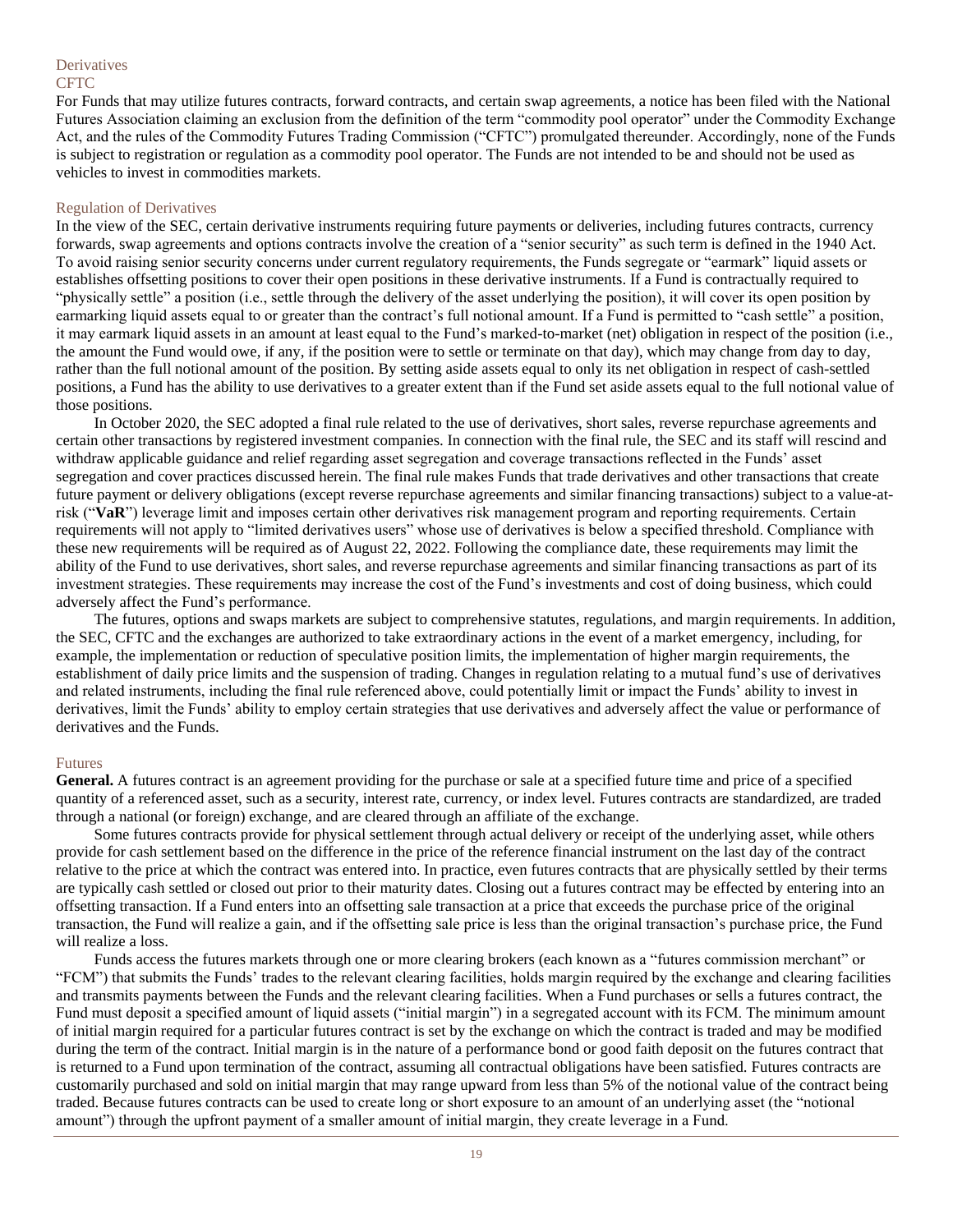Each day a Fund with open futures positions receives or pays cash, called "variation margin," equal to the daily increase or decrease in value of each futures contract through its FCM. This process is known as "marking to market." Variation margin does not represent a borrowing or loan by the Fund but is instead a settlement of the amount that would be owed or owing if the futures contract expired or was closed out on that day. In computing its net asset value, the Fund will mark to market its open futures positions.

FCMs hold all customer margin in a commingled segregated account. A Fund could lose margin payments posted to its FCM if the FCM fails to segregate and maintain customer margin in accordance with regulatory requirements or if the FCM becomes insolvent or subject to bankruptcy proceedings and there is a shortfall in the commingled account. In that event, a Fund may be entitled to the return of its margin only in proportion to the amount owed to the FCM's other customers.

#### Swaps

A swap transaction is an agreement obligating two counterparties to make a series of payments on one or more future dates based upon applying changes in specified prices or rates (e.g., interest rates or currency exchange rates) over some period of time to a specified "notional" amount. The notional amount is used to calculate the payment stream, but is generally not exchanged. Swap payments are typically determined on a "net" basis (i.e., by netting payments due from each counterparty to the other on a payment date to determine a single amount payable by one counterparty to the other). For example, a total return swap is a contract in which one party agrees to make periodic payments to another party during a specified period based on to the total return of a notional amount of a security or basket or index of securities in return for an upfront or periodic payments based on applying a fixed or floating interest rate to the same notional amount of securities. Swaps can be used to gain long or short exposure to an asset without owning it or taking physical custody of it. Swaps can also be used to hedge against exposure to specific risks associated with a particular issuer or the underlying assets of a particular issuer in which the Fund invests (for example, to reduce the currency risk or duration risk associated with one or more securities). Swaps can create leverage because they allow a Fund to gain exposure to some or all the risks associated with a notional amount of an asset without purchasing the asset. A Fund may be able to enter into a swap without making any upfront payment or by making a small upfront payment or posting a small amount of initial margin.

Traditionally, swap transactions were entered into under bilateral agreements in which at least one counterparty was a dealer (typically a broker-dealer or a large commercial or investment bank). Counterparties would enter into an individually negotiated master agreement (usually based on a market-standard form published by the International Swaps and Derivatives Association ("ISDA")) covering all swap transactions between the two counterparties and document each trade entered into under the master agreement on a supplemental "confirmation", which might also be negotiated. Collateral (margin) terms (if any) were also negotiated under the master agreement; collateral posted by a counterparty to a Fund was held by the Fund directly, while collateral posted by a Fund in respect of a transaction was held in a segregated custodial account for the counterparty's benefit. Entering into a swap bilaterally rather than on an exchange is known as entering an "over-the-counter" swap.

Swaps entered into on a bilateral basis are subject to counterparty credit risk (i.e., the risk a counterparty will not make required payments) and to dispute risk (i.e., the risk that two counterparties will disagree on the amount of a payment to be made, the value of a transaction, or the proper interpretation of a contractual term). Under regulations recently enacted in the United States, the EU, and many other jurisdictions, most types of bilateral swaps are required to be secured by the exchange of margin between the parties to the swap in order to reduce credit risk.

Over the past decade, regulatory changes and market pressure to increase liquidity and decrease credit risk in the swaps markets have contributed to the development of swap execution facilities similar to exchanges and to swap clearing facilities on which a central clearing counterparty is interposed between the two swap counterparties, more like the structure of the futures market. Swap execution and clearing facilities are only available for certain types of liquid swaps with standardized terms, based on regulatory mandates and market demand. The CFTC has mandated that certain types of swaps be traded on swap execution facilities and/or cleared, while other types of swaps may be (but are not required to be) traded on swap execution facilities and/or cleared. Some types of swaps may be entered into through swap execution facilities, but not cleared, and some may be cleared, but are not offered for trading on any swap execution facility. If a swap is cleared, a Fund (through its FCM) and its counterparty each submit the transaction to a central clearing facility. Initial and daily margin for a cleared swap is determined by the clearing facility and transferred from and to a Fund through its FCM (as in the futures market). Clearing reduces the risk of a particular counterparty's default, but may create systemic risk in the event of a clearing facility failure. A default or failure by the clearing facility or an FCM may expose the Fund to losses, increase its costs, or prevent the Fund from entering or exiting swap positions, accessing collateral or margin, or fully implementing its investment strategies.

It is likely that in the future the CFTC and other regulators will require additional types of swap transactions to be executed through swap trading facilities and/or cleared through central clearing facilities.

If a Fund wishes to terminate its exposure to a cleared swap, it must enter into an off-setting transaction. An over-the-counter swap may be terminated by negotiating a price with a Fund's counterparty, based on the swap's market value, or by entering into an off-setting transaction with the same counterparty. Over-the-counter swaps may be assigned from one dealer counterparty to another at a Fund's request, contingent on the consent of both dealer counterparties (a "novation"). If both the original and proposed new dealer counterparty agree to a novation, they will agree on a price to be paid by one dealer to the other based on the market value of the swap.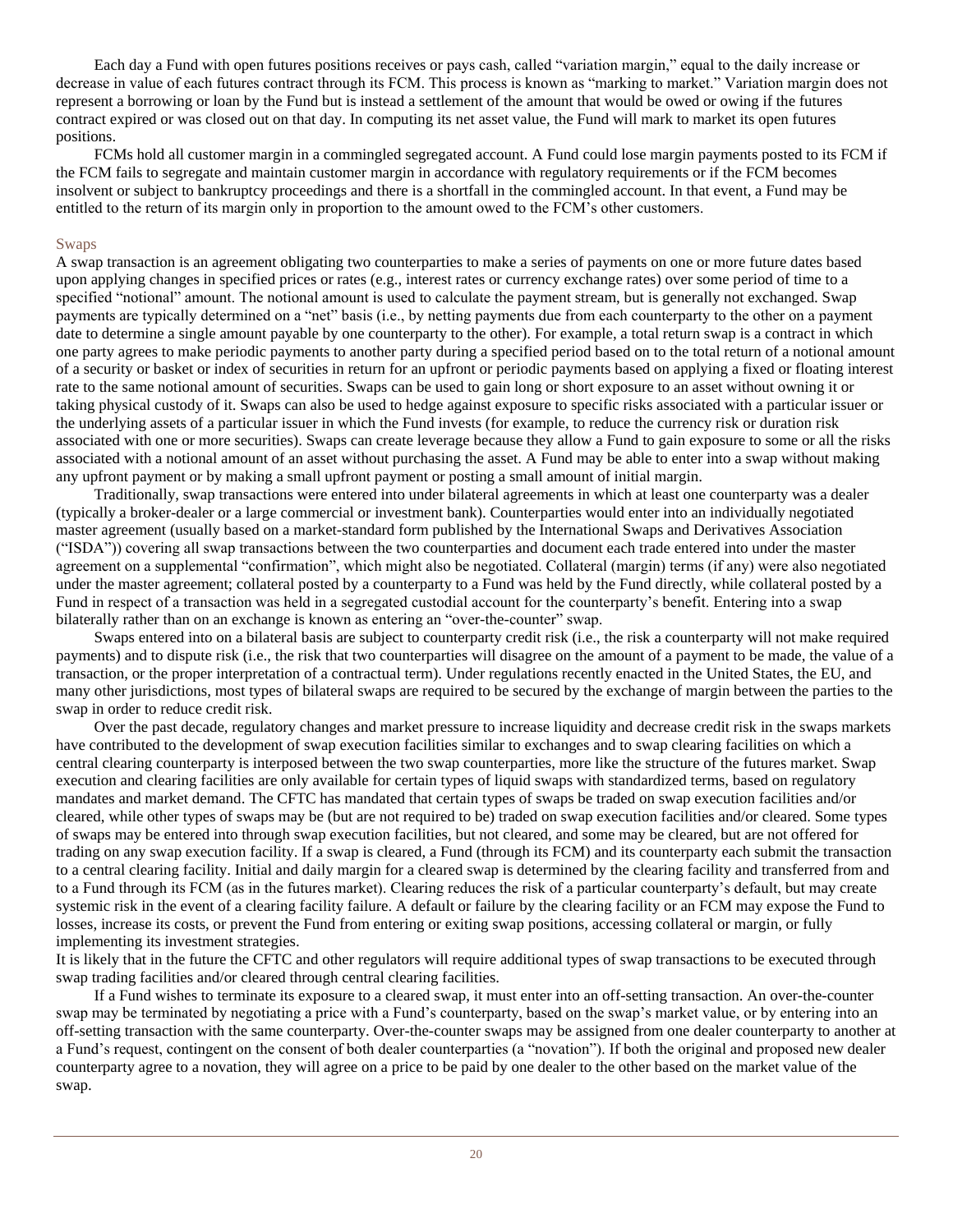## Interest Rate Derivatives

**Interest Rate Futures**. An interest rate futures contract involves an obligation to purchase or sell an asset (or make payments based upon changes in the level of a specified interest rate) at a specified future time and price (or level). The underlying asset could be a specified interest rate (*e.g.*, SOFR) or a particular government bond, including U.S. or non-U.S. government debt.

A Fund may enter into interest rate futures contracts for a variety of purposes in connection with the management of the interest rate exposure of its portfolio. A Fund's use of such contracts may include, but is not limited to, the following:

- Adjusting the overall interest rate exposure, or "duration," of the portfolio;
- Changing the exposure of the portfolio to different parts of the yield curve;
- Offsetting the impact of special situations that impact specific securities (e.g., tender offers);
- Maintaining portfolio interest rate exposure as large contributions or withdrawals occur.

If a Fund anticipates that interest rates for a portfolio investment with a particular maturity or a specified reference rate (*e.g.*, 1- Month LIBOR) for a particular term will rise, the Fund may sell an interest rate or Treasury futures contract to hedge against the decline in the value of the investment. Conversely, if a Fund anticipates that interest rates will fall, the Fund may purchase an interest rate or Treasury futures contract to increase the Fund's exposure to interest rates.

A Fund is not required to enter into such transactions and there is no assurance that the Fund will use such strategies or that the Fund will be successful in managing interest rate exposure if such strategies are used. Dodge & Cox could be incorrect in its expectations as to the direction or extent of interest rate movements or the time span within which the movements take place.

**Interest Rate Swaps.** Interest rate swaps involve the exchange by two counterparties of periodic payments calculated by reference to specified interest rates applied to a notional amount (most commonly an exchange of payments based on a floating interest rate against payments based on a fixed interest rate). Most commonly-used fixed-to-floating interest rate swaps are required to be executed through a swap execution facility and cleared through a central clearing facility. Certain other types of interest rate swaps are required to be cleared (but not required to be executed on a swap execution facility). Some more exotic types of interest rate swaps are traded over-the counter.

**Interest Rate Floors, Caps, and Collars.** The purchase of an interest rate cap entitles the purchaser, to the extent that a specified index exceeds a predetermined interest rate, to receive payment of interest on a notional principal amount from the party selling such interest rate cap. The purchase of an interest rate floor entitles the purchaser, to the extent that a specified index falls below a predetermined interest rate, to receive payments of interest on a notional principal amount from the party selling the interest rate floor. An interest rate collar is the combination of a cap and a floor that preserves a certain return within a predetermined range of interest rates.

## Currency Derivatives

A Fund may use currency derivatives for a variety of risk management and investment purposes in connection with the management of its foreign currency exposure, including the following:

A Fund may enter into a currency derivative in connection with its purchase or sale of a security denominated in a non-U.S. currency in order to "lock in" the U.S. dollar price of the security and avoid possible losses resulting from a change in the relevant foreign exchange rate between the trade date and settlement date for the security.

A Fund might enter into a currency derivative to hedge its non-U.S. currency exposure against possible changes in foreign exchange rates. Such exposure could be created by non-U.S. dollar-denominated securities or by depositary receipts backed by non-U.S. dollar denominated securities. A Fund may also be exposed indirectly to currency risk through investments in securities of issuers exposed to non-U.S. currencies as a result of their business activities or through their investment in non-U.S. companies. In certain cases, a Fund might hedge non-U.S. currency exposure by entering a currency derivative for a currency that is related to or is a proxy for the currency to which the Fund is actually exposed. For example, a Fund may hedge a currency by entering into a transaction in an instrument that is denominated in a currency other than the currency being hedged, sometimes known as a "cross-hedge," if Dodge & Cox believes that there is a correlation between the currency in which the cross-hedge is denominated and the currency being hedged. The Dodge & Cox Global Bond Fund may also take long or short speculative positions in a currency even if the Fund is not otherwise exposed to that currency. This allows the Fund to create exposure to changes in the relative value of a currency without the need to purchase bonds or other securities denominated in that currency.

Predicting currency movements is difficult and estimates of a Fund's non-U.S. currency exposure (particularly indirect exposure) may not be precise. One risk of using currency derivatives to try to protect against the price volatility of other portfolio investments is that changes in currency exchange rates or in the value of the derivatives used may not correlate to the extent expected with changes in the price of the investments they are intended to protect. The degree of correlation may be distorted by the fact that the foreign currency derivatives market may be dominated by speculative traders seeking to profit from changes in exchange rates. Additionally, though the use of currency derivatives for hedging purposes is intended to reduce the risk of loss due to the decline in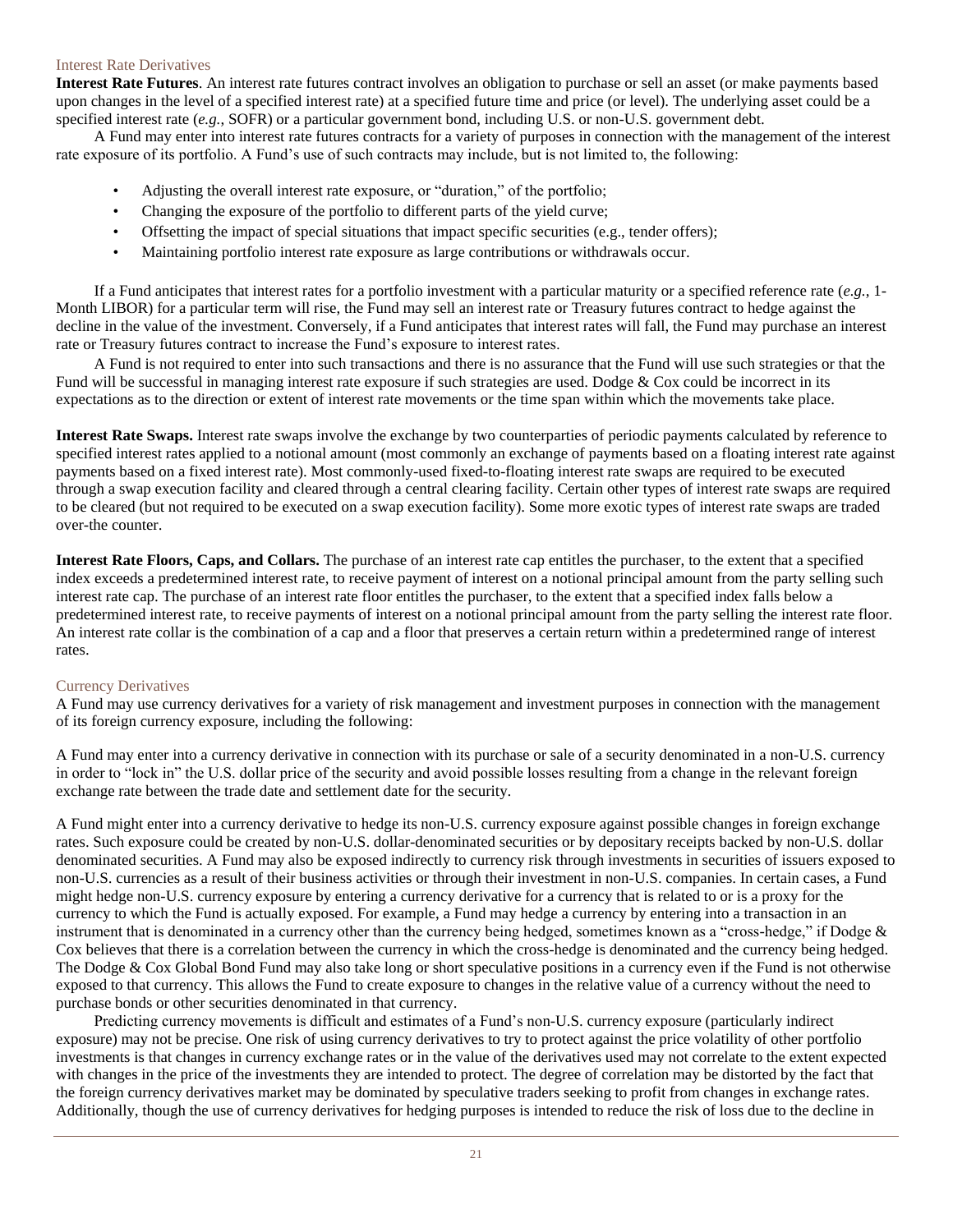the value of the hedged currency, it also reduces the potential for gain that might result from an increase in the value of such currency. Dodge & Cox may choose not to hedge against some or all of a Fund's non-U.S. currency exposure and its attempts to hedge may be unsuccessful. If Dodge & Cox is incorrect in its predictions of currency movements or the effect such movements are likely to have on the value of Fund investments, a Fund's currency hedges could cause it to lose money.

**Currency Futures.** The sale of a foreign currency futures contract creates an obligation by the seller to deliver the amount of currency called for in the contract at a specified future time for a specified price. The purchase of a foreign currency futures contract creates an obligation by the buyer to take delivery of an amount of currency at a specified future time at a specified price.

**Currency Forwards.** A foreign currency forward contract (commonly known as a "currency or FX forward") involves an obligation to purchase or sell a specific currency at a future date at a price set at the time of the contract. Currency forwards are traded bilaterally (or "over-the-counter"). Currency forwards typically specify "physical settlement" at maturity, but in practice, they are most often closed by entering an off-setting transaction or by "cash settling" — making a cash payment equal to the difference between the relevant exchange rate on the original trade date and the maturity date, applied to the notional amount. Some types of currency forwards, known as "non-deliverable forwards" or "NDFs" are always cash settled by their terms. NDFs are used to invest in currencies that cannot be delivered or are difficult to deliver offshore.

**Currency Swaps.** A currency swap (or "FX swap") is a simultaneous purchase and sale of identical amounts of one currency for another with two different value dates. A currency swap is typically arranged as a spot currency transaction (or short-dated currency forward) that will be reversed at a set date with an offsetting forward transaction. Currency swaps are traded bilaterally. Currency swaps are economically very similar to currency forwards and are used for similar purposes.

**Cross-Currency Swaps.** A cross-currency swap is an interest rate swap (see "Interest Rate Swaps," below) in which the relevant interest rates are applied to notional amounts denominated in different currencies and the cash flows are in corresponding different currencies. Cross-currency swaps are also traded bilaterally. Upon initiation of a cross-currency swap, the two counterparties agree to make an initial exchange of principal amounts in one currency for another currency. During the life of the swap, each party makes payments (in the currency of the principal amount received) to the other. At the maturity of the swap, the parties make a final exchange of the initial principal amounts, reversing the initial exchange at the same spot rate.

**Currency Options.** A currency option is an agreement that, in exchange for payment of an upfront premium or fee, gives the option holder (the buyer) the right but not the obligation to purchase (a "call option") or sell (a "put option") the underlying asset (or settle for cash an amount based on the actual value of the referenced currency) at a specified price (the exercise price) on a future date or during a period of time. Certain currency options, subject to standardized terms, are traded on U.S. or foreign exchanges and cleared, while others are traded over-the-counter. Over-the-counter options differ from exchange-traded options in that they are bilateral contracts with negotiated strike prices, maturities, and other terms negotiated between buyer and seller. Currency options are considered swaps for certain purposes under CFTC and SEC regulations. Currency options are influenced by all of the risk factors inherent in currency and foreign exchange investments generally, and may be more volatile than their underlying currencies.

## Credit Derivatives.

Credit derivatives can be used to create long or short exposure to individual bonds or issuers or baskets or indices of bonds or issuers and may be used either in lieu of investing in bonds directly or as a way of hedging against the risk of loss in respect of other assets in a Fund's portfolio. Purchasing credit derivatives is not the same as purchasing bonds – for example, a Fund with exposure to a bond through a derivative will not have the right to participate in creditor voting. Credit derivatives can create leverage by creating exposure to an amount (the "notional amount") of a reference security or issuer, basket of securities or issuers, or index of securities or issuers through payment of a small or no upfront payment. The application of laws and regulations relating to the purchase and sale of securities to credit derivatives may be unclear.

**Credit Default Swaps.** Credit default swaps involve the purchase by one counterparty (the "buyer") of credit protection from the other counterparty (the "seller") in respect of a specified notional amount of the debt of a specified issuer (a "reference entity") or index of issuers. The buyer makes periodic payments to the seller over the term of the contract in return for the right if a specified "credit event" occurs during the term either to sell debt of the reference entity to the seller at its full par value ("physical settlement") or to receive a payment equal to the difference between par and the market value of the reference entity's debt applied to the notional amount ("cash settlement"). For most credit default swaps, the market value for purposes of calculating a cash settlement payment is determined through a market-wide auction process. Generally, credit events include a failure by the reference entity to make a scheduled debt payment or bankruptcy of the reference entity; in some cases, credit events also include the acceleration of a reference entity's debt or certain types of debt restructurings. Credit default swaps referencing certain standardized indices are required to be traded on swap execution facilities and cleared; those referencing single entities are typically traded bilaterally.

Credit default swaps referring to a single issuer may be used to create or hedge against exposure to that issuer's debt. Credit default swaps referring to indices of issuers can be used either to create long or short exposure to the credit markets generally or as a proxy for specific debt holdings. Credit default swaps do not replicate the return of a bond. The payments made by a buyer of credit protection are not intended to replicate the income payments that a bondholder would receive, and the payments received by a buyer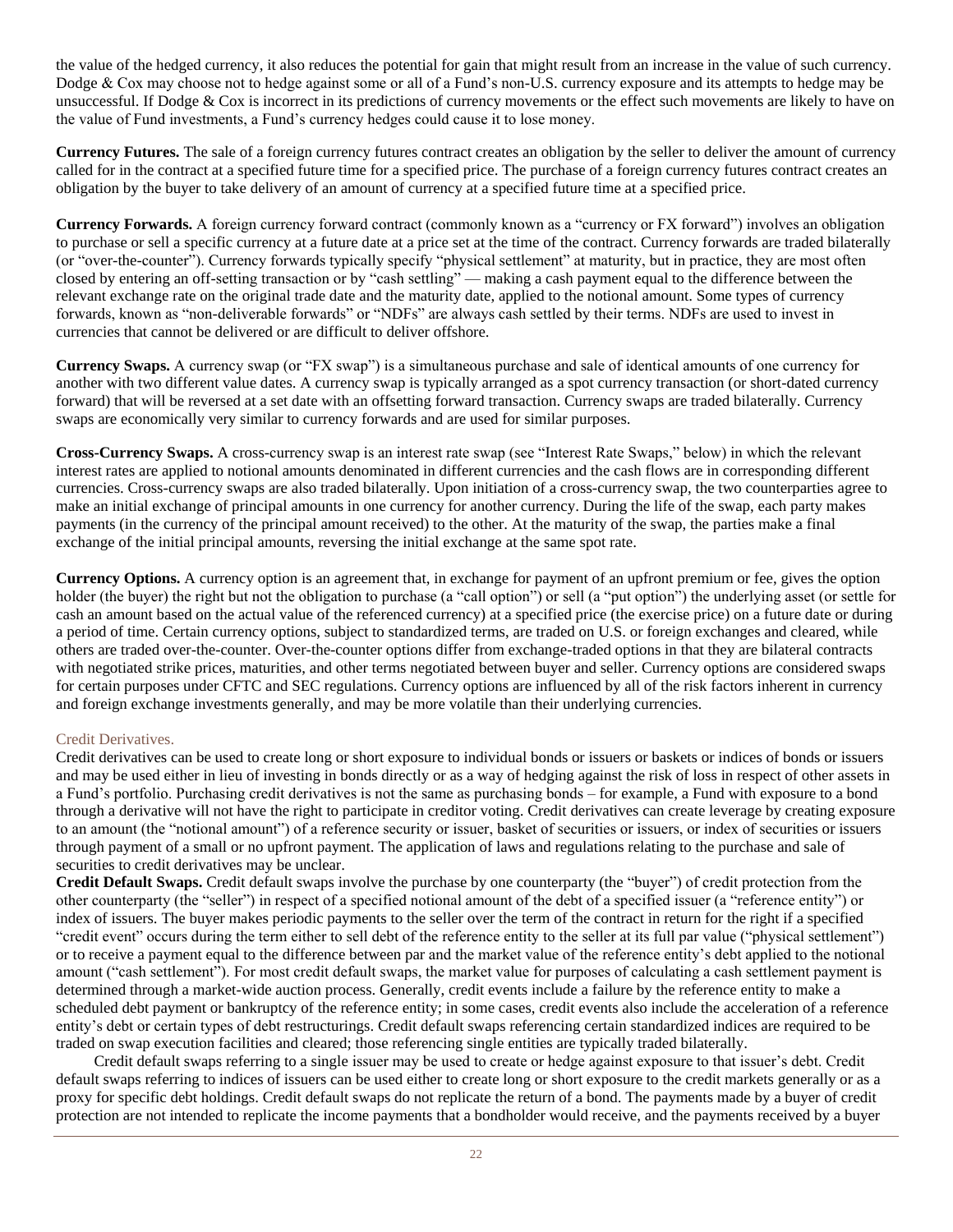of credit protection following the occurrence of a credit event may be based on a value that is more or less than the amount a seller of a bond may have received in an individually negotiated sale

A Fund may be either the buyer or seller in a credit default swap transaction. If a Fund is a seller and no credit event occurs, the Fund will receive periodic fixed payments through the term of the contract. If a credit event occurs, the Fund is likely to suffer a loss as a result of its settlement obligation. If a Fund is the buyer, it will make periodic fixed payments through the term of the contract, and if no credit event occurs, the Fund will not receive any payments. If a credit event occurs, a Fund that has bought credit protection would receive a payment equal to the full par amount of a debt obligation that may have little or no value. The value of a credit default swap fluctuates based on the market's assessment of the likelihood that a credit event will occur in respect of a reference entity. The value to a buyer will increase and decrease along with the likelihood of a credit event; for a seller, the value will correlate inversely to the likelihood of a credit event. If a credit default swap is terminated or closed out before its maturity date, one party will make a payment to the other reflecting the change in value that has occurred during the term of the trade. Credit default swaps involve different (and in some cases, greater) risks than if a Fund had invested in the reference obligation directly since, in addition to general market risks, credit default swaps are subject to counterparty credit risk. There is also a risk that disputes may occur within the swaps market as to whether a credit event has occurred or the amount of payment due. Such disputes could result in litigation or other delays, and the outcome could be adverse for the buyer or seller.

The asset coverage requirements for a credit default swap under current requirements may vary depending on whether a Fund is the buyer or seller of protection and on the settlement terms of the transaction. Under certain circumstances, a Fund may be required to earmark assets equal to the full notional amount of its potential obligations rather than just the market value of the swap.

**Bond Total Return Swaps.** A total return swap referencing a bond is a contract that can create long or short economic exposure to an underlying fixed income security or basket or index of fixed income securities. Under such a contract, one party agrees to make payments to another based on the total return of a notional amount of the security or securities underlying such contract (including income payments and changes in market value) during a specified period, in return for periodic payments from the other party based on the application of a fixed or variable interest rate to the same notional amount. A Fund holding a bond total return swap does not have the same rights as a bondholder of the referenced issuer and will not be able to participate in creditor voting. In the event of a corporate action such as a tender offer, merger, or spinoff, a Fund holding a total return swap does not have the right to choose among various options that may be available to bondholders, and the dealer counterparty to a total return swap will typically have the right to calculate the impact of any such event on the value of the total return swap.

#### Equity Derivatives

Equity derivatives can be used to create long or short exposure to individual securities or to baskets or indices of securities and may be used either in lieu of investing in their underlying reference assets or as a way of hedging against the risk of loss in respect of other assets in a Fund's portfolio. Purchasing equity derivatives is not the same as purchasing the equity security or securities underlying a derivative – for example, a Fund with exposure to a common stock through an equity derivative will not have the right to participate in shareholder voting. Equity derivatives can create leverage by creating exposure to an amount (the "notional amount") of a reference security, basket of securities, or index through payment of a small or no upfront payment. The application of laws and regulations relating to the purchase and sale of securities to equity derivatives may be unclear.

**Equity Index Futures.** An equity index futures contract creates exposure to a specified equity securities index, such as the S&P 500 or the EURO STOXX 50® Index. If the value of the index increases during the term of the futures contract, the purchaser will receive payments, and if it decreases, the purchaser must make payments, in each case based on the amount of the change in value. A Fund may enter into equity index futures for the purpose of "equitizing" its non-equity assets, such as cash, cash equivalents, unrealized gains on derivatives, and receivables. This investment strategy involves purchasing equity index futures in a notional amount approximately equal to some or all of a Fund's non-equity assets in order to more closely approximate the return of a fully-invested fund. Typically, the initial margin required in respect of an equity index futures contract is a small percentage of the contract's notional amount. Equity index futures are traded on and cleared through a futures exchange. A Fund may purchase equity index futures referring to U.S. or non-U.S. securities indices, depending on the type of equity exposure it intends to create.

A Fund may use short equity index futures to hedge the equity exposure of its investment portfolio with regard to market risk, as distinguished from stock-specific risk. By establishing such a short position, a Fund may seek to protect the value of its portfolio against an overall decline in the market for securities – it will receive payments equal to the amount by which the referenced index loses value which may help offset losses on the Fund's portfolio securities. To the extent that these hedging strategies are successful, a Fund will be affected to a lesser degree by adverse overall market price movements, unrelated to the merits of specific portfolio securities, than would otherwise be the case. However, to the extent the referenced index for such a trade increases in value, a Fund would be required to make payments equal to the amount of such increase, which could reduce the gains that the Fund would otherwise realize on its portfolio. In addition, if a hedging strategy is not successful, because the value of the index does not correlate to the value of the securities being hedged (i.e., the index increases in value while the securities being hedged decrease in value), a Fund could lose more than it would have without the hedging trade.

**Equity Options**. Equity options may include call options or put options that reference single securities or security indices such as the S&P 500 (each an "**underlier**"). The buyer of a put option purchases the right (but not the obligation) to sell the referenced security or index at the strike price or to receive a payment equal to the profit from buying at the market price and selling at the strike price. The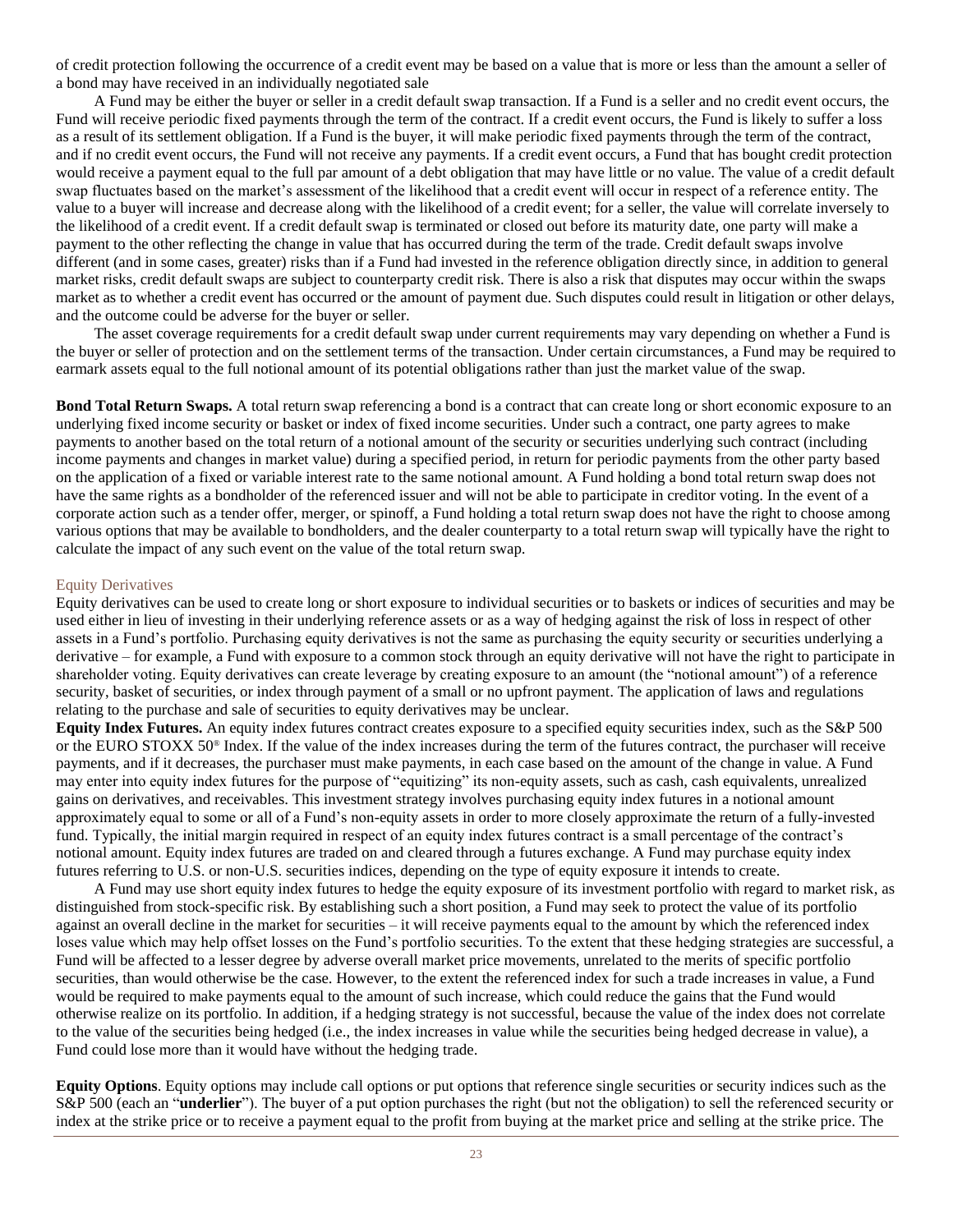buyer of a call option purchases the right (but not the obligation) to buy the referenced security or index at the strike price or to receive a payment equal to the profit from buying at the strike price and selling at the market price. Option buyers are not at risk for loss beyond the amount of the option purchase price. If a Fund sells a put option, it risks the entire value of the underlier (if its value drops to zero). If a Fund sells a call option, it has theoretically unlimited liability (for any increase to the value of the underlier). An equity option may be used to hedge the risk that a security or equity index declines in value, or to create long or short exposure to its underlier.

Options are flexible investment instruments that can be used to create long or short exposure to a security or security index above or below a specified threshold, For example, a Fund could express a view that a security is unlikely to increase in value above a certain threshold by selling a put option obligating it to sell a security to the buyer at a price above the current market price – in this case, the Fund receives a current payment in exchange for giving up the benefit of any increase in the value of the security above the strike price, but can still realize any increase in the value of the security up to that strike price. Options can also be used for hedging purposes – for example, buying a put option referencing a broad stock market index like the S&P 500 may offer protection against a general downturn in the equity markets because the option will increase in value as the price of the index declines. However, if a Fund's portfolio suffers greater losses than the index (or if the Fund's portfolio suffers losses during a period where the index increases in value), this type of hedge may be ineffective. Options with "caps" and/or "floors", which set a limit on the amount that the buyer may receive or that the seller may have to pay, can also be used to limit potential gains or losses. Options may be traded on and cleared through an exchange or purchased over-the-counter from a broker-dealer.

**Equity Total Return Swaps.** An equity total return swap is a contract that can create long or short economic exposure to an underlying equity security, or to a basket or index of securities. Under such a contract, one party agrees to make payments to another based on the total return of a notional amount of the security or securities underlying such contract (including dividends and changes in market value) during a specified period, in return for an upfront or periodic payments from the other party based on the application of a fixed or variable interest rate to the same notional amount. A Fund could also use a total return swap to hedge against risks created by investments made by one of the companies it owns (e.g., to mitigate against a decline in the value of one or more of the interests of a conglomerate). A Fund holding an equity total return swap does not have the same rights as a shareholder of the referenced issuer and will not be able to participate in shareholder voting. In the event of a corporate action such as a tender offer, merger, or spinoff, a Fund holding an equity total return swap does not have the right to choose among various options that may be available to shareholders, and the dealer counterparty to a total return swap will typically have the right to calculate the impact of any such event on the value of the total return swap.

## Short Term Investments

Each Fund may hold a portion of its assets in cash and short-term debt securities, including repurchase agreements, commercial paper, and bank obligations. In addition, each Fund may invest in shares of U.S. dollar-denominated money market funds. For temporary, defensive purposes, a Fund may invest without limitation in such securities. This reserve position provides flexibility in meeting redemptions, expenses, and the timing of new investments and serves as a short-term defense during periods of unusual market volatility. The Dodge & Cox Global Stock Fund, Dodge & Cox International Stock Fund, Dodge & Cox Emerging Markets Stock Fund, Dodge & Cox Balanced Fund, Dodge & Cox Income Fund, and Dodge & Cox Global Bond Fund may also hold bank time deposits and short-term debt securities denominated in U.S. or non-U.S. currencies.

### Bank Obligations

Bank obligations include certificates of deposit, bankers' acceptances, and other short-term debt obligations. Certificates of deposit are short-term obligations of commercial banks. A bankers' acceptance is a time draft drawn on a commercial bank by a borrower, usually in connection with international commercial transactions. Certificates of deposit may have fixed or variable rates. A Fund may invest in U.S. banks, foreign branches of U.S. banks, U.S. branches of foreign banks, and foreign branches of foreign banks.

### Short-Term Corporate Debt Securities

Short-term corporate debt securities are outstanding non-convertible corporate debt securities (such as bonds and debentures) which have one year or less remaining to maturity. Corporate notes may have fixed, variable, or floating rates.

### Commercial Paper

Commercial paper is short-term promissory notes issued by corporations primarily to finance short-term credit needs. Commercial paper may have floating or variable rates.

## Repurchase Agreements

Each Fund may enter into a repurchase agreement through which it may from time to time purchase securities (each an "underlying security") from a bank or securities dealer. Any such dealer or bank must be a member of the Federal Reserve System, approved by Dodge & Cox, and, at the time a Fund enters into the repurchase agreement, have a credit rating with respect to its short-term debt of at least A1 by S&P, F1 by Fitch, P1 by Moody's, or the equivalent rating as determined by Dodge & Cox. As part of the transaction, the bank or securities dealer agrees to repurchase the underlying security on a specific future date at the same price, plus a specified amount of interest. Repurchase agreements are generally for a short period of time, often less than a week. A Fund will only enter into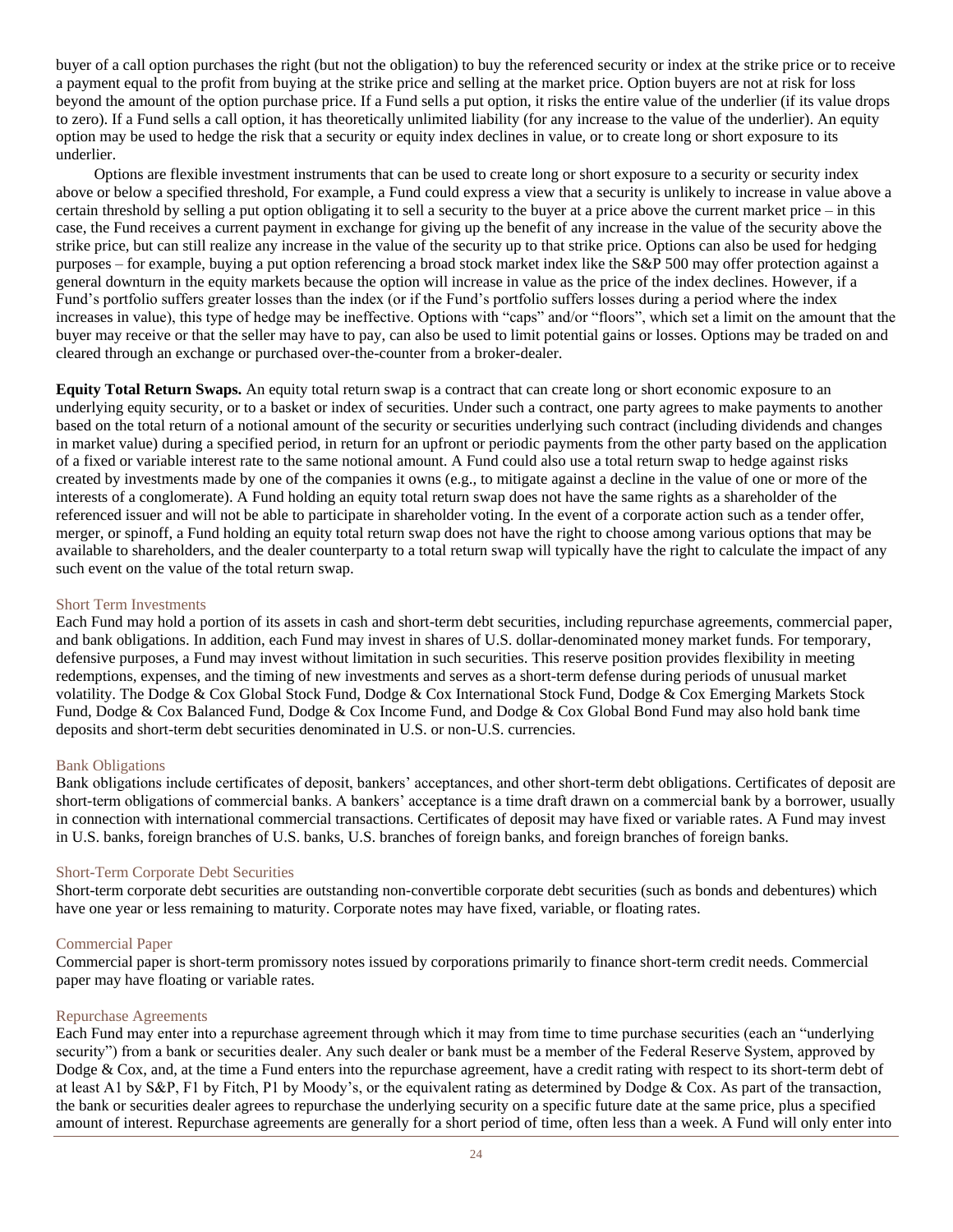repurchase agreements where (i) the underlying securities are issued by the U.S. government, its agencies and GSEs, (ii) the market value of the underlying security, including interest accrued, will be at all times greater than the value of the repurchase agreement, and (iii) payment for the underlying security is made only upon physical delivery or evidence of book-entry transfer to the account of the custodian or a bank acting as agent. A Fund maintains custody of the underlying obligations prior to their repurchase, either through its regular custodian or through a special "tri-party" custodian or sub-custodian that maintains separate accounts for both the Fund and its counterparty. In the event of a bankruptcy or other default of a seller of a repurchase agreement, a Fund could experience both delays in liquidating the underlying security and losses, including: (a) possible decline in the value of the underlying security during the period which the Fund seeks to enforce its rights thereto; (b) possible subnormal levels of income and lack of access to income during this period; and (c) expenses of enforcing its rights.

## Reverse Repurchase Agreements

Reverse repurchase agreements are identical to repurchase agreements except that rather than buying securities for cash subject to their repurchase by the seller, a Fund may sell portfolio assets concurrently with an agreement by the Fund to repurchase the same assets at a later date at a fixed price. During the reverse repurchase agreement period, the Fund continues to receive principal and interest payments on these securities. It is possible that changing government regulation may significantly limit the use of reverse repurchase agreements by mutual funds. Reverse repurchase agreements involve the risk that the market value of the securities a Fund is obligated to repurchase under a transaction may decline below the repurchase price. In the event the buyer of securities under a reverse repurchase agreement files for bankruptcy or becomes insolvent, the Fund's use of the proceeds of the agreement may be restricted pending a determination by the other party, or its trustee or receiver, whether to enforce the Fund's obligation to repurchase the securities. In addition, the use of these types of investments may have a leveraging effect if a Fund uses the proceeds to make investments in other securities. Because they create future payment obligations, reverse repurchase agreements are currently subject to the same asset coverage requirements as derivatives. Under the new SEC derivatives risk management rule for investment companies (with which the Funds are expected to need to comply by August, 2022), funds may choose to treat reverse repurchase agreements either as derivatives subject to the new rule, or as "senior securities" subject to an asset coverage regime similar to their current treatment.

## Borrowing Money and Lending of Portfolio Securities

The Funds may borrow money to the extent permitted under the 1940 Act, as such may be interpreted or modified by regulatory authorities having jurisdiction from time to time. Current regulations permit a Fund to borrow from a bank in an amount up to onethird of the Fund's total assets (including the amount borrowed), and to borrow additional amounts up to 5% of the Fund's total assets for temporary purposes.

Borrowing will tend to exaggerate the effect on net asset value of any increase or decrease in the market value of a Fund's portfolio. Money borrowed will be subject to interest costs that may or may not be recovered by earnings on the securities purchased. A Fund also may be required to maintain minimum average balances in connection with a borrowing or to pay a commitment or other fee to maintain a line of credit; either of these requirements would increase the cost of borrowing over the stated interest rate.

It is possible that changing government regulations could significantly limit or impact the Funds' ability to borrow money or lend portfolio securities.

## Interfund Borrowing and Lending

The SEC has granted an exemption permitting the Funds to participate in an interfund lending program. This program allows the Funds to borrow money from and lend money to each other for temporary or emergency purposes. The program is subject to a number of conditions, including, among other things, the requirements that: (1) a Fund will borrow money through the program only when the costs are equal to or lower than the cost of available bank loans, and will lend through the program only when the returns are higher than those available from an investment in eligible repurchase agreements; (2) an interfund loan may not exceed seven days (or such longer period as may be permitted by the SEC); and (3) a Fund's interfund loans to any one Fund may not exceed 5% of the lending Fund's net assets. A Fund may have to borrow from a bank at a higher interest rate if an interfund loan is not available. The foregoing conditions may be modified pursuant to additional relief granted by the SEC. The Trust's Board of Trustees is responsible for overseeing the interfund lending program. Any delay in repayment to a lending Fund could result in a lost investment opportunity or additional borrowing costs.

### Lending of Portfolio Securities

Each Fund has reserved the right to lend its securities to qualified broker/dealers, banks or other financial institutions. By lending its portfolio securities, a Fund would attempt to increase its income by receiving a fixed fee or a percentage of the collateral, in addition to continuing to receive the interest or dividends on the securities loaned. The terms, structure and the aggregate amount of such loans must be consistent with the 1940 Act. The borrower would be required to secure any such loan with collateral in cash or cash equivalents maintained on a current basis in an amount at least equal to the total market value and accrued interest of the securities loaned by the Fund. This collateral must be valued, or "marked to market" daily. Borrowers would be required to furnish additional collateral to a Fund as necessary to fully cover their obligations.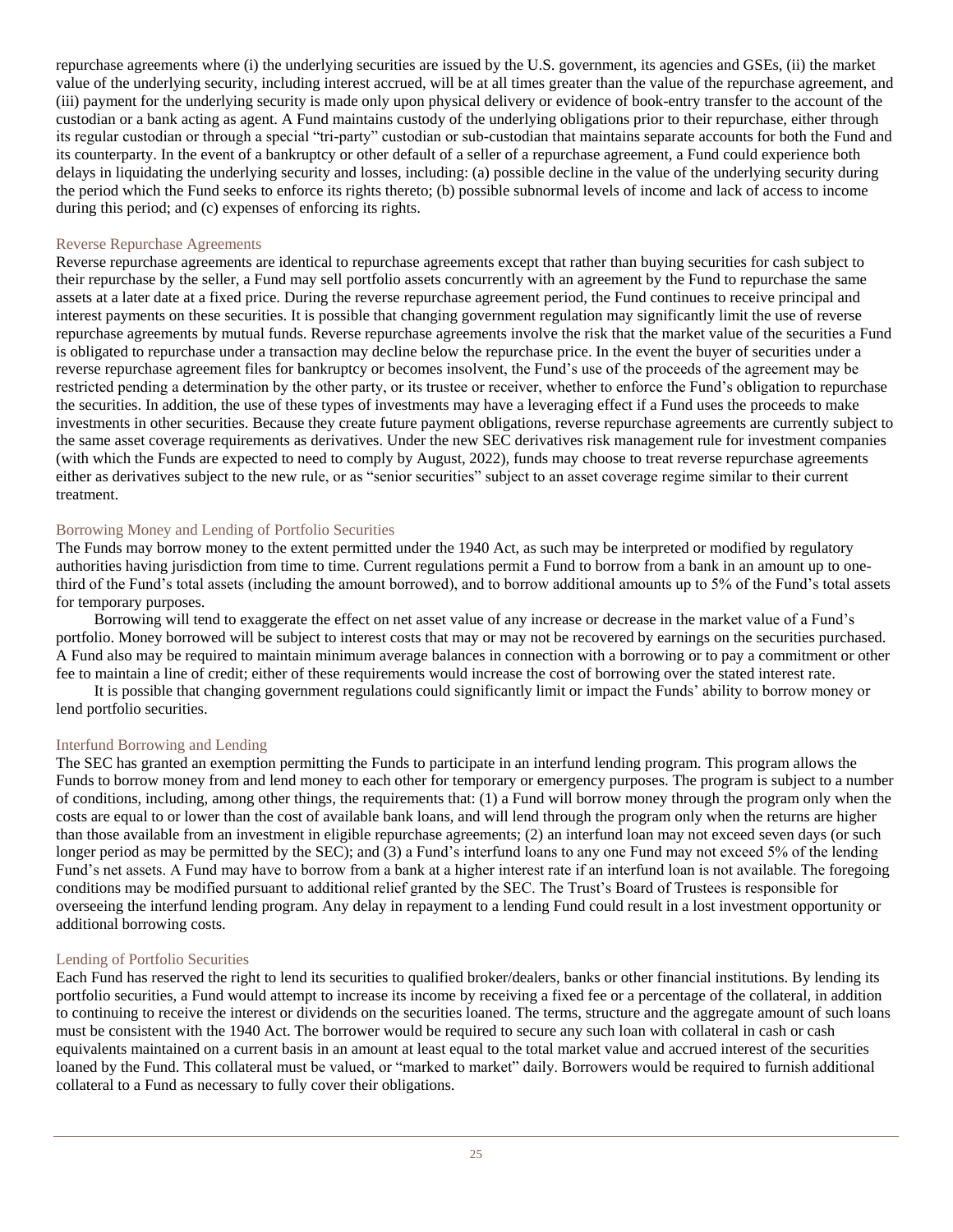With respect to loans that are collateralized by cash, a Fund may reinvest that cash in short-term investments and pay the borrower a pre-negotiated "rebate" from any return earned on the investment. Investing the collateral subjects it to the risk of market depreciation, and a Fund is responsible for any loss that may result from its investment of collateral.

For the duration of any securities loan, a Fund will continue to receive the equivalent of the interest, dividends or other distributions paid by the issuer on the loaned securities. A Fund will not have the right to vote its loaned securities during the period of the loan, but the Fund may attempt to recall a loaned security in anticipation of a material vote if it desires to do so, but may be unable to obtain the return of its security in time to participate in a vote. A Fund will have the right to terminate a loan at any time and recall the loaned securities within the normal and customary settlement time for securities transactions, but is subject to the risk that loaned securities may not be returned in a timely manner or at all.

Securities lending involves certain risks. A Fund may lose money on its investment of cash collateral, resulting in a loss of principal, or may fail to earn sufficient income on its investment to cover the fee or rebate it has agreed to pay the borrower. A Fund may incur losses in connection with its securities lending activities that exceed the value of the interest income and fees received in connection with such transactions. Securities lending subjects a Fund to the risk of loss resulting from problems in the settlement and accounting process, and to additional credit, counterparty and market risk. These risks could be greater with respect to non-U.S. securities. Engaging in securities lending while reinvesting collateral received in connection therewith could have a leveraging effect, which could intensify the other risks associated with investments in a Fund. In addition, a Fund bears the risk that the price of the securities on loan will increase while they are on loan, or that the price of the collateral held will decline in value during the period of the loan, and that the counterparty will fail to provide, or will delay in providing, additional collateral. A Fund also bears the risk that a borrower may fail to return securities in a timely manner or at all, either because the borrower fails financially or for other reasons. If a borrower of securities fails financially, a Fund may also lose its rights in the collateral. A Fund could experience delays and costs in recovering loaned securities or in gaining access to and liquidating the collateral, which could result in actual financial loss and which could interfere with portfolio management decisions or the exercise of ownership rights in the loaned securities. If a Fund is not able to recover the loaned securities, the Fund may sell the collateral and purchase replacement securities in the market. However, a Fund will incur transaction costs on the purchase of replacement securities. These events could trigger adverse tax consequences for a Fund. In determining whether to lend securities to a particular borrower, and throughout the period of the loan, the creditworthiness of the borrower will be considered and monitored. The Funds will only lend securities to firms deemed to be of good standing, and where the consideration that can be earned currently from securities loans of this type is deemed to justify the attendant risk. It is intended that the value of securities loaned by a Fund will not exceed one-third of the value of the Fund's total assets (including the loan collateral).

#### Additional Risks

**Commodities Investment Risk.** While none of the Funds may invest in commodities directly, all of the Funds may invest in either debt or equity securities (or both) issued by commodity-related issuers. Investing in securities of commodity-related issuers may subject a Fund to greater volatility than investments in other securities. The commodities markets have experienced periods of extreme volatility. Such market conditions may result in rapid and substantial decreases or increases in the value of the securities of commodity-related issuers and to the value of a Fund holding such securities. Commodities markets may fluctuate widely based on many factors, many of which are outside the control of the commodity-related issuers. Commodities markets are subject to temporary distortions and disruptions due to lack of liquidity, participation by speculators in the market, government regulation, and other factors. Fluctuations in the commodities markets may impact the price of securities exposed indirectly to commodity risk, including securities issued by governments in countries where the economy depends heavily on commodities and in the securities of issuers located in or exposed to such countries.

**Cybersecurity Risk.** As the use of technology and the frequency of cyber attacks in the market has become more prevalent, the Funds have become potentially more susceptible to operational and information security risks resulting from breaches in cybersecurity that may lead to financial losses. A breach in cybersecurity refers to both intentional and unintentional events that may, among other things, cause a Fund to lose proprietary information, suffer data corruption and/or destruction or lose operational capacity, or otherwise disrupt normal business operations. This in turn could adversely affect a Fund and its shareholders by, among other things, interfering with the processing of shareholder transactions; impeding a Fund's ability to calculate its net asset value; causing the release or misuse of confidential Fund information or private shareholder information (which may violate privacy and other laws, including those related to identity theft). A cyber attack may cause financial losses by impeding trading, causing reputational damage, and subjecting a Fund to regulatory penalties, fines, reimbursement or other compensation costs. Additional compliance costs could be associated with corrective measures, and/or cybersecurity risk management. Cybersecurity breaches may involve unauthorized access to a Fund's digital information systems (e.g., through "hacking" or malicious software coding), but may also result from outside attacks such as denial-of-service attacks (i.e., efforts to make network services unavailable to intended users). In addition, cybersecurity breaches involving a Fund's third-party service providers (e.g., the Funds' custodian and transfer agent), trading counterparties or issuers in which a Fund invests can also subject a Fund to many of the same risks associated with direct cybersecurity breaches. Moreover, cybersecurity breaches involving trading counterparties or issuers in which a Fund invests could adversely impact such counterparties or issuers and cause a Fund's investment to lose value. Although Dodge & Cox has established business continuity plans and risk management systems designed to reduce the risks associated with cybersecurity, there are inherent limitations in these plans and systems, including that certain risks may not have been identified, in large part because different or unknown threats may emerge in the future. As such, there is no guarantee that such efforts will succeed, especially because the Funds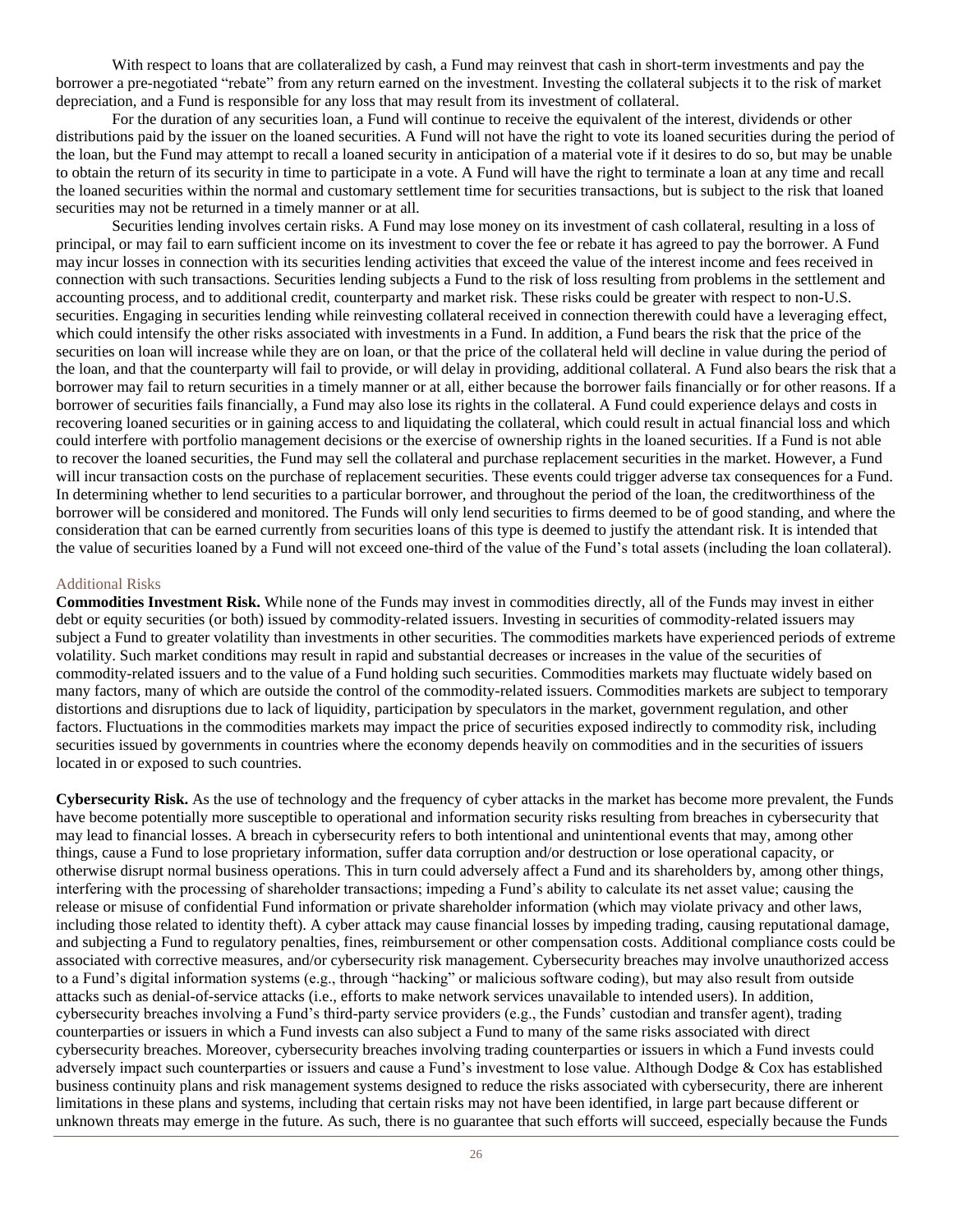do not directly control the cybersecurity systems of issuers in which a Fund may invest, trading counterparties or third-party service providers to the Funds. There is also a risk that cybersecurity breaches may not be detected. There can be no assurance that the Funds will not suffer losses relating to cyber attacks on the Funds or its service providers.

**Regulatory Risk.** Financial entities, such as investment companies and investment advisers, are generally subject to extensive government regulation and intervention. Government regulation and/or intervention may change the rules to which a Fund is subject, affect the expenses incurred directly by the Fund and the value of its investments, and limit and/or preclude a Fund's ability to achieve its investment objective. Government regulation may change frequently and may have significant adverse consequences. Moreover, government regulation may have unpredictable and unintended effects. Since the enactment of the Dodd-Frank Act, the Funds have become subject to a more complex regulatory framework, and may incur additional costs to comply with new requirements as well as to monitor for compliance in the future. In addition, new regulations applicable to, and changing business practices of, financial intermediaries that make markets in debt securities may result in those financial intermediaries restricting their market-making activities for certain debt securities, which may reduce the liquidity and increase the volatility for such debt securities.

LIBOR is an average interest rate, determined by the ICE Benchmark Administration that banks charge one another for the use of short-term money. The terms of many investments, financings and other transactions in the United States and globally have been historically tied to LIBOR, which functions as a reference rate or benchmark for various commercial and financial contracts. The United Kingdom's Financial Conduct Authority has recently confirmed its plans to discontinue supporting LIBOR and transition away from LIBOR. On March 5, 2021, the FCA and the ICE Benchmark Administration announced the dates after which the LIBORs will no longer be representative and subsequently cease publication. Certain LIBORs (e.g. all EUR and CHF LIBOR settings, the Spot Next/Overnight, 1 week, 2 month and 12 month JPY and GBP LIBOR settings, and the 1 week and 2 months US dollar LIBOR settings) ceased publication on December 31, 2021. However, publication of certain other LIBORs (e.g., the overnight, 1 month, 3 month, 6 month, and 12 months US dollar LIBOR settings) will continue through at least June 30, 2023. The Funds may continue to hold or invest in instruments that reference LIBOR. There remains some uncertainty regarding the future use of LIBOR and the nature of any replacement or alternative rate, and any potential effects of the phasing out of LIBOR on a Fund or on certain instruments in which a Fund invests can be difficult to ascertain. Some bonds and other instruments that reference LIBOR contain fallback provisions lacking a transition to an alternative rate in the case of LIBOR's cessation. For these contracts, federal legislation was proposed in 2021 (The Adjustable Interest Rate Act of 2021) and passed in early 2022, allowing these contracts to transition to a replacement rate selected by the Board of Governors of the Federal Reserve System (based on the Secured Overnight Financing Rate (SOFR) plus a spread adjustment). This bill also provides protections against liability as a result of such a transition. The transition process may involve, among other things, an increase in price volatility or illiquidity of instruments that currently rely on LIBOR, a reduction in the value of certain instruments held by a Fund, and a reduction in the effectiveness of related Fund transactions such as hedges. Any such effects, as well as other unforeseen effects, could have an adverse impact on a Fund's performance. Alternation of the terms of a debt instrument or a modification of the terms of other types of contracts to replace LIBOR with a new reference rate could result in a taxable exchange and the realization of income and gain/loss for U.S. federal income tax purposes. The Internal Revenue Service ("IRS") has issued final regulations regarding the tax consequences of the transaction from IBOR to a new reference rate in debt instruments and non-debt contracts. Under the final regulations, alternation or modification of the terms of a debt instrument to replace an operative rate that uses a discontinued IBOR with a qualified rate (as defined in the final regulations) including true-up payments equalizing the fair market value of contracts before and after such IBOR transition, to add a qualified rate as a fallback rate to a contract whose operative rate uses a discontinued IBOR or to replace a fallback rate that uses a discontinued IBOR with a qualified rate would not be taxable. The IRS may provide additional guidance with potential retroactive effect.

**Political, Social and Economic Uncertainty Risk.** Social, political, economic and other conditions and events (such as natural disasters, epidemics and pandemics, terrorism, conflicts and social unrest) that occur from time to time will create uncertainty and may have significant impacts on issuers, industries, governments and other systems, including the financial markets, to which a Fund and the issuers in which it invests are exposed. As global systems, economies and financial markets are increasingly interconnected, events that once had only local impact are now more likely to have regional or even global effects. Events that occur in one country, region or financial market will, more frequently, impact issuers in other countries, regions or markets, including in established markets such as the United States. These impacts can be exacerbated by failures of governments and societies to adequately respond to an emerging event or threat.

Uncertainty can result in or coincide with: increased volatility in the global financial markets, including those related to equity and debt securities, loans, credit, derivatives and currency; a decrease in the reliability of market prices and difficulty in valuing assets; greater fluctuations in currency exchange rates; increased risk of default (by both government and private issuers); further social, economic, and political instability; nationalization of private enterprises; greater governmental involvement in the economy or in social factors that impact the economy; greater, less or different governmental regulation and supervision of the securities markets and market participants and increased, decreased or different processes for and approaches to monitoring markets and enforcing rules and regulations by governments or self-regulatory organizations; limited, or limitations on the, activities of investors in such markets; controls or restrictions on foreign investment, capital controls and limitations on repatriation of invested capital; inability to purchase and sell assets or otherwise settle transactions (i.e., a market freeze); unavailability of currency hedging techniques; substantial, and in some periods extremely high, rates of inflation, which can last many years and have substantial negative effects on markets as well as the economy as a whole; recessions; and difficulties in obtaining and/or enforcing legal judgments.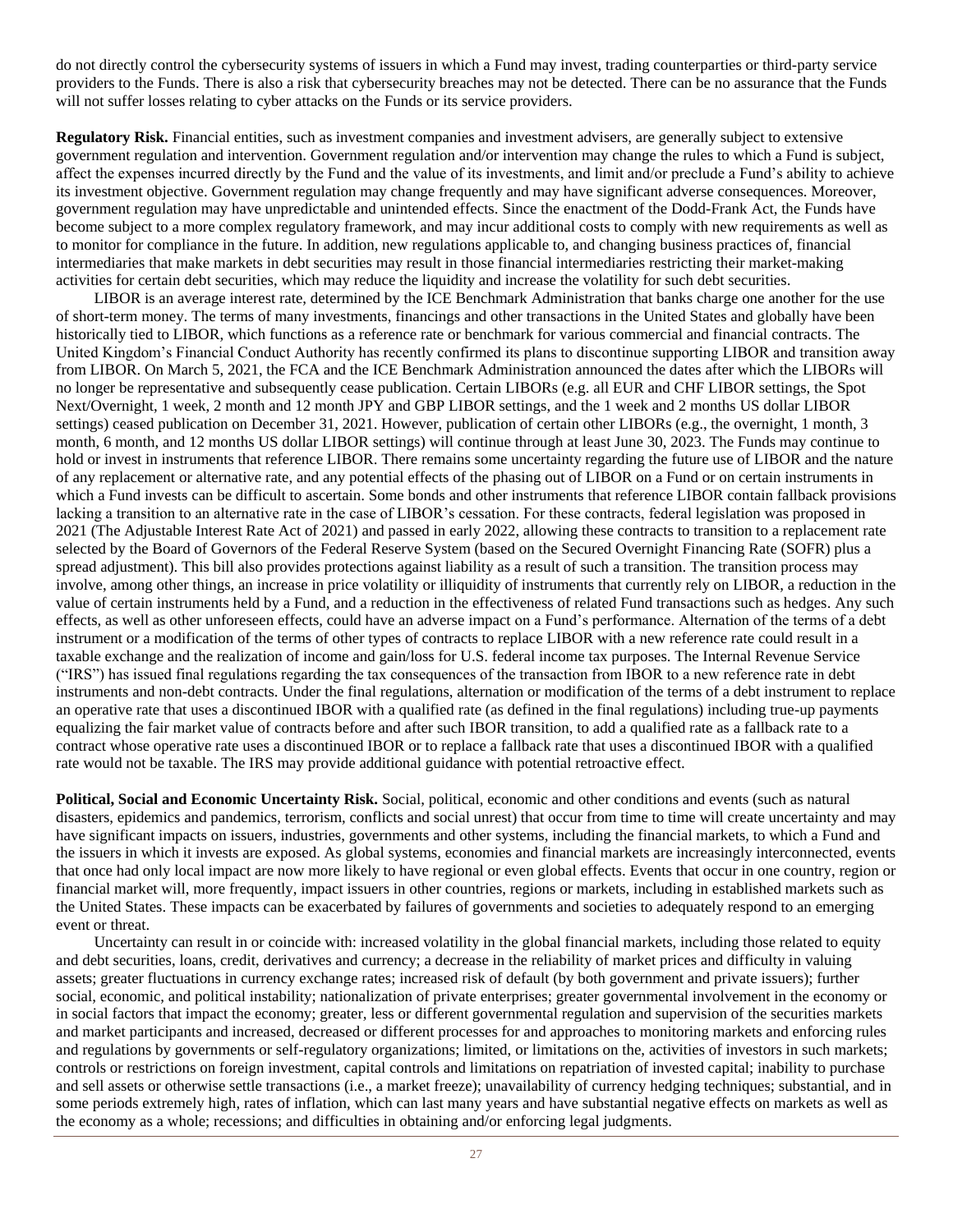For example, in early 2020, a novel coronavirus (SARS-CoV-2) and related respiratory disease (COVID-19) spread rapidly across the world, including to the United States. The coronavirus outbreak resulted in, among other consequences, the closing of borders, the imposition of travel restrictions, enhanced health screenings, the need for accelerated acute healthcare service preparation and delivery, disruptions and delays in healthcare services, quarantines and "shelter at home" orders, restrictions on gatherings of people, event and service cancellations, business closures, disruptions to supply chains and customer activity, lower consumer demand, as well as general heightened uncertainty. This outbreak has led and is likely to continue to lead to disruptions in the worldwide economy. This outbreak and any future outbreaks could have a further adverse impact on the global economy in general. Although vaccines for COVID-19 have been approved for use in many countries, issues relating to vaccine availability and uptake, as well as the continued risk of variants or mutations of COVID-19, among other factors, make it impossible to predict the timing of an end to the pandemic. As a result, the pandemic's full potential impact on a Fund and the issuers in which it invests remains uncertain, and it is possible that reasonable expectations about any of the resulting risks to which a Fund is subject could prove inaccurate.

Although it is impossible to predict the precise nature and consequences of these events, or of any political or policy decisions and regulatory changes occasioned by emerging events or uncertainty on applicable laws or regulations that impact a Fund's investments, it is clear that these types of events will impact the Funds and the issuers in which each invests. The government response to these events, including emergency health measures, welfare benefit programs, fiscal stimulus, industry support programs, and measures that impact interest rates, among other responses, is also a factor that may impact the financial markets and the value of a Fund's holdings. The issuers in which a Fund invests could be significantly impacted by emerging events and uncertainty of this type. A Fund will also be negatively affected if the operations and effectiveness of Dodge  $\&$  Cox or their key service providers are compromised or if necessary or beneficial systems and processes are disrupted.

**Dilution Risk.** The per share value of a Fund may be diluted by unusually large redemption requests. In the case of a redemption request that is larger than the Fund's available cash, a Fund may need to sell holdings in order to pay redemption proceeds. If a Fund is not able to sell holdings at a favorable price, such a redemption request may reduce the Fund's per share value. These risks may be greater during periods of market stress, during which liquidity may be compromised.

**Participation on Creditor, Bondholder, or Shareholder Committees.** A Fund may from time to time participate on committees formed by creditors, bondholders, or shareholders, and in connection with such committees may enter into agreements or take other actions to enforce the Funds' rights or protect the value of assets held in the Funds. Such participation may subject a Fund to expenses such as legal fees and may make a Fund an "insider" of the issuer for purposes of the federal securities laws, and therefore may restrict such Fund's ability to trade in or acquire additional positions in a particular security when it might otherwise desire to do so. Participation by a Fund on such committees also may expose the Fund to potential liabilities under the federal bankruptcy laws or other laws governing the rights of creditors and debtors.

**Financial Model Risk.** Dodge & Cox uses financial models as part of its investment research and analysis, to help identify and evaluate investment opportunities and prospects for Fund holdings. Financial models may not adequately take into account certain factors, may contain design flaws or faulty assumptions, and may rely on incomplete or inaccurate data. Any such issues could prevent Dodge & Cox from considering the full range of potential investments or from evaluating accurately the prospects for such investments. Financial models depend on a plethora of assumptions, and Dodge & Cox may have limited visibility with respect to the assumptions used in financial models provided by third parties. There can be no assurance that the models used by Dodge & Cox will remain viable, due to various factors, which may include the quality of the data input into the models and the assumptions underlying the models, which to varying degrees involve the exercise of judgment, as well as the possibility of errors in constructing or using the models. In addition, the effectiveness of models may diminish over time, including as a result of market changes and changes in the behavior of market participants. Models require continual monitoring and enhancements and there is no guarantee that such enhancements will be successful. The successful implementation of financial models can be negatively impacted by software or hardware malfunctions, viruses, glitches, connectivity loss, system crashes, or various other technical errors. Such errors may be difficult to detect and Dodge & Cox may not immediately or ever detect certain errors, which may have an increasing impact on a model's performance over time. Financial models rely on accurate market data inputs. If inaccurate market data is entered into a model, the resulting outputs will be incorrect. Models used by Dodge  $& Cox$  to evaluate securities may include certain assumptions concerning the interplay of market factors. The markets or the prices of individual securities may be affected by factors not foreseen in developing such models. In addition, when relying on data provided by third parties, Dodge  $\&$  Cox may have less insight into the quality of the data.

**Portfolio Turnover:** In 2020 and 2021, the portfolio turnover rates for the Dodge & Cox Income Fund and the Dodge & Cox Global Bond Fund increased materially. The increase in those Funds' portfolio turnover rate in 2020 was attributable both to the Funds' response to the market volatility of the early months of the Covid-19 pandemic and to investments in To-Be-Announced ("TBA") mortgage securities. The increase in the Funds' portfolio turnover rates in 2021 is attributable primarily to their investments in TBA securities. TBA securities are typically "rolled" by the Funds (i.e., sold and replaced with a new security with similar exposure) every 30 to 60 days in order to maintain exposure. The Income Fund's portfolio turnover rates in 2020 and 2021 excluding TBA roll transactions would have been 77% and 28% respectively (94% and 91% respectively including TBA roll transactions). The Global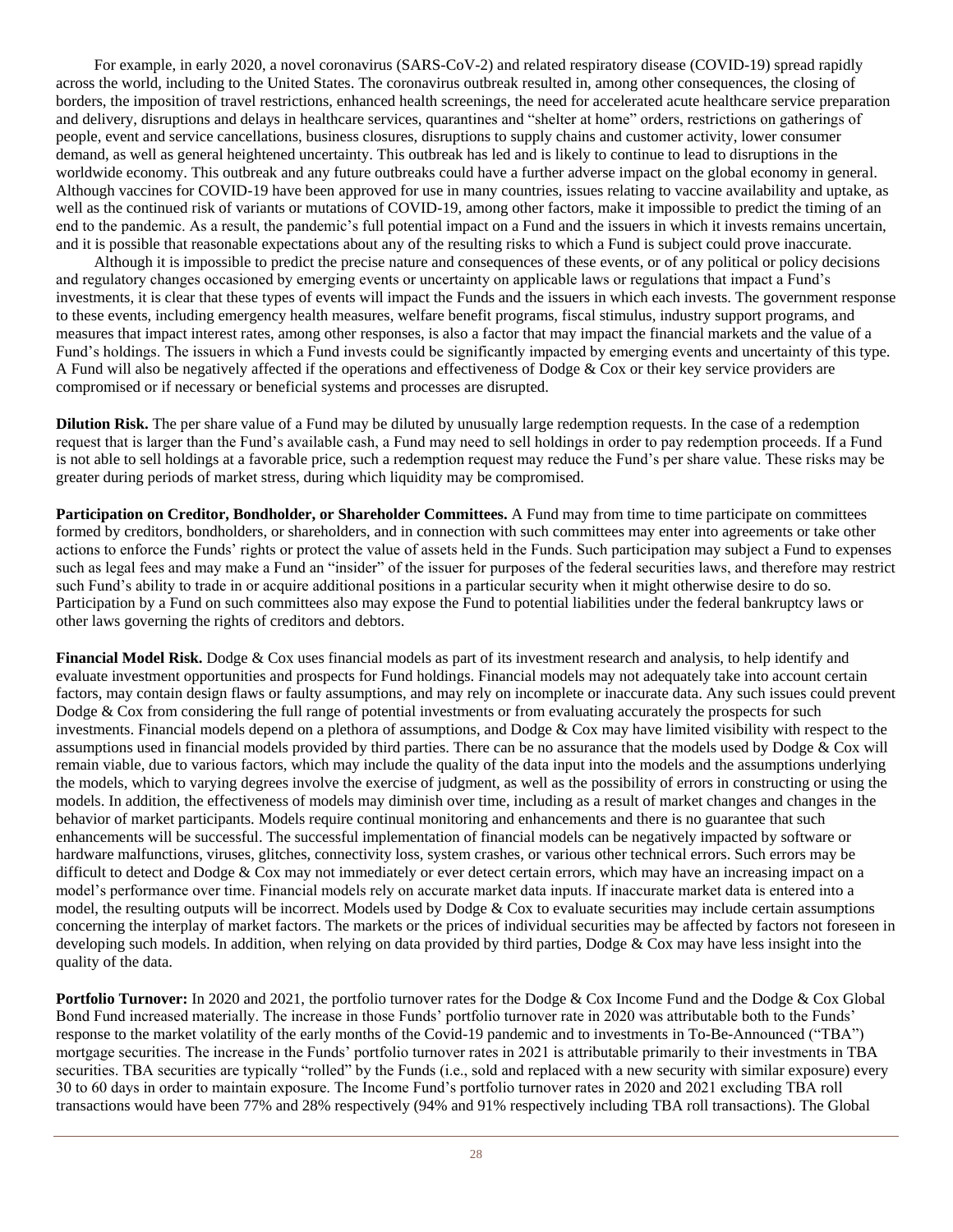Bond Fund's portfolio turnover rates in 2020 and 2021 excluding TBA roll transactions would have been 90% and 40% respectively (112% and 136% respectively including TBA roll transactions).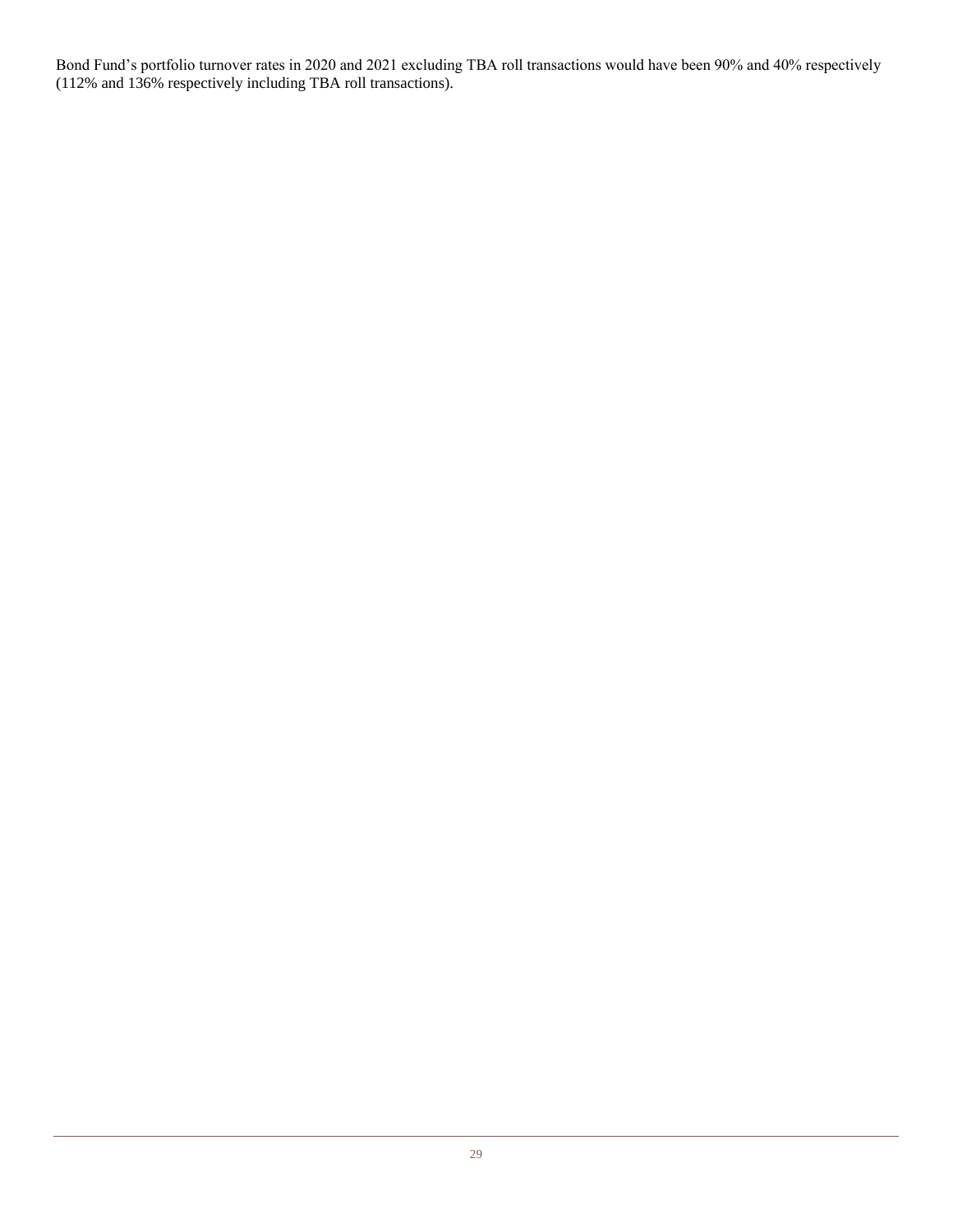# <span id="page-29-0"></span>Disclosure of Fund Holdings

The Funds provide a complete list of their holdings on a quarterly basis by filing the lists with the SEC on Form N-CSR (as of the end of the second and fourth quarters) and on Part F of Form N-PORT (as of the end of the first and third quarters). Disclosures of the Funds' complete portfolio holdings as of quarter-end will be made publicly available on Form N-CSR within 75 days after the end of the applicable quarter and on Part F of Form N-PORT within 60 days after the end of the quarter. Shareholders may view the Funds' Forms N-CSR and N-PORT on the SEC's website at sec.gov. A list of the Funds' quarter-end holdings is also available at dodgeandcox.com and upon request on or about 15 days following each quarter end and remains available on the website until the list is updated in the subsequent quarter.

Occasionally, certain third parties—including the Funds' service providers, independent rating and ranking organizations, intermediaries that distribute the Funds' shares, institutional investors and others—request information about the Funds' portfolio holdings. The Board of Trustees has approved policies and procedures relating to disclosure of the Funds' portfolio holdings, which include measures for the protection of non-public portfolio holdings information, and which are designed to protect the interests of shareholders and address potential conflicts of interest that could arise between the interests of a Fund's shareholders, on the one hand, and those of Dodge  $& Cox$ , on the other. The Funds' policy is to disclose portfolio holdings to third parties only if legally required to do so or when the Funds believe there is a legitimate business purpose for the Funds to disclose the information and the recipient is subject to a duty of confidentiality, including a duty not to use the information to engage in any trading of the Funds' holdings or Fund shares on the basis of nonpublic information. This duty of confidentiality may exist under law or may be imposed by contract. Confidentiality agreements must be consistent with the policies adopted by the Board of Trustees and in form and substance acceptable to Dodge & Cox's Legal Department and the Funds' Chief Compliance Officer. In situations where the Funds' policies and procedures require a confidentiality agreement, persons and entities unwilling to execute an acceptable confidentiality agreement may only receive portfolio holdings information that has otherwise been publicly disclosed.

"Portfolio holdings" means the individual securities or other instruments held by a Fund. This includes equity and fixed income securities, such as stocks and bonds, and derivative contracts, such as futures, options and swaps. "Portfolio holdings" does not include information that is derived from (but does not include) individual portfolio holdings, such as, but not limited to, how a Fund's portfolio is allocated among various industries, sectors, countries, credit quality ratings and/or maturities, as well as financial characteristics about a Fund's portfolio such as alpha, beta, R-squared, information ratio, Sharpe ratio, earnings and price-based ratios, duration, maturity, yield-to-worst and/or portfolio turnover.

The Funds may provide, at any time, portfolio holdings information to their service providers, such as the Funds' investment manager, transfer agent, custodian/fund accounting agent, financial printer, pricing services, class action monitoring services, auditors, counsel, and proxy voting services, as well as to state, federal, and foreign regulators and government agencies, and as otherwise required by law or judicial process. The Funds may also provide portfolio holdings information at any time to providers of securities reference data or characteristics or in connection with Dodge & Cox's use of accounting, reporting, and portfolio analytics tools in its performance of investment management and administrative services to the Funds. Government entities and such providers are generally subject to duties of confidentiality, including a duty not to trade on non-public information, imposed by law and/or contract. Any new arrangements to disclose non-public portfolio holdings must be approved by a senior officer of the Trust.

From time to time, officers of the Funds or Dodge & Cox may express their views orally or in writing on one or more of the Funds' portfolio securities or may state that the Funds have recently purchased or sold one or more securities. Such views and statements may be made to members of the press, shareholders in the Funds, persons considering investing in the Funds or representatives of such shareholders or potential shareholders, such as fiduciaries of a 401(k) plan or a trust and their advisers and rating and ranking organizations. The nature and content of the views and statements provided to each of these persons may differ. The securities subject to these views and statements may be ones that were purchased or sold since the Funds' most recent quarter-end and therefore may not be reflected on the list of the Funds' most recent quarter-end portfolio holdings disclosed on its website.

Additionally, when purchasing and selling its securities through broker-dealers, requesting bids or offers on securities, obtaining price quotations on securities, as well as in connection with litigation involving the Funds' portfolio securities, the Funds may disclose one or more of their securities. The Funds have not entered into formal nondisclosure agreements in connection with these situations; however, the Funds would not continue to conduct business with a person who Dodge & Cox believed was misusing the disclosed information.

The Funds' Board of Trustees and Dodge  $& Cox's$  Legal Department may, on a case-by-case basis, impose additional restrictions on the dissemination of the Funds' portfolio information beyond those described herein.

Dodge & Cox provides investment advice to clients other than the Funds that have investment objectives that may be substantially similar to those of the Funds. These clients also may have portfolios consisting of holdings substantially similar to those of the Funds and generally have access to current portfolio holding information for their accounts. These clients do not owe Dodge  $\&$ Cox or the Funds a duty of confidentiality with respect to disclosure of their portfolio holdings.

Dodge  $& Cox's$  portfolio holdings policy requires any violations of the policy that affect the Funds be reported to the Funds' Chief Compliance Officer. If the Funds' Chief Compliance Officer, in the exercise of her duties, deems that a violation constitutes a "Material Compliance Matter" within the meaning of Rule 38a-1 under the 1940 Act, she is required to report the violation to the Funds' Board of Trustees.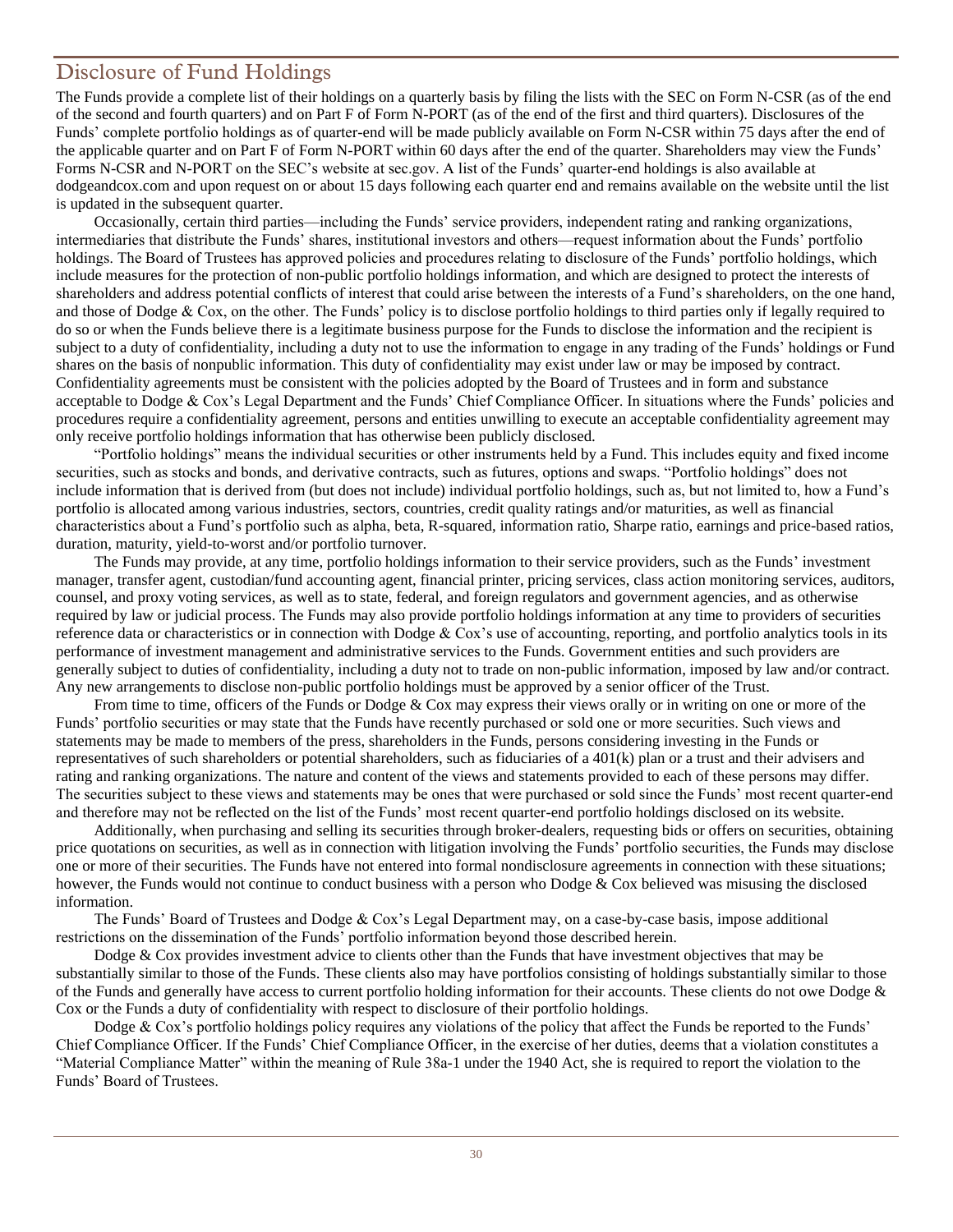# <span id="page-30-0"></span>Management of the Funds

### <span id="page-30-1"></span>**Trustees and Officers**

Each Dodge & Cox Fund is governed by the Board of Trustees of the Trust, which meets regularly to review a wide variety of matters affecting the Funds. The Trustees' primary responsibility is oversight of the management of each Fund for the benefit of its shareholders, not day-to-day management. The Trustees set broad policies for the Funds; monitor Fund operations, service providers, regulatory compliance, performance, and costs; and nominate and select new Trustees. The Trustees also elect the Funds' Officers and are responsible for performing various duties imposed on them by the 1940 Act, the laws of Delaware, and other laws. Dodge & Cox manages the day-to-day operations of the Funds under the direction of the Board of Trustees. The Board met four times during the fiscal year ended December 31, 2021.

Charles F. Pohl, an "interested" Trustee, serves as Chairman of the Board of Trustees. Mr. Pohl intends to retire from Dodge & Cox on June 30, 2022, but will continue to serve as a Trustee. Upon Mr. Pohl's retirement from Dodge & Cox, Dana M. Emery will become Chairman of the Board. The Independent Trustees of the Funds have designated a Lead Independent Trustee, who functions as a spokesperson and principal point of contact for the Independent Trustees. The Lead Independent Trustee is responsible for coordinating the activities of the Independent Trustees, including calling and presiding at regular executive sessions of the Independent Trustees, developing the agenda of each Board meeting together with the Chairman, and representing the Independent Trustees in discussions with Dodge & Cox management. Gary Roughead currently serves as Lead Independent Trustee. The Funds' Board has determined that its leadership and committee structure is appropriate because it sets the proper tone for the relationship between the Funds, on the one hand, and Dodge & Cox and the Funds' other principal service providers, on the other, and facilitates the exercise of the Board's independent judgment in evaluating and managing the relationships. In addition, the structure efficiently allocates responsibility among committees and the full Board.

Like other mutual funds, each of the Dodge & Cox Funds is subject to a variety of risks, including, among others, investment, valuation, compliance, and operational risks. Dodge  $& Cox$  and other service providers have primary responsibility for the Funds' risk management on a day-to-day basis as part of their overall responsibilities. Dodge  $\&$  Cox is also primarily responsible for managing investment risk and its own operational risks as part of its day-to-day investment management responsibilities. Dodge & Cox and the Funds' Chief Compliance Officer (who reports directly to the Board's Independent Trustees) assist the Board in overseeing the significant investment policies of the Funds and monitor the various compliance policies and procedures approved by the Board as part of its oversight responsibilities.

In discharging its oversight responsibilities, the Board of Trustees considers risk management issues throughout the year by reviewing regular reports prepared by Dodge & Cox and the Funds' Chief Compliance Officer, as well as special written reports or presentations provided on a variety of relevant issues, as needed. For example, Dodge & Cox reports to the Board quarterly on the investment performance of the Funds, the financial performance of the Funds, and overall market and economic conditions. Dodge & Cox also provides regular updates on legal and regulatory developments that may affect the Funds. The Funds' Chief Compliance Officer provides regular presentations to the Board at its quarterly meetings. The Funds' Chief Compliance Officer also provides an annual report to the Board concerning, among other things, (i) any material compliance matters relating to the Funds, Dodge & Cox, and the Funds' other key service providers; (ii) various risks identified as part of the Funds' compliance program assessments; and (iii) any material recommended changes to policies and procedures. The Funds' Chief Compliance Officer also meets regularly in executive session with the Independent Trustees and communicates any significant compliance-related issues and regulatory developments to the Audit and Compliance Committee between Board meetings.

In addressing issues regarding the Funds' risk management between meetings, representatives of Dodge & Cox communicate with the Lead Independent Trustee and/or the Chairperson of the Audit and Compliance Committee and other Independent Trustees. As appropriate, the Trustees confer among themselves, or with Dodge & Cox, the Funds' Chief Compliance Officer, and independent legal counsel, to identify and review risk management issues that may be placed on the full Board's agenda.

The Board also relies on its committees to administer the Board's oversight function. The Audit and Compliance Committee, which is composed of all Independent Trustees, oversees management of financial and compliance risks and controls. The Audit and Compliance Committee assists the Board at various times throughout the year in reviewing with Dodge  $&$  Cox and the Funds' independent auditors matters relating to financial accounting and reporting, systems of internal controls, and the Funds' annual audit process. The Valuation Committee reviews and makes recommendations concerning the fair valuation of portfolio securities and the Funds' valuation policies in general. These and the Board's other committees present reports to the Board that may prompt further discussion of issues concerning the oversight of the Funds' risk management. The Board may also discuss particular risks that are not addressed in the committee process.

All of the Trustees bring to the Board a wealth of executive leadership experience. The Board and its Nominating and Governance Committees select Independent Trustees with a view toward constituting a Board that, as a body, possesses the qualifications, skills, attributes, and experience to appropriately oversee the actions of the Funds' service providers, decide upon matters of general policy, and represent the long-term interests of Fund shareholders. In doing so, they consider the qualifications, skills, attributes, and experience of the current Board members of the Funds, with a view toward maintaining a Board that is diverse in viewpoint, experience, education, and skills.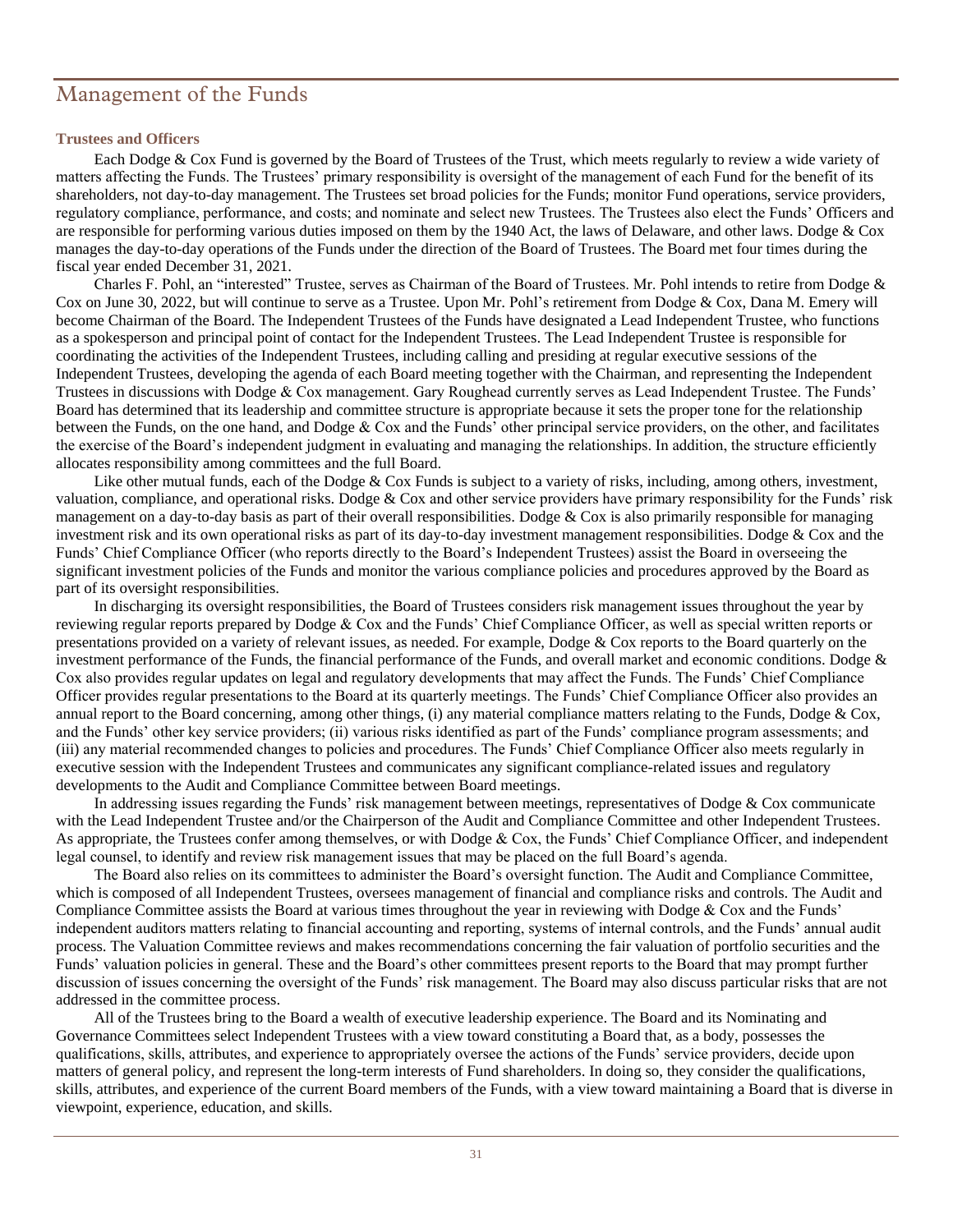The Funds seek Independent Trustees who have high ethical standards and the highest levels of integrity and commitment, who have inquiring and independent minds, mature judgment, good communication skills, and other complementary personal qualifications and skills that enable them to function effectively in the context of the Funds' Board and committee structure and who have the ability and willingness to dedicate sufficient time to effectively fulfill their duties and responsibilities. The business acumen, experience, and objective thinking of the Trustees are considered invaluable assets for Dodge & Cox management and the Funds.

The Independent Trustees collectively have a significant record of accomplishments in governance, business, not-for-profit organizations, government and military service, academia, law, accounting, or other professions. Although no single list could identify all the experience upon which the Funds' Independent Trustees draw in connection with their service, the table below summarizes key experience for each Independent Trustee. These references to the qualifications, attributes, and skills of the Trustees are pursuant to the disclosure requirements of the SEC, and shall not be deemed to impose any greater responsibility or liability on any Trustee or the Board as a whole. Notwithstanding the qualifications listed below, none of the Independent Trustees is considered an "expert" within the meaning of the federal securities laws with respect to information in the Funds' registration statement.

Interested Trustees have similar qualifications, skills, and attributes as the Independent Trustees. Interested Trustees are current or former senior executive officers of Dodge & Cox. This current or former management role with the Funds' investment adviser also permits them to make a significant contribution to the Funds' Board.

The Trustees and Officers of the Funds are listed below. The address for each Trustee and Officer, unless otherwise noted, is c/o Dodge & Cox, 555 California Street, 40th Floor, San Francisco, CA 94104. Each Trustee and Officer oversees all seven portfolios in the Dodge & Cox Funds Complex and serves for an indefinite term.

### Independent Trustees

(The term "Independent Trustee" refers to a Trustee who is not an "interested person" of the Funds within the meaning of the 1940 Act.)

| Name, (Age), Position with the<br><b>Trust, and Year of Election or</b><br><b>Appointment as Trustee</b> | <b>Principal Occupation(s) During the Past Five</b><br><b>Years and Other Relevant Experience</b>                                                                                                                                                                                                                                                                                                                                                                                                                                                                                                                                                        | Directorships of Public Companies and<br><b>Other Investment Companies During</b><br>the Past Five Years                                                                                                                                                                 |
|----------------------------------------------------------------------------------------------------------|----------------------------------------------------------------------------------------------------------------------------------------------------------------------------------------------------------------------------------------------------------------------------------------------------------------------------------------------------------------------------------------------------------------------------------------------------------------------------------------------------------------------------------------------------------------------------------------------------------------------------------------------------------|--------------------------------------------------------------------------------------------------------------------------------------------------------------------------------------------------------------------------------------------------------------------------|
| Caroline M. Hoxby<br>(56)<br>Trustee since 2017                                                          | Ms. Hoxby has been a Professor of Economics at Stanford<br>University since 2007 and a Director of the Economics of<br>Education Program for the National Bureau of Economic<br>Research since 2001. She is also a Senior Fellow of the Hoover<br>Institution and the Stanford Institute for Economic Policy<br>Research.                                                                                                                                                                                                                                                                                                                                | None                                                                                                                                                                                                                                                                     |
| Thomas A. Larsen<br>(72)<br>Trustee since 2002                                                           | Mr. Larsen most recently served as Senior Counsel of the law<br>firm of Arnold & Porter until 2018, prior to which he was a<br>Partner. He previously was a Director of Howard, Rice,<br>Nemerovski, Canady, Falk & Rabkin (a law firm) from 1977 to<br>2011, where he also served as Chair of the Real Estate and<br>Private Client Services Groups. Mr. Larsen previously worked<br>in the Office of the General Counsel of the Environmental<br>Protection Agency. Mr. Larsen has served in leadership<br>positions on advisory and trustee boards for many charitable,<br>educational, and nonprofit organizations, as well as a private<br>company. | None                                                                                                                                                                                                                                                                     |
| Ann Mather<br>(62)<br>Trustee since 2011                                                                 | Ms. Mather has served as the Chief Financial Officer or in other<br>executive financial management positions with numerous public<br>and private companies, including Polo Ralph Lauren, Buena<br>Vista International, Inc., and, most recently, Pixar Animation<br>Studios where she was CFO from 1999 to 2004. Ms. Mather has<br>also served on a variety of public and private company boards,<br>including as chair of the audit committee for several public<br>company boards.                                                                                                                                                                     | Current Director of Alphabet Inc.<br>(previously Google Inc.) (internet<br>information services);; Netflix, Inc.<br>(internet television); Arista Networks<br>(cloud networking); Blend (software<br>company)(since 2019); and Bumble<br>(online dating) (since $2020$ ) |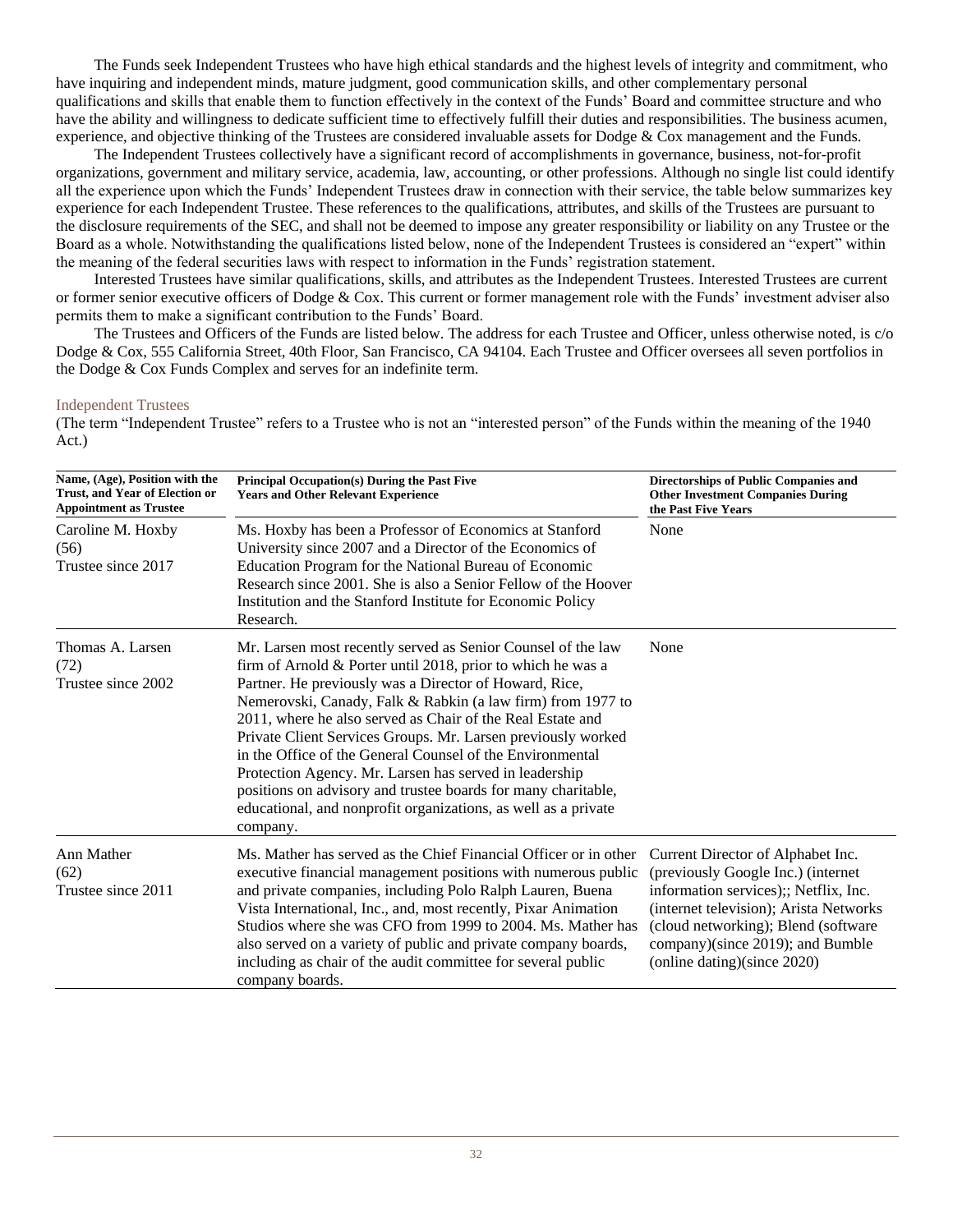| Name, (Age), Position with the<br><b>Trust, and Year of Election or</b><br><b>Appointment as Trustee</b> | <b>Principal Occupation(s) During the Past Five</b><br><b>Years and Other Relevant Experience</b>                                                                                                                                                                                                                                                                                                                                                                                                                                                                                                                                                                                                              | Directorships of Public Companies and<br><b>Other Investment Companies During</b><br>the Past Five Years                    |
|----------------------------------------------------------------------------------------------------------|----------------------------------------------------------------------------------------------------------------------------------------------------------------------------------------------------------------------------------------------------------------------------------------------------------------------------------------------------------------------------------------------------------------------------------------------------------------------------------------------------------------------------------------------------------------------------------------------------------------------------------------------------------------------------------------------------------------|-----------------------------------------------------------------------------------------------------------------------------|
| Robert B. Morris III<br>(69)<br>Trustee since 2011                                                       | Mr. Morris most recently served as Advisory Director to The<br>Presidio Group from 2005-2016. During his career in the<br>financial services industry, Mr. Morris has worked with many<br>leading firms, including Wells Fargo, Montgomery Securities,<br>Prudential-Bache Securities, and Goldman Sachs, where he was<br>a partner and managing director. Mr. Morris has served on<br>advisory and trustee boards for many charitable, educational,<br>and nonprofit organizations.                                                                                                                                                                                                                           | None                                                                                                                        |
| Gabriela Franco Parcella<br>(53)<br>Trustee since January 2020                                           | Ms. Parcella is President (since 2020) and previously<br>Executive Managing Partner (2018-2019) of the private equity<br>real estate firm Merlone Geier Partners, which she joined in<br>2018. Previously, she was Chairman, President & CEO of<br>Mellon Capital, serving in those roles over the last seven years<br>of her 20-year tenure at the firm. Ms. Parcella also serves as an<br>Independent Director and Chair of the Nominating and<br>Corporate Governance Committee of Terreno Realty<br>Corporation and as a trustee on the boards of several<br>educational and non-profit organizations.                                                                                                     | Director, Terreno Realty Corporation<br>(since 2018)                                                                        |
| Gary Roughead<br>(70)<br>Trustee since 2013                                                              | Admiral Roughead (Ret.) has served since 2012 as the Robert<br>and Marion Oster Distinguished Military Fellow at the Hoover<br>Institution at Stanford University. Admiral Roughead is a<br>member of the Arctic Security Initiative (Chair), Task Force on<br>Energy Policy, Military History Working Group, and Foreign<br>Policy Working Group at the Hoover Institution. From 1973 to<br>2011, Admiral Roughead served in the U.S. Navy. From 2007<br>to 2011, Admiral Roughead was the Chief of Naval Operations.<br>During that period, Admiral Roughead was a Senior Officer in<br>the U.S. Navy, Naval Advisor to the President and Secretary of<br>Defense and a Member of the Joint Chiefs of Staff. | Current Director, Northrop Grumman<br>Corp. (global security); and Maersk<br>Line, Limited (shipping and<br>transportation) |
| Mark E. Smith<br>(71)<br>Trustee since April 2014                                                        | Mr. Smith served as a consultant from 2012 to 2013 at Brown<br>Brothers Harriman, an investment management company, and<br>at Loomis Sayles & Company, L.P., an investment manager.<br>Prior to 2012, Mr. Smith served as Executive Vice President,<br>Managing Director-Fixed Income at Loomis Sayles &<br>Company, L.P.                                                                                                                                                                                                                                                                                                                                                                                      | None                                                                                                                        |
| John B. Taylor<br>(75)<br>Trustee since 2005<br>(and 1995-2001)*                                         | Mr. Taylor has been a Professor of Economics at Stanford<br>University since 1984 and a Senior Fellow at the Hoover<br>Institution since 1996. He has served in numerous government<br>positions, including, most recently, Under Secretary for<br>International Affairs at the United States Treasury from 2001 to<br>2005. Previous government positions include service as a<br>Director of the Overseas Private Investment Corporation, on the<br>Advisory Panel of the Congressional Budget Office, and both a<br>Member and Senior Staff Economist of the President's Council<br>of Economic Advisers. Mr. Taylor is actively involved in many<br>economics professional societies.                      | None                                                                                                                        |

\* From 1995 until 1998, Mr. Taylor served in a similar capacity with the Trust's predecessors, Dodge & Cox Stock Fund, Dodge & Cox Income Fund, and Dodge & Cox Balanced Fund.

## Interested Trustees

(Each Interested Trustee is an employee of Dodge & Cox in an executive position and is an "interested person" of the Trust as defined in the 1940 Act.)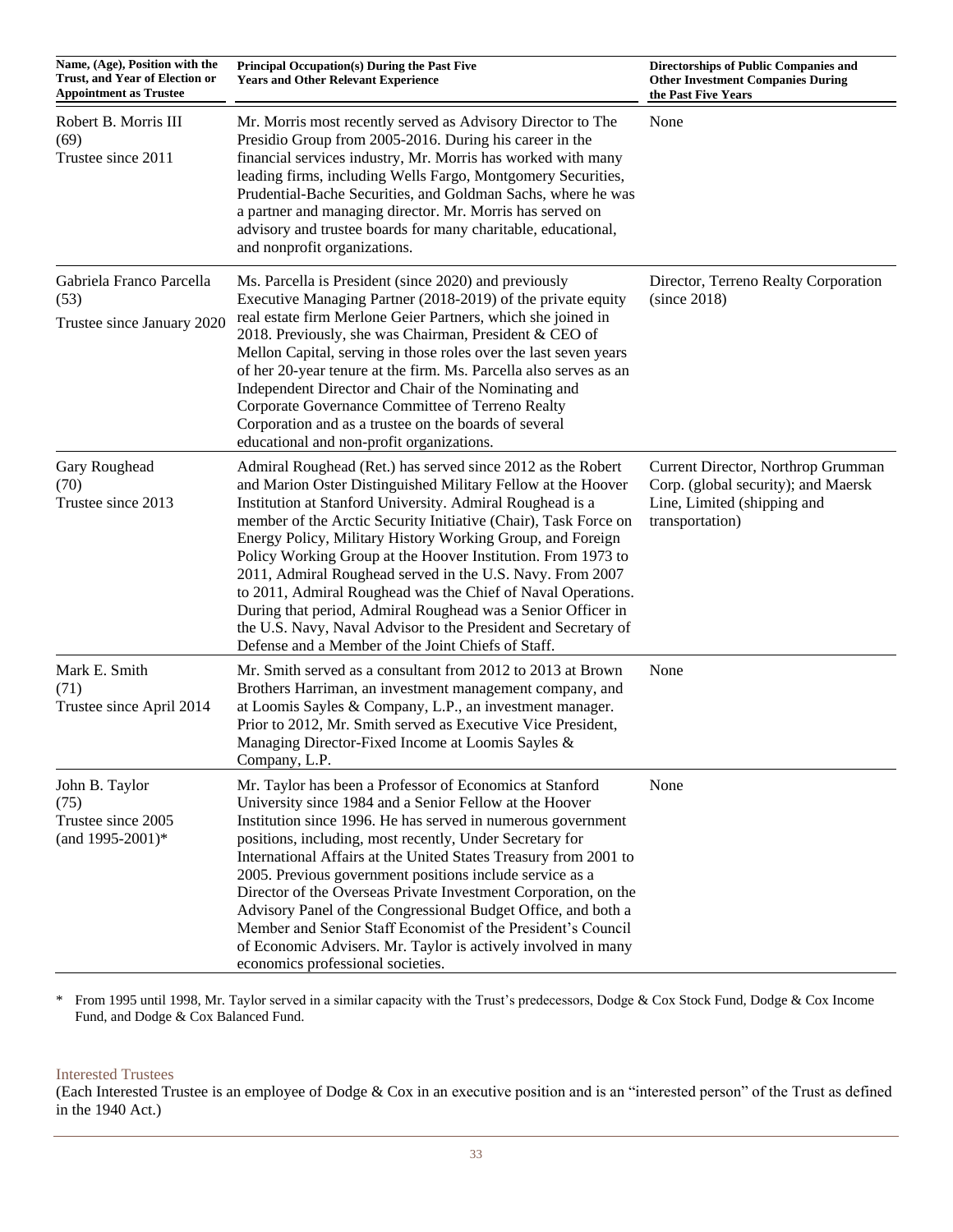| Name, (Age), Position with the<br><b>Principal Occupation(s) During the Past Five</b><br>Trust, and Year of Election or<br><b>Years and Other Relevant Experience</b><br><b>Appointment as Trustee</b>                                                                                                                                                                                                                                                                                                                                                                             |                                                                                                                                                                                                                                         | Directorships of Public Companies and<br><b>Other Investment Companies During</b><br>the Past Five Years |  |
|------------------------------------------------------------------------------------------------------------------------------------------------------------------------------------------------------------------------------------------------------------------------------------------------------------------------------------------------------------------------------------------------------------------------------------------------------------------------------------------------------------------------------------------------------------------------------------|-----------------------------------------------------------------------------------------------------------------------------------------------------------------------------------------------------------------------------------------|----------------------------------------------------------------------------------------------------------|--|
| Charles F. Pohl<br>Chairman and Director of Dodge & Cox (until June<br>2022); Chief Investment Officer, and member of U.S.<br>(64)<br>Equity Investment Committee (USEIC) (until June<br>Chairman and Trustee (since 2014)<br>2022) and Emerging Markets Equity Investment<br>Committee (EMEIC) (until June 2022); member of<br>Global Equity Investment Committee (GEIC) (until<br>May 2021), International Equity Investment<br>Committee (IEIC) (until May 2021), and; U.S. Fixed<br>Income Investment Committee (USFIIC) (until 2019).<br>Mr. Pohl joined Dodge & Cox in 1984. |                                                                                                                                                                                                                                         | None                                                                                                     |  |
| Dana M. Emery<br>(60)<br>President (since 2014)<br>Trustee (since $1993^*$ )                                                                                                                                                                                                                                                                                                                                                                                                                                                                                                       | Chief Executive Officer, President, and Director of<br>Dodge & Cox; Co-Director of Fixed Income (until<br>2020), and member of USFIIC and Global Fixed<br>Income Investment Committee (GFIIC). Ms. Emery<br>joined Dodge & Cox in 1983. | None                                                                                                     |  |

\* From 1993 until 1998, Ms. Emery served in a similar capacity with one of the Trust's predecessors, Dodge & Cox Income Fund.

| <b>Officers</b>             |                                                                 |                                                                                                                                                                                                                                                           |
|-----------------------------|-----------------------------------------------------------------|-----------------------------------------------------------------------------------------------------------------------------------------------------------------------------------------------------------------------------------------------------------|
| Name and (Age)              | Position(s) with the Trust<br>(Year of Election or Appointment) | Principal Occupation(s) During the Past Five Years                                                                                                                                                                                                        |
| Diana S. Strandberg<br>(62) | Senior Vice President<br>(since 2008)                           | Senior Vice President and Director of Dodge & Cox; Director<br>of International Equity, and member of IEIC (until December<br>2022), and EMEIC (until December 22); member of GEIC<br>(until December 2022); USEIC (until 2020) and GFIIC (until<br>2018) |
| Englebert T. Bangayan       | Vice President                                                  | Vice President of Dodge & Cox; Research Analyst and member                                                                                                                                                                                                |
| (43)                        | (since 2015)                                                    | of IEIC                                                                                                                                                                                                                                                   |
| Philippe Barret, Jr.        | Vice President                                                  | Vice President of Dodge & Cox; Research Analyst and member                                                                                                                                                                                                |
| (45)                        | (since 2013)                                                    | of USEIC and BIC (since May 2022)                                                                                                                                                                                                                         |
| Lily S. Beischer            | Vice President                                                  | Vice President of Dodge & Cox; Research Analyst and member                                                                                                                                                                                                |
| (52)                        | (since 2008)                                                    | of GEIC                                                                                                                                                                                                                                                   |
| Anthony J. Brekke           | Vice President                                                  | Vice President of Dodge & Cox; Research Analyst, and                                                                                                                                                                                                      |
| (47)                        | (since 2008)                                                    | member of USFIIC                                                                                                                                                                                                                                          |
| Sophie Chen                 | Vice President                                                  | Vice President (since 2016) of Dodge & Cox; Research Analyst                                                                                                                                                                                              |
| (38)                        | (since 2021)                                                    | and member of EMEIC (since January 2021)                                                                                                                                                                                                                  |
| James H. Dignan             | Vice President                                                  | Vice President of Dodge & Cox; Research Analyst, and                                                                                                                                                                                                      |
| (52)                        | (since 2008)                                                    | member of USFIIC and GFIIC                                                                                                                                                                                                                                |
| Mario C. DiPrisco           | Vice President                                                  | Vice President of Dodge & Cox; Research Analyst and member                                                                                                                                                                                                |
| (46)                        | (since 2008)                                                    | of IEIC and EMEIC (since January 2021)                                                                                                                                                                                                                    |
| Rameez Dossa                | Vice President                                                  | Vice President (since 2017) of Dodge & Cox; Research Analyst                                                                                                                                                                                              |
| (38)                        | (since 2021)                                                    | and member of EMEIC (since January 2021)                                                                                                                                                                                                                  |
| Thomas S. Dugan<br>(57)     | Vice President<br>(since 2008)                                  | Senior Vice President and Director of Dodge & Cox; Director<br>of Fixed Income (since 2020), Co-Director of Fixed Income<br>(until 2020), Associate Director of Fixed Income (until 2019),<br>and member of USFIIC and GFIIC                              |
| Karim A. Fakhry             | Vice President                                                  | Vice President of Dodge & Cox; Research Analyst and member                                                                                                                                                                                                |
| (44)                        | (since 2021)                                                    | of USEIC (since January 2021)                                                                                                                                                                                                                             |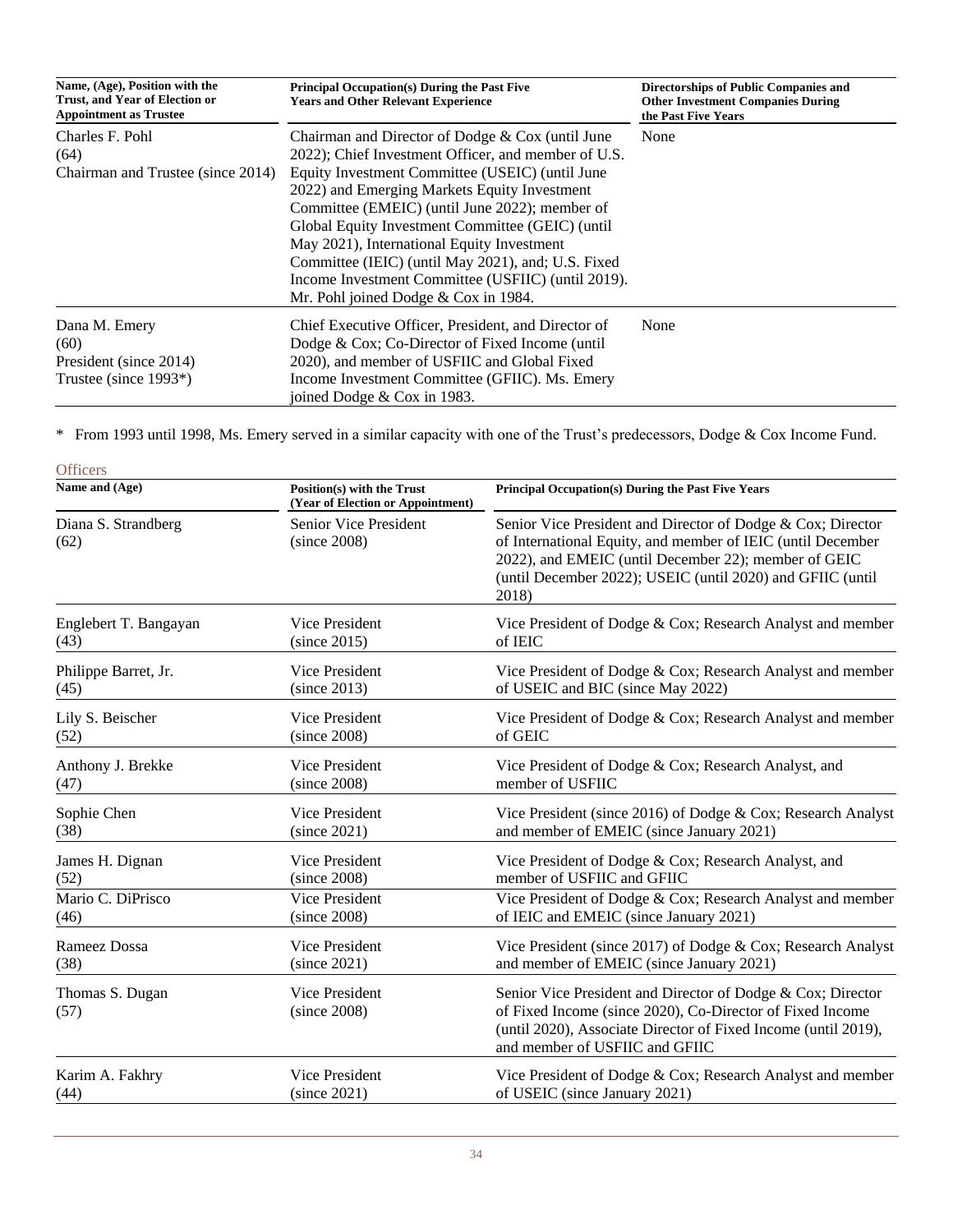| Name and (Age)                  | Position(s) with the Trust<br>(Year of Election or Appointment) | <b>Principal Occupation(s) During the Past Five Years</b>                                                                                                                                                             |
|---------------------------------|-----------------------------------------------------------------|-----------------------------------------------------------------------------------------------------------------------------------------------------------------------------------------------------------------------|
| Benjamin V. Garosi              | Vice President                                                  | Vice President of Dodge & Cox; Research Analyst and member                                                                                                                                                            |
| (42)                            | (since 2019)                                                    | of USEIC (since 2019) and BIC (since May 2022)                                                                                                                                                                        |
| Emily J. Han<br>(41)            | Vice President<br>(since 2022)                                  | Vice President (since 2017) of Dodge & Cox; Research Analyst                                                                                                                                                          |
| David C. Hoeft<br>(55)          | Vice President<br>(since 2008)                                  | Senior Vice President and Director of Dodge & Cox; Chief<br>Investment Officer (since 2022), Associate Director of<br>Research (until 2019), and member of USEIC, GEIC, EMEIC<br>(since 2022) and BIC(since May 2022) |
| Keiko Horkan                    | Vice President                                                  | Vice President of Dodge & Cox, Research Analyst, and                                                                                                                                                                  |
| (51)                            | (since 2008)                                                    | member of IEIC                                                                                                                                                                                                        |
| Lucinda I. Johns<br>(48)        | Vice President<br>(since 2012)                                  | Vice President of Dodge & Cox; Associate Director of Fixed<br>Income (since 2020), Research Analyst, and member of<br>USFIIC, GFIIC, and BIC (since May 2022)                                                         |
| Michael Kiedel                  | Vice President                                                  | Vice President of Dodge & Cox; Research Analyst and member                                                                                                                                                            |
| (46)                            | (since 2018)                                                    | of USFIIC (since 2018)                                                                                                                                                                                                |
| Roger G. Kuo                    | Vice President                                                  | Senior Vice President and Director (since 2016) of Dodge &                                                                                                                                                            |
| (50)                            | (since 2008)                                                    | Cox; Research Analyst and member of IEIC and GEIC                                                                                                                                                                     |
| Karol Marcin                    | Vice President                                                  | Vice President of Dodge & Cox; Research Analyst and member                                                                                                                                                            |
| (49)                            | (since 2008)                                                    | of USEIC (since 2018) and GEIC                                                                                                                                                                                        |
| Kathleen G. McCarthy            | Vice President                                                  | Vice President of Dodge & Cox; Research Analyst and member                                                                                                                                                            |
| (42)                            | (since 2016)                                                    | of USEIC (since 2016)                                                                                                                                                                                                 |
| Raymond J. Mertens, Jr.<br>(49) | Vice President<br>(since 2014)                                  | Vice President of Dodge & Cox; Research Analyst and member<br>of IEIC (since 2018) and GEIC (since January 2021 and from<br>2014-2018)                                                                                |
| Thomas Y. Powers                | Vice President                                                  | Vice President of Dodge & Cox (since 2020) of Dodge & Cox;                                                                                                                                                            |
| (33)                            | (since 2022)                                                    | Member of BIC (since May 2022); Research Analyst                                                                                                                                                                      |
| Nils M. Reuter                  | Vice President                                                  | Vice President of Dodge & Cox; Research Analyst, Trader, and                                                                                                                                                          |
| (42)                            | (since 2018)                                                    | member of USFIIC (since 2018)                                                                                                                                                                                         |
| Adam S. Rubinson                | Vice President                                                  | Vice President of Dodge & Cox; Research Analyst, and                                                                                                                                                                  |
| (55)                            | (since 2010)                                                    | member of USFIIC and GFIIC                                                                                                                                                                                            |
| Matthew B. Schefer              | Vice President                                                  | Vice President of Dodge & Cox; Research Analyst and member                                                                                                                                                            |
| (37)                            | (since 2018)                                                    | of GFIIC (since 2018) and BIC (since May 2022)                                                                                                                                                                        |
| Paritosh Somani                 | Vice President                                                  | Vice President of Dodge & Cox; Research Analyst and member                                                                                                                                                            |
| (43)                            | (since 2021)                                                    | of IEIC (since January 2021)                                                                                                                                                                                          |
| Robert S. Turley<br>(42)        | Vice President<br>(since 2021)                                  | Vice President (since 2016) of Dodge & Cox; Research Analyst<br>and member of EMEIC (since 2021) and BIC (since<br>May 2022)                                                                                          |
| Jose F. Ursua                   | Vice President                                                  | Vice President (since 2017) of Dodge & Cox; Research Analyst                                                                                                                                                          |
| (41)                            | (since 2020)                                                    | and member of GFIIC (since 2020)                                                                                                                                                                                      |
| Steven C. Voorhis<br>(52)       | Vice President<br>(since 2008)                                  | Vice President of Dodge & Cox; Director of Research (since<br>2021), Associate Director of Research (since 2019), and<br>member of USEIC, GEIC, and PCIC                                                              |
| Samir Amso                      | <b>Assistant Vice President</b>                                 | Vice President (since 2018) of Dodge & Cox; Research Analyst                                                                                                                                                          |
| (40)                            | (since 2022)                                                    | and Trader of Dodge & Cox                                                                                                                                                                                             |
| Terrill C. Armstrong            | <b>Assistant Vice President</b>                                 | Vice President (since 2018) of Dodge & Cox; Client Portfolio                                                                                                                                                          |
| (49)                            | (since 2015)                                                    | Manager                                                                                                                                                                                                               |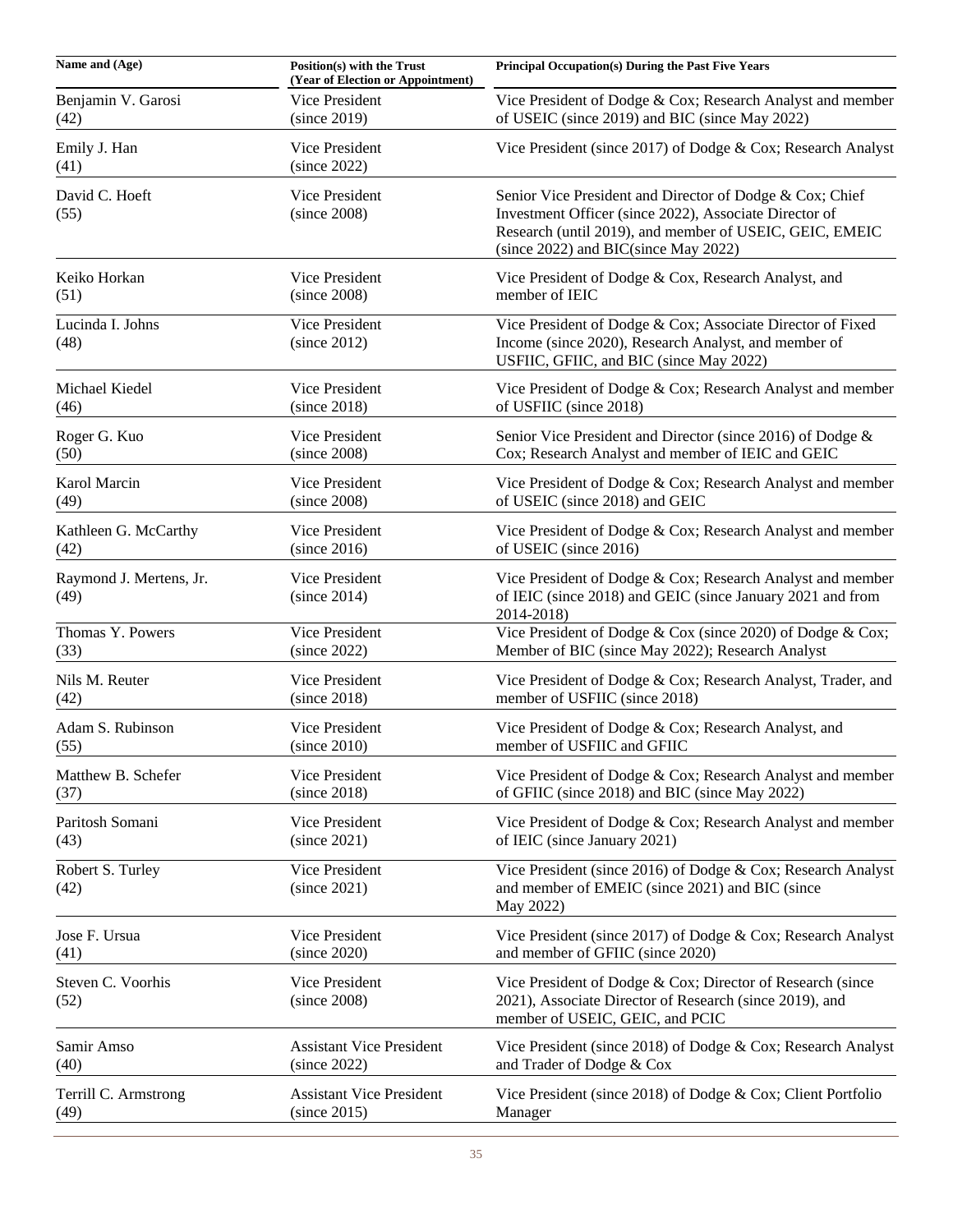| Name and (Age)              | Position(s) with the Trust<br>(Year of Election or Appointment)                               | Principal Occupation(s) During the Past Five Years                                                                                                                                                      |
|-----------------------------|-----------------------------------------------------------------------------------------------|---------------------------------------------------------------------------------------------------------------------------------------------------------------------------------------------------------|
| Matthew A. Beck<br>(49)     | <b>Assistant Vice President</b><br>(since 2009)                                               | Vice President of Dodge & Cox; Client Portfolio Manager                                                                                                                                                 |
| Carl Bindoo<br>(47)         | <b>Assistant Treasurer</b><br>(since 2022)<br><b>Assistant Vice President</b><br>(since 2015) | Vice President (since 2016) of Dodge $& Cox$ ; Investment<br><b>Accounting and Operations Manager</b>                                                                                                   |
| Damon T. Blechen<br>(45)    | <b>Assistant Vice President</b><br>(since 2013)                                               | Vice President of Dodge & Cox; Research Analyst and Trader                                                                                                                                              |
| Philip A. Cantu<br>(47)     | <b>Assistant Vice President</b><br>(since 2022)                                               | Chief Information Security Officer (since 2019) Chief<br>Information Security Officer at CSAA Insurance Group (until<br>2019)                                                                           |
| Steven H. Cassriel<br>(60)  | <b>Assistant Vice President</b><br>(since 2001)                                               | Vice President of Dodge & Cox; Client Portfolio Manager                                                                                                                                                 |
| Paul V. Cecconi<br>(35)     | <b>Assistant Vice President</b><br>(since 2020)                                               | Client Portfolio Manager (since 2019) of Dodge & Cox;<br>Vice President and Client Advisor at Bessemer Trust (until<br>2019)                                                                            |
| Alexander J. Chartz<br>(34) | <b>Assistant Vice President</b><br>(since 2014)                                               | Vice President (since 2020) of Dodge & Cox; Client Portfolio<br>Manager                                                                                                                                 |
| Hsin Chau<br>(46)           | <b>Assistant Vice President</b><br>(since 2016) and Assistant<br>Secretary<br>(since 2022)    | Vice President of Dodge & Cox; Senior Counsel                                                                                                                                                           |
| Shane E. Cox<br>(35)        | <b>Assistant Vice President</b><br>(since 2019)                                               | Vice President (since 2021) of Dodge & Cox;<br>Research Analyst and Trader (since 2016) of Dodge & Cox                                                                                                  |
| Robert T. Curran<br>(46)    | <b>Assistant Vice President</b><br>(since 2013)                                               | Vice President of Dodge & Cox; Head of Shareholder Services                                                                                                                                             |
| Deirdre A. Curry<br>(55)    | <b>Assistant Vice President</b><br>(since 2011)                                               | Vice President of Dodge & Cox; Client Portfolio Manager                                                                                                                                                 |
| Darin S. Dagle<br>(48)      | <b>Assistant Vice President</b><br>(since 2021)                                               | Vice President of Dodge & Cox (since 2021)<br>Trade Operations Manager (since 2021); Trade Settlements<br>Manager (until 2021) of Dodge & Cox                                                           |
| Shawn G. Dahlem<br>(56)     | <b>Assistant Vice President</b><br>(since 2009)                                               | Vice President of Dodge & Cox; Client Portfolio Manager and<br>member of PCIC                                                                                                                           |
| Emma G. Dawley<br>(26)      | <b>Assistant Vice President</b><br>(since 2020)                                               | Client Relationship Associate of Dodge & Cox                                                                                                                                                            |
| David J. Edwards<br>(60)    | <b>Assistant Vice President</b><br>(since 2001)                                               | Vice President of Dodge & Cox; Client Portfolio Manager                                                                                                                                                 |
| Kathryn O. Fast<br>(48)     | <b>Assistant Vice President</b><br>(since 2009)                                               | Vice President of Dodge & Cox; Director of Fixed Income<br>Client Service (since January 2021), Associate Director of<br>Client Service - Fixed Income (2018-January 2021); Client<br>Portfolio Manager |
| Allen C. Feldman<br>(36)    | <b>Assistant Vice President</b><br>(since 2013)                                               | Vice President (since 2016) of Dodge & Cox; Research Analyst<br>and Trader                                                                                                                              |
| Kevin P. Glowalla<br>(35)   | <b>Assistant Vice President</b><br>(since 2019)                                               | Vice President (since 2019) of Dodge & Cox; Research Analyst                                                                                                                                            |
| Steven T. Gorski<br>(52)    | <b>Assistant Vice President</b><br>(since 2001)                                               | Vice President of Dodge & Cox; Director of Client Service<br>(since 2016) and Client Portfolio Manager                                                                                                  |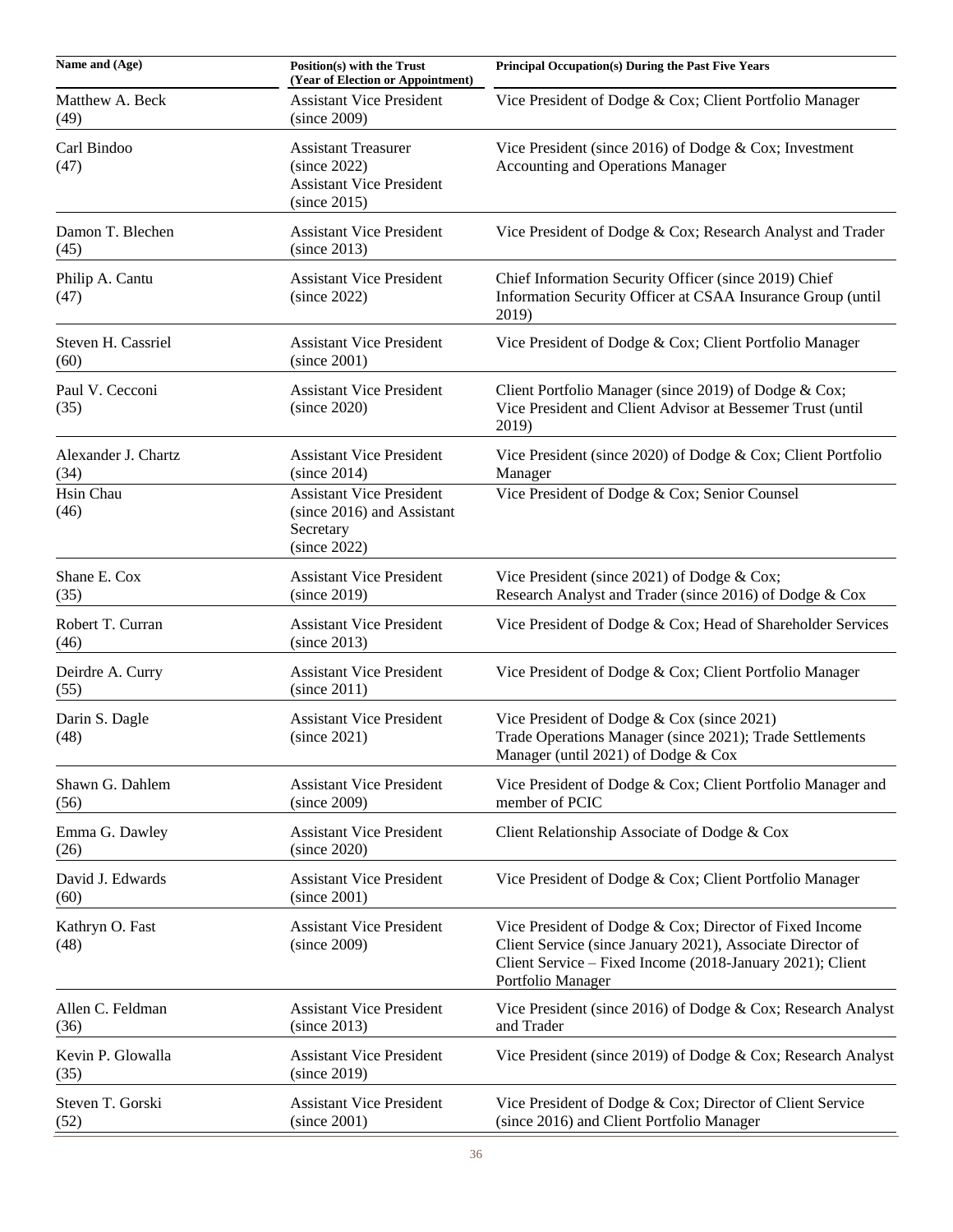| Name and (Age)                                                               | Position(s) with the Trust<br>(Year of Election or Appointment)                            | <b>Principal Occupation(s) During the Past Five Years</b>                                                                                                                                           |  |  |
|------------------------------------------------------------------------------|--------------------------------------------------------------------------------------------|-----------------------------------------------------------------------------------------------------------------------------------------------------------------------------------------------------|--|--|
| Amy R. Grandstaff<br><b>Assistant Vice President</b><br>(since 2013)<br>(34) |                                                                                            | Vice President (since 2018) of Dodge & Cox; Head of Business<br>Insights (since January 2021), Client Relationship Associate<br>(until January 2021)                                                |  |  |
| Lawrence Y. Gu<br>(32)                                                       | <b>Assistant Vice President</b><br>(since 2019)                                            | Client Portfolio Manager (since 2018) of Dodge & Cox and<br>member of PCIC (since April 2021); Harvard Business School<br>MBA Program (2016-2018); Research Associate at Dodge &<br>Cox (2012-2016) |  |  |
| Glen S. Guymon<br>(52)                                                       | <b>Assistant Vice President</b><br>(since 2009)                                            | Vice President of Dodge & Cox; Senior Counsel                                                                                                                                                       |  |  |
| Nicholas J. Hart<br>(31)                                                     | <b>Assistant Vice President</b><br>(since 2021)                                            | Research Analyst & Trader (since 2016) of Dodge & Cox;<br>Associate Analyst at Moody's Investors Service (2013-2016)                                                                                |  |  |
| Rose Hauer<br>(59)                                                           | <b>Assistant Vice President</b><br>(since 2022)                                            | Compliance Officer (since 2021) of Dodge & Cox; Compliance<br>Director at Charles Schwab (until 2021)                                                                                               |  |  |
| Matthew A. Hauselt<br>(30)                                                   | <b>Assistant Vice President</b><br>(since 2017)                                            | Client Relationship Associate of Dodge & Cox                                                                                                                                                        |  |  |
| William J. Hughes<br>(47)                                                    | <b>Assistant Vice President</b><br>(since 2020)                                            | Vice President of Dodge & Cox (since 2021)<br>Research Analyst & Trader of Dodge & Cox                                                                                                              |  |  |
| Matt B. Hyland<br>(31)                                                       | <b>Assistant Vice President</b><br>(since 2017)                                            | Shareholder Services Relationship Manager of Dodge & Cox                                                                                                                                            |  |  |
| John N. Iannuccillo<br>(53)                                                  | <b>Assistant Vice President</b><br>(since 2010)                                            | Vice President of Dodge & Cox; Research Analyst                                                                                                                                                     |  |  |
| Charis N. Ji<br>(32)                                                         | <b>Assistant Vice President</b><br>(since 2020)                                            | Research Analyst (since 2019) of Dodge & Cox; Harvard<br>University MBA Program (2017-2019);                                                                                                        |  |  |
| Kevin D. Johnson<br>(60)                                                     | <b>Assistant Vice President</b><br>(since 2001)                                            | Vice President of Dodge & Cox; Client Portfolio Manager                                                                                                                                             |  |  |
| Erin E. Kennedy<br>(48)                                                      | <b>Assistant Vice President</b><br>(since 2018) and Assistant<br>Secretary<br>(since 2022) | Vice President (since 2017) of Dodge & Cox; Senior Counsel                                                                                                                                          |  |  |
| Michael J. Kroman<br>(43)                                                    | <b>Assistant Vice President</b><br>(since 2021)                                            | Shareholder Services Associate (since 2021) Intermediary<br>Relationship Associate (since 2019) of Dodge & Cox; Client<br>Relations Manager at Franklin Templeton (2016-2019)                       |  |  |
| Nam H. Le<br>(39)                                                            | <b>Assistant Vice President and</b><br><b>Assistant Treasurer (since</b><br>2022)          | Vice President (since 2020) of Dodge & Cox; Accounting<br>Manager                                                                                                                                   |  |  |
| Nate Liao<br>(33)                                                            | <b>Assistant Vice President</b><br>(since 2019)                                            | Research Analyst (since 2018) of Dodge & Cox; University of<br>Chicago Booth School of Business MBA Program (2016-2018)                                                                             |  |  |
| Nicholas V. Lockwood<br>(43)                                                 | <b>Assistant Vice President</b><br>(since 2012)                                            | Vice President of Dodge & Cox; Research Analyst and Trader                                                                                                                                          |  |  |
| Sonia F. Lurie<br>(34)                                                       | <b>Assistant Vice President</b><br>(since 2021)                                            | Equity Operations & Proxy Manager of Dodge & Cox; Proxy<br>Officer                                                                                                                                  |  |  |
| Jacek Machnowski<br>(41)                                                     | <b>Assistant Vice President</b><br>(since 2022)                                            | Shareholder Services Associate (since 2020) of Dodge & Cox;<br>Client Administration Manager at Wells Fargo Bank (until<br>2020)                                                                    |  |  |
| Timothy N. Mahoney<br>(33)                                                   | <b>Assistant Vice President</b><br>(since 2017)                                            | Shareholder Services Associate of Dodge & Cox                                                                                                                                                       |  |  |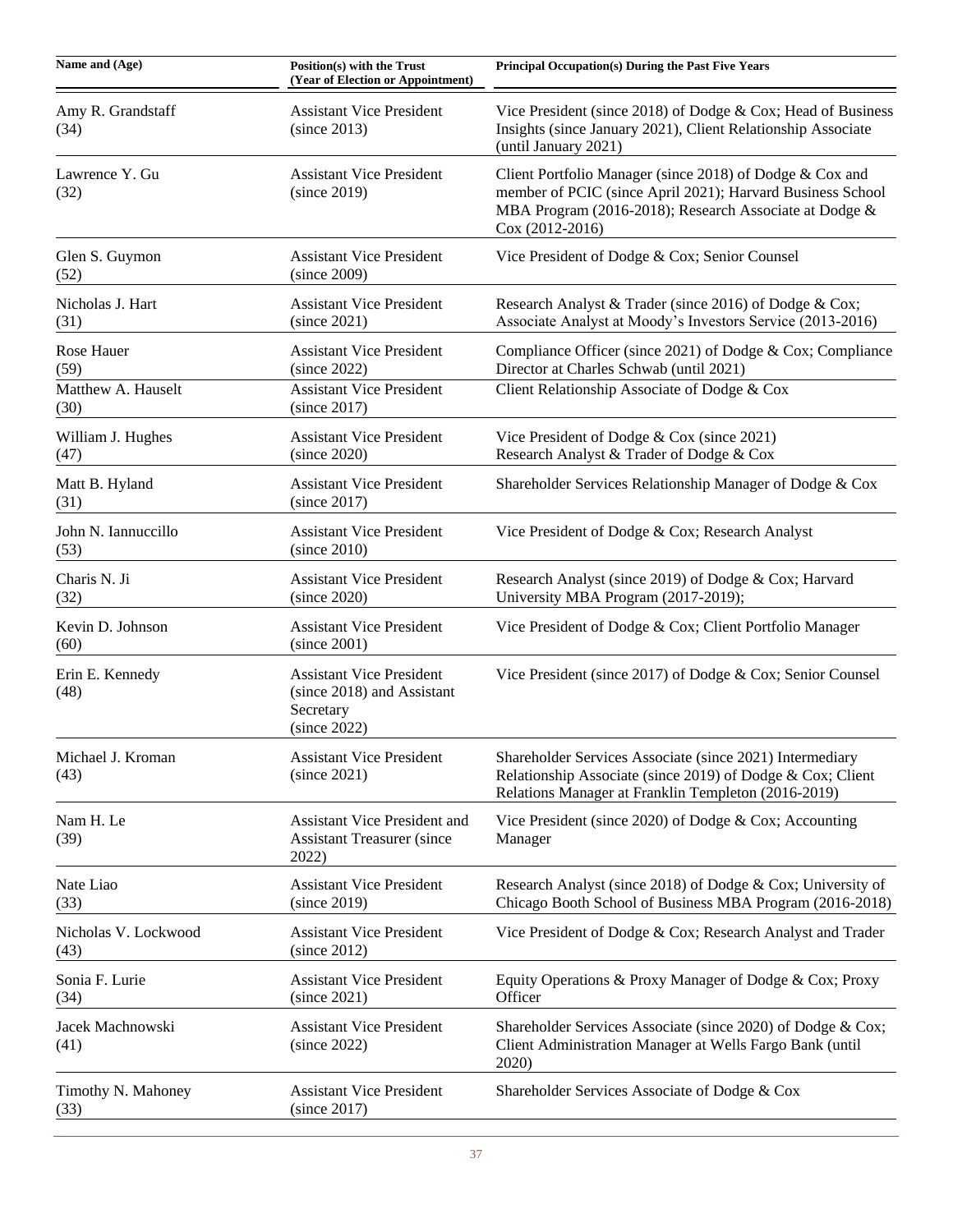| Name and (Age)                   | Position(s) with the Trust<br>(Year of Election or Appointment) | <b>Principal Occupation(s) During the Past Five Years</b>                                                                                                                                                 |
|----------------------------------|-----------------------------------------------------------------|-----------------------------------------------------------------------------------------------------------------------------------------------------------------------------------------------------------|
| Richard M. Marino<br>(50)        | <b>Assistant Vice President</b><br>(since 2018)                 | Senior Shareholder Services Associate of Dodge & Cox                                                                                                                                                      |
| Hallie W. Marshall<br>(43)       | <b>Assistant Vice President</b><br>(since 2012)                 | Vice President of Dodge & Cox; Equity General Manager<br>(since January 2021), Associate Director of Client Service -<br>Equity (2018-January 2021); Client Portfolio Manager                             |
| Shivana Mistry<br>(26)           | <b>Assistant Vice President</b><br>(since 2022)                 | Client Relationship Associate (since 2021) of Dodge & Cox;<br>Senior Client Associate at First Republic Private Wealth<br>Management (until 2021)                                                         |
| Chad R. Musolf<br>(44)           | <b>Assistant Vice President</b><br>(since 2016)                 | Vice President (since 2020) of Dodge & Cox; Client Portfolio<br>Manager                                                                                                                                   |
| Molly K. Myers<br>(47)           | <b>Assistant Vice President</b><br>(since 2013)                 | Vice President (since 2016) of Dodge & Cox; Client Portfolio<br>Manager and member of PCIC (since 2018)                                                                                                   |
| Masato Nakagawa<br>(41)          | <b>Assistant Vice President</b><br>(since 2013)                 | Vice President (since 2016) of Dodge & Cox; Research Analyst<br>and Trader                                                                                                                                |
| Amanda L. Nelson<br>(50)         | <b>Assistant Vice President</b><br>(since 2010)                 | Vice President of Dodge & Cox; Research Analyst                                                                                                                                                           |
| Ria T. Nickens<br>(51)           | <b>Assistant Vice President</b><br>(since 2002)                 | Vice President of Dodge & Cox; Client Portfolio Manager                                                                                                                                                   |
| Stephanie D. Notowich<br>(56)    | <b>Assistant Vice President</b><br>(since 2005)                 | Vice President of Dodge & Cox; Client Portfolio Manager                                                                                                                                                   |
| Arun R. Palakurthy<br>(41)       | <b>Assistant Vice President</b><br>(since 2011)                 | Vice President of Dodge & Cox; Research Analyst                                                                                                                                                           |
| Raja Patnaik<br>(36)             | <b>Assistant Vice President</b><br>(since 2020)                 | Research Analyst (since 2019) of Dodge & Cox; Associate at<br>Cornerstone Research (2016-2018)                                                                                                            |
| Alex Pekker<br>(42)              | <b>Assistant Vice President</b><br>(since 2022)                 | Client Portfolio Manager (since 2021) of Dodge & Cox;<br>Managing Director at Cambridge Associates (until 2021)                                                                                           |
| E. Saul Pena<br>(44)             | <b>Assistant Vice President</b><br>(since 2012)                 | Vice President of Dodge & Cox; Research Analyst and Trader                                                                                                                                                |
| <b>Christopher Perez</b><br>(30) | <b>Assistant Vice President</b><br>(since 2022)                 | Research Analyst (since 2021) of Dodge & Cox                                                                                                                                                              |
| Salil A. Phadnis<br>(37)         | <b>Assistant Vice President</b><br>(since 2014)                 | Vice President (since 2017) of Dodge & Cox; Research Analyst                                                                                                                                              |
| Neha N. Pyle<br>(46)             | <b>Assistant Vice President</b><br>(since 2016)                 | Shareholder Services Relationship Manager (since 2021);<br>Shareholder Services Associate (since 2016) of Dodge & Cox;<br>Executive/Special Projects Assistant at TPG Capital (2014-<br>2016)             |
| John Ratzesberger<br>(47)        | <b>Assistant Vice President</b><br>(since 2020)                 | Vice President of Dodge $& \text{Cox}$ (since 2021)<br>Investment Operations Manager (since 2019) of Dodge & Cox;<br>Global Head of Investment Operations at T. Rowe Price Group,<br>Inc. (until $2019$ ) |
| Rosemarie C. Schembri<br>(46)    | <b>Assistant Vice President</b><br>(since 2015)                 | Vice President (since 2016) of Dodge $& Cox$ ; Associate Chief<br>Compliance Officer                                                                                                                      |
| <b>Stephen Scott</b><br>(47)     | <b>Assistant Vice President</b><br>(since 2022)                 | Chief Financial Officer (since 2021) of Dodge & Cox                                                                                                                                                       |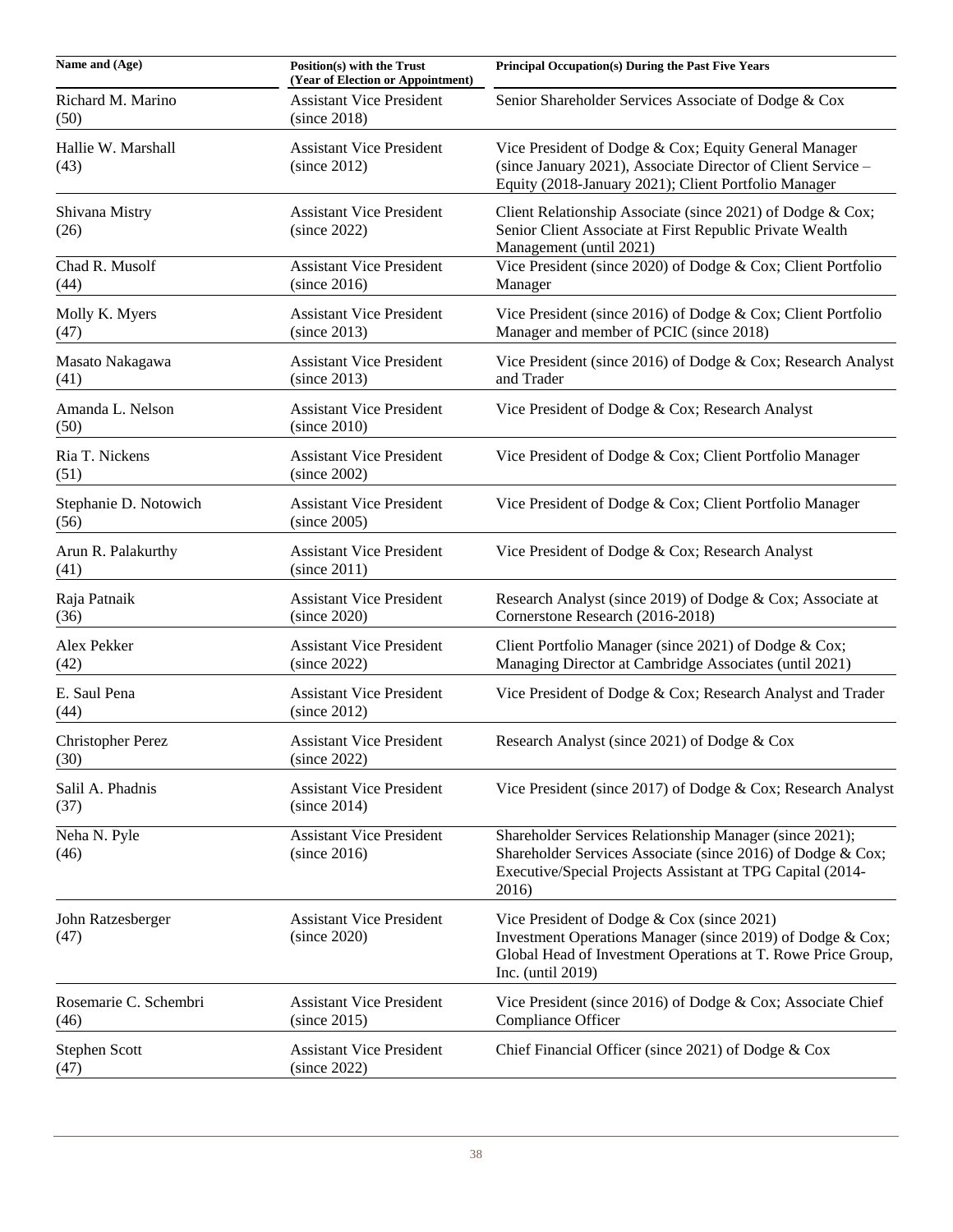| Name and (Age)                | Position(s) with the Trust<br>(Year of Election or Appointment)                                          | <b>Principal Occupation(s) During the Past Five Years</b>                                                                                                                                                                                                                     |  |
|-------------------------------|----------------------------------------------------------------------------------------------------------|-------------------------------------------------------------------------------------------------------------------------------------------------------------------------------------------------------------------------------------------------------------------------------|--|
| Dustin B. Seely<br>(36)       | <b>Assistant Vice President</b><br>(since 2017)                                                          | Vice President (since 2021) of Dodge & Cox<br>Research Analyst and Trader (since 2016) of Dodge & Cox;<br>Senior Associate at Prudential (2012-2016)                                                                                                                          |  |
| Tara E. Shamia<br>(45)        | <b>Assistant Vice President</b><br>(since 2005)                                                          | Vice President of Dodge & Cox; Client Portfolio Manager                                                                                                                                                                                                                       |  |
| Dennis E. Shiraev<br>(32)     | <b>Assistant Vice President</b><br>(since 2020)                                                          | Research Analyst (since 2019) of Dodge & Cox; Stanford<br>University MBA and J.D. Programs (2015-2019)                                                                                                                                                                        |  |
| Varinia T. Siefker<br>(42)    | <b>Assistant Vice President</b><br>(since 2014)                                                          | Vice President (since 2019) of Dodge & Cox; Intermediary<br><b>Relationship Manager</b>                                                                                                                                                                                       |  |
| Douglas M. Silverman<br>(39)  | <b>Assistant Vice President</b><br>(since 2016)                                                          | Head of Client Reporting and Internal Client Service (since<br>2021) of Dodge & Cox; Client Relationship Associate (2015-<br>2021)                                                                                                                                            |  |
| Victoria H. Sims<br>(31)      | <b>Assistant Vice President</b><br>(since 2017)                                                          | Client Relationship Associate (since 2016) of Dodge & Cox;<br>Associate Consultant at Ramboll Environ (2015-2016)                                                                                                                                                             |  |
| Alka Singal<br>(42)           | <b>Assistant Vice President</b><br>(since 2017)                                                          | Vice President (since 2020) of Dodge & Cox; Client Portfolio<br>Manager (since 2017); Executive Vice President at PIMCO<br>$(2007 - 2016)$                                                                                                                                    |  |
| Savvy S. Soun<br>(49)         | <b>Assistant Vice President</b><br>(since 2013)                                                          | Vice President of Dodge & Cox; Equity Trading Manager                                                                                                                                                                                                                         |  |
| David H. Strasburg<br>(42)    | <b>Assistant Vice President</b><br>(since 2019)                                                          | Vice President (since 2018) of Dodge & Cox; Research Analyst                                                                                                                                                                                                                  |  |
| Ryan Utsumi<br>(43)           | <b>Assistant Vice President</b><br>(since 2015)                                                          | Vice President (since 2018) of Dodge & Cox; Client Portfolio<br>Manager                                                                                                                                                                                                       |  |
| Eric R. Warner<br>(60)        | <b>Assistant Vice President</b><br>(since 2006)                                                          | Vice President of Dodge & Cox; Client Portfolio Manager and<br>member of PCIC                                                                                                                                                                                                 |  |
| Tae Yamaura<br>(49)           | <b>Assistant Vice President</b><br>(since 2012)                                                          | Vice President of Dodge & Cox; Research Analyst                                                                                                                                                                                                                               |  |
| Mimi Yang<br>(35)             | <b>Assistant Vice President</b><br>(since 2017)                                                          | Vice President (since 2020) of Dodge & Cox; Research Analyst                                                                                                                                                                                                                  |  |
| Jake Zhang<br>(33)            | <b>Assistant Vice President</b><br>(since 2022)                                                          | Research Analyst (since 2021) of Dodge & Cox; Client<br>Portfolio Analyst (until 2021)                                                                                                                                                                                        |  |
| Daniel Zhu<br>(31)            | <b>Assistant Vice President</b><br>(since 2021)                                                          | Research Analyst (since 2020) of Dodge & Cox; University of<br>Pennsylvania MBA Program (2018-2020); Research Associate<br>at Dodge & Cox (2014-2018)                                                                                                                         |  |
| Roberta R.W. Kameda<br>(61)   | Vice President<br>(since 2019),<br>Chief Legal Officer<br>$(since 2019)$ , and<br>Secretary (since 2017) | Vice President of Dodge & Cox; Secretary (since 2018) and<br><b>General Counsel</b>                                                                                                                                                                                           |  |
| William W. Strickland<br>(60) | Vice President<br>(since 2018), Assistant<br>Treasurer, and Assistant<br>Secretary (since 2017)          | Vice President (since 2018) of Dodge $& \text{Cox}$ ; Chief Operating<br>Officer, Assistant Secretary, and Assistant Treasurer (since<br>2017); President of T. Rowe Price Services (2011-2016)                                                                               |  |
| Shelly Chu<br>(49)            | Vice President<br>(since 2021),<br>Treasurer<br>(since 2021)                                             | Vice President (since 2020) of Dodge & Cox; Financial<br>Oversight and Control Analyst (since 2017); Head of Fund<br>Administration at RS Investments (2014-2016); Treasurer of RS<br>Funds (2014-2016); Chief Financial Officer of RS Funds<br>Distributor, LLC (2014-2016). |  |

Ξ.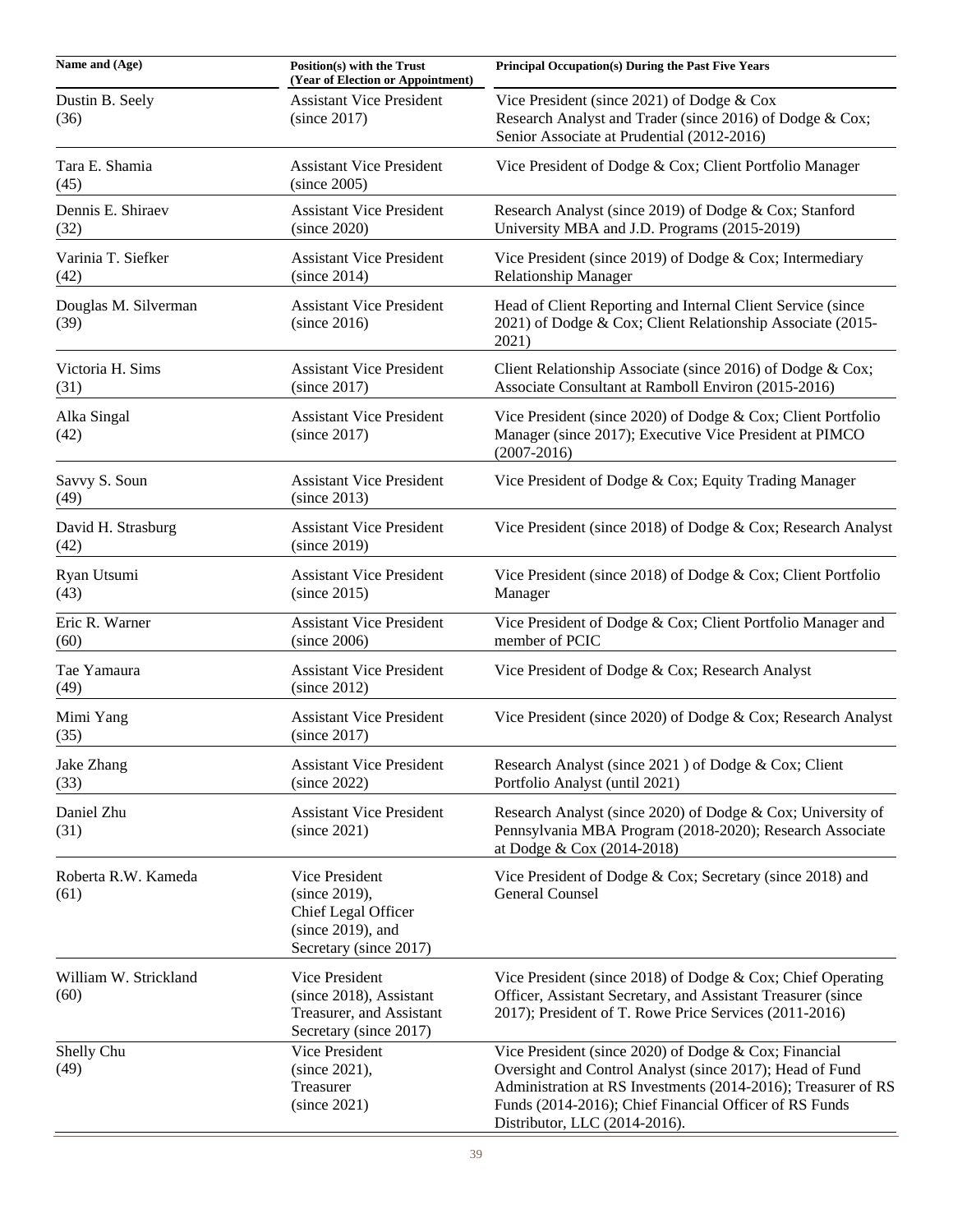| Name and (Age)              | Position(s) with the Trust<br>(Year of Election or Appointment)                | <b>Principal Occupation(s) During the Past Five Years</b> |
|-----------------------------|--------------------------------------------------------------------------------|-----------------------------------------------------------|
| Katherine M. Primas<br>(47) | Vice President<br>(since 2019)<br>and Chief Compliance<br>Officer (since 2010) | Vice President of Dodge & Cox; Chief Compliance Officer   |

The Board of Trustees has the five standing committees listed below:

|                                  | <b>Functions</b>                                                                                                                                                                                                                                                                                                                                                                                                                                                                                                                                                                                                                                                                                                                                                                                                                                                                                                                                                                                         | <b>Members</b>                                                                                                                                                           | Number of<br><b>Meetings Held</b><br>During the Last<br><b>Fiscal Year</b> |
|----------------------------------|----------------------------------------------------------------------------------------------------------------------------------------------------------------------------------------------------------------------------------------------------------------------------------------------------------------------------------------------------------------------------------------------------------------------------------------------------------------------------------------------------------------------------------------------------------------------------------------------------------------------------------------------------------------------------------------------------------------------------------------------------------------------------------------------------------------------------------------------------------------------------------------------------------------------------------------------------------------------------------------------------------|--------------------------------------------------------------------------------------------------------------------------------------------------------------------------|----------------------------------------------------------------------------|
| Audit and Compliance Committee   | Oversee the accounting and financial<br>reporting processes of the Trust and<br>each of its series and its internal<br>controls and, as the Committee deems<br>appropriate, inquire into the internal<br>controls of certain third-party service<br>providers; oversee the quality and<br>integrity of the Funds' financial<br>statements and the independent audit<br>thereof; oversee, or, as appropriate,<br>assist Board of Trustees' oversight of,<br>the Funds' compliance with legal and<br>regulatory requirements that relate to<br>the Funds' accounting and financial<br>reporting, internal controls and<br>independent audits; approve prior to<br>appointment the engagement of the<br>Funds' independent auditors and, in<br>connection therewith, to review and<br>evaluate the qualifications,<br>independence and performance of the<br>Funds' independent auditors; and act as<br>a liaison between the Funds'<br>independent auditors and Chief<br>Compliance Officer and the Board. | Caroline M. Hoxby<br>Thomas A. Larsen<br>Ann Mather<br>Robert B. Morris<br>Gabriela Franco Parcella<br>(Chairperson)<br>Gary Roughead<br>Mark E. Smith<br>John B. Taylor | 2                                                                          |
| <b>Contract Review Committee</b> | Consider the renewal of the Investment<br>Management Agreements between the<br>Funds and Dodge & Cox pursuant to<br>Section 15(c) of the 1940 Act, and such<br>other material contracts as the Board<br>and Committee deem appropriate.                                                                                                                                                                                                                                                                                                                                                                                                                                                                                                                                                                                                                                                                                                                                                                  | Caroline M. Hoxby<br>Thomas A. Larsen<br>Ann Mather<br>Robert B. Morris<br>Gabriela Franco Parcella<br>Gary Roughead<br>Mark E. Smith (Chairperson)<br>John B. Taylor    | 2                                                                          |
| Governance Committee             | Nominate proposed members of<br>committees of the Board; evaluate and<br>recommend to the Board the<br>compensation of Trustees and Trustee<br>expense reimbursement policies;<br>evaluate the performance of the Board<br>as deemed necessary.                                                                                                                                                                                                                                                                                                                                                                                                                                                                                                                                                                                                                                                                                                                                                          | Caroline M. Hoxby<br>Thomas A. Larsen (Chairperson)<br>Ann Mather<br>Robert B. Morris<br>Gabriela Franco Parcella<br>Gary Roughead<br>Mark E. Smith<br>John B. Taylor    | 4                                                                          |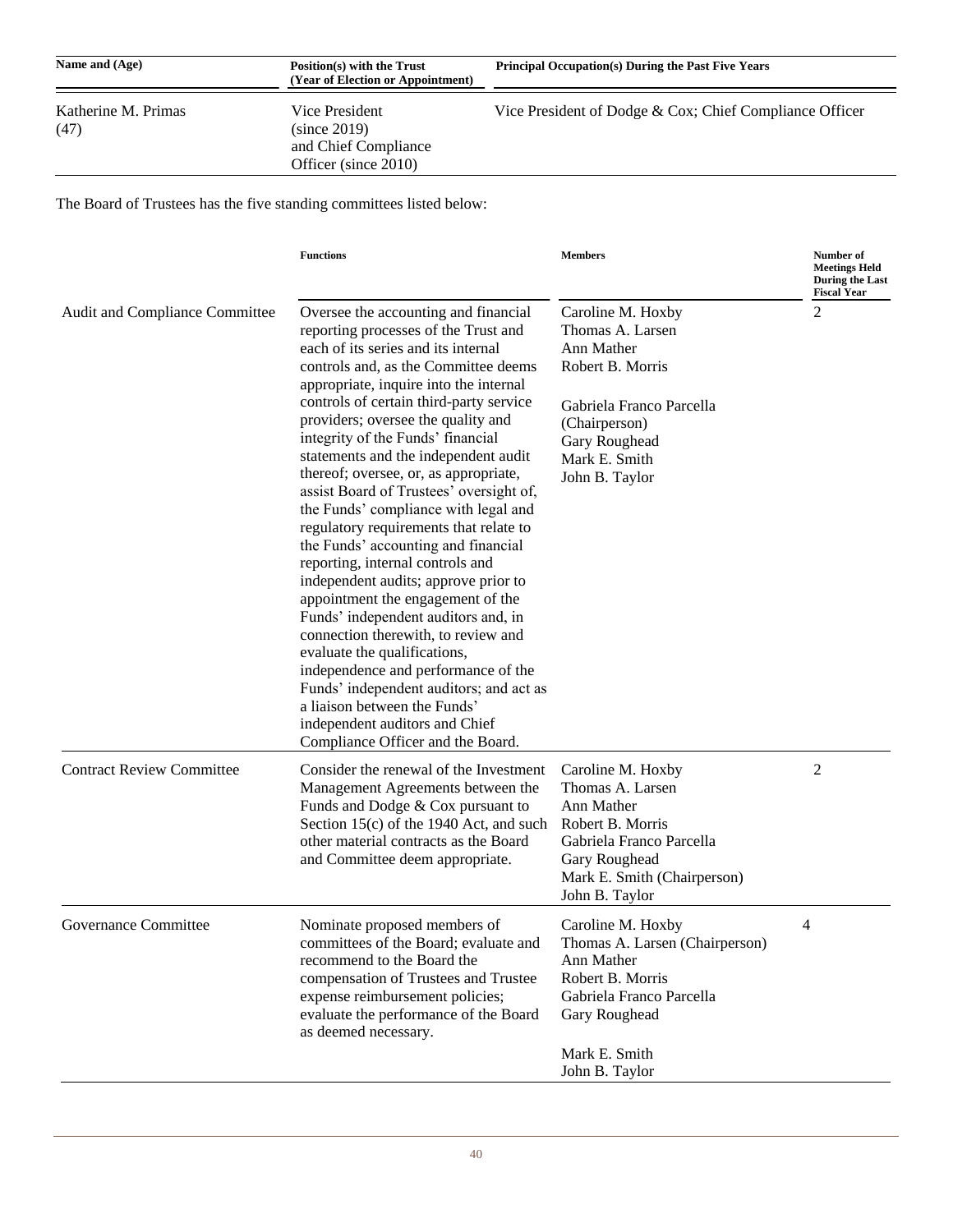|                            | <b>Functions</b>                                                                                                                                                                                                                                                                                                                                                                                                                                                                           | <b>Members</b>                                                                                                                                                        | Number of<br><b>Meetings Held</b><br>During the Last<br><b>Fiscal Year</b> |
|----------------------------|--------------------------------------------------------------------------------------------------------------------------------------------------------------------------------------------------------------------------------------------------------------------------------------------------------------------------------------------------------------------------------------------------------------------------------------------------------------------------------------------|-----------------------------------------------------------------------------------------------------------------------------------------------------------------------|----------------------------------------------------------------------------|
| Nominating Committee       | Determine such standards or<br>qualifications for nominees to serve as<br>Trustees, if any, as the Committee<br>deems appropriate; identify possible<br>candidates to become members of the<br>Board in the event that a Trustee<br>position is vacated or created and/or in<br>contemplation of a shareholders'<br>meeting at which one or more Trustees<br>is to be elected; and consider and<br>evaluate such candidates and<br>recommend Trustee nominees for the<br>Board's approval. | Caroline M. Hoxby<br>Thomas A. Larsen<br>Ann Mather (Chairperson)<br>Robert B. Morris<br>Gabriela Franco Parcella<br>Gary Roughead<br>Mark E. Smith<br>John B. Taylor | $\theta$                                                                   |
| <b>Valuation Committee</b> | Review and approve the Funds'<br>valuation policies; provide oversight<br>for pricing of securities and calculation<br>of net asset value; review "fair<br>valuations" and determinations of<br>liquidity of the Funds' securities.                                                                                                                                                                                                                                                        | Caroline M. Hoxby (Chairperson)<br>Thomas A. Larsen<br>Ann Mather<br>Robert B. Morris<br>Gabriela Franco Parcella<br>Gary Roughead<br>Mark E. Smith<br>John B. Taylor | 1                                                                          |

Trustees and Officers of the Trust affiliated with Dodge & Cox hold a controlling interest in Dodge & Cox. As of March 31, 2022, the Officers and Trustees of the Trust owned less than 1% of the outstanding shares of Dodge & Cox Stock Fund, Dodge & Cox International Stock Fund, Dodge & Cox Balanced Fund, and Dodge & Cox Income Fund. As of March 31, 2022, the Officers and Trustees of the Trust owned 1.4% of the outstanding shares of Dodge & Cox Global Stock Fund, 43.8% of the outstanding shares of Dodge & Cox Emerging Markets Stock Fund, and 3.5% of the outstanding shares of Dodge & Cox Global Bond Fund. As of the date of this SAI, each of Dodge & Cox Stock Class X, Dodge & Cox Global Stock Class X, Dodge & Cox International Stock Class X, Dodge & Cox Balanced Class X, Dodge & Cox Income Class X, and Dodge & Cox Global Bond Class X had not commenced operations.

The following table shows the dollar range of any equity securities beneficially owned by the Trustees in any of the Funds in the Dodge & Cox Funds Complex as of December 31, 2021.

| <b>Name of Trustee</b>     | <b>Dollar Range of Equity Securities in the Funds</b> |                | <b>Aggregate Dollar Range of Equity</b><br><b>Securities in all Registered</b><br><b>Investment Companies Overseen</b><br>by Trustee in Family of<br><b>Investment Companies</b> |
|----------------------------|-------------------------------------------------------|----------------|----------------------------------------------------------------------------------------------------------------------------------------------------------------------------------|
| <b>Interested Trustees</b> |                                                       |                |                                                                                                                                                                                  |
| Charles F. Pohl            | Dodge & Cox Stock Fund – Class I                      | Over \$100,000 | Over \$100,000                                                                                                                                                                   |
|                            | Dodge & Cox Global Stock Fund – Class I               | Over \$100,000 |                                                                                                                                                                                  |
|                            | Dodge & Cox International Stock Fund - Class I        | Over \$100,000 |                                                                                                                                                                                  |
|                            | Dodge & Cox Emerging Markets Stock Fund               | Over \$100,000 |                                                                                                                                                                                  |
|                            | Dodge & Cox Balanced Fund – Class I                   | Over \$100,000 |                                                                                                                                                                                  |
|                            | Dodge & Cox Income Fund – Class I                     | Over \$100,000 |                                                                                                                                                                                  |
|                            | Dodge & Cox Global Bond Fund – Class I                | Over \$100,000 |                                                                                                                                                                                  |
| Dana M. Emery              | Dodge & Cox Stock Fund - Class I                      | Over \$100,000 | Over \$100,000                                                                                                                                                                   |
|                            | Dodge & Cox Global Stock Fund - Class I               | Over \$100,000 |                                                                                                                                                                                  |
|                            | Dodge & Cox International Stock Fund – Class I        | Over \$100,000 |                                                                                                                                                                                  |
|                            | Dodge & Cox Emerging Markets Stock Fund               | Over \$100,000 |                                                                                                                                                                                  |
|                            | Dodge & Cox Balanced Fund - Class I                   | Over \$100,000 |                                                                                                                                                                                  |
|                            | Dodge & Cox Income Fund – Class I                     | Over \$100,000 |                                                                                                                                                                                  |
|                            | Dodge & $Cox$ Global Bond Fund – Class I              | Over \$100,000 |                                                                                                                                                                                  |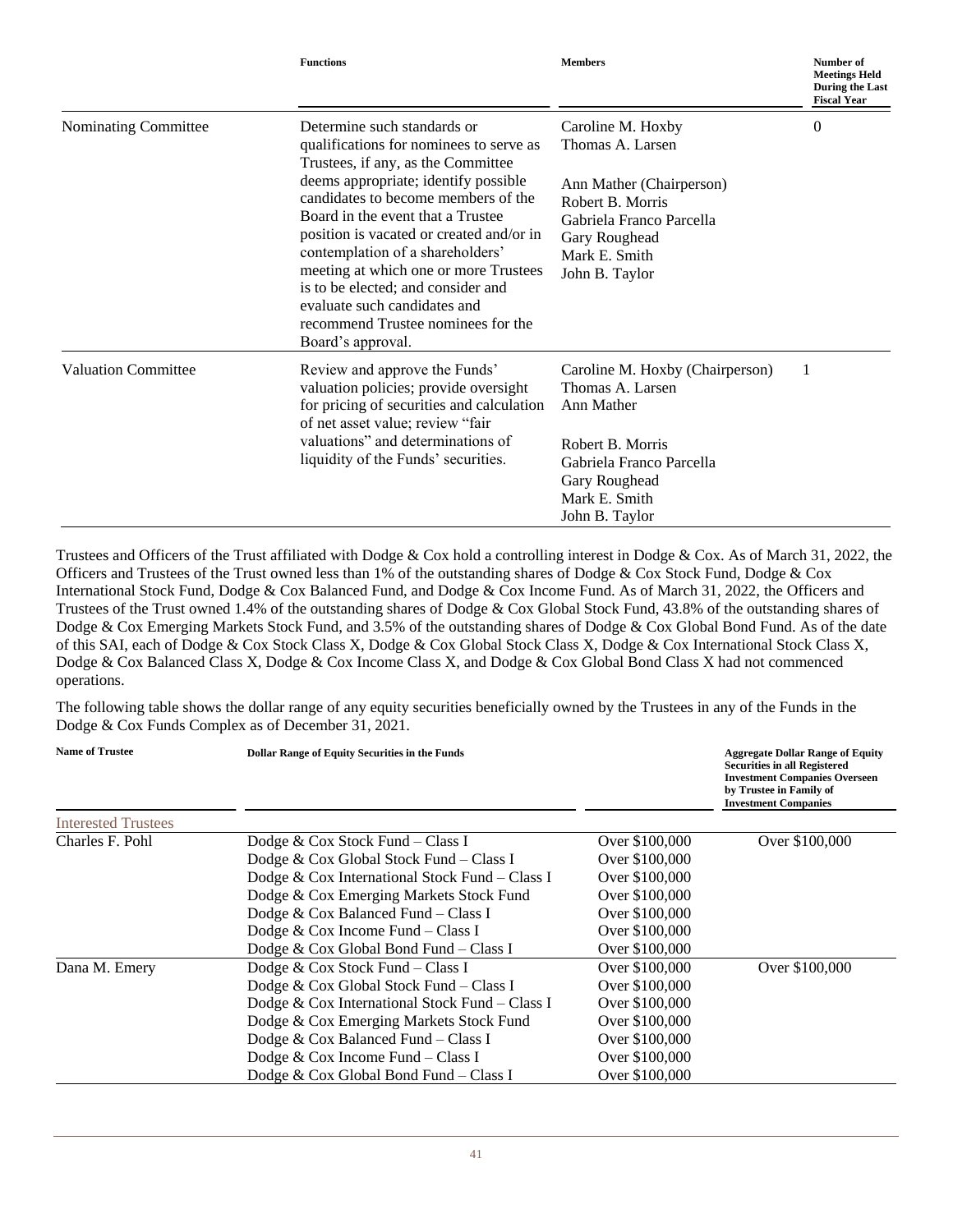| <b>Independent Trustees</b> |                                                |                    |                |
|-----------------------------|------------------------------------------------|--------------------|----------------|
| Caroline M. Hoxby           | Dodge & Cox Stock Fund - Class I               | Over \$100,000     | Over \$100,000 |
|                             | Dodge & Cox Global Stock Fund - Class I        | Over \$100,000     |                |
|                             | Dodge & Cox International Stock Fund - Class I | none               |                |
|                             | Dodge & Cox Emerging Markets Stock Fund        | none               |                |
|                             | Dodge & Cox Balanced Fund - Class I            | none               |                |
|                             | Dodge & Cox Income Fund - Class I              | none               |                |
|                             | Dodge & Cox Global Bond Fund - Class I         | none               |                |
| Thomas A. Larsen            | Dodge & Cox Stock Fund - Class I               | Over \$100,000     | Over \$100,000 |
|                             | Dodge & Cox Global Stock Fund - Class I        | Over \$100,000     |                |
|                             | Dodge & Cox International Stock Fund - Class I | Over \$100,000     |                |
|                             | Dodge & Cox Emerging Markets Stock Fund        | Over \$100,000     |                |
|                             | Dodge & Cox Balanced Fund - Class I            | Over \$100,000     |                |
|                             | Dodge & Cox Income Fund - Class I              | \$50,001-\$100,000 |                |
|                             | Dodge & Cox Global Bond Fund - Class I         | \$50,001-\$100,000 |                |
| Ann Mather                  | Dodge & Cox Stock Fund - Class I               | none               | Over \$100,000 |
|                             | Dodge & Cox Global Stock Fund - Class I        | Over \$100,000     |                |
|                             | Dodge & Cox International Stock Fund - Class I | none               |                |
|                             | Dodge & Cox Emerging Markets Stock Fund        | none               |                |
|                             | Dodge & Cox Balanced Fund - Class I            | \$1-\$10,000       |                |
|                             | Dodge & Cox Income Fund - Class I              | none               |                |
|                             | Dodge & Cox Global Bond Fund - Class I         | none               |                |
| Robert B. Morris            | Dodge & Cox Stock Fund - Class I               | Over \$100,000     | Over \$100,000 |
|                             | Dodge & Cox Global Stock Fund - Class I        | Over \$100,000     |                |
|                             | Dodge & Cox International Stock Fund - Class I | Over \$100,000     |                |
|                             | Dodge & Cox Emerging Markets Stock Fund        | none               |                |
|                             | Dodge & Cox Balanced Fund - Class I            | Over \$100,000     |                |
|                             | Dodge & Cox Income Fund - Class I              | none               |                |
|                             | Dodge & Cox Global Bond Fund - Class I         | none               |                |
| Gabriela Franco Parcella    | Dodge & Cox Stock Fund - Class I               | Over \$100,000     | Over \$100,000 |
|                             | Dodge & Cox Global Stock Fund - Class I        | none               |                |
|                             | Dodge & Cox International Stock Fund - Class I | Over \$100,000     |                |
|                             | Dodge & Cox Emerging Markets Stock Fund        | none               |                |
|                             | Dodge & Cox Balanced Fund - Class I            | none               |                |
|                             | Dodge & Cox Income Fund - Class I              | none               |                |
|                             | Dodge & Cox Global Bond Fund - Class I         | none               |                |
| Gary Roughead               | Dodge & Cox Stock Fund - Class I               | Over \$100,000     | Over \$100,000 |
|                             | Dodge & Cox Global Stock Fund - Class I        | Over \$100,000     |                |
|                             | Dodge & Cox International Stock Fund – Class I | \$50,001-\$100,000 |                |
|                             | Dodge & Cox Emerging Markets Stock Fund        | none               |                |
|                             | Dodge & Cox Balanced Fund - Class I            | \$50,001-\$100,000 |                |
|                             | Dodge & Cox Income Fund - Class I              | \$10,001-\$50,000  |                |
|                             | Dodge & Cox Global Bond Fund - Class I         | \$50,001-\$100,000 |                |
| Mark E. Smith               | Dodge & Cox Stock Fund - Class I               | Over \$100,000     | Over \$100,000 |
|                             | Dodge & Cox Global Stock Fund - Class I        | none               |                |
|                             | Dodge & Cox International Stock Fund - Class I | none               |                |
|                             | Dodge & Cox Emerging Markets Stock Fund        | none               |                |
|                             | Dodge & Cox Balanced Fund - Class I            | Over \$100,000     |                |
|                             | Dodge & Cox Income Fund - Class I              | Over \$100,000     |                |
|                             | Dodge & Cox Global Bond Fund - Class I         | none               |                |
| John B. Taylor              | Dodge & Cox Stock Fund - Class I               | Over \$100,000     | Over \$100,000 |
|                             | Dodge & Cox Global Stock Fund - Class I        | none               |                |
|                             | Dodge & Cox International Stock Fund - Class I | Over \$100,000     |                |
|                             | Dodge & Cox Emerging Markets Stock Fund        | none               |                |
|                             | Dodge & Cox Balanced Fund - Class I            | none               |                |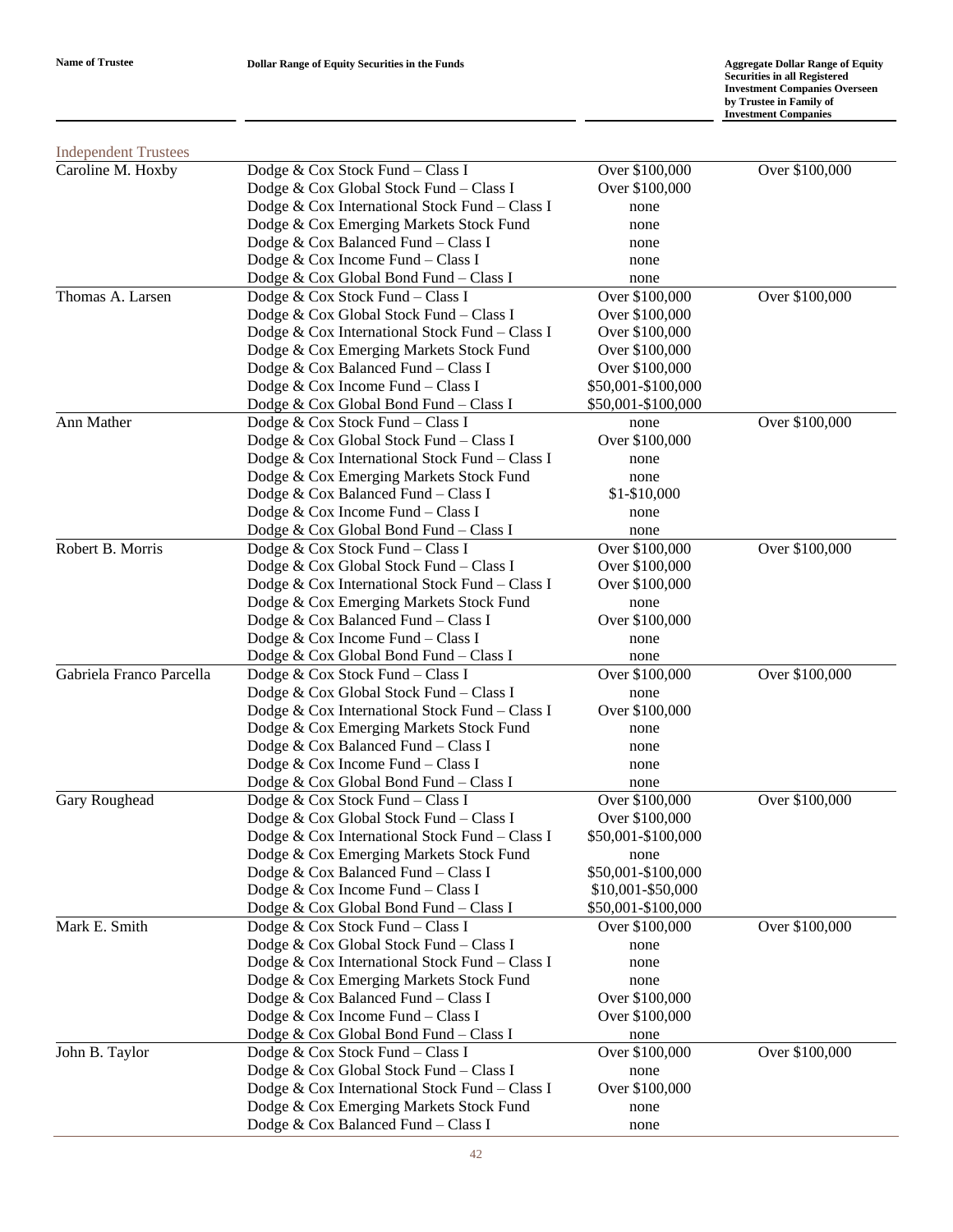| Over \$100.000<br>Dodge & Cox Global Bond Fund – Class I | Dodge & Cox Income Fund – Class I | Over \$100,000 |  |  |  |
|----------------------------------------------------------|-----------------------------------|----------------|--|--|--|
|----------------------------------------------------------|-----------------------------------|----------------|--|--|--|

The following table shows compensation paid by the Trust to Independent Trustees for the year ended December 31, 2021. The Trust does not pay any other remuneration to its Officers or Trustees, and has no bonus, profit-sharing, pension, or retirement plan.

| <b>Independent Trustee</b>  |    | <b>Total Per Fund*</b><br>Compensation paid to<br><b>Trustees</b> |    | <b>Total Compensation from</b><br>the Emerging Markets Stock Fund<br>paid to Trustees |     | <b>Total Compensation</b><br>from the Dodge & Cox Funds<br><b>Complex paid to Trustees</b> |
|-----------------------------|----|-------------------------------------------------------------------|----|---------------------------------------------------------------------------------------|-----|--------------------------------------------------------------------------------------------|
| Caroline M. Hoxby           | ۰D | 48,456                                                            |    | 29,262                                                                                |     | 320,000                                                                                    |
| Thomas A. Larsen            |    | 48,456                                                            |    | 29,262                                                                                |     | 320,000                                                                                    |
| Ann Mather                  |    | 46,942                                                            |    | 28,348                                                                                |     | 310,000                                                                                    |
| Robert B. Morris            | ۰D | 46,185                                                            | D  | 27,891                                                                                |     | 305,000                                                                                    |
| Gabriela Franco<br>Parcella | ъ  | 49,971                                                            | ۰D | 30,177                                                                                | \$  | 330,000                                                                                    |
| Gary Roughead               |    | 48,456                                                            | ۰D | 29,262                                                                                | \$. | 320,000                                                                                    |
| Mark E. Smith               |    | 48,456                                                            |    | 29,262                                                                                |     | 320,000                                                                                    |
| John B. Taylor              | ۰D | 46,185                                                            |    | 27,890                                                                                |     | 305,000                                                                                    |

\* Other than the Emerging Markets Stock Fund, which commenced operations on May 11, 2021.

#### Code of Ethics

The Funds and Dodge & Cox have adopted a Code of Ethics under Rule 17j-1 of the 1940 Act. Dodge & Cox employees with access to information (access persons) about the purchase or sale of securities in a Fund's portfolio may engage in personal securities transactions, including securities purchased or held by the Funds. However, the Code of Ethics requires, among other provisions, that access persons obtain approval before executing certain personal trades. The Code of Ethics is designed to place the interests of the Funds' shareholders before the interests of the people who manage the Funds. The Code of Ethics is on file with the SEC.

#### Proxy Voting Policies and Procedures

Dodge & Cox Funds Proxy Voting Policies and Procedures are attached to this SAI as Appendix B. Information regarding how the Funds voted proxies relating to portfolio securities during the most recent 12-month period ended June 30 is available (1) without charge, upon request, by calling 800-621-3979; or on the Funds' website at dodgeandcox.com, and (2) on the SEC's website at sec.gov.

#### Principal Holders of Securities

On March 31, 2022, the following shareholders were shown in the Trust's records as owning of record or beneficially more than 5% of any class of a Fund's shares. The disclosures below may include both the owner of record and the beneficial owner for some shares of a Fund. Except as listed below, the Trust does not know of any other person who owns of record or beneficially 5% or more of any class of a Fund's shares:

#### Dodge & Cox Stock Fund

| <b>Class</b>                       | Name/Address                                                                       | <b>Percentage of Class</b> | <b>Ownership Type</b> |
|------------------------------------|------------------------------------------------------------------------------------|----------------------------|-----------------------|
| Dodge & Cox Stock - Class I        | National Financial Services,<br>499 Washington Boulevard,<br>Jersey City, NJ 07310 | 23.36%                     | Of record             |
|                                    | The Charles Schwab Corporation,<br>211 Main Street,<br>San Francisco, CA 94105     | 10.68%                     | Of record             |
| Dodge & Cox Global Stock - Class I | National Financial Services,<br>499 Washington Boulevard,<br>Jersey City, NJ 07310 | 23.27%                     | Of record             |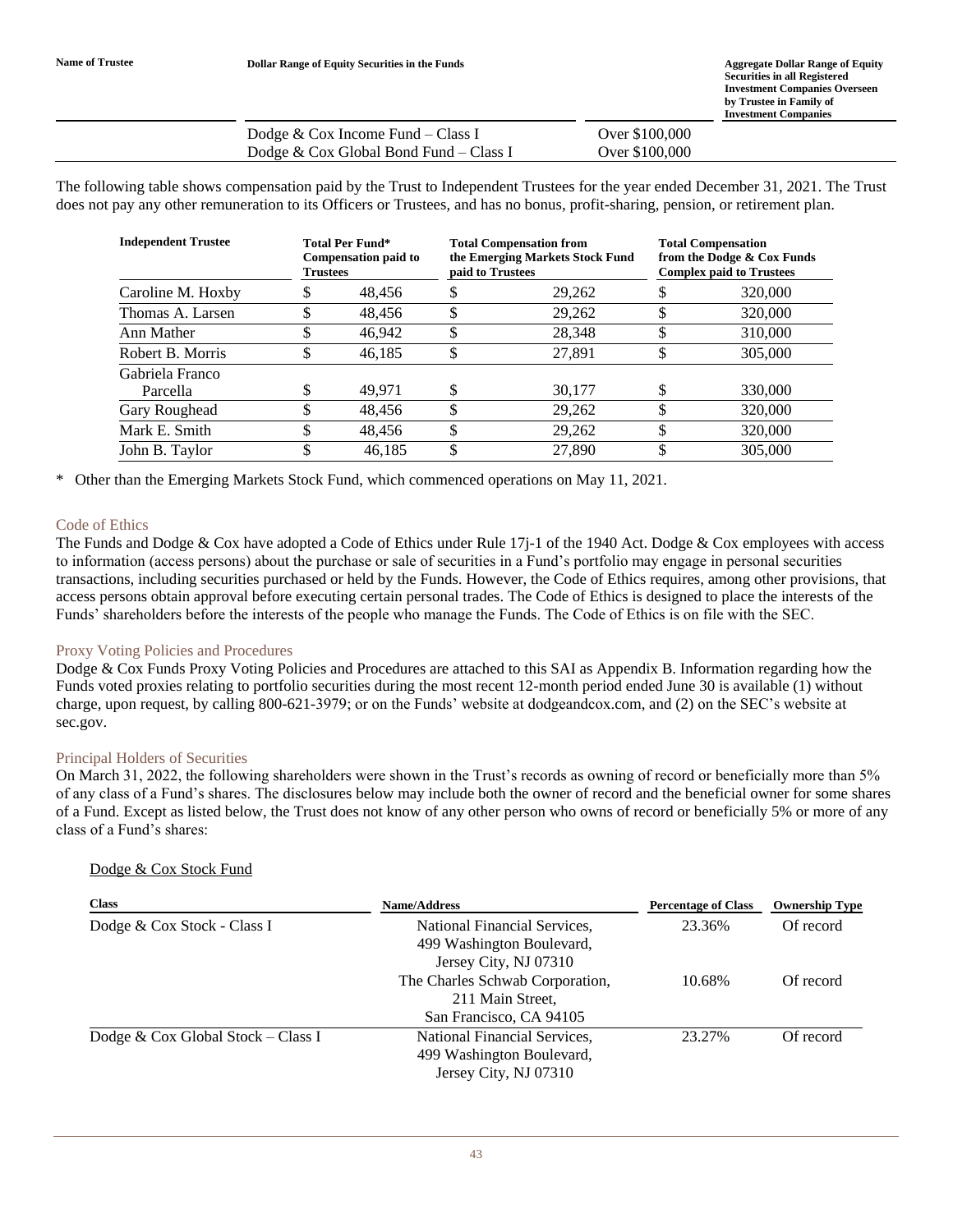|                                                   | The Charles Schwab Corporation,<br>211 Main Street,<br>San Francisco, CA 94105              | 13.16% | Of record  |
|---------------------------------------------------|---------------------------------------------------------------------------------------------|--------|------------|
|                                                   | SEI Private Trust Company<br>One Freedom Valley Drive,<br>Oaks, PA 19456                    | 10.78% | Of record  |
|                                                   | CAPINCO C/O US Bank N.A.,<br>P.O. Box 1787<br>Milwaukee, WI 53201                           | 6.19%  | Of record  |
| Dodge & Cox International Stock Fund              |                                                                                             |        |            |
| Dodge & Cox International Stock - Class I         | National Financial Services,<br>499 Washington Boulevard,<br>Jersey City, NJ 07310          | 21.50% | Of record  |
|                                                   | The Charles Schwab Corporation,<br>211 Main Street,<br>San Francisco, CA 94105              | 12.72% | Of record  |
|                                                   | Edward D. Jones & Co.,<br>12555 Manchester Road,<br>Saint Louis, MO 63131                   | 6.05%  | Of record  |
| Dodge & Cox Emerging Markets Stock<br><b>Fund</b> |                                                                                             |        |            |
| Dodge & Cox Emerging Markets Stock                | The Charles Schwab Corporation,<br>211 Main Street,<br>San Francisco, CA 94105              | 54.90% | Of record  |
|                                                   | Charles F. Pohl<br>555 California St. 40th Floor<br>San Francisco, CA 94104                 | 24.15% | Beneficial |
|                                                   | Dodge & Cox<br>555 California St. 40th Floor<br>San Francisco, CA 94104                     | 7.54%  | Of record  |
|                                                   | Dana M. and Robert L. Emery<br>555 California St. 40th Floor<br>San Francisco, CA 94104     | 6.99%  | Beneficial |
|                                                   | <b>Wells Fargo Clearing Services</b><br>1 North Jefferson Ave<br>Saint Louis, MO 63103-2287 | 5.51%  | Of record  |
|                                                   | National Financial Services,<br>499 Washington Boulevard,<br>Jersey City, NJ 07310          | 5.41%  | Of record  |
| Dodge & Cox Balanced Fund                         |                                                                                             |        |            |
| Dodge & Cox Balanced - Class I                    | National Financial Services,<br>499 Washington Boulevard,<br>Jersey City, NJ 07310          | 18.93% | Of record  |
|                                                   | The Charles Schwab Corporation,<br>211 Main Street,<br>San Francisco, CA 94105              | 15.35% | Of record  |

# Dodge & Cox Income Fund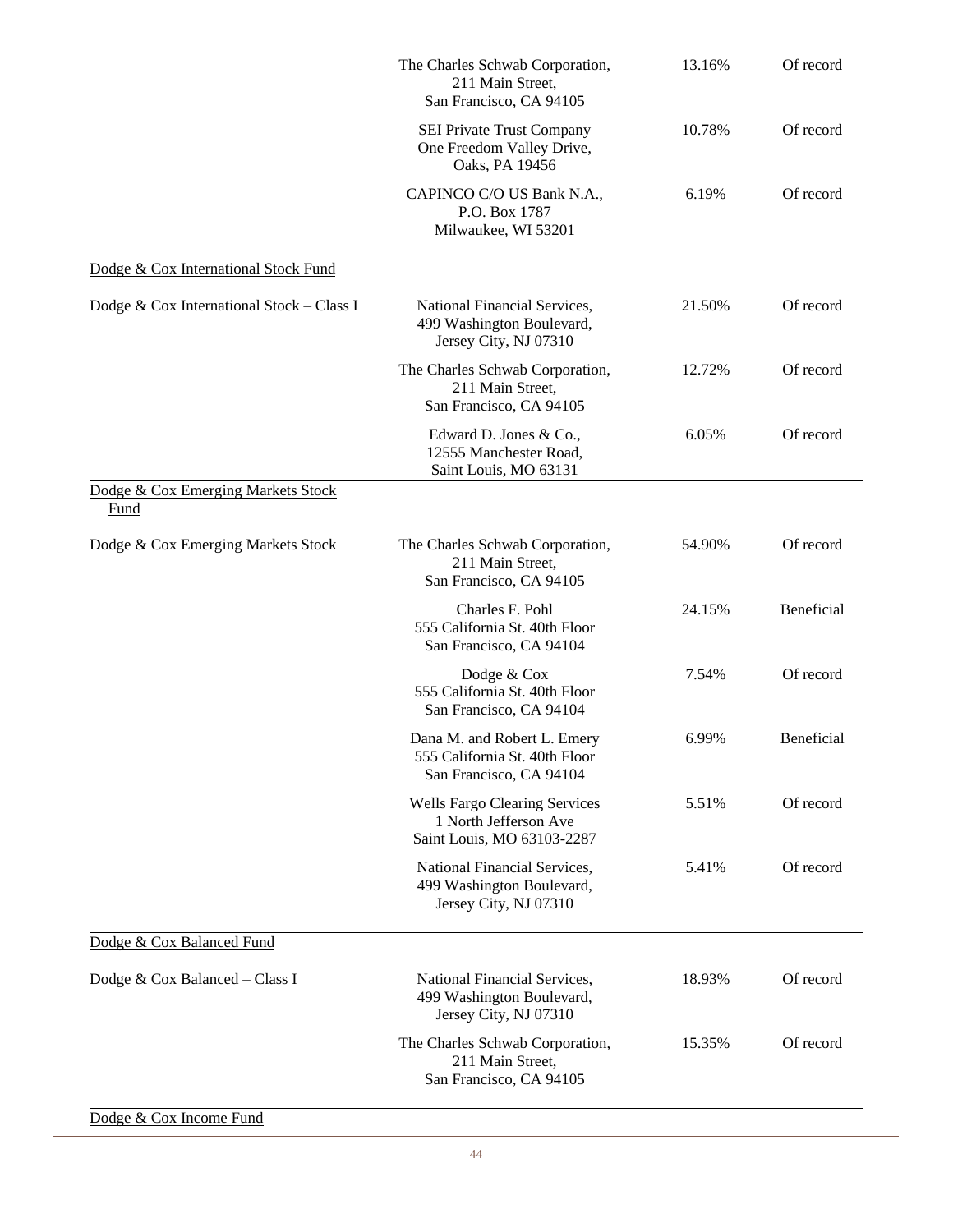| Dodge & Cox Income $-$<br>Class I | National Financial Services,<br>499 Washington Boulevard,<br>Jersey City, NJ 07310 | 21.018% | Of record |
|-----------------------------------|------------------------------------------------------------------------------------|---------|-----------|
|                                   | The Charles Schwab Corporation,<br>211 Main Street,<br>San Francisco, CA 94105     | 15.01%  | Of record |
| Dodge & Cox Global Bond Fund      |                                                                                    |         |           |
| Dodge & Cox Global Bond – Class I | The Charles Schwab Corporation,<br>211 Main Street,<br>San Francisco, CA 94105     | 31.08%  | Of record |
|                                   | National Financial Services.<br>499 Washington Boulevard,<br>Jersey City, NJ 07310 | 20.65%  | Of record |
|                                   | TD Ameritrade, Inc.,<br>P.O. Box 2226,<br>Omaha, NE 68103                          | 8.46%   | Of record |

#### Investment Manager

Dodge & Cox, 555 California Street,  $40<sup>th</sup>$  Floor, San Francisco, CA 94104, a California corporation, is employed by the Trust as manager and investment adviser of the Funds, subject to the direction of the Board of Trustees. Dodge & Cox is one of the oldest professional investment management firms in the United States, having acted continuously as investment managers since 1930, and has served as manager and investment adviser for the Funds since each Fund's inception.

Dodge & Cox is not engaged in the brokerage business nor in the business of dealing in or selling securities. Its activities are devoted to investment research and the supervision of investment accounts for individuals, trustees, corporations, pension and profitsharing funds, public entities, and charitable institutions. The Dodge & Cox Stock Fund, and Balanced Fund each pay Dodge & Cox an investment advisory fee which is payable monthly at the annual rate of 0.40% of the average daily net asset value of the Fund. The Dodge & Cox Global Stock Fund, and International Stock Fund, each pay Dodge & Cox an investment advisory fee which is payable monthly at the annual rate of 0.50% of the average daily net asset value of the Fund. The Dodge & Cox Emerging Markets Stock Fund pays Dodge & Cox an investment advisory fee which is payable monthly at the annual rate of 0.55%. The Dodge & Cox Global Bond Fund pays Dodge & Cox an investment advisory fee which is payable monthly at the annual rate of 0.35%. The Dodge & Cox Income Fund pays Dodge & Cox an investment advisory fee which is payable monthly at the annual rate of 0.30% of the average daily net asset value of the Fund in excess of \$100 million. Each class of each Fund is subject to the same investment advisory fee.

The Investment Advisory Agreements with the Dodge & Cox Stock Fund and Income Fund provide that Dodge & Cox will waive its fee for any calendar year to the extent that such fee plus all other ordinary operating expenses paid by the Fund exceeds 0.75% and 1%, respectively, of the average daily net asset value of the Fund. No waiver of management fee was required for the last three years under such agreements.

Until April 30, 2023, Dodge & Cox has contractually agreed to reimburse the Dodge & Cox Stock Fund and the Dodge & Cox Balanced Fund for all ordinary expenses to the extent necessary to maintain the total annual operating expenses of the Class X shares of each such Fund at 0.41% of the average daily net assets of the Class X shares; and the Dodge & Cox Global Stock Fund and the Dodge & Cox International Stock Fund for all ordinary expenses to the extent necessary to maintain the total annual operating expenses of the Class X shares of each such Fund at 0.52% of the average daily net assets of the Class X shares; and the Dodge & Cox Income Fund for all ordinary expenses to the extent necessary to maintain the total annual operating expenses of the Class X shares at 0.33% of the average daily net assets of the Class X shares; and the Dodge & Cox Global Bond Fund for all ordinary expenses to the extent necessary to maintain the total annual operating expenses of the Class I shares at 0.45% and of the Class X shares at 0.37% of the average daily net assets of the Class I shares and the Class X shares respectively; and the Dodge & Cox Emerging Markets Stock Fund for all ordinary expenses to the extent necessary to maintain its total annual fund operating expenses at 0.70% of the average daily net asset value of the Fund. The expense reimbursement agreement with respect to each Fund is renewable annually thereafter and is subject to termination upon 30 days' written notice by Dodge & Cox or any Fund with respect to its expense reimbursement agreement prior to the end of the term. Investment advisory fees received (net of expense reimbursements) by Dodge & Cox from the Funds for the last three years were as follows:

|                                      | 2021        | 2020        | 2019        |
|--------------------------------------|-------------|-------------|-------------|
|                                      | 437.921.089 | 316.719.878 | 351.158.289 |
|                                      | 66.549.259  | 52.960.894  | 57.598.684  |
| Dodge & Cox International Stock Fund | 263,443,649 | 234.914.279 | 297,044,159 |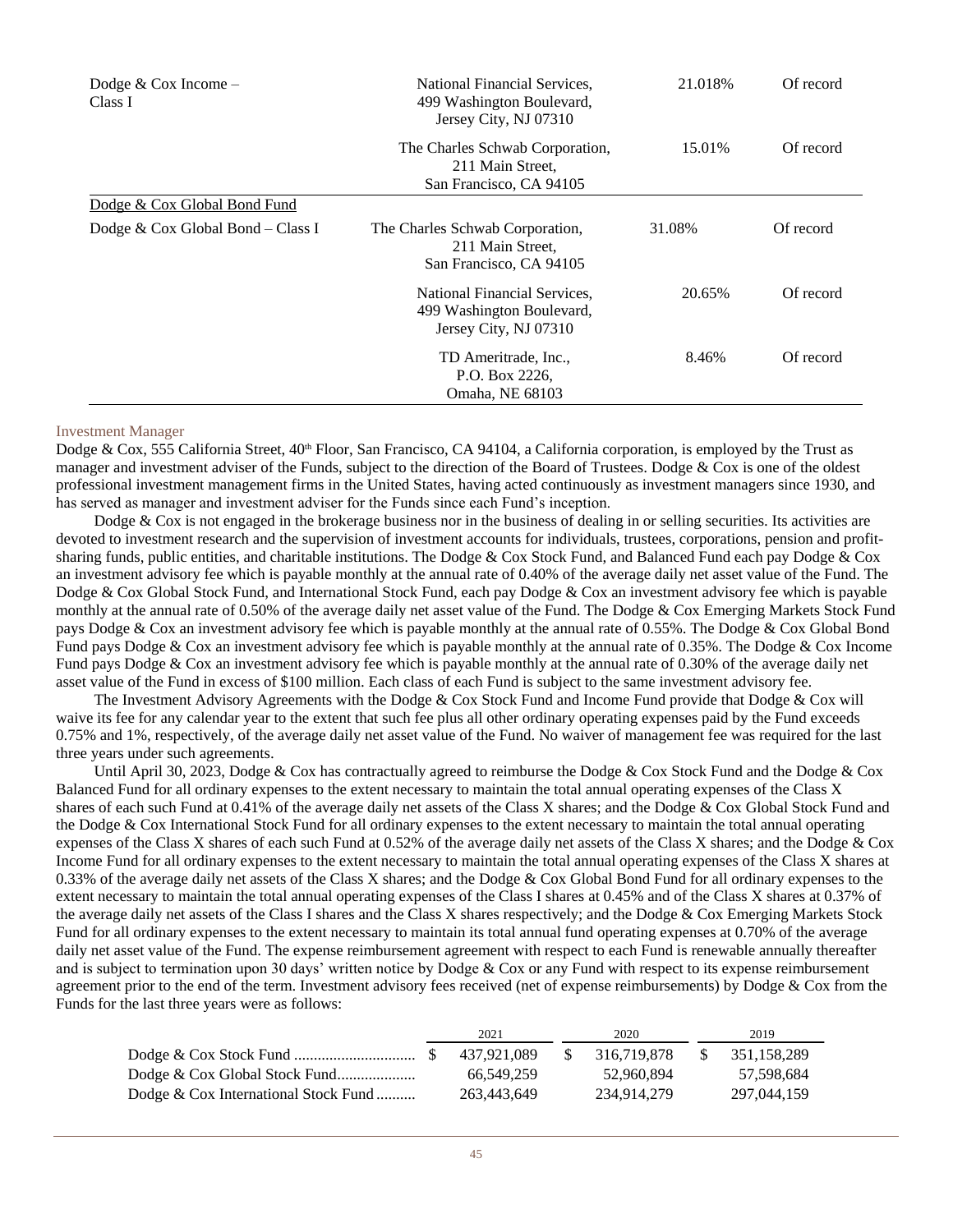|                                    | 2021        | 2020          | 2019          |
|------------------------------------|-------------|---------------|---------------|
| Dodge & Cox Emerging Markets Stock |             |               |               |
|                                    | $0*$        | N/A           | N/A           |
|                                    | 76.398.402  | 67.868.233    | 75,998,168    |
|                                    | 282,373,870 | 261.218.580   | 237, 350, 192 |
|                                    | 5.507.867** | $1.710.285**$ | 353.313**     |

\* Expense reimbursements of \$688,484 were required for 2021 that otherwise would have been retained as investment management fees by Dodge & Cox.

\*\* Expense reimbursements of \$2,355,251, \$1,531,854, and \$1,124,927 were required for 2021, 2020, and 2019, respectively, that otherwise would have been retained as investment management fees by Dodge & Cox.

The contracts may be terminated at any time without penalty upon 60 days written notice by action of the Trustees, shareholders, or by Dodge & Cox. The contracts will terminate automatically should there be an assignment thereof. In addition to Dodge & Cox's fees, each Fund pays other direct expenses, including any custodial, accounting, legal, insurance and audit fees; costs of preparing and printing prospectuses and reports sent to shareholders; registration fees and expenses; proxy and shareholder meeting expenses; membership dues for trade associations; legal expenses for Independent Legal Counsel to the Independent Trustees of the Trust; and Trustee fees and expenses. Dodge & Cox furnishes personnel and other facilities necessary for the operation of the Funds for which it receives no additional compensation. Dodge & Cox supervises the operations of the Funds and directs the investment and reinvestment of its assets and furnishes all executive personnel and office space required.

Dodge & Cox serves as investment manager of each Subsidiary. Pursuant to the Investment Management Agreement between each Subsidiary and Dodge & Cox, Dodge & Cox does not receive compensation from the Subsidiary for the portfolio management and administrative services it provides to a Subsidiary. The direct expenses of a Subsidiary, including transfer agent, custodial, accounting, legal, insurance and audit fees, organizational expenses, and taxes and governmental fees, are borne by the relevant Fund. Each Investment Management Agreement between the Subsidiary and Dodge & Cox may be terminated at any time without penalty upon 60 days written notice by action of the Subsidiary's directors or by Dodge  $\&$  Cox, and will terminate automatically should there be an assignment thereof.

Dodge & Cox also provides administrative services to the Funds pursuant to an Administrative and Shareholder Services Agreement ("Administrative and Shareholder Services Agreement") between Dodge & Cox and each Fund. Under the Administrative and Shareholder Services Agreements, Dodge & Cox provides various services, including but not limited to, oversight, administrative and technology, investment operations, shareholder communications, tax accounting, compliance, legal and regulatory services, and the furnishing of personnel and other facilities necessary for the operations of the Funds. Dodge  $\&$  Cox is also responsible under the Administrative and Shareholder Services Agreement for the payment of the Funds' transfer agency fees. For providing services under the Administrative and Shareholder Services Agreements, Dodge & Cox receives fees as set forth below:

| <b>Fund</b>                             | Rate  |
|-----------------------------------------|-------|
| Dodge & Cox Stock Fund                  |       |
|                                         | 0.10% |
|                                         | 0.05% |
| Dodge & Cox Global Stock Fund           |       |
|                                         | 0.10% |
|                                         | 0.05% |
| Dodge & Cox International Stock Fund    |       |
|                                         | 0.10% |
|                                         | 0.05% |
| Dodge & Cox Emerging Markets Stock Fund |       |
|                                         | 0.05% |
| Dodge & Cox Balanced Fund               |       |
|                                         | 0.10% |
|                                         | 0.05% |
| Dodge & Cox Income Fund                 |       |
|                                         | 0.10% |
|                                         | 0.05% |
| Dodge & Cox Global Bond Fund            |       |
|                                         | 0.10% |
|                                         | 0.05% |

Because the Administrative and Shareholder Services Agreements are newly effective, the Funds did not pay any fees under the Agreements during the previous three fiscal years.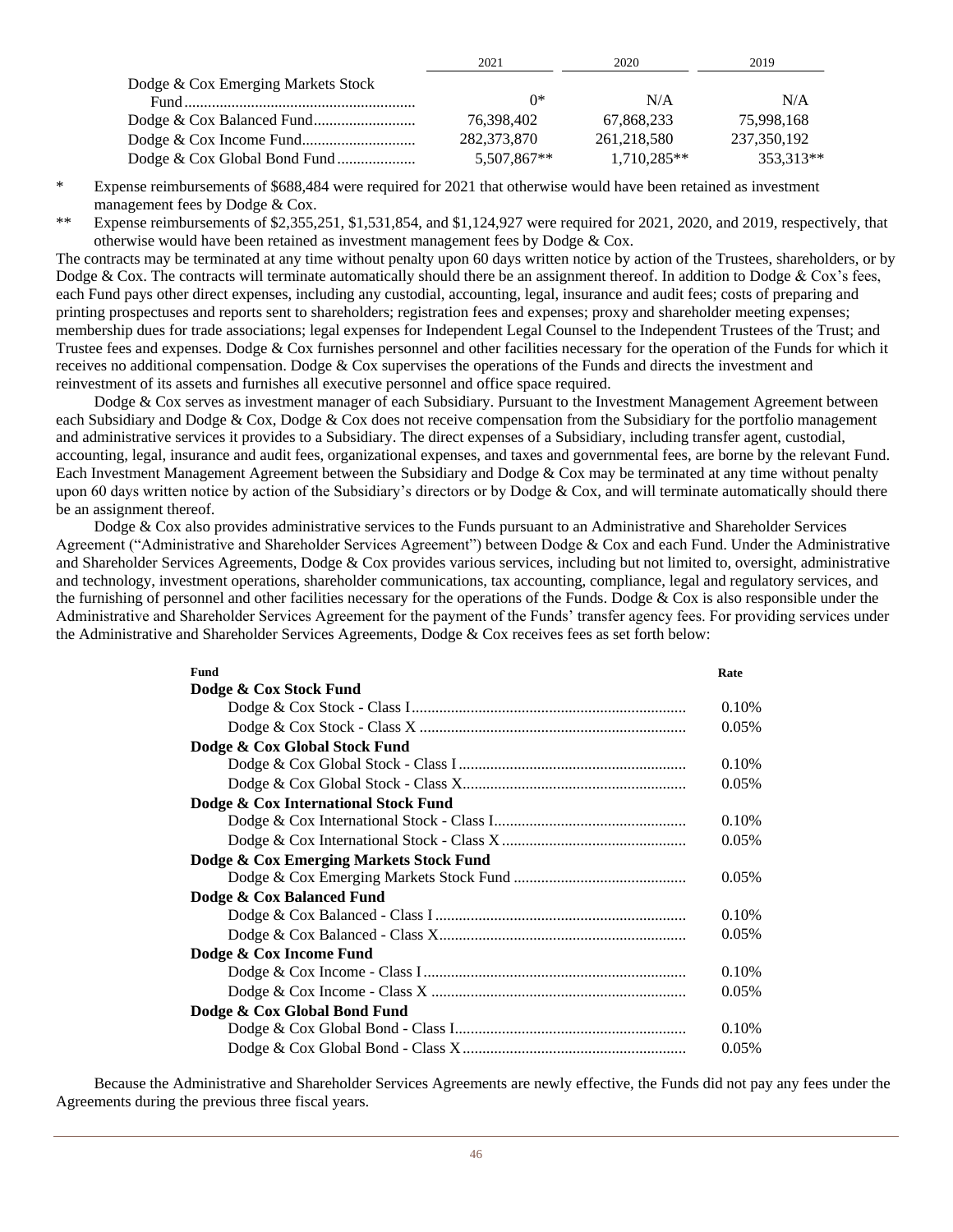## Investment Committee Members

As described in the Funds' Prospectus, the Dodge & Cox Stock Fund's investments are managed by Dodge & Cox's U.S. Equity Investment Committee ("USEIC"), and no one USEIC member is primarily responsible for making investment recommendations for the Fund. The Dodge & Cox Global Stock Fund's investments are managed by Dodge & Cox's Global Equity Investment Committee ("GEIC"), and no one GEIC member is primarily responsible for making investment recommendations for the Fund. The Dodge  $\&$ Cox International Stock Fund's investments are managed by Dodge & Cox's International Equity Investment Committee ("IEIC"), and no one IEIC member is primarily responsible for making investment recommendations for the Fund. The Dodge & Cox Emerging Markets Stock Fund's investments are managed by Dodge & Cox's Emerging Markets Equity Investment Committee ("EMEIC"), and no one EMEIC member is primarily responsible for making investment recommendations for the Fund. The Dodge & Cox Balanced Fund's investments are managed by Dodge & Cox's Balanced Fund Investment Committee ("BIC"), and no one BIC member is primarily responsible for making investment recommendations for the Fund. The Dodge & Cox Income Fund's investments are managed by Dodge & Cox's U.S. Fixed Income Investment Committee ("USFIIC"), and no one USFIIC member is primarily responsible for making investment recommendations for the Fund. The Dodge & Cox Global Bond Fund's investments are managed by Dodge & Cox's Global Fixed Income Investment Committee ("GFIIC"), and no one GFIIC member is primarily responsible for making investment recommendations for the Fund. The research work of Dodge & Cox is organized for comprehensive and continuous appraisal of the economy and of various industries and companies. Supplemental research facilities are used to obtain additional coverage of business and financial developments affecting comparative security values.

# Other Accounts Managed by Investment Committee Members

The investment committee members may also be responsible for the day-to-day management of other accounts, as indicated by the following table. None of these accounts has an advisory fee based on the performance of the account.

Dodge & Cox Stock Fund (number of accounts and total assets are as of December 31, 2021 unless otherwise indicated)

|                                               | <b>Registered Investment</b><br><b>Companies</b> (Other<br>Dodge & Cox Funds) | <b>Other Pooled</b><br><b>Investment</b><br><b>Vehicles</b> | <b>Other Accounts</b><br>(Dodge & Cox Separately<br><b>Managed Accounts)</b> |
|-----------------------------------------------|-------------------------------------------------------------------------------|-------------------------------------------------------------|------------------------------------------------------------------------------|
| <b>USEIC</b> Members                          |                                                                               |                                                             |                                                                              |
| Charles F. Pohl*                              |                                                                               |                                                             |                                                                              |
| Number of Other Accounts Managed              |                                                                               | 2                                                           | $\Omega$                                                                     |
| <b>Total Assets in Other Accounts Managed</b> |                                                                               |                                                             |                                                                              |
|                                               | 160,533,030                                                                   | 3,313,343,619                                               | $\theta$                                                                     |
| David C. Hoeft                                |                                                                               |                                                             |                                                                              |
| Number of Other Accounts Managed              | 3                                                                             | 3                                                           | $\Omega$                                                                     |
| <b>Total Assets in Other Accounts Managed</b> |                                                                               |                                                             |                                                                              |
|                                               | 25,967,228,736                                                                | 9,565,916,546                                               | $\theta$                                                                     |
| Steven C. Voorhis                             |                                                                               |                                                             |                                                                              |
| Number of Other Accounts Managed              |                                                                               | 2                                                           | $\Omega$                                                                     |
| Total Assets in Other Accounts Managed        |                                                                               |                                                             |                                                                              |
|                                               | 10,486,522,449                                                                | 9,543,414,584                                               | $\Omega$                                                                     |
| Philippe Barret, Jr.                          |                                                                               |                                                             |                                                                              |
| Number of Other Accounts Managed              |                                                                               |                                                             | $\Omega$                                                                     |
| Total Assets in Other Accounts Managed        |                                                                               |                                                             |                                                                              |
|                                               | 15,320,173,257                                                                | 3,290,841,657                                               | $\theta$                                                                     |
| Kathleen G. McCarthy                          |                                                                               |                                                             |                                                                              |
| Number of Other Accounts Managed              | $\Omega$                                                                      |                                                             | $\Omega$                                                                     |
| <b>Total Assets in Other Accounts Managed</b> |                                                                               |                                                             |                                                                              |
|                                               | $\theta$                                                                      | 3,290,841,657                                               | $\Omega$                                                                     |
| Karol Marcin                                  |                                                                               |                                                             |                                                                              |
| Number of Other Accounts Managed              |                                                                               | 2                                                           | $\Omega$                                                                     |
| <b>Total Assets in Other Accounts Managed</b> |                                                                               |                                                             |                                                                              |
|                                               | 10,486,522,449                                                                | 9,543,414,584                                               | 0                                                                            |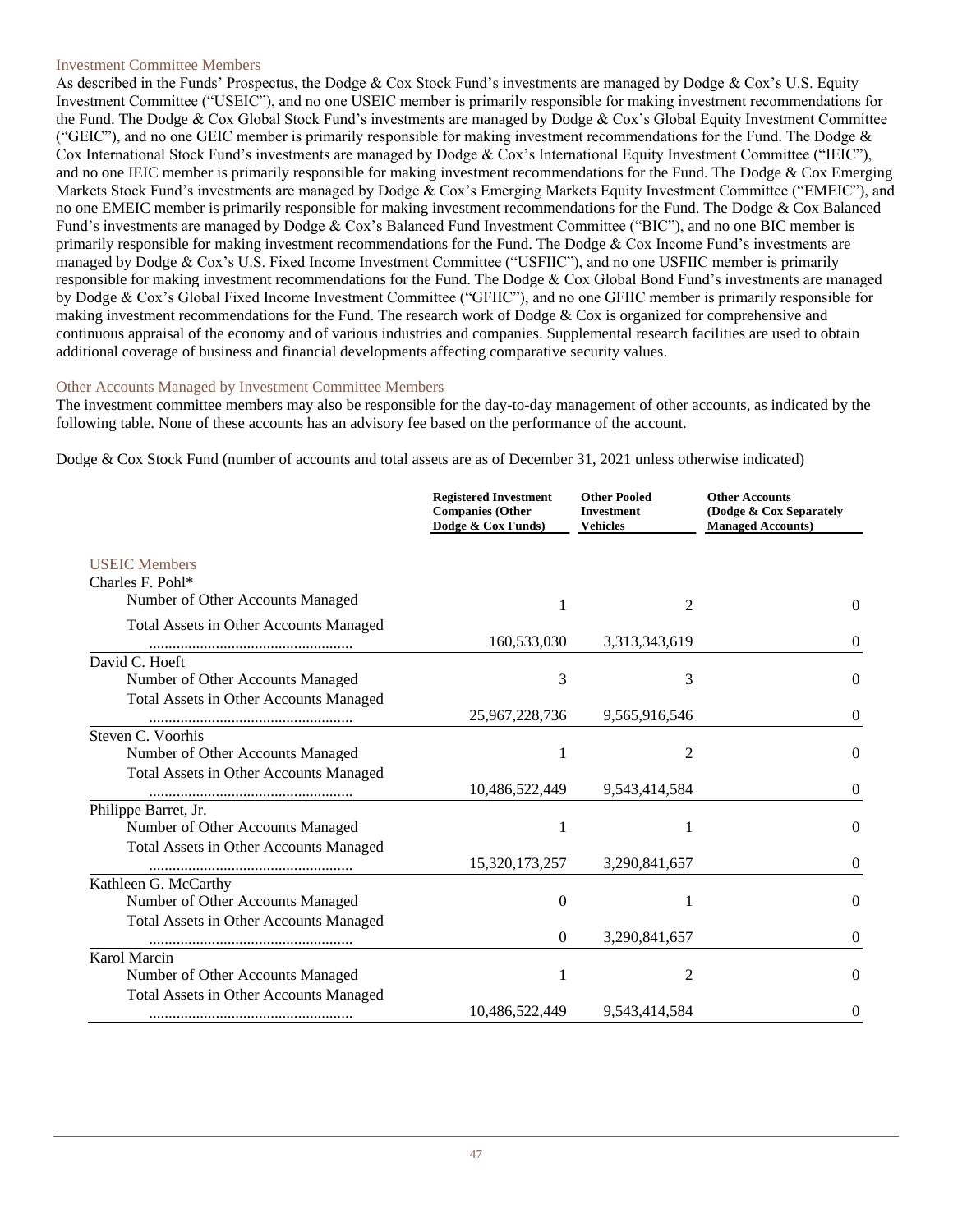|                                        | Registered Investment<br>Companies (Other<br>Dodge & Cox Funds) | Other Pooled<br>Investment<br>Vehicles | Other Accounts<br>(Dodge & Cox Separately<br><b>Managed Accounts)</b> |
|----------------------------------------|-----------------------------------------------------------------|----------------------------------------|-----------------------------------------------------------------------|
| Benjamin V. Garosi                     |                                                                 |                                        |                                                                       |
| Number of Other Accounts Managed       |                                                                 |                                        | 0                                                                     |
| Total Assets in Other Accounts Managed |                                                                 |                                        |                                                                       |
|                                        | 15,320,173,257                                                  | 3,290,841,657                          | 0                                                                     |
| Karim Fakhry                           |                                                                 |                                        |                                                                       |
| Number of Other Accounts Managed       |                                                                 |                                        | 0                                                                     |
| Total Assets in Other Accounts Managed |                                                                 |                                        |                                                                       |
|                                        | 0                                                               | 3,290,841,657                          | 0                                                                     |

\* Mr. Pohl will leave the committee effective June 30, 2022

Dodge & Cox Global Stock Fund (number of accounts and total assets are as of December 31, 2021 unless otherwise indicated)

|                                               | <b>Registered Investment</b><br><b>Companies</b> (Other<br>Dodge & Cox Funds) | <b>Other Pooled</b><br><b>Investment</b><br><b>Vehicles</b> | <b>Other Accounts</b><br>(Dodge & Cox Separately<br><b>Managed Accounts)</b> |
|-----------------------------------------------|-------------------------------------------------------------------------------|-------------------------------------------------------------|------------------------------------------------------------------------------|
| <b>GEIC</b> Members                           |                                                                               |                                                             |                                                                              |
|                                               |                                                                               |                                                             |                                                                              |
| Number of Other Accounts Managed              | 3                                                                             | 3                                                           | $\Omega$                                                                     |
| <b>Total Assets in Other Accounts Managed</b> |                                                                               |                                                             |                                                                              |
|                                               | 112,175,993,621                                                               | 9,565,916,546                                               | $\Omega$                                                                     |
| Roger G. Kuo                                  |                                                                               |                                                             |                                                                              |
| Number of Other Accounts Managed              |                                                                               |                                                             | $\Omega$                                                                     |
| <b>Total Assets in Other Accounts Managed</b> |                                                                               |                                                             |                                                                              |
|                                               | 44,084,933,833                                                                | 6,252,572,927                                               | $\Omega$                                                                     |
| Steven C. Voorhis                             |                                                                               |                                                             |                                                                              |
| Number of Other Accounts Managed              |                                                                               | 2                                                           | $\Omega$                                                                     |
| <b>Total Assets in Other Accounts Managed</b> |                                                                               |                                                             |                                                                              |
|                                               | 96,695,287,334                                                                | 9,543,414,584                                               | $\Omega$                                                                     |
| <b>Karol Marcin</b>                           |                                                                               |                                                             |                                                                              |
| Number of Other Accounts Managed              |                                                                               | 2                                                           | $\Omega$                                                                     |
| <b>Total Assets in Other Accounts Managed</b> |                                                                               |                                                             |                                                                              |
|                                               | 96,695,287,334                                                                | 9,543,414,584                                               | $\Omega$                                                                     |
| Lily S. Beischer                              |                                                                               |                                                             |                                                                              |
| Number of Other Accounts Managed              | $\Omega$                                                                      |                                                             | $\Omega$                                                                     |
| <b>Total Assets in Other Accounts Managed</b> |                                                                               |                                                             |                                                                              |
|                                               | $\Omega$                                                                      | 6,252,572,927                                               | $\Omega$                                                                     |
| Raymond J. Mertens                            |                                                                               |                                                             |                                                                              |
| Number of Other Accounts Managed              |                                                                               |                                                             | $\Omega$                                                                     |
| <b>Total Assets in Other Accounts Managed</b> |                                                                               |                                                             |                                                                              |
|                                               | 44,084,933,833                                                                | 6,252,572,927                                               | $\Omega$                                                                     |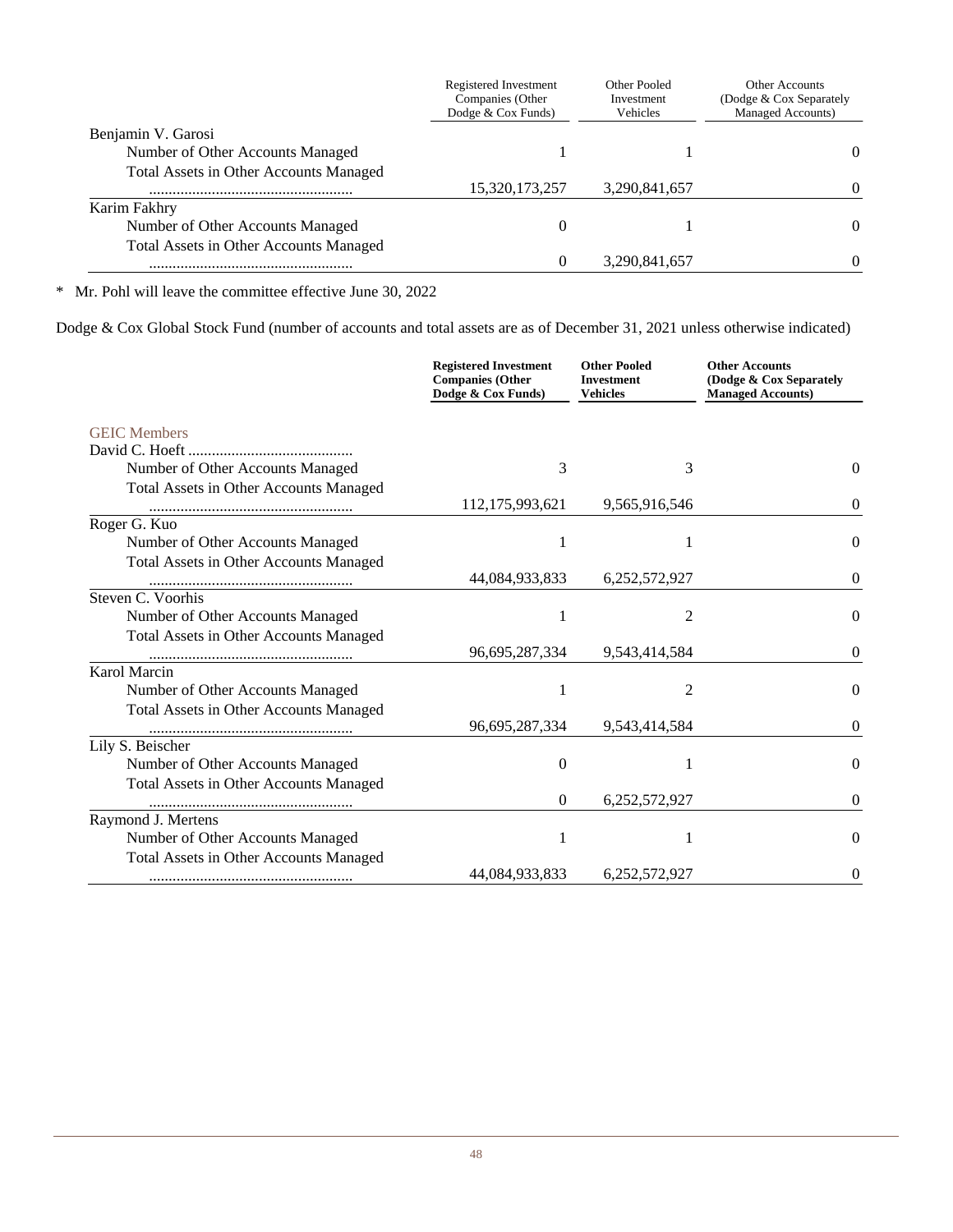Dodge & Cox International Stock Fund (number of accounts and total assets are as of December 31, 2021 unless otherwise indicated)

|                                               | <b>Registered Investment</b><br><b>Companies</b> (Other<br>Dodge & Cox Funds) | <b>Other Pooled</b><br><b>Investment</b><br><b>Vehicles</b> | <b>Other Accounts</b><br>(Dodge & Cox Separately<br><b>Managed Accounts)</b> |
|-----------------------------------------------|-------------------------------------------------------------------------------|-------------------------------------------------------------|------------------------------------------------------------------------------|
| <b>IEIC</b> Members                           |                                                                               |                                                             |                                                                              |
| Diana S. Strandberg*                          |                                                                               |                                                             |                                                                              |
| Number of Other Accounts Managed              |                                                                               |                                                             | $\Omega$                                                                     |
| <b>Total Assets in Other Accounts Managed</b> |                                                                               |                                                             |                                                                              |
|                                               | 160,533,030                                                                   | 22,501,962                                                  | $\Omega$                                                                     |
| Roger G. Kuo                                  |                                                                               |                                                             |                                                                              |
| Number of Other Accounts Managed              |                                                                               |                                                             | $\Omega$                                                                     |
| <b>Total Assets in Other Accounts Managed</b> |                                                                               |                                                             |                                                                              |
|                                               | 10,486,522,449                                                                | 6,252,572,927                                               | $\Omega$                                                                     |
| Mario C. DiPrisco                             |                                                                               |                                                             |                                                                              |
| Number of Other Accounts Managed              | 1                                                                             |                                                             | 3                                                                            |
| <b>Total Assets in Other Accounts Managed</b> | 160,533,030                                                                   |                                                             |                                                                              |
| Keiko Horkan                                  |                                                                               | 22,501,962                                                  | 785,537,870                                                                  |
| Number of Other Accounts Managed              | $\Omega$                                                                      | 0                                                           | $\theta$                                                                     |
| Total Assets in Other Accounts Managed        |                                                                               |                                                             |                                                                              |
|                                               | $\Omega$                                                                      | $\mathbf{0}$                                                | $\theta$                                                                     |
| Englebert T. Bangayan                         |                                                                               |                                                             |                                                                              |
| Number of Other Accounts Managed              | $\Omega$                                                                      | $\Omega$                                                    | $\Omega$                                                                     |
| <b>Total Assets in Other Accounts Managed</b> |                                                                               |                                                             |                                                                              |
|                                               | $\Omega$                                                                      | 0                                                           | $\Omega$                                                                     |
| Raymond J. Mertens                            |                                                                               |                                                             |                                                                              |
| Number of Other Accounts Managed              | 1                                                                             | 1                                                           | $\Omega$                                                                     |
| <b>Total Assets in Other Accounts Managed</b> |                                                                               |                                                             |                                                                              |
|                                               | 10,486,522,449                                                                | 6,252,572,927                                               | $\Omega$                                                                     |
| Paritosh Somani                               |                                                                               |                                                             |                                                                              |
| Number of Other Accounts Managed              | $\Omega$                                                                      | 0                                                           | $\Omega$                                                                     |
| <b>Total Assets in Other Accounts Managed</b> |                                                                               |                                                             |                                                                              |
|                                               | $\Omega$                                                                      | 0                                                           | $\overline{0}$                                                               |

\* Ms. Strandberg will leave the committee effective December 31, 2022

Dodge & Cox Emerging Markets Stock Fund (number of accounts and total assets are as of December 31, 2021 unless otherwise indicated)

|                                  | <b>Registered Investment</b><br><b>Companies (Other</b><br>Dodge & Cox Funds) | <b>Other Pooled</b><br>Investment<br><b>Vehicles</b> | <b>Other Accounts</b><br>(Dodge & Cox Separately<br><b>Managed Accounts)</b> |
|----------------------------------|-------------------------------------------------------------------------------|------------------------------------------------------|------------------------------------------------------------------------------|
| <b>EMEIC</b> Members             |                                                                               |                                                      |                                                                              |
| Charles F. Pohl*                 |                                                                               |                                                      |                                                                              |
| Number of Other Accounts Managed |                                                                               | 2                                                    | $\Omega$                                                                     |
| Total Assets in Other            |                                                                               |                                                      |                                                                              |
| Accounts Managed                 | 96,695,287,334                                                                | 3,313,343,619                                        | $\Omega$                                                                     |
| Diana S. Strandberg**            |                                                                               |                                                      |                                                                              |
| Number of Other Accounts Managed |                                                                               |                                                      | $\Omega$                                                                     |
| Total Assets in Other            |                                                                               |                                                      |                                                                              |
| Accounts Managed                 | 44,084,933,833                                                                | 22,501,962                                           | $\theta$                                                                     |
| David C. Hoeft                   |                                                                               |                                                      |                                                                              |
| Number of Other Accounts Managed | 3                                                                             | 3                                                    | $\Omega$                                                                     |
| Total Assets in Other            |                                                                               |                                                      |                                                                              |
| Accounts Managed                 | 122,501,983,040                                                               | 9,565,916,546                                        | $\Omega$                                                                     |
| Mario C. DiPrisco                |                                                                               |                                                      |                                                                              |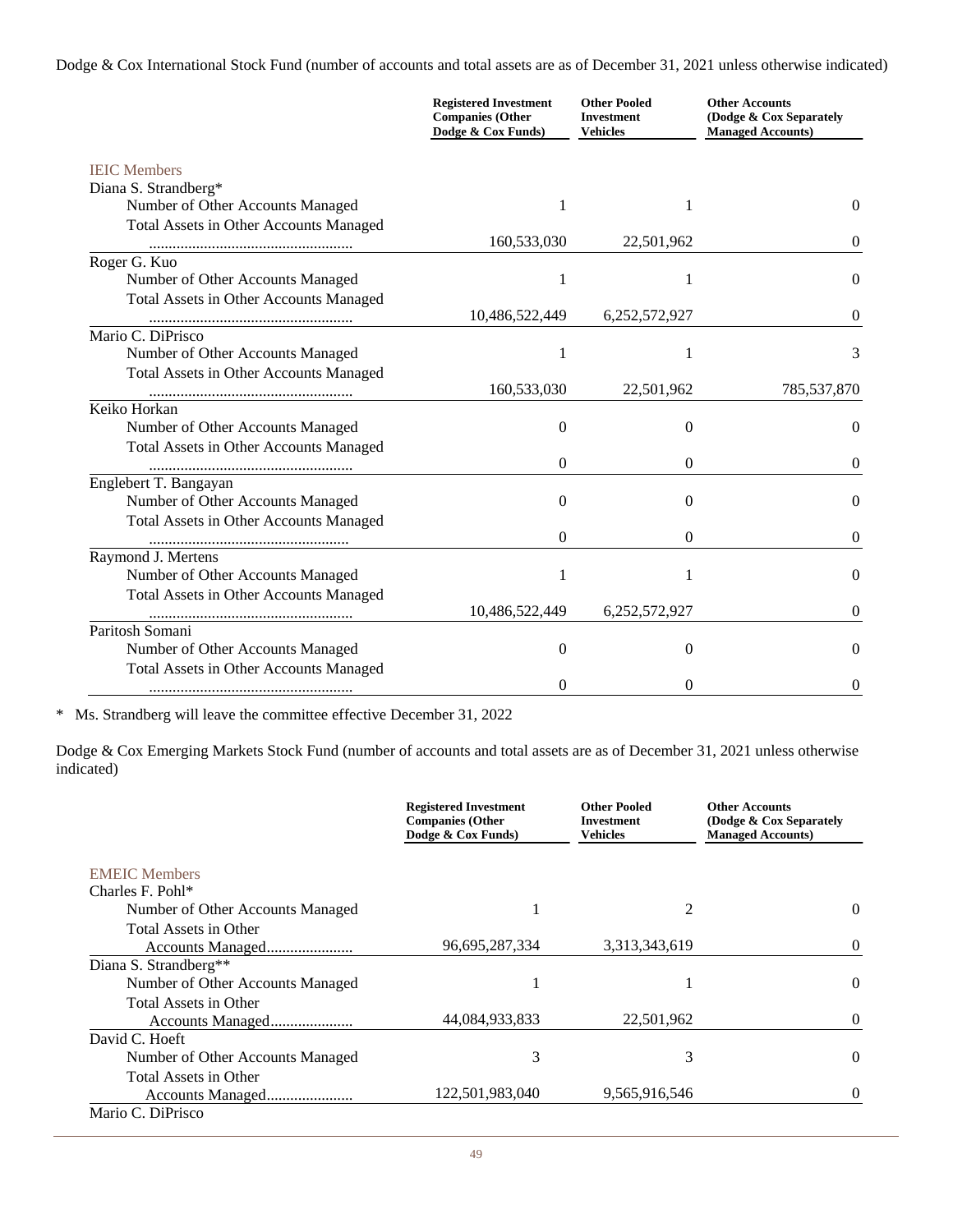|                                  | <b>Registered Investment</b><br><b>Companies (Other</b><br>Dodge & Cox Funds) | <b>Other Pooled</b><br><b>Investment</b><br><b>Vehicles</b> | <b>Other Accounts</b><br>(Dodge & Cox Separately<br><b>Managed Accounts)</b> |
|----------------------------------|-------------------------------------------------------------------------------|-------------------------------------------------------------|------------------------------------------------------------------------------|
| Number of Other Accounts Managed |                                                                               |                                                             | 3                                                                            |
| <b>Total Assets in Other</b>     |                                                                               |                                                             |                                                                              |
| Accounts Managed                 | 44,084,933,833                                                                | 22,501,962                                                  | 785,537,870                                                                  |
| Sophie Chen                      |                                                                               |                                                             |                                                                              |
| Number of Other Accounts Managed | 0                                                                             |                                                             | $\theta$                                                                     |
| <b>Total Assets in Other</b>     |                                                                               |                                                             |                                                                              |
| Accounts Managed                 | $\theta$                                                                      | 22,501,962                                                  | $\theta$                                                                     |
| Rameez Dossa                     |                                                                               |                                                             |                                                                              |
| Number of Other Accounts Managed | 0                                                                             |                                                             | $\Omega$                                                                     |
| <b>Total Assets in Other</b>     |                                                                               |                                                             |                                                                              |
| Accounts Managed                 | 0                                                                             | 22,501,962                                                  | $\Omega$                                                                     |
| Robert S. Turley                 |                                                                               |                                                             |                                                                              |
| Number of Other Accounts Managed |                                                                               |                                                             | $\Omega$                                                                     |
| Total Assets in Other            |                                                                               |                                                             |                                                                              |
| Accounts Managed                 | 15,320,173,257                                                                | 22,501,962                                                  | $\Omega$                                                                     |

\* Mr. Pohl will leave the committee effective June 30, 2022<br>\*\* Ms. Strandberg will leave the committee effective Decemb

Ms. Strandberg will leave the committee effective December 31, 2022

Dodge & Cox Balanced Fund (number of accounts and total assets are as of December 31, 2021 unless otherwise indicated)

|                                               | <b>Registered Investment</b><br><b>Companies (Other</b><br>Dodge & Cox Funds) | <b>Other Pooled</b><br><b>Investment</b><br><b>Vehicles</b> | <b>Other Accounts</b><br>(Dodge & Cox Separately<br><b>Managed Accounts)</b> |
|-----------------------------------------------|-------------------------------------------------------------------------------|-------------------------------------------------------------|------------------------------------------------------------------------------|
| <b>BIC</b> Members                            |                                                                               |                                                             |                                                                              |
| Philippe Barret Jr.                           |                                                                               |                                                             |                                                                              |
| Number of Other Accounts Managed              |                                                                               |                                                             | $\Omega$                                                                     |
| <b>Total Assets in Other Accounts Managed</b> |                                                                               |                                                             |                                                                              |
|                                               | 96,695,287,334                                                                | 3,290,841,657                                               | $\theta$                                                                     |
| Benjamin V. Garosi                            |                                                                               |                                                             |                                                                              |
| Number of Other Accounts Managed              |                                                                               |                                                             | $\Omega$                                                                     |
| <b>Total Assets in Other Accounts Managed</b> |                                                                               |                                                             |                                                                              |
|                                               | 96,695,287,334                                                                | 3,290,841,657                                               | $\Omega$                                                                     |
| David C. Hoeft                                |                                                                               |                                                             |                                                                              |
| Number of Other Accounts Managed              | 3                                                                             | 3                                                           | $\Omega$                                                                     |
| <b>Total Assets in Other Accounts Managed</b> |                                                                               |                                                             |                                                                              |
|                                               | 107, 342, 342, 813                                                            | 9,565,916,546                                               | $\overline{0}$                                                               |
| Lucinda I. Johns                              |                                                                               |                                                             |                                                                              |
| Number of Other Accounts Managed              | 2                                                                             |                                                             | $\Omega$                                                                     |
| <b>Total Assets in Other Accounts Managed</b> |                                                                               |                                                             |                                                                              |
|                                               | 73,829,185,254                                                                | 642,015,812                                                 | $\overline{0}$                                                               |
| Thomas Y. Powers                              |                                                                               |                                                             |                                                                              |
| Number of Other Accounts Managed              | 0                                                                             | $\Omega$                                                    | $\Omega$                                                                     |
| <b>Total Assets in Other Accounts Managed</b> |                                                                               |                                                             |                                                                              |
|                                               | 0                                                                             | 0                                                           | $\Omega$                                                                     |
| Matthew B. Schefer                            |                                                                               |                                                             |                                                                              |
| Number of Other Accounts Managed              |                                                                               |                                                             | $\theta$                                                                     |
| <b>Total Assets in Other Accounts Managed</b> |                                                                               |                                                             |                                                                              |
|                                               | 1,991,202,659                                                                 | 642,015,812                                                 | $\Omega$                                                                     |
| Robert S. Turley                              |                                                                               |                                                             |                                                                              |
| Number of Other Accounts Managed              |                                                                               |                                                             | $\Omega$                                                                     |
| <b>Total Assets in Other Accounts Managed</b> |                                                                               |                                                             |                                                                              |
|                                               | 160,533,030                                                                   | 22,501,962                                                  | $\theta$                                                                     |

Dodge & Cox Income Fund (number of accounts and total assets are as of December 31, 2021 unless otherwise indicated)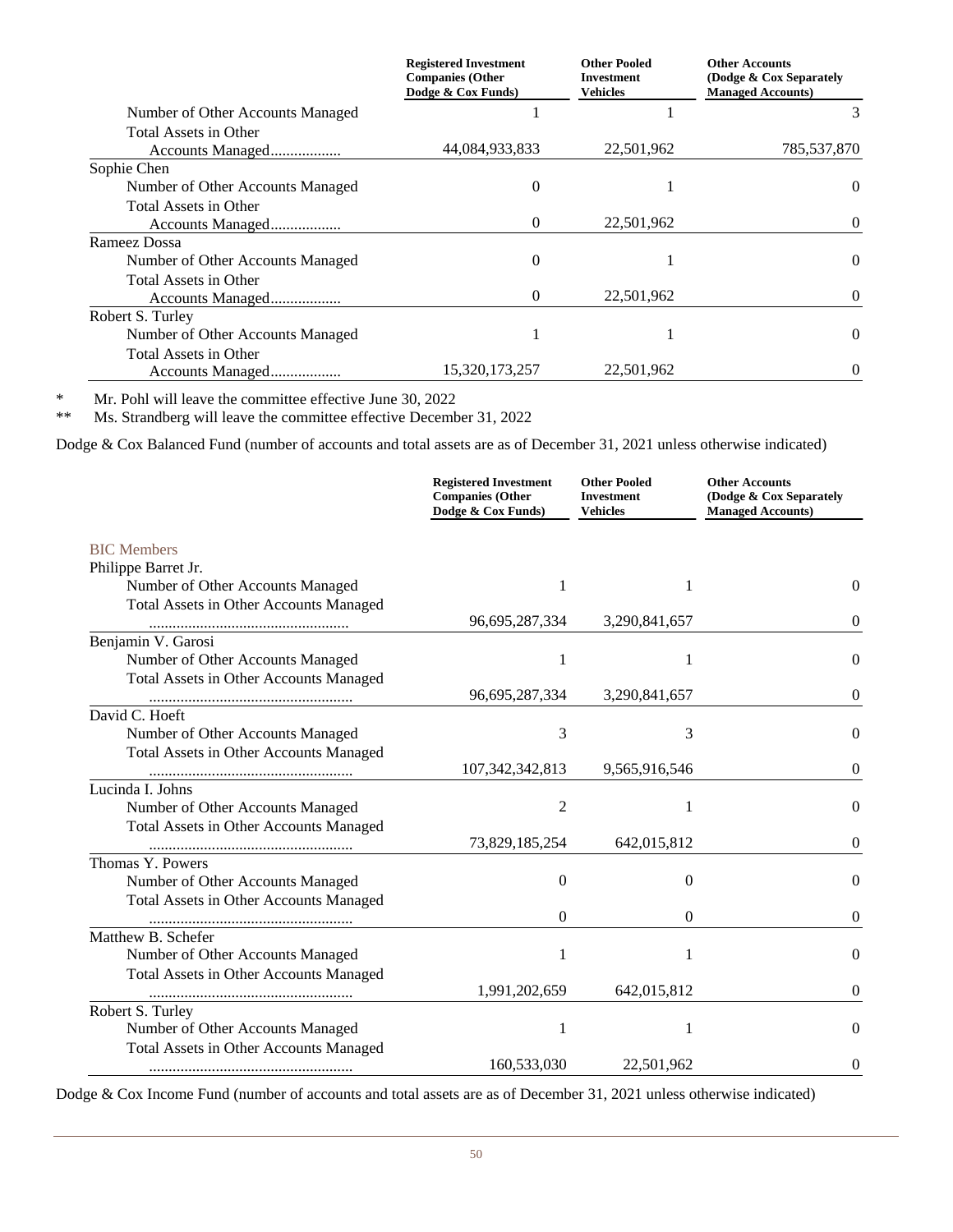|                                               | <b>Registered Investment</b><br><b>Companies (Other</b><br>Dodge & Cox Funds) | <b>Other Pooled</b><br><b>Investment</b><br><b>Vehicles</b> | <b>Other Accounts</b><br>(Dodge & Cox Separately<br><b>Managed Accounts)</b> |
|-----------------------------------------------|-------------------------------------------------------------------------------|-------------------------------------------------------------|------------------------------------------------------------------------------|
| <b>USFIIC Members</b>                         |                                                                               |                                                             |                                                                              |
| Dana M. Emery                                 |                                                                               |                                                             |                                                                              |
| Number of Other Accounts                      |                                                                               |                                                             |                                                                              |
|                                               |                                                                               |                                                             | 0                                                                            |
| <b>Total Assets in Other Accounts Managed</b> | 1,991,202,659                                                                 | 642,015,812                                                 | 0                                                                            |
| Thomas S. Dugan                               |                                                                               |                                                             |                                                                              |
| Number of Other Accounts                      |                                                                               |                                                             |                                                                              |
|                                               |                                                                               | 1                                                           |                                                                              |
| <b>Total Assets in Other Accounts Managed</b> | 1,991,202,659                                                                 | 642,015,812                                                 | 9,507,150,701                                                                |
| James H. Dignan                               |                                                                               |                                                             |                                                                              |
| Number of Other Accounts                      |                                                                               |                                                             |                                                                              |
|                                               |                                                                               | 1                                                           | 0                                                                            |
| <b>Total Assets in Other Accounts Managed</b> | 1,991,202,659                                                                 | 642,015,812                                                 | 0                                                                            |
| Anthony J. Brekke                             |                                                                               |                                                             |                                                                              |
| Number of Other Accounts                      |                                                                               |                                                             |                                                                              |
|                                               | 0                                                                             | 0                                                           | 3                                                                            |
| <b>Total Assets in Other Accounts Managed</b> | $\Omega$                                                                      | $\Omega$                                                    | 1,630,138,270                                                                |
| Adam S. Rubinson                              |                                                                               |                                                             |                                                                              |
| Number of Other Accounts                      |                                                                               |                                                             |                                                                              |
|                                               |                                                                               | 1                                                           |                                                                              |
| <b>Total Assets in Other Accounts Managed</b> | 1,991,202,659                                                                 | 642,015,812                                                 | 1,935,784,845                                                                |
| Lucinda I. Johns                              |                                                                               |                                                             |                                                                              |
| Number of Other Accounts                      |                                                                               |                                                             |                                                                              |
|                                               | 2                                                                             |                                                             | 0                                                                            |
| <b>Total Assets in Other Accounts Managed</b> | 17,311,375,916                                                                | 642,015,812                                                 | 0                                                                            |
| Michael Kiedel                                |                                                                               |                                                             |                                                                              |
| Number of Other Accounts                      |                                                                               |                                                             |                                                                              |
|                                               | $\theta$                                                                      | $\theta$                                                    | 0                                                                            |
| <b>Total Assets in Other Accounts Managed</b> | 0                                                                             | 0                                                           | 0                                                                            |
| Nils M. Reuter                                |                                                                               |                                                             |                                                                              |
| Number of Other Accounts                      |                                                                               |                                                             |                                                                              |
|                                               | 0                                                                             | 0                                                           | 0                                                                            |
| <b>Total Assets in Other Accounts Managed</b> | $\theta$                                                                      | $\theta$                                                    | 0                                                                            |

Dodge & Cox Global Bond Fund (number of accounts and total assets are as of December 31, 2021 unless otherwise indicated)

|                                               | <b>Registered Investment</b><br><b>Companies (Other</b><br>Dodge & Cox Funds) | <b>Other Pooled</b><br>Investment<br><b>Vehicles</b> | <b>Other Accounts</b><br>(Dodge & Cox Separately<br><b>Managed Accounts)</b> |
|-----------------------------------------------|-------------------------------------------------------------------------------|------------------------------------------------------|------------------------------------------------------------------------------|
|                                               |                                                                               |                                                      |                                                                              |
| <b>GFIIC Members</b>                          |                                                                               |                                                      |                                                                              |
| Dana M. Emery                                 |                                                                               |                                                      |                                                                              |
| Number of Other Accounts                      |                                                                               |                                                      |                                                                              |
|                                               |                                                                               |                                                      | $\theta$                                                                     |
| Total Assets in Other Accounts Managed        | 71,837,982,595                                                                | 642,015,812                                          |                                                                              |
| Thomas S. Dugan                               |                                                                               |                                                      |                                                                              |
| Number of Other Accounts                      |                                                                               |                                                      |                                                                              |
|                                               |                                                                               |                                                      | 9                                                                            |
| <b>Total Assets in Other Accounts Managed</b> | 71,837,982,595                                                                | 642,015,812                                          | 9,507,150,701                                                                |
| James H. Dignan                               |                                                                               |                                                      |                                                                              |
| Number of Other Accounts                      |                                                                               |                                                      |                                                                              |
|                                               |                                                                               |                                                      | $\Omega$                                                                     |
| Total Assets in Other Accounts Managed        | 71,837,982,595                                                                | 642,015,812                                          | $\theta$                                                                     |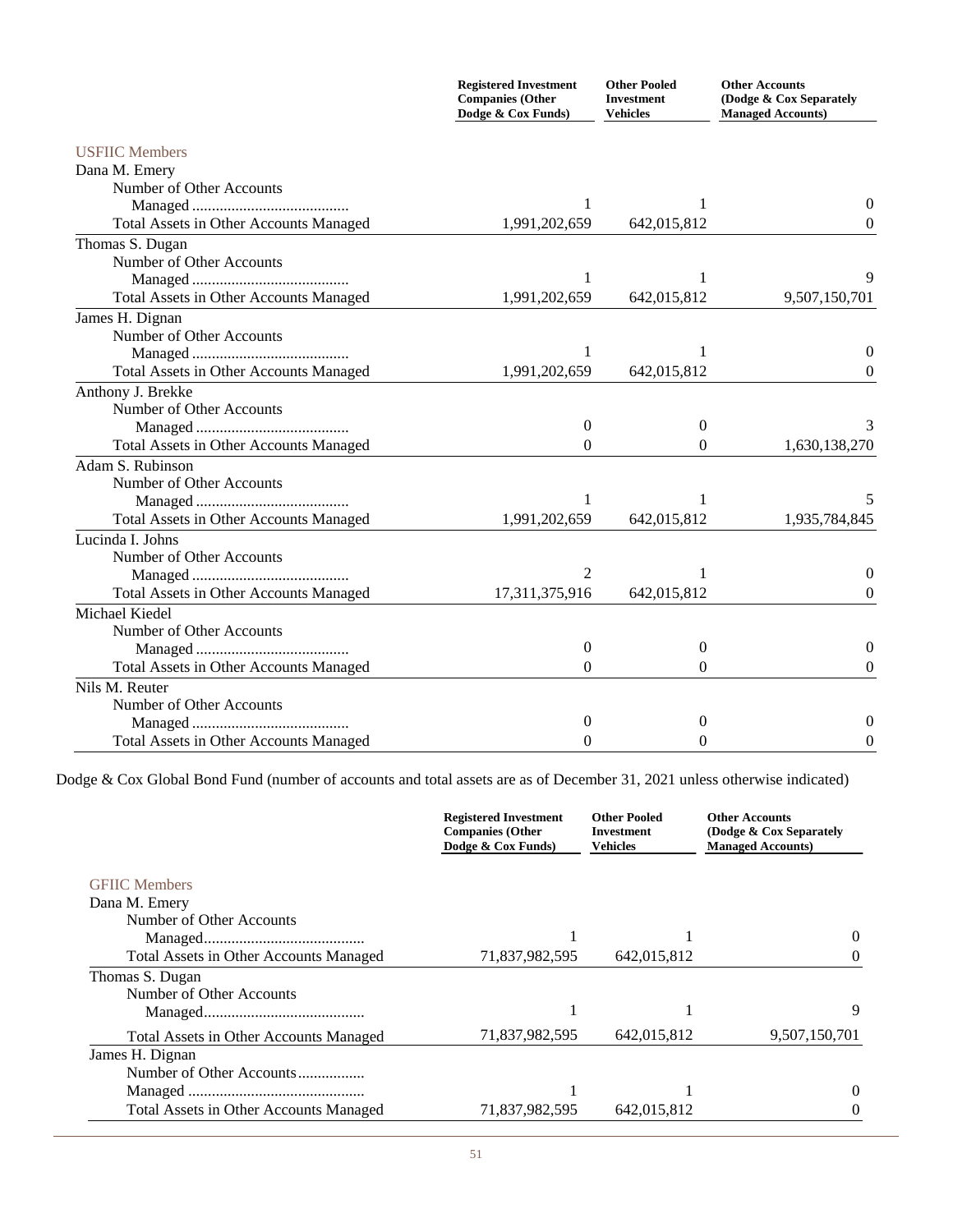|                                               | <b>Registered Investment</b><br><b>Companies (Other</b><br>Dodge & Cox Funds) | <b>Other Pooled</b><br>Investment<br><b>Vehicles</b> | <b>Other Accounts</b><br>(Dodge & Cox Separately<br><b>Managed Accounts)</b> |
|-----------------------------------------------|-------------------------------------------------------------------------------|------------------------------------------------------|------------------------------------------------------------------------------|
| Adam S. Rubinson                              |                                                                               |                                                      |                                                                              |
| Number of Other Accounts                      |                                                                               |                                                      |                                                                              |
|                                               |                                                                               |                                                      |                                                                              |
| <b>Total Assets in Other Accounts Managed</b> | 71,837,982,595                                                                | 642,015,812                                          | 1,935,784,845                                                                |
| Lucinda I. Johns                              |                                                                               |                                                      |                                                                              |
| Number of Other Accounts                      |                                                                               |                                                      |                                                                              |
|                                               |                                                                               |                                                      |                                                                              |
| <b>Total Assets in Other Accounts Managed</b> | 87, 158, 155, 852                                                             | 642,015,812                                          |                                                                              |
| Matthew B. Schefer                            |                                                                               |                                                      |                                                                              |
| Number of Other Accounts                      |                                                                               |                                                      |                                                                              |
|                                               |                                                                               |                                                      | $\theta$                                                                     |
| <b>Total Assets in Other Accounts Managed</b> | 15,320,173,257                                                                | 642,015,812                                          |                                                                              |
| Jose F. Ursua                                 |                                                                               |                                                      |                                                                              |
| Number of Other Accounts                      |                                                                               |                                                      |                                                                              |
|                                               |                                                                               |                                                      | $\theta$                                                                     |
| <b>Total Assets in Other Accounts Managed</b> |                                                                               | 642,015,812                                          |                                                                              |

#### Potential Conflicts of Interest

Potential conflicts of interest may arise in connection with the management of multiple accounts, including potential conflicts of interest related to the knowledge and timing of the Funds' trades, investment opportunities, broker selection, and Fund investments. Because of their roles at Dodge & Cox, investment committee members, separate account client portfolio managers, and research analysts may be privy to the size, timing and possible market impact of a Fund's trades. It is possible that investment committee members could use this information to the advantage of other accounts they manage and to the possible detriment of a Fund. It is possible that an investment opportunity may be suitable for both a Fund and other accounts managed by investment committee members or a Dodge & Cox proprietary account, but may not be available in sufficient quantities for both the Fund and the other accounts to participate fully. Similarly, there may be limited opportunity to sell an investment held by a Fund and another account. Dodge & Cox has adopted procedures for allocating portfolio transactions and investment opportunities across multiple client accounts on a fair and equitable basis over time. With respect to securities transactions for the Funds, Dodge  $\&$  Cox determines which broker to use to execute each order, consistent with its duty to seek best execution of the transaction. However, with respect to its other accounts, Dodge & Cox may be limited by the client with respect to the selection of brokers or may be instructed to direct trades through a particular broker. In these cases, Dodge & Cox may place separate, non-simultaneous transactions for a Fund and another account which may temporarily affect the market price of the security or the execution of the transaction, or both, to the detriment of a Fund or the other account. Additionally, members of investment committees or their relatives may invest in a Fund and a conflict may arise where they may have an incentive to treat the Fund that they invest in preferentially as compared to other accounts.

Conflicts of interest may also arise in cases where Dodge & Cox clients with different strategies (including Funds with different strategies) invest in different parts of an issuer's capital structure, such as when one client owns debt obligations of an issuer and another client owns equity in the same issuer. For example, if an issuer in which different clients own different classes of securities encounters financial problems, decisions over the terms of any workout will raise conflicts of interest (such as conflicts over proposed waivers and amendments to debt covenants). A debt holder may be better served by a liquidation of the issuer in which it may be paid in full, whereas an equity holder might prefer a reorganization that holds the potential to create value for the equity holders.

The Funds may invest in various publicly traded or restricted securities that are also owned by Dodge & Cox or its employees. Dodge & Cox is not obligated to purchase or sell for the Funds any security which Dodge & Cox or its employees purchase or sell for their own account(s) or for the account of any other client. Dodge  $\&$  Cox may give advice and take action with respect to any of its clients or for its own account which differs from or is inconsistent with the timing or nature of action(s) taken for the Funds. Transactions in a specific security may not be recommended or effected for all client accounts for which such transaction will be recommended or effected at the same time or at the same price. Dodge  $&$  Cox employees may invest in the same securities that Dodge & Cox purchases for the Funds to the extent permitted by the Dodge & Cox Code of Ethics. The Code of Ethics requires preclearance of personal securities transactions and reduces conflicts of interest by restricting the type and timing of employee trades. Dodge & Cox research analysts are sometimes invited to events hosted by company management in conjunction with performing their research responsibilities, which could provide an incentive for them to favor those companies over other investments. Acceptance of any gifts and entertainment is subject to restrictions set forth in Dodge & Cox's Code of Ethics.

Although in some cases Dodge & Cox may refrain from taking certain actions or making investments on behalf of clients/Funds because of conflicts (potentially disadvantaging those on whose behalf the actions are not taken or investments not made), in other cases Dodge & Cox may take actions or make investments on behalf of some clients/Funds that have the potential to disadvantage other clients/Funds. Any of the foregoing conflicts of interest will be reviewed on a case-by-case basis. Any review will take into consideration the interests of the relevant clients/Funds, the circumstances giving rise to the conflict, and applicable laws. Clients (and investors in Funds) should be aware that conflicts will not necessarily be resolved in favor of their interests, and Dodge & Cox will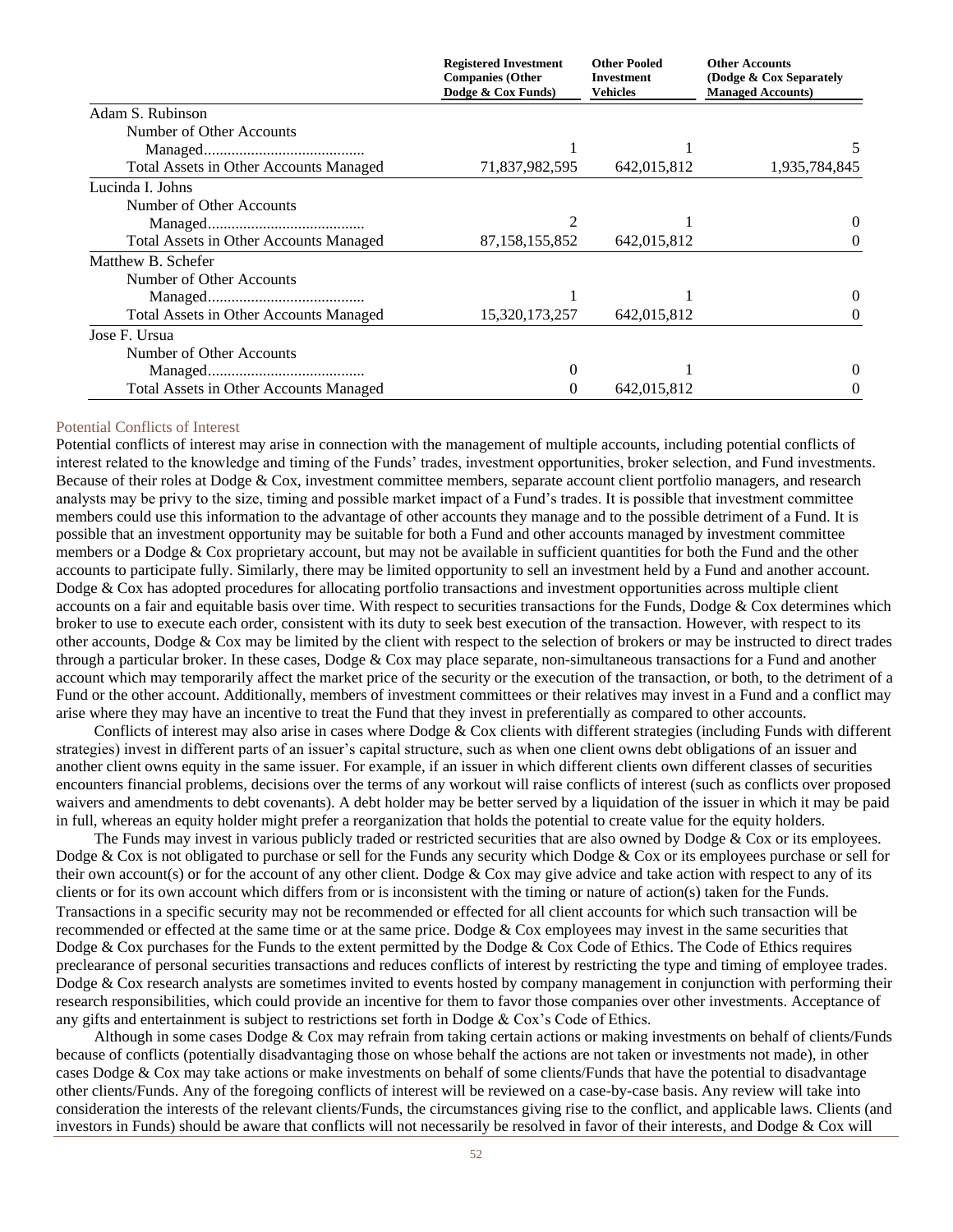attempt to resolve such matters fairly, but even fair resolution may be resolved in favor of other clients, including Funds, which pay Dodge & Cox higher fees. The resolution of any actual or potential conflict of interest may result in Dodge & Cox's making investment decisions for clients/Funds or groups of clients/Funds on less favorable terms than it would have absent the conflict.

# **Compensation**

Compensation of Dodge & Cox Funds' investment committee members includes a base salary, cash bonus, and a package of employee benefits which are generally available to all salaried employees. Compensation is structured to emphasize the success of Dodge & Cox rather than that of any one individual. Dodge & Cox does not have any "incentive compensation" or "deferred compensation" programs. Compensation is not linked to the distribution of Fund shares or to the performance of any account or Fund. All investment committee members also participate in equity ownership of Dodge & Cox. Each element of compensation is detailed below:

**Base Salary.** Each investment committee member is paid a fixed base salary which is intended to be competitive in light of each member's experience and responsibilities.

**Bonus.** Bonus payments are based on a number of factors including the profitability of Dodge & Cox and the member's long-term contributions to the firm. Dodge & Cox's principles emphasize teamwork and a focus on client needs, and bonuses are structured to emphasize those principles. All full-time employees of Dodge & Cox participate in the annual bonus program. Bonuses are not linked to the volume of assets managed or to measurements of relative or absolute investment returns.

**Equity Ownership**. All but one of the investment committee members are shareholders of Dodge & Cox, which is a private, employee-owned S-corporation. A shareholder's equity interest in Dodge & Cox provides pass-through income of Dodge & Cox's profits and annual cash distributions based on each shareholder's proportionate interest. Shareholder distributions are generally determined based on considerations of Dodge & Cox's working capital requirements, net income generated each year, and estimated tax liabilities associated with the pass-through of Dodge & Cox's income. Dodge & Cox's shares are issued and redeemed at book value and may be held only by active employees of the company. Changes in share ownership are controlled by Dodge & Cox's Board of Directors, whose decisions regarding share ownership are based on each member's long-term contributions to the firm. Shareholders also may receive a benefit from the appreciation of the book value of their shares, which may be realized when shares are repurchased by Dodge & Cox from the shareholder.

**Employee Benefit Program.** Investment committee members participate in benefit plans and programs available generally to all employees, which includes a qualified, defined-contribution profit sharing plan funded at the maximum allowable amount. The above information regarding compensation of investment committee members is current as of December 31, 2021.

# Ownership of Securities

The following table indicates the dollar range of securities of each Dodge & Cox Fund beneficially owned by the Fund's investment committee members as of December 31, 2021, unless otherwise indicated.

# **Aggregate Dollar Range of Securities in the Fund**

|                                         | Dodge & Cox<br><b>Stock Fund</b> |
|-----------------------------------------|----------------------------------|
| <b>U.S. Equity Investment Committee</b> |                                  |
|                                         | G                                |
|                                         | G                                |
|                                         | G                                |
|                                         | G                                |
|                                         | G                                |
|                                         | G                                |
|                                         | G                                |
|                                         | G                                |

|                                           | Dodge & Cox<br><b>Global Stock Fund</b> |
|-------------------------------------------|-----------------------------------------|
| <b>Global Equity Investment Committee</b> |                                         |
|                                           |                                         |
|                                           | G                                       |
|                                           | G                                       |
|                                           | G                                       |
|                                           |                                         |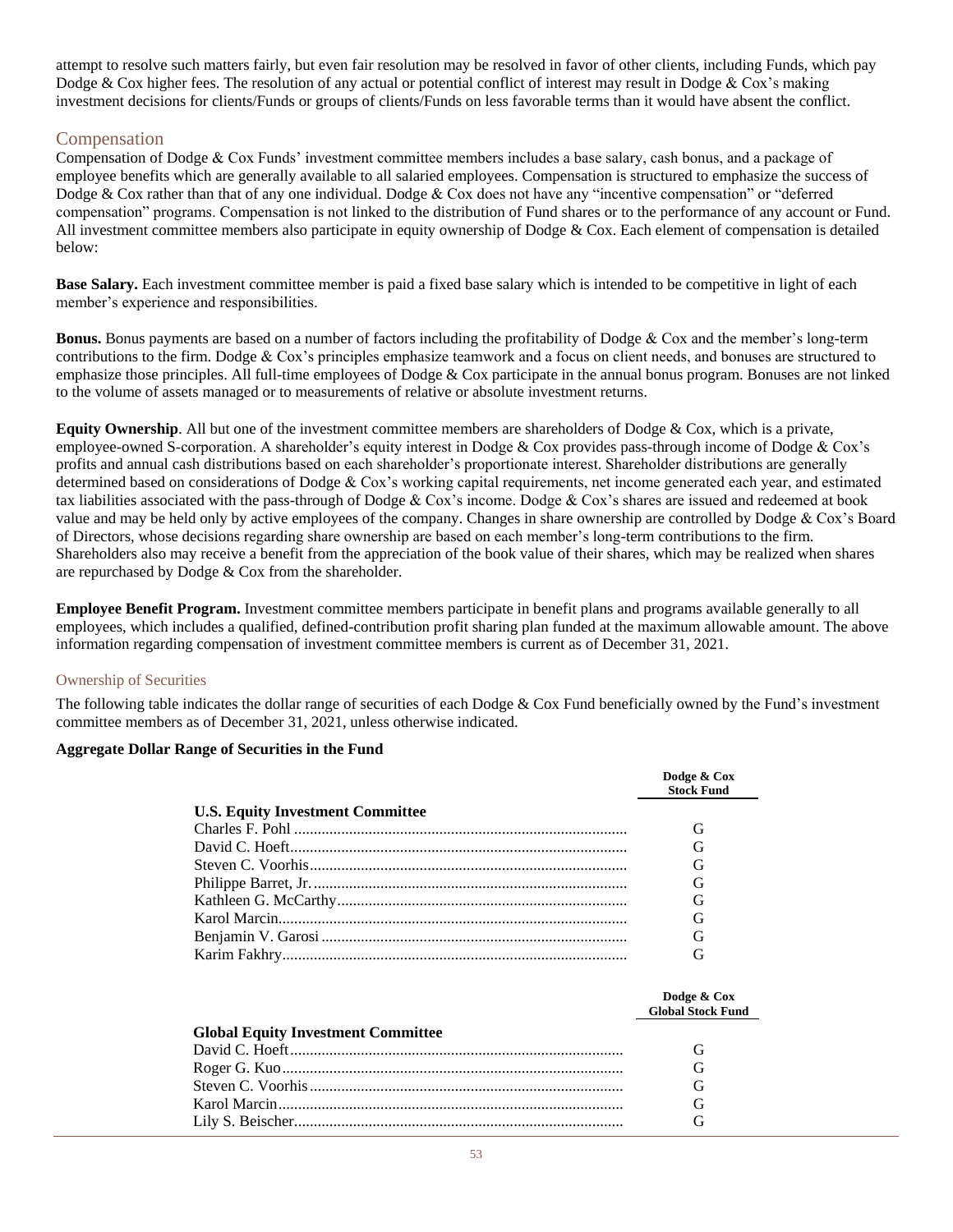|                                                  | <b>Dodge &amp; COX</b><br><b>Global Stock Fund</b>       |
|--------------------------------------------------|----------------------------------------------------------|
|                                                  | G                                                        |
|                                                  | Dodge & Cox<br><b>International</b><br><b>Stock Fund</b> |
| <b>International Equity Investment Committee</b> |                                                          |
|                                                  | G                                                        |
|                                                  | G                                                        |
|                                                  | G                                                        |
|                                                  | G                                                        |
|                                                  | G                                                        |
|                                                  | G                                                        |
|                                                  | G                                                        |

 $\sim$  $\overline{\phantom{a}}$ 

|                                                     | Dodge & Cox<br><b>Emerging Markets</b><br><b>Stock Fund</b> |
|-----------------------------------------------------|-------------------------------------------------------------|
| <b>Emerging Markets Equity Investment Committee</b> |                                                             |
|                                                     |                                                             |
|                                                     | G                                                           |
|                                                     | G                                                           |
|                                                     | G                                                           |
|                                                     | F                                                           |
|                                                     | G                                                           |
|                                                     | F                                                           |

|                                      | Dodge & Cox<br><b>Balanced Fund</b> |
|--------------------------------------|-------------------------------------|
| <b>Balanced Investment Committee</b> |                                     |
|                                      | G                                   |
|                                      | G                                   |
|                                      | G                                   |
|                                      | G                                   |
|                                      | G                                   |
|                                      | G                                   |
|                                      | F                                   |

|                                               | Dodge & Cox<br><b>Income Fund</b> |
|-----------------------------------------------|-----------------------------------|
| <b>U.S. Fixed Income Investment Committee</b> |                                   |
|                                               | G                                 |
|                                               | G                                 |
|                                               | G                                 |
|                                               | G                                 |
|                                               | G                                 |
|                                               | G                                 |
|                                               | G                                 |
|                                               | G                                 |

|                                                 | Dodge & Cox<br><b>Global Bond Fund</b> |
|-------------------------------------------------|----------------------------------------|
| <b>Global Fixed Income Investment Committee</b> |                                        |
|                                                 |                                        |
|                                                 |                                        |
|                                                 |                                        |
|                                                 |                                        |
|                                                 |                                        |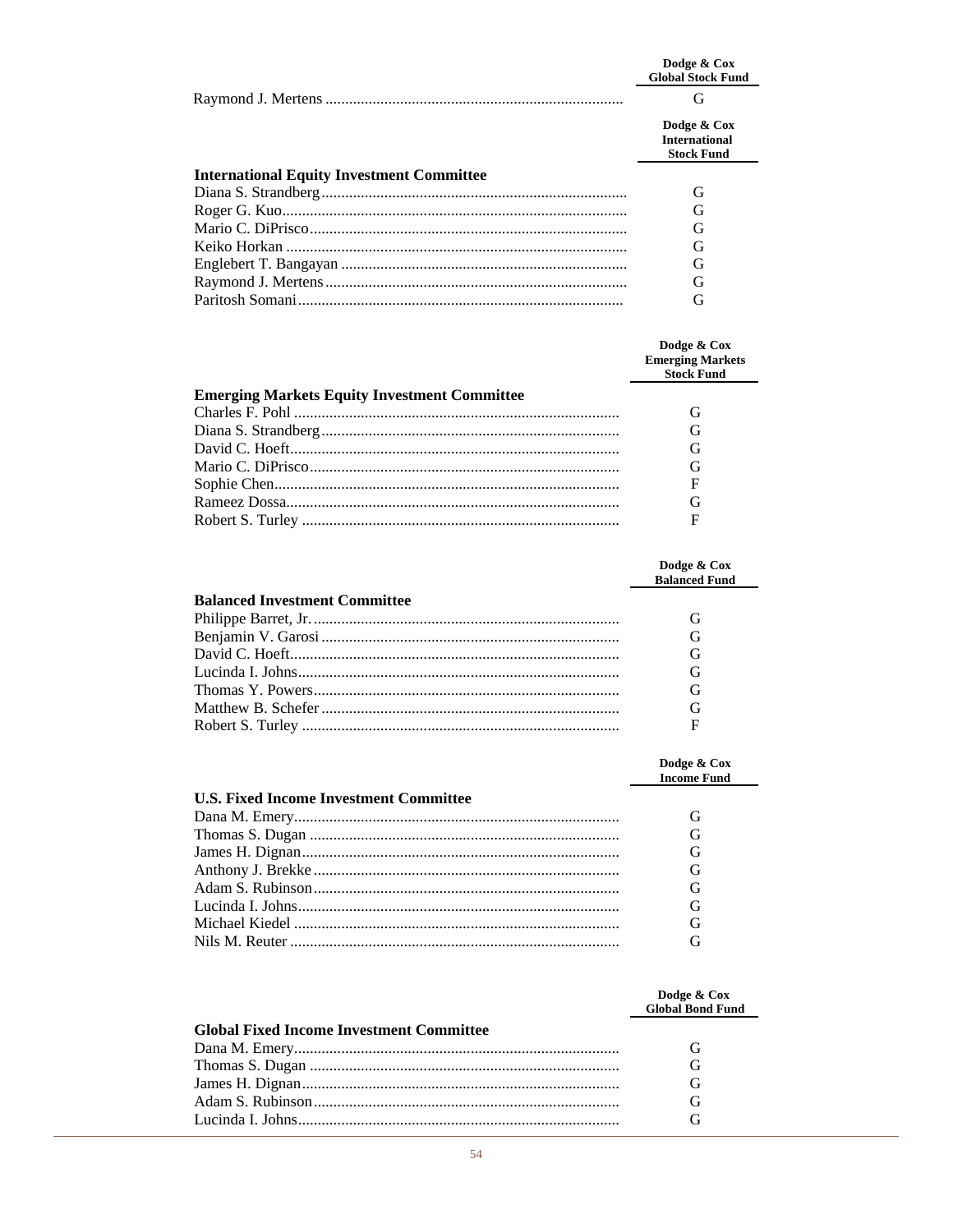| Dodge & Cox<br><b>Global Bond Fund</b> |
|----------------------------------------|
|                                        |
|                                        |

# RANGES: A—NONE; B—\$1-\$10,000; C—\$10,001-\$50,000; D—\$50,001-\$100,000;

# E—\$100,001-\$500,000; F—\$500,001-\$1,000,000; G—MORE THAN \$1,000,000.

Dodge & Cox's profit sharing plan is 85% invested in shares of the Funds. As of December 31, 2021, the profit sharing plan held \$269,458,573 in the Funds.

### **Other Service Providers**

## Custodian and Transfer Agent

State Street Bank and Trust Company, One Lincoln Street, Boston, Massachusetts 02111, at its offices of its branches and agencies throughout the world, acts as custodian of all cash and securities of the Funds and serves as fund accounting agent for the Funds. As Foreign Custody Manager for the Funds, the bank selects and monitors foreign sub-custodian banks, selects and evaluates noncompulsory foreign depositaries, and furnishes information relevant to the selection of compulsory depositaries. DST Asset Manager Solutions, Inc. (a subsidiary of SS&C Technologies, Inc.,) P.O. Box 219502, Kansas City, MO 64121-9502 acts as transfer and dividend disbursing agent for the Funds.

## Principal Underwriter

Foreside Fund Services, LLC ("Foreside"), a wholly owned subsidiary of Foreside Distributors, LLC, is a member of the Financial Industry Regulatory Authority ("FINRA") and is located at Three Canal Plaza, Third Floor, Portland, Maine 04101. Foreside serves as the Funds' principal underwriter under a Distribution Agreement with the Trust (the "Distribution Agreement"). Dodge & Cox is responsible for paying any fees and expenses incurred by the Trust under the Distribution Agreement, and the Funds are not responsible for covering any such fees or expenses. Unless otherwise terminated, the Distribution Agreement will continue in effect for an initial period of two years, and thereafter for successive annual periods if, as to each Fund, such continuance is approved at least annually by (i) the vote of a majority of those members of the Board who are not parties to the Distribution Agreement or interested persons (as defined in the 1940 Act) of any such party, cast at a meeting called for the purpose of voting on such approval and (ii) by a vote of the Board or vote of a majority of the outstanding voting securities of such Fund. Under the terms of the Distribution Agreement, Foreside acts as the agent of the Trust in connection with the continuous offering of shares of the Funds, and Foreside has no obligation to sell any specific quantity of Fund shares. Foreside continually distributes shares of the Funds on a best efforts basis. Foreside is not affiliated with Dodge & Cox. Foreside and its officers have no role in determining the investment policies or which securities are to be purchased or sold by the Trust. The Funds do not pay any brokerage commissions to Foreside.

#### Independent Registered Public Accounting Firm

PricewaterhouseCoopers LLP, 405 Howard Street, Suite 600, San Francisco, CA 94105, is the Independent Registered Public Accounting Firm to the Funds, subject to annual appointment by the Board of Trustees. PricewaterhouseCoopers LLP conducts an annual audit of the Funds' annual financial statements, and performs tax and accounting advisory services.

#### Independent Legal Counsel to the Independent Trustees

Ropes & Gray LLP, Three Embarcadero Center, Suite 2200, San Francisco, CA 94111, currently serves as Independent Legal Counsel to the Independent Trustees. A determination with respect to the independence of the Independent Legal Counsel is made at least annually by the Independent Trustees, as prescribed by the 1940 Act and the rules promulgated thereunder.

## Legal Counsel to the Funds

Dechert LLP, 1900 K Street, NW, Washington, DC 20006, currently serves as legal counsel to the Funds.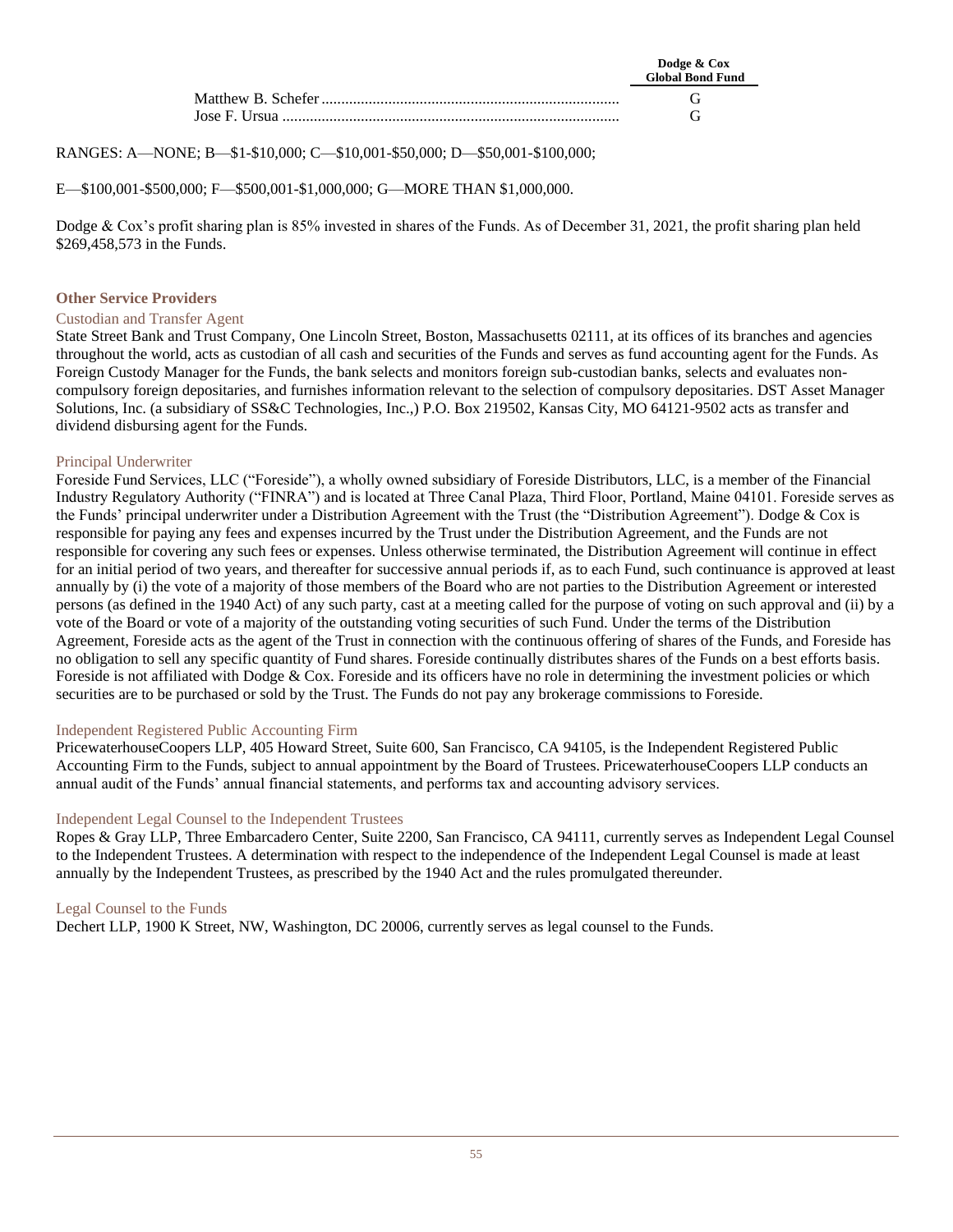# Brokerage Allocation and Other Practices

The Investment Management Agreements provide that Dodge  $& Cox$  is responsible for selecting members of securities exchanges, brokers and dealers (collectively, "brokers") for the execution of a Fund's portfolio transactions and, when applicable, the negotiation of commissions. All decisions and placements are made in accordance with the following principles:

- 1. Dodge & Cox's objective in selecting brokers and effecting portfolio transactions in securities is to seek best execution with respect to portfolio transactions. In deciding what constitutes best execution, the determinative factor is not simply quantitative, e.g., the lowest possible transaction cost, but also whether the transaction represents the best qualitative execution. The determination of what may constitute best execution of a securities transaction by a broker involves a number of considerations, including without limitation, the overall direct net economic result to a Fund (involving both price paid or received and any commissions and other costs paid), the efficiency with which the transaction is effected, the ability to effect the transaction at all where a large block is involved and to search for and obtain liquidity to minimize market impact, availability of the broker to stand ready to execute possibly difficult transactions, and the financial strength and stability of the broker. Because determining best execution involves qualitative judgments on a variety of factors, Dodge & Cox does not use a single basis of measurement that can be applied to all trades. Rather, Dodge & Cox views best execution as a process that should be evaluated over time as part of an overall relationship with a broker rather than on a trade-by-trade basis. Therefore, Dodge & Cox focuses on establishing the appropriate level of oversight, checks and balances, and documentation of best execution processes.
- 2. Factors used to select brokers and/or electronic trading platforms to execute equity transactions include, but are not limited to, Dodge & Cox's knowledge of negotiated commission rates; the nature of the security being traded; the size and type of the transaction; research and brokerage services provided by the broker; the nature and character of the markets for the security to be purchased or sold; the desired timing of the trade; the activity existing and expected in the market for the particular security; confidentiality; the execution, clearance, and settlement capabilities as well as the reputation and perceived operational/financial soundness of the broker; Dodge & Cox's knowledge of actual or apparent operational problems of any broker; the broker's historical transaction and execution services; and the reasonableness of spreads or commissions. Dodge & Cox does not select brokers solely on the basis of purported or "posted" commissions, nor does it always seek in advance competitive bidding for the most favorable commission applicable to any particular portfolio transaction. Although Dodge & Cox generally seeks competitive commissions, it will not necessarily select a broker based on the lowest commission charged in a given transaction. Dodge & Cox may not pay the lowest available commission when it believes that a broker charging a higher commission offers greater liquidity or improved price or execution; Dodge & Cox may also select a broker in recognition of research and/or brokerage services provided or expected to be provided.

When effecting a debt securities transaction in the secondary market, Dodge & Cox generally will select brokers who are deemed likely to provide best execution for the specific transaction based on certain factors. These factors may include, but are not limited to, access to offerings; market familiarity; integrity (ability to maintain confidentiality); history of competitive pricing; trade settlement capability; expertise; financial condition (credit risk); and reliability and willingness to commit capital.

3. Transactions on stock exchanges involve the payment of brokerage commissions. In transactions on stock exchanges in the United States and overseas, these commissions are negotiated. Equity securities will ordinarily be purchased in the primary markets, whether over-the-counter or listed; however, listed securities may be purchased in the over-the-counter market if such market provides best execution and liquidity. In underwritten offerings, the price includes a disclosed selling concession. In addition to placing and executing orders through traditional broker-dealers, Dodge & Cox utilizes electronic trading platforms to seek best execution. Dodge & Cox may at times use algorithmic trading tools to execute trades on various electronic communications and crossing networks.

For debt securities, it is expected that purchases and sales will ordinarily be transacted with the issuer, the issuer's underwriter, or with a primary market maker acting as principal on a net basis, with no brokerage commission being paid by the Fund. However, the price of the securities generally includes compensation which is not disclosed separately. Transactions placed through dealers who are serving as primary market makers reflect the spread between the bid and ask prices.

4. Dodge & Cox is authorized to allocate brokerage business to brokers who have provided brokerage and research services, as such services are defined in Section 28(e) of the Securities Exchange Act of 1934 (1934 Act), for a Fund and/or other accounts, if any, for which Dodge  $&$  Cox exercises investment discretion (as defined in Section 3(a)(35) of the 1934 Act) and, as to transactions as to which fixed minimum commission rates are not applicable (sometimes referred to as "soft dollar" arrangements). Such allocation may cause a Fund to pay a commission for effecting a securities transaction in excess of the amount another broker would have charged for effecting that transaction, if Dodge & Cox determines in good faith that such amount of commission is reasonable in relation to the value of the brokerage and research services provided by such broker, viewed in terms of either that particular transaction or with Dodge & Cox's overall responsibilities with respect to a Fund and the other accounts, if any, as to which it exercises investment discretion. In reaching such determination, Dodge & Cox is not required to place or attempt to place a specific cash (i.e., "hard dollar") value on the research or execution services of a broker or on the portion of any commission reflecting brokerage or research services. In demonstrating that such determinations were made in good faith, Dodge & Cox will be prepared to show that all commissions were allocated and paid for purposes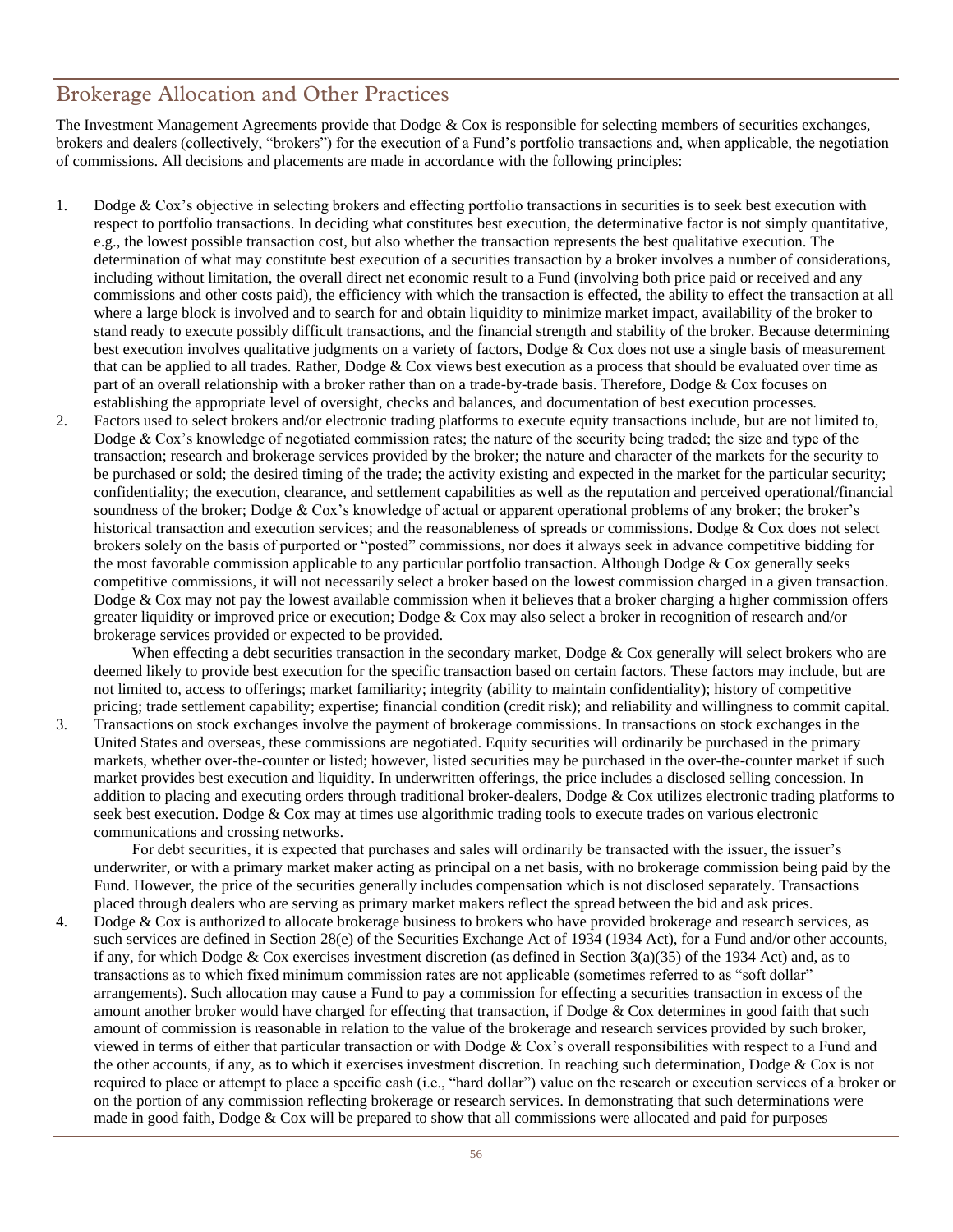contemplated by a Fund's brokerage policy; that commissions were paid only for products or services which provide lawful and appropriate assistance to Dodge  $\&$  Cox in the performance of its investment decision-making responsibilities; and that the commissions paid were within a reasonable range.

The determination that commissions are within a reasonable range will be based on any available information as to the level of commissions known to be charged by other brokers on comparable transactions, and will also take into account a Fund's policies that (i) obtaining a low commission is deemed secondary to obtaining a favorable securities price, since it is recognized that usually it is more beneficial to a Fund to obtain a favorable price than to pay the lowest commission; and (ii) the quality, comprehensiveness and frequency of research services which are provided to Dodge & Cox are useful to Dodge & Cox in performing its advisory services under its Investment Management Agreement with a Fund. Research services provided by brokers to Dodge & Cox are considered to be in addition to, and not in lieu of, services required to be performed by Dodge & Cox under its Investment Management Agreement. Research furnished by brokers through whom a Fund effects securities transactions may be used by Dodge & Cox for any of its accounts, and not all such research may be used by Dodge & Cox for the Funds.

The research services received by Dodge & Cox may be produced by the brokers effecting the trade ("proprietary research"), or by a third party broker that is not involved in effecting the trade ("third party research"). Research services received by Dodge & Cox include, without limitation, information on the economy, industries, groups of securities, and individual companies; statistical information and databases; accounting and tax law interpretations; political developments; legal and regulatory developments affecting portfolio securities; pricing and appraisal services; industry consultants; issuer disclosure services; credit, risk measurement, and performance analysis; and analysis of corporate responsibility issues. Research services may also include providing opportunities to meet with company executives, which allows Dodge & Cox analysts to gather information about a specific company, industry, or sector and to directly evaluate the strengths and weaknesses of an issuer's management team.

The receipt of investment research and information and related services permits Dodge  $\&$  Cox to supplement its own research and analysis and makes available to Dodge & Cox the views and information of individuals and research staffs of other firms, including persons having special expertise on certain companies, industries, areas of the economy, market factors, or other areas.

Research services are subject to internal analysis before being incorporated into Dodge & Cox's investment process.

Dodge & Cox may use brokerage commissions to acquire research and related services from third party vendors and brokers through commission-sharing arrangements (CSAs). CSAs are agreements between an investment adviser and a broker in which the executing broker allocates a portion of brokerage commissions to a "commission pool," which can be used to acquire third party research from another broker. Dodge & Cox may also use "step-outs" or similar transactions with brokers. In a stepout arrangement, the investment adviser executes a trade through one broker but instructs that broker to step-out all or a portion of the trade to a second broker that provides research and/or brokerage services to Dodge & Cox. This second broker will clear and settle, and receive commissions for, the stepped-out portion of the trade.

Dodge & Cox may also use hard dollars out of its own assets to pay for third party research.

5. Purchases and sales of portfolio securities within the United States other than on a securities exchange will be executed with primary market makers acting as principal except where, in the judgment of Dodge & Cox, better prices and execution may be obtained on a commission basis or from other sources.

Insofar as known to management, no Trustee or officer of the Trust, nor Dodge & Cox or any person affiliated with any of them, has any material direct or indirect interest in any broker employed by or on behalf of a Fund. There is no fixed method used in determining which brokers receive which order or how many orders.

Periodically Dodge & Cox reviews the current commission rates and discusses the execution capabilities and the services provided by the various brokers Dodge & Cox is utilizing in the execution of orders. Research services furnished by the brokers through whom Dodge & Cox effects security transactions for a Fund may be used in servicing some or all of Dodge & Cox's accounts, however, all such services may not be used by Dodge  $& Cox$  in connection with a Fund. Aggregate brokerage commissions, excluding underwriting concessions, paid by Dodge & Cox Stock Fund, Global Stock Fund, International Stock Fund, Emerging Markets Stock Fund, Balanced Fund, and Income Fund during the last three years were as follows:

|                                         | 2021      | 2020       |      | 2019       |
|-----------------------------------------|-----------|------------|------|------------|
|                                         | 6.290.244 | 8,275,838  | - \$ | 5,802,352  |
|                                         | 2,036,558 | 2,376,053  |      | 1,896,781  |
|                                         | 7.661.658 | 12.135.084 |      | 14,056,109 |
| Dodge & Cox Emerging Markets Stock Fund | 191.362   | N/A        |      | N/A        |
|                                         | 1.561.740 | 1,761,081  |      | 962,675    |
|                                         |           | 61.681     |      |            |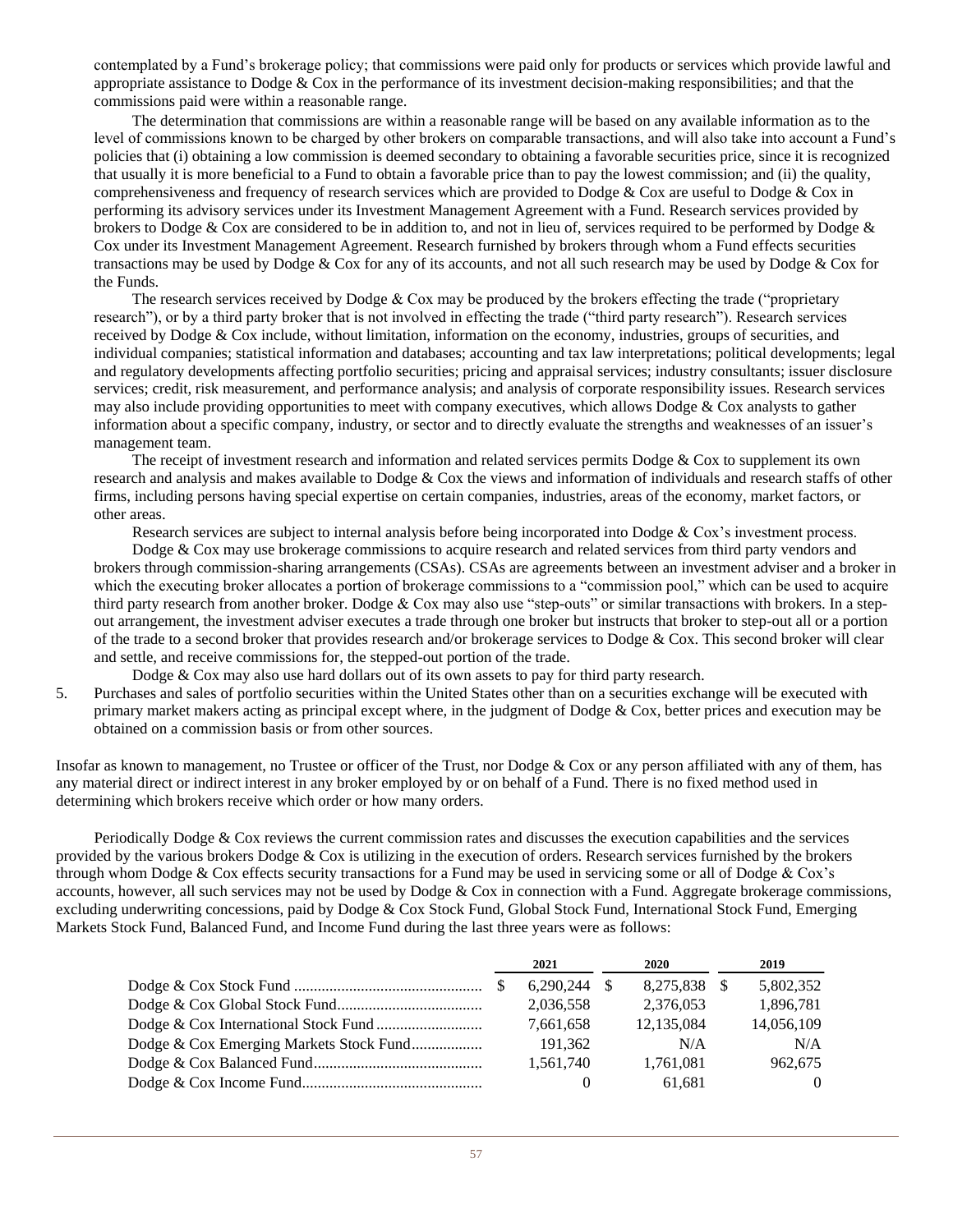Changes to brokerage commissions paid by the Funds are attributable to a number of factors, including changes in assets under management, cash flows, portfolio turnover, and the proportion of shares traded electronically or in ADR form. It is not possible to identify a single factor as the primary cause.

In 2021, Dodge & Cox Stock Fund, Global Stock Fund, International Stock Fund, Emerging Markets Stock Fund, and Balanced Fund paid brokerage commissions of \$5,979,133, \$1,980,589, \$7,428,527, \$176,893, and \$1,508,719, respectively, from aggregate portfolio transactions of \$22,204,525,382, \$5,442,434,682, \$14,924,082,079, \$146,871,767, and \$5,940,191,266, respectively, to brokers that provided research services.

As of December 31, 2021, Dodge & Cox Funds\* held the following securities of their regular broker-dealers or parent entities:

| Dodge & Cox Stock Fund<br>\$<br>4, 122, 712, 255<br>Wells Fargo & Co.<br>4,070,381,130<br>Charles Schwab Corp.<br>2,172,971,666<br>Bank of New York Mellon Corp.<br>2,019,263,181<br>Bank of America Corp.<br>1,879,315,130<br>Goldman Sachs Group, Inc.<br>1,447,693,800<br>State Street Corp.<br>Dodge & Cox Global Stock Fund<br>216,249,363<br>Wells Fargo & Co.<br>171,463,080<br>Charles Schwab Corp.<br>168,914,894<br><b>UBS</b> Group AG<br>139,731,496<br><b>Barclays PLC</b><br>138,540,117<br>Credit Suisse Group AG<br>81,143,568<br>Bank of New York Mellon Corp.<br>Dodge & Cox International<br>1,493,059,595<br><b>Stock Fund</b><br><b>UBS Group AG</b><br>1,059,600,371<br><b>Barclays PLC</b><br>938,510,931<br>Credit Suisse Group AG<br>459,965,794<br>Prudential PLC<br>Dodge & Cox Emerging Markets<br>66,919<br><b>Stock Fund</b><br>Macquarie Capital<br>Dodge & Cox Balanced Fund<br>505,598,690<br>Wells Fargo & Co.<br>393,579,590<br>Charles Schwab Corp.<br>291,274,171<br>Bank of America Corp.<br>269,799,024<br>Bank of New York Mellon Corp.<br>228,038,055<br>Goldman Sachs Group, Inc.<br>169,799,400<br>State Street Corp.<br>136,228,339<br>JPMorgan Chase & Co.<br>4,984,638<br><b>Barclays PLC</b><br>Dodge & Cox Income Fund<br>1,004,745,023<br>JPMorgan Chase & Co.<br><b>BNP Paribas SA</b><br>921,106,127<br>685,587,444<br>Bank of America Corp.<br>681,796,427<br>Citigroup, Inc.<br>577,772,696<br>Wells Fargo & Co.<br>Dodge & Cox Global Bond Fund<br>23,644,625<br>JPMorgan Chase & Co.<br>19,097,771<br>Bank of America Corp.<br>18,504,119<br>Citigroup, Inc.<br>15,721,152<br>Wells Fargo & Co. | Name                | <b>Value</b> |
|--------------------------------------------------------------------------------------------------------------------------------------------------------------------------------------------------------------------------------------------------------------------------------------------------------------------------------------------------------------------------------------------------------------------------------------------------------------------------------------------------------------------------------------------------------------------------------------------------------------------------------------------------------------------------------------------------------------------------------------------------------------------------------------------------------------------------------------------------------------------------------------------------------------------------------------------------------------------------------------------------------------------------------------------------------------------------------------------------------------------------------------------------------------------------------------------------------------------------------------------------------------------------------------------------------------------------------------------------------------------------------------------------------------------------------------------------------------------------------------------------------------------------------------------------------------------------------------------------------------------------------------------------------|---------------------|--------------|
|                                                                                                                                                                                                                                                                                                                                                                                                                                                                                                                                                                                                                                                                                                                                                                                                                                                                                                                                                                                                                                                                                                                                                                                                                                                                                                                                                                                                                                                                                                                                                                                                                                                        |                     |              |
|                                                                                                                                                                                                                                                                                                                                                                                                                                                                                                                                                                                                                                                                                                                                                                                                                                                                                                                                                                                                                                                                                                                                                                                                                                                                                                                                                                                                                                                                                                                                                                                                                                                        |                     |              |
|                                                                                                                                                                                                                                                                                                                                                                                                                                                                                                                                                                                                                                                                                                                                                                                                                                                                                                                                                                                                                                                                                                                                                                                                                                                                                                                                                                                                                                                                                                                                                                                                                                                        |                     |              |
|                                                                                                                                                                                                                                                                                                                                                                                                                                                                                                                                                                                                                                                                                                                                                                                                                                                                                                                                                                                                                                                                                                                                                                                                                                                                                                                                                                                                                                                                                                                                                                                                                                                        |                     |              |
|                                                                                                                                                                                                                                                                                                                                                                                                                                                                                                                                                                                                                                                                                                                                                                                                                                                                                                                                                                                                                                                                                                                                                                                                                                                                                                                                                                                                                                                                                                                                                                                                                                                        |                     |              |
|                                                                                                                                                                                                                                                                                                                                                                                                                                                                                                                                                                                                                                                                                                                                                                                                                                                                                                                                                                                                                                                                                                                                                                                                                                                                                                                                                                                                                                                                                                                                                                                                                                                        |                     |              |
|                                                                                                                                                                                                                                                                                                                                                                                                                                                                                                                                                                                                                                                                                                                                                                                                                                                                                                                                                                                                                                                                                                                                                                                                                                                                                                                                                                                                                                                                                                                                                                                                                                                        |                     |              |
|                                                                                                                                                                                                                                                                                                                                                                                                                                                                                                                                                                                                                                                                                                                                                                                                                                                                                                                                                                                                                                                                                                                                                                                                                                                                                                                                                                                                                                                                                                                                                                                                                                                        |                     |              |
|                                                                                                                                                                                                                                                                                                                                                                                                                                                                                                                                                                                                                                                                                                                                                                                                                                                                                                                                                                                                                                                                                                                                                                                                                                                                                                                                                                                                                                                                                                                                                                                                                                                        |                     |              |
|                                                                                                                                                                                                                                                                                                                                                                                                                                                                                                                                                                                                                                                                                                                                                                                                                                                                                                                                                                                                                                                                                                                                                                                                                                                                                                                                                                                                                                                                                                                                                                                                                                                        |                     |              |
|                                                                                                                                                                                                                                                                                                                                                                                                                                                                                                                                                                                                                                                                                                                                                                                                                                                                                                                                                                                                                                                                                                                                                                                                                                                                                                                                                                                                                                                                                                                                                                                                                                                        |                     |              |
|                                                                                                                                                                                                                                                                                                                                                                                                                                                                                                                                                                                                                                                                                                                                                                                                                                                                                                                                                                                                                                                                                                                                                                                                                                                                                                                                                                                                                                                                                                                                                                                                                                                        |                     |              |
|                                                                                                                                                                                                                                                                                                                                                                                                                                                                                                                                                                                                                                                                                                                                                                                                                                                                                                                                                                                                                                                                                                                                                                                                                                                                                                                                                                                                                                                                                                                                                                                                                                                        |                     |              |
|                                                                                                                                                                                                                                                                                                                                                                                                                                                                                                                                                                                                                                                                                                                                                                                                                                                                                                                                                                                                                                                                                                                                                                                                                                                                                                                                                                                                                                                                                                                                                                                                                                                        |                     |              |
|                                                                                                                                                                                                                                                                                                                                                                                                                                                                                                                                                                                                                                                                                                                                                                                                                                                                                                                                                                                                                                                                                                                                                                                                                                                                                                                                                                                                                                                                                                                                                                                                                                                        |                     |              |
|                                                                                                                                                                                                                                                                                                                                                                                                                                                                                                                                                                                                                                                                                                                                                                                                                                                                                                                                                                                                                                                                                                                                                                                                                                                                                                                                                                                                                                                                                                                                                                                                                                                        |                     |              |
|                                                                                                                                                                                                                                                                                                                                                                                                                                                                                                                                                                                                                                                                                                                                                                                                                                                                                                                                                                                                                                                                                                                                                                                                                                                                                                                                                                                                                                                                                                                                                                                                                                                        |                     |              |
|                                                                                                                                                                                                                                                                                                                                                                                                                                                                                                                                                                                                                                                                                                                                                                                                                                                                                                                                                                                                                                                                                                                                                                                                                                                                                                                                                                                                                                                                                                                                                                                                                                                        |                     |              |
|                                                                                                                                                                                                                                                                                                                                                                                                                                                                                                                                                                                                                                                                                                                                                                                                                                                                                                                                                                                                                                                                                                                                                                                                                                                                                                                                                                                                                                                                                                                                                                                                                                                        |                     |              |
|                                                                                                                                                                                                                                                                                                                                                                                                                                                                                                                                                                                                                                                                                                                                                                                                                                                                                                                                                                                                                                                                                                                                                                                                                                                                                                                                                                                                                                                                                                                                                                                                                                                        |                     |              |
|                                                                                                                                                                                                                                                                                                                                                                                                                                                                                                                                                                                                                                                                                                                                                                                                                                                                                                                                                                                                                                                                                                                                                                                                                                                                                                                                                                                                                                                                                                                                                                                                                                                        |                     |              |
|                                                                                                                                                                                                                                                                                                                                                                                                                                                                                                                                                                                                                                                                                                                                                                                                                                                                                                                                                                                                                                                                                                                                                                                                                                                                                                                                                                                                                                                                                                                                                                                                                                                        |                     |              |
|                                                                                                                                                                                                                                                                                                                                                                                                                                                                                                                                                                                                                                                                                                                                                                                                                                                                                                                                                                                                                                                                                                                                                                                                                                                                                                                                                                                                                                                                                                                                                                                                                                                        |                     |              |
|                                                                                                                                                                                                                                                                                                                                                                                                                                                                                                                                                                                                                                                                                                                                                                                                                                                                                                                                                                                                                                                                                                                                                                                                                                                                                                                                                                                                                                                                                                                                                                                                                                                        |                     |              |
|                                                                                                                                                                                                                                                                                                                                                                                                                                                                                                                                                                                                                                                                                                                                                                                                                                                                                                                                                                                                                                                                                                                                                                                                                                                                                                                                                                                                                                                                                                                                                                                                                                                        |                     |              |
|                                                                                                                                                                                                                                                                                                                                                                                                                                                                                                                                                                                                                                                                                                                                                                                                                                                                                                                                                                                                                                                                                                                                                                                                                                                                                                                                                                                                                                                                                                                                                                                                                                                        |                     |              |
|                                                                                                                                                                                                                                                                                                                                                                                                                                                                                                                                                                                                                                                                                                                                                                                                                                                                                                                                                                                                                                                                                                                                                                                                                                                                                                                                                                                                                                                                                                                                                                                                                                                        |                     |              |
|                                                                                                                                                                                                                                                                                                                                                                                                                                                                                                                                                                                                                                                                                                                                                                                                                                                                                                                                                                                                                                                                                                                                                                                                                                                                                                                                                                                                                                                                                                                                                                                                                                                        |                     |              |
|                                                                                                                                                                                                                                                                                                                                                                                                                                                                                                                                                                                                                                                                                                                                                                                                                                                                                                                                                                                                                                                                                                                                                                                                                                                                                                                                                                                                                                                                                                                                                                                                                                                        |                     |              |
|                                                                                                                                                                                                                                                                                                                                                                                                                                                                                                                                                                                                                                                                                                                                                                                                                                                                                                                                                                                                                                                                                                                                                                                                                                                                                                                                                                                                                                                                                                                                                                                                                                                        |                     |              |
|                                                                                                                                                                                                                                                                                                                                                                                                                                                                                                                                                                                                                                                                                                                                                                                                                                                                                                                                                                                                                                                                                                                                                                                                                                                                                                                                                                                                                                                                                                                                                                                                                                                        |                     |              |
|                                                                                                                                                                                                                                                                                                                                                                                                                                                                                                                                                                                                                                                                                                                                                                                                                                                                                                                                                                                                                                                                                                                                                                                                                                                                                                                                                                                                                                                                                                                                                                                                                                                        |                     |              |
|                                                                                                                                                                                                                                                                                                                                                                                                                                                                                                                                                                                                                                                                                                                                                                                                                                                                                                                                                                                                                                                                                                                                                                                                                                                                                                                                                                                                                                                                                                                                                                                                                                                        |                     |              |
|                                                                                                                                                                                                                                                                                                                                                                                                                                                                                                                                                                                                                                                                                                                                                                                                                                                                                                                                                                                                                                                                                                                                                                                                                                                                                                                                                                                                                                                                                                                                                                                                                                                        |                     |              |
|                                                                                                                                                                                                                                                                                                                                                                                                                                                                                                                                                                                                                                                                                                                                                                                                                                                                                                                                                                                                                                                                                                                                                                                                                                                                                                                                                                                                                                                                                                                                                                                                                                                        |                     |              |
|                                                                                                                                                                                                                                                                                                                                                                                                                                                                                                                                                                                                                                                                                                                                                                                                                                                                                                                                                                                                                                                                                                                                                                                                                                                                                                                                                                                                                                                                                                                                                                                                                                                        |                     |              |
|                                                                                                                                                                                                                                                                                                                                                                                                                                                                                                                                                                                                                                                                                                                                                                                                                                                                                                                                                                                                                                                                                                                                                                                                                                                                                                                                                                                                                                                                                                                                                                                                                                                        |                     |              |
|                                                                                                                                                                                                                                                                                                                                                                                                                                                                                                                                                                                                                                                                                                                                                                                                                                                                                                                                                                                                                                                                                                                                                                                                                                                                                                                                                                                                                                                                                                                                                                                                                                                        |                     |              |
|                                                                                                                                                                                                                                                                                                                                                                                                                                                                                                                                                                                                                                                                                                                                                                                                                                                                                                                                                                                                                                                                                                                                                                                                                                                                                                                                                                                                                                                                                                                                                                                                                                                        |                     |              |
|                                                                                                                                                                                                                                                                                                                                                                                                                                                                                                                                                                                                                                                                                                                                                                                                                                                                                                                                                                                                                                                                                                                                                                                                                                                                                                                                                                                                                                                                                                                                                                                                                                                        |                     |              |
|                                                                                                                                                                                                                                                                                                                                                                                                                                                                                                                                                                                                                                                                                                                                                                                                                                                                                                                                                                                                                                                                                                                                                                                                                                                                                                                                                                                                                                                                                                                                                                                                                                                        | <b>Barclays PLC</b> | 6, 141, 295  |

It may frequently develop that the same investment decision is made for more than one Fund or account managed by Dodge & Cox. Simultaneous transactions may often occur when the same security is suitable for the investment objective of more than one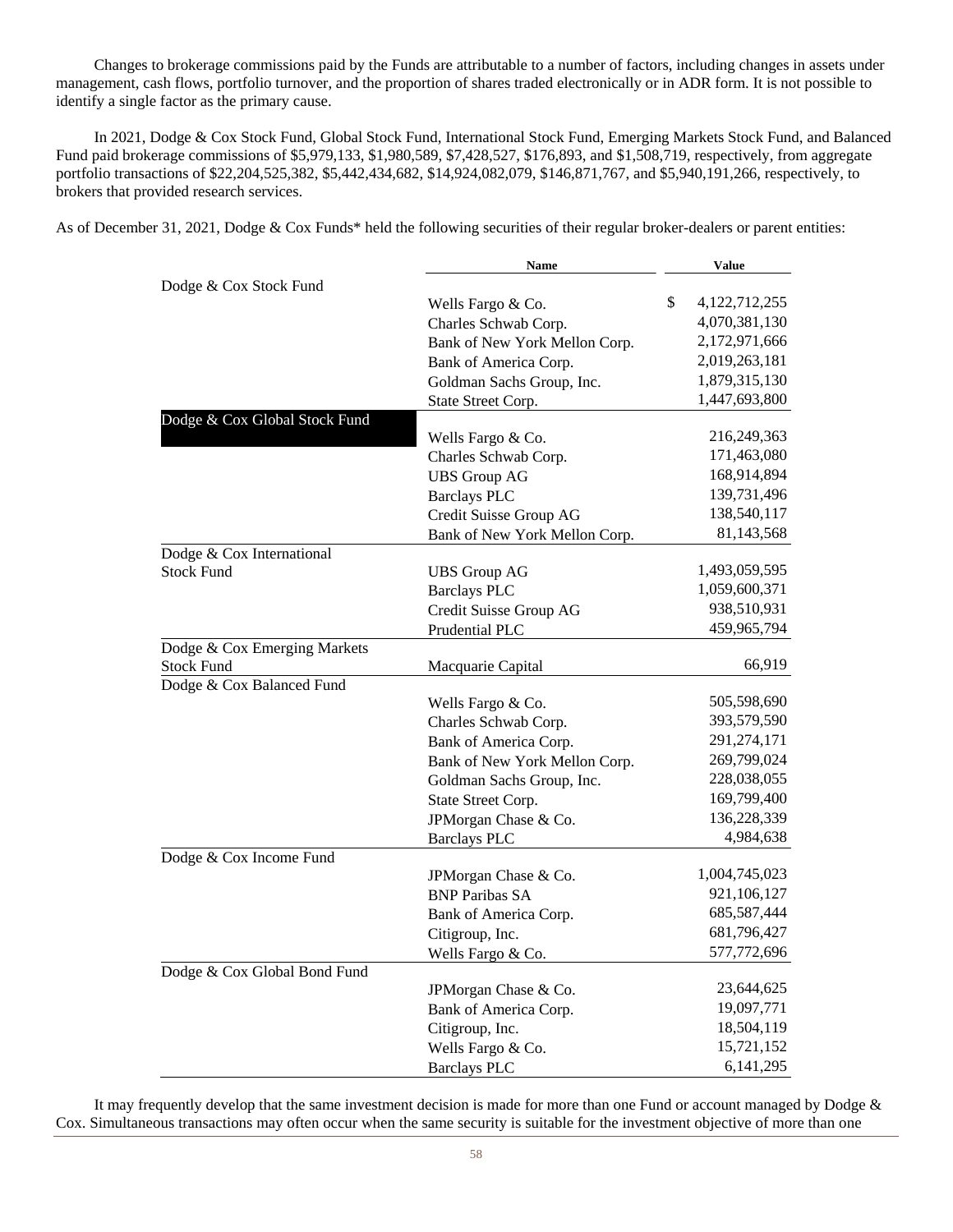account. When two or more accounts are simultaneously engaged in the purchase or sale of the same security, the transactions are averaged as to price and allocated as to amount in accordance with a formula equitable to each account. It is recognized that in some cases this system could have a detrimental effect on the price or availability of the security as far as a Fund is concerned. In other cases, however, it is believed that the ability of a Fund to participate in volume transactions may produce better executions for the Fund.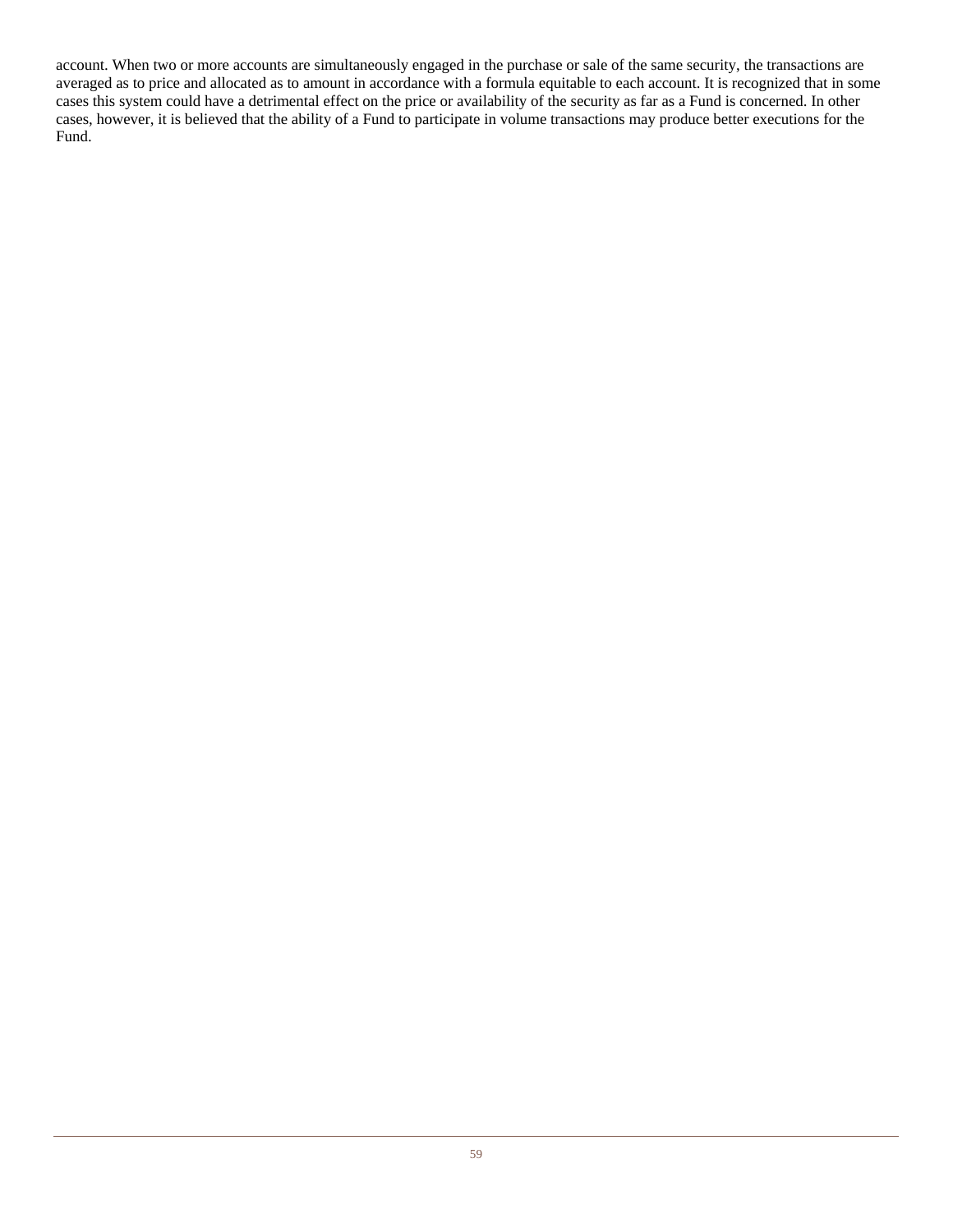# Capital Stock

The Trust was organized as a Delaware statutory trust in 1998. The Trust's Declaration of Trust grants authority to the Board of Trustees to create, classify, and/or re-designate shares of beneficial interest in separate series and classes. As of the date of this SAI, each of the seven Dodge & Cox Funds is a series of the Trust. As of May 1, 2022, the then-outstanding shares of the Dodge & Cox Stock Fund, Dodge & Cox Global Stock Fund, Dodge & Cox International Stock Fund, Dodge & Cox Balanced Fund, Dodge & Cox Income Fund, and Dodge & Cox Global Bond Fund were redesignated as Class I shares of the respective Funds, an each of those Funds concurrently designated and established Class X shares. The Funds' share classes are shown below:

| Dodge & Cox Stock Fund                  | Dodge & $\text{Cox Stock} - \text{Class I}$<br>Dodge & Cox Stock - Class X             |
|-----------------------------------------|----------------------------------------------------------------------------------------|
| Dodge & Cox Global Stock Fund           | Dodge & Cox Global Stock - Class I<br>Dodge & Cox Global Stock – Class X               |
| Dodge & Cox International Stock Fund    | Dodge & Cox International Stock – Class I<br>Dodge & Cox International Stock – Class X |
| Dodge & Cox Emerging Markets Stock Fund | Dodge & Cox Emerging Markets Stock                                                     |
| Dodge & Cox Balanced Fund               | Dodge & $Cox$ Balanced – Class I<br>Dodge & Cox Balanced – Class X                     |
| Dodge & Cox Income Fund                 | Dodge & Cox Income $-$ Class I<br>Dodge & Cox Income – Class X                         |
| Dodge & Cox Global Bond                 | Dodge & Cox Global Bond – Class I<br>Dodge & Cox Global Bond – Class X                 |

Each class of each Fund may be purchased at net asset value without sales charge by eligible investors.

Each share evidences a beneficial ownership interest in a Fund, and there is no limit to the number of shares that may be issued. All shares of a Fund have the same rights as to redemption, dividends, and in liquidation. On any matter submitted to a vote of shareholders, all shares will be voted separately by the individual Funds except when (i) required under the 1940 Act, shares will be voted in the aggregate, and (ii) the Board of Trustees has determined that a matter affects more than one Fund, then shareholders of all affected Funds will be entitled to vote. In addition, the Board of Trustees may determine that a matter affects only the interests of one or more share classes of a Fund, in which case, such a matter will be voted on only by holders of the affected class of shares. All shares issued are fully paid and non-assessable, are transferable, and are redeemable at net asset value upon demand of the shareholder. Shares have no preemptive or conversion rights. The Trust is not required to hold annual meetings of shareholders. Three of the Funds existed with a different legal form before they were reorganized as series of the Trust in 1998 following shareholder votes. Dodge & Cox Balanced Fund was established in 1931; Dodge & Cox Stock Fund in 1965; Dodge & Cox Income Fund in 1989; Dodge & Cox International Stock Fund in 2001; Dodge & Cox Global Stock Fund in 2008; Dodge & Cox Global Bond Fund in 2014; and Dodge & Cox Emerging Markets Stock Fund in 2021.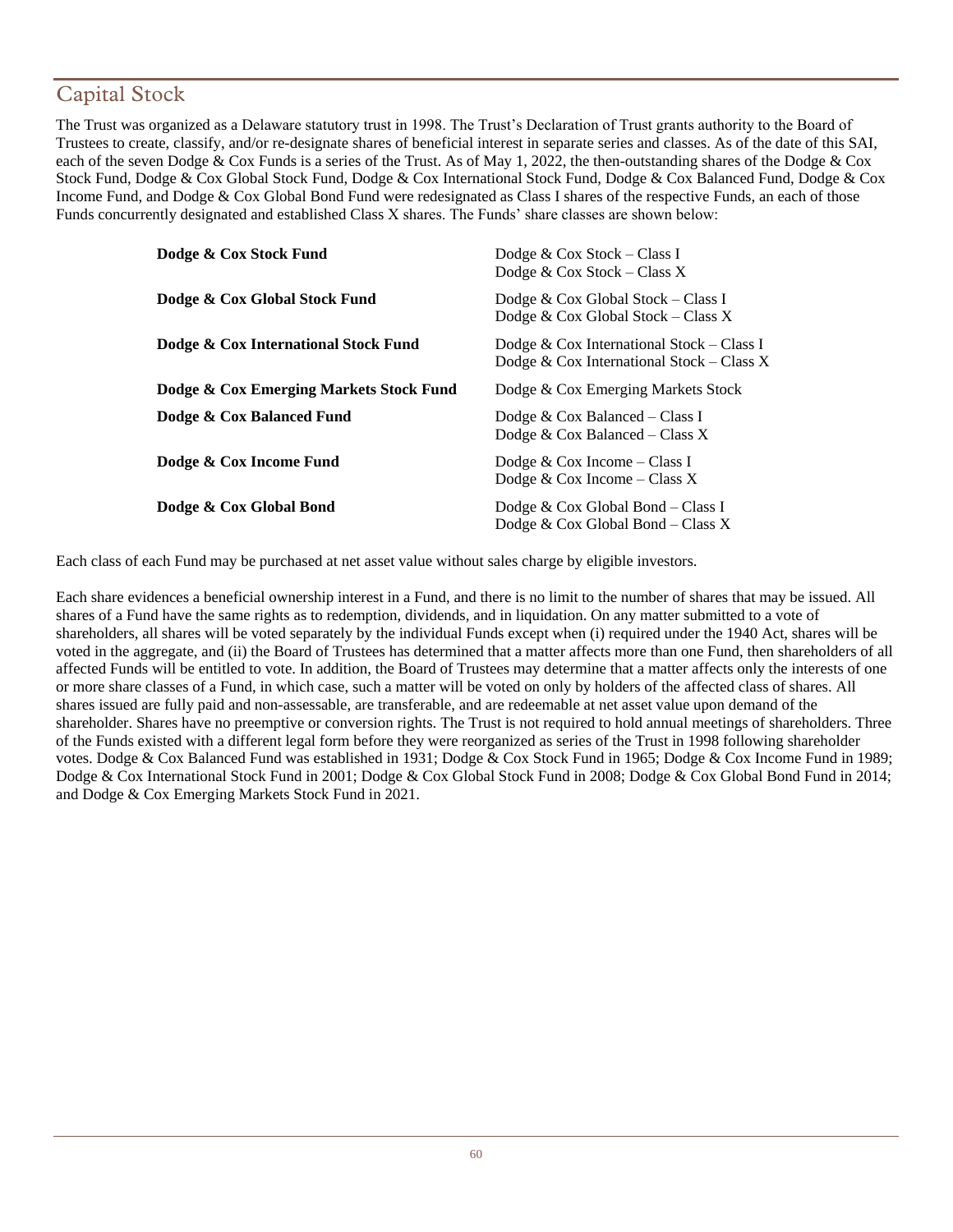# Purchase, Redemption, and Pricing of Shares

The procedures for purchasing and redeeming shares of a Fund are described in the Funds' Prospectus, which is incorporated herein by reference.

# **Net Asset Value Per Share**

The purchase and redemption price of the shares of a Fund, or any class thereof, is equal to the net asset value per share ("NAV") or share price of such Fund or class. NAV is determined by subtracting the total liabilities (including accrued expenses and dividends payable) attributable to a Fund or class from the total assets (the market value of the securities a Fund holds plus cash and other assets, including income accrued but not yet received) of such Fund or class and dividing the result by the total number of shares outstanding of such Fund or class. The NAV is normally calculated as of the scheduled close of trading on the New York Stock Exchange ("NYSE"), generally 4 p.m. Eastern Time, each day that the NYSE is open for business. The NYSE is closed on the following days: New Year's Day, Martin Luther King, Jr. Day, Presidents' Day, Good Friday, Memorial Day, Juneteenth National Independence Day, Independence Day, Labor Day, Thanksgiving Day, and Christmas Day.

If the NYSE is unexpectedly closed due to weather or other extenuating circumstances on a day it would normally be open for business or if the NYSE has an unscheduled early closing, the Funds reserve the right to (i) advance the time as of which the NAV is calculated and, therefore, also the time by which purchase and redemption orders must be received in order to receive that day's NAV or (ii) accept purchase and redemption orders until, and calculate NAV as of, the normally scheduled close of regular trading on the NYSE for that day. The Funds generally do not accept purchase and redemption orders (or calculate their NAV) on days that the NYSE is closed for business (scheduled or unscheduled). However, on any day that the NYSE is closed when it would normally be open for business, a Fund may determine to accept purchase and redemption orders until (and calculate its NAV as of) the normally scheduled close of regular trading on the NYSE or such other time that the Fund may determine. The days and times at which transactions and shares are priced, and until which orders are accepted, may also be changed when (a) the NYSE is closed, other than customary weekend and holiday closings, (b) trading on the NYSE is restricted, (c) an emergency exists as a result of which disposal by a Fund of securities owned by it is not reasonably practicable or it is not reasonably practicable for a Fund to fairly determine the value of its net assets, or (d) a governmental body having jurisdiction over a Fund may by order permit such a suspension for the protection of a Fund's shareholders; provided that applicable rules and regulations of the SEC (or any succeeding governmental authority) shall govern as to whether the conditions prescribed in (b), (c), or (d) exist.

Trading on foreign exchanges and over-the-counter markets is normally completed well before the close of business of the NYSE on each day that the NYSE is open. Trading in non-U.S. securities generally, or in a particular country or countries, may not take place on every NYSE business day. Furthermore, trading takes place in various foreign markets on days that are not business days for the NYSE and on which the NAV of a Fund or any class is not calculated. Thus, the calculation of the NAV of a Fund or any class does not take place contemporaneously with the determination of the prices of many of the portfolio securities used in the calculation and, if events affecting the value of these foreign securities occur and would have a material effect on NAV of a Fund or any class, the securities are valued at fair value.

Assets (including investments) and liabilities initially valued in currencies other than the U.S. dollar are converted to the U.S. dollar using prevailing exchange rates. Currency forward contracts are valued based on the prevailing forward exchange rates of the underlying currencies. As a result, the net assets of a Fund or any class may be affected by changes in the value of currencies in relation to the U.S. dollar.

Each Fund's liabilities are allocated among its classes. The total of such liabilities allocated to a class plus any other expenses specially allocated to that class are then deducted from the class's proportionate interest in the Fund's assets, and the resulting amount for each class is divided by the number of shares of that class outstanding to produce the class's NAV per share.

# **Purchases-In-Kind**

Dodge & Cox may, at its discretion, permit you to purchase shares of a Fund through the exchange of other securities you own. Any securities exchanged (i) must meet the investment objective, policies and limitations of the Fund; (ii) must have a readily ascertainable market value; (iii) must be liquid; (iv) must not be subject to restrictions on resale; and  $(v)$  the market value of any securities exchanged, plus any cash, must be at least \$100 million (\$25 million with respect only to the Dodge & Cox Income Fund); Dodge & Cox reserves the right to make exceptions to this minimum at its discretion. In addition, certain clients of Dodge & Cox, including the Funds, whose assets would be eligible for purchase by one or more of the Funds may purchase shares of a Fund with such assets. Dodge & Cox has unlimited discretion to accept or reject any securities submitted for exchange. Fund shares purchased in exchange for securities generally may not be redeemed or exchanged until the transfer has settled. The basis of the exchange will depend upon the net asset value of the shares purchased and securities exchanged. Securities accepted by the Fund will be valued in the same manner as the Fund values its assets, and such value will include any interest accrued on the securities prior to their delivery to the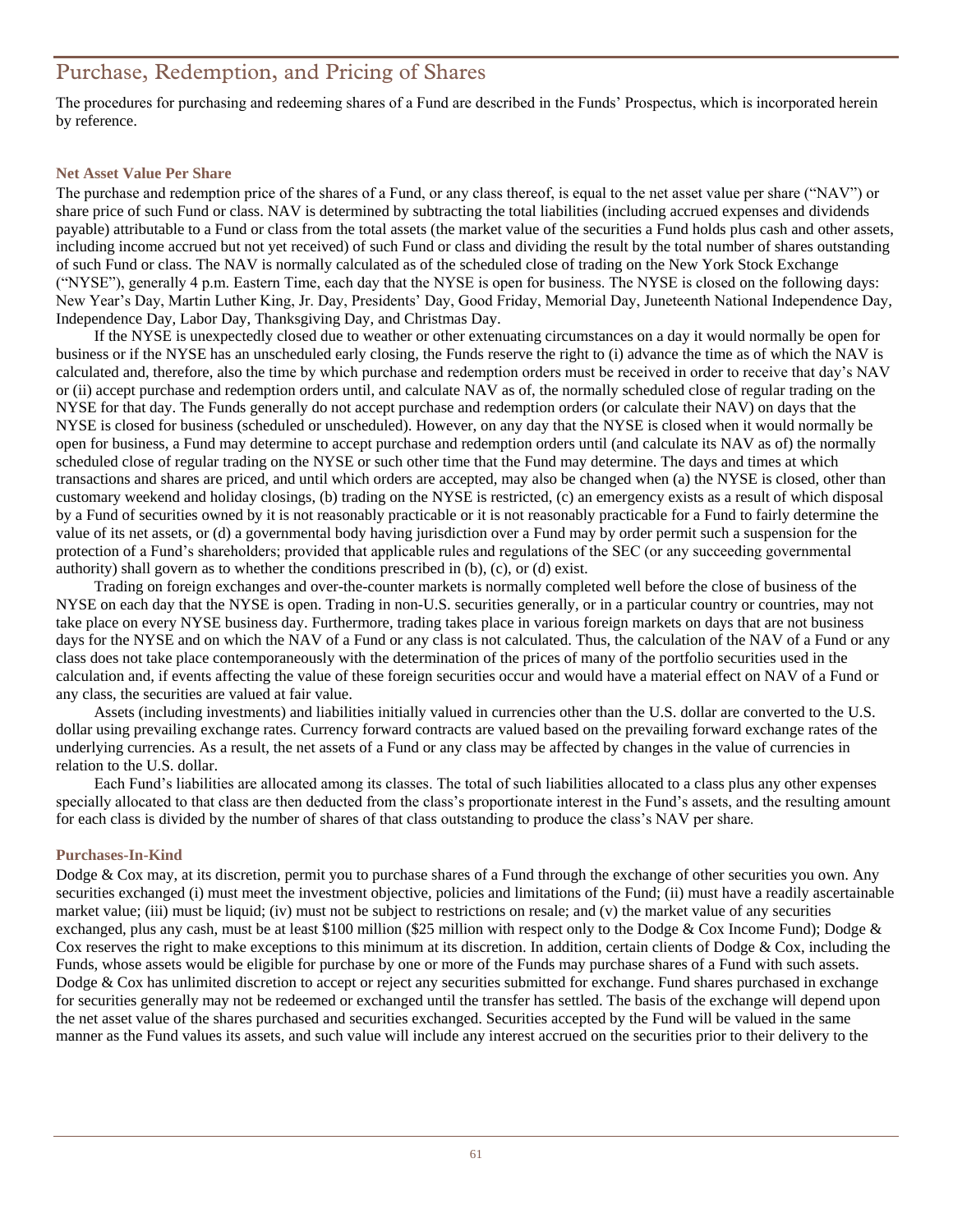Fund. The securities become the property of the Fund as of the date of the exchange, at which time any interest, dividends, subscription, or other rights that are attached to the securities also become the property of the Fund.

# **Redemptions In Kind**

The Funds reserve the right, if conditions exist which make cash payments undesirable, to honor any request for redemption by making payment in whole or in part in readily marketable securities chosen by a Fund and valued as they are for purposes of computing a Fund's NAV (a "redemption-in-kind"). Such conditions may include, but are not limited to, circumstances under which raising cash to meet a redemption request could dilute the interests of the Fund's remaining shareholders or compromise the Fund's ability to raise enough cash to meet foreseeable redemption requests by other shareholders. If payment is made in securities, a shareholder may incur transaction expenses in converting these securities to cash. In addition, if a Fund effects a redemption in kind, the redeeming shareholder will bear market, liquidity, and other risks associated with such securities. Each of the Stock Fund, the Global Stock Fund, the International Stock Fund, the Emerging Markets Stock Fund, and the Balanced Fund may also effect redemptions in kind in an effort to manage cash positions and/or to offset certain of the liquidity-related risks that arise from significant redemption activity. This practice may reduce the need for the Stock Fund, the Global Stock Fund, the International Stock Fund, the Emerging Markets Stock Fund, and the Balanced Fund to maintain significant cash reserves and to sell portfolio holdings to meet redemption requests and thus may enable such Funds to reduce cash drag, transaction costs and capital gains. Dodge & Cox believes that this practice may benefit the applicable Funds and their shareholders, including the possibility of reducing the amount of capital gain distributions to their shareholders. Shareholders who redeem their shares in kind may sell some or all of the securities they receive from the applicable Funds. There is a risk that this activity could negatively impact the market value of those securities and, in turn, the NAV of such Funds. Dodge & Cox believes that the benefits described above outweigh the risk of potential negative NAV impact.

Some shareholders may be paid in whole or in part in securities (which may differ among shareholders), while other shareholders may be paid entirely in cash even with respect to redemptions on the same date. Shareholders paid in whole or in part in securities will receive a basket of securities that corresponds generally pro rata to the Fund's portfolio holdings. With respect to the Stock Fund, the Global Stock Fund, the International Stock Fund, the Emerging Markets Stock Fund, and the Balanced Fund, shareholders will receive either a pro rata basket or a "Redemption Basket" valued as they are for purposes of computing a Fund's NAV. A list of the designated securities and approximate weightings of the securities comprising the Redemption Basket will be made available at dodgeandcox.com periodically and upon request. The Redemption Basket includes only securities that have been disclosed in the Fund's latest quarter-end holdings disclosure. Dodge & Cox may in its discretion omit a security or adjust the weighting of a security included in the published Redemption Basket when processing a redemption in kind due to circumstances such as, but not limited to, changes in the applicable Fund's investment strategy and portfolio holdings, the existence of material non-public information about the security, corporate actions, the fact that a security is using fair value pricing, or other circumstances, as may be determined by Dodge & Cox.

There may be practical limitations on a Fund's ability to effectuate redemptions in-kind, and it may not be possible for a Fund to exercise its right to redeem a shareholder in-kind under certain circumstances. The Funds are not obligated to honor requests for a redemption in kind.

The Funds have elected to be governed by Rule 18f-1 under the 1940 Act, as a result of which a Fund is obligated to redeem shares, with respect to any one shareholder during any 90-day period, solely in cash up to the lesser of \$250,000 or 1% of the net asset value of the Fund at the beginning of the period.

# **Exchanges**

Shareholders may exchange shares of one class of a Fund for shares of the same class of another Fund at each class's NAV. Such an exchange is treated as a redemption and purchase, and shareholders may realize a taxable gain or loss on such transaction. In addition, eligible defined contribution employee benefit plans may elect to exchange Class I shares of a Fund for Class X shares of the same Fund at each class's NAV. Such an exchange is not treated as a redemption and purchase.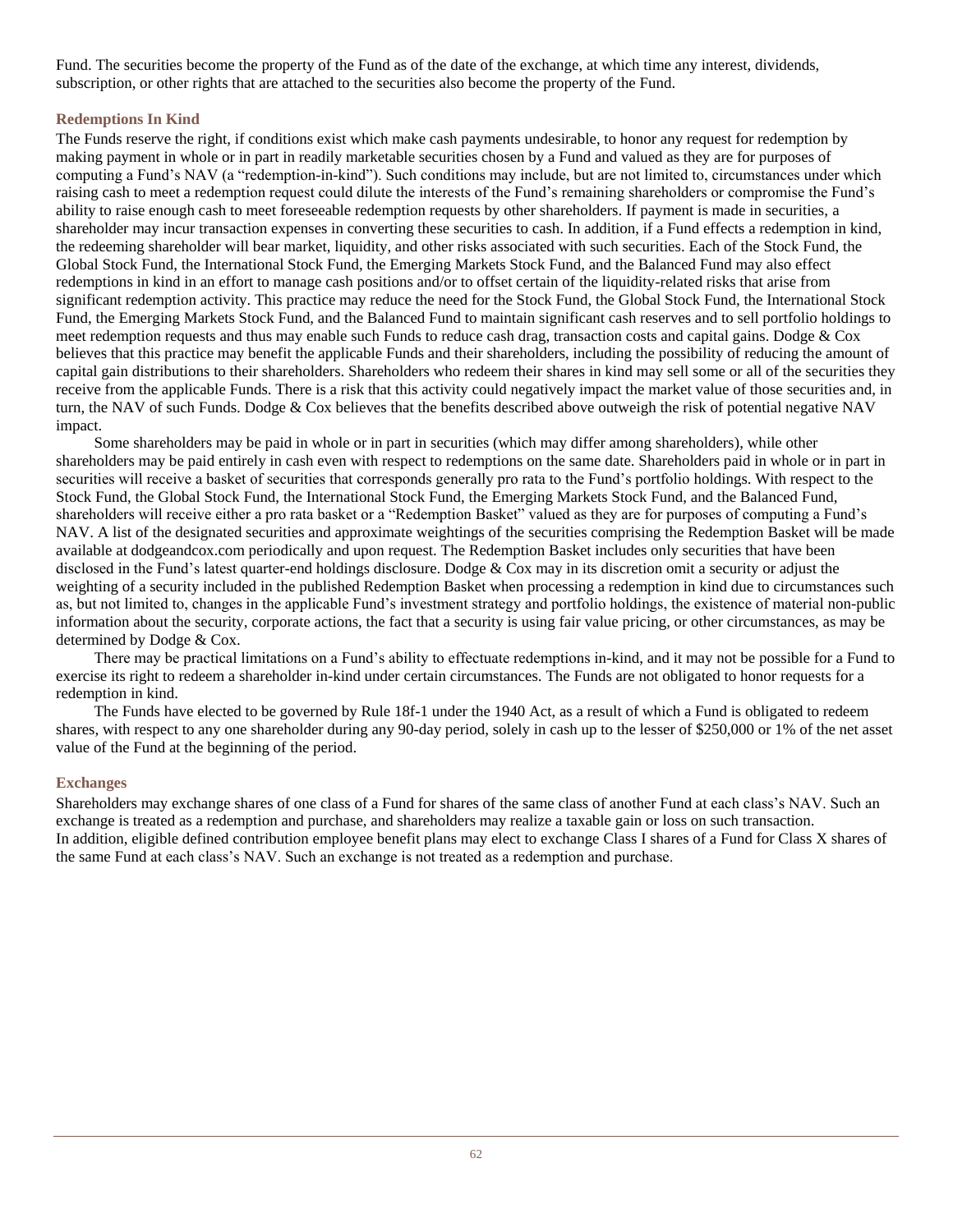# Taxation of the Funds

Set forth below is a discussion of certain U.S. federal income tax issues concerning the Funds and the purchase, ownership, and disposition of Fund shares. This discussion does not purport to be complete or to deal with all aspects of federal income taxation that may be relevant to shareholders in light of their particular circumstances. This discussion is based upon present provisions of the Internal Revenue Code of 1986, as amended (Code), the regulations promulgated thereunder, and judicial and administrative authorities, all of which are subject to change, which change may be retroactive. You should consult your own tax adviser with regard to the federal tax consequences of the purchase, ownership, or disposition of Fund shares, as well as the tax consequences arising under the laws of any state, foreign country, or other taxing jurisdiction.

Each Fund intends to qualify each year as a regulated investment company under Subchapter M of the Code. Accordingly, each Fund must, among other things, (a) derive in each taxable year at least 90% of its gross income from dividends, interest, payments with respect to certain securities loans, and gains from the sale or other disposition of stock, securities or foreign currencies, net income from certain publicly traded partnerships or other income derived with respect to its business of investing in such stock, securities or currencies; and (b) diversify its holdings so that, at the end of each fiscal quarter, (i) at least 50% of the value of the Fund's total assets is represented by cash and cash items, U.S. Government securities, the securities of other regulated investment companies and other securities, with such other securities limited, in respect of any one issuer, to an amount not greater than 5% of the value of the Fund's total assets and 10% of the outstanding voting securities of such issuer, and (ii) not more than 25% of the value of its total assets is invested in the securities of any one issuer (other than U.S. Government securities and the securities of other regulated investment companies), or in two or more controlled issuers in the same or similar or related trades or businesses, or in certain publicly traded partnerships. As a regulated investment company, each Fund generally is not subject to U.S. federal income tax on income and gains that it distributes to shareholders, if at least 90% of each Fund's investment company taxable income (which includes, among other items, dividends, interest, and the excess of any net short-term capital gains over net long-term capital losses) and any net tax-exempt income for the taxable year is distributed. Each Fund intends to distribute substantially all of such income.

If, in any taxable year, a Fund fails to qualify as a regulated investment company under the Code or fails to meet the distribution requirement, it would be taxed in the same manner as an ordinary corporation and distributions to its shareholders would not be deductible by the Fund in computing its taxable income. In addition, the Fund's distributions, to the extent derived from the Fund's current or accumulated earnings and profits, would constitute dividends which are generally taxable to shareholders as ordinary income, even if those distributions are attributable (wholly or partly) to net long-term capital gains. If a Fund fails to qualify as a regulated investment company in any year, it must pay out its earnings and profits accumulated in that year in order to qualify again as a regulated investment company. Amounts not distributed on a timely basis in accordance with a calendar year distribution requirement are subject to a nondeductible 4% excise tax at the Fund level. To avoid the tax, each Fund must generally distribute during each calendar year an amount at least equal to the sum of (1) 98% of its ordinary income (not taking into account any capital gains or losses) for the calendar year, (2) 98.2% of its capital gains in excess of its capital losses (adjusted for certain ordinary losses) for a one-year period generally ending on October 31 of the calendar year, and (3) all ordinary income and capital gains for previous years that were not distributed or taxed to the Fund during such years. To avoid application of the excise tax, each Fund intends to make distributions in accordance with the calendar year distribution requirement. Certain deferrals, elections and adjustments may apply in computing a Fund's taxable income and net gains and in calculating the required distribution under the excise tax.

You need to be aware of the possible tax consequences when:

- You sell Fund shares, including an exchange from one Fund to another.
- A Fund makes a distribution to your account.

#### **Taxes on Sales of Shares and Fund Redemptions**

If your shares are held in a taxable account, you will generally have a taxable capital gain or loss if you sell your Fund shares or exchange them for shares of a different Fund. The amount of the gain or loss and the rate of tax will depend primarily upon how much you paid for the shares (your "cost basis"), how much you sold them for, and how long you held them. Your total cost basis is generally the original amount paid for shares in a Fund, plus the value of reinvested dividends and capital gains distributions.

A shareholder who redeems shares of the Funds in-kind generally will recognize a gain or a loss equal to the difference between the market value of the securities and other assets received by the shareholder in redemption of its shares at the time of the redemption and the shareholder's basis in the Fund shares redeemed. Any capital gain or loss realized upon a shareholder's redemption of Fund shares is generally treated as long-term capital gain or loss if the Fund shares have been held for more than one year and as short-term capital gain or loss if the shares have been held for one year or less. Persons redeeming Fund shares in-kind should consult their own tax advisors with respect to the tax treatment of any redemption transaction.

At the time you sell shares from a Fund, you should inform the Fund of your cost selection for tax reporting purposes, or you should specify in advance a standing cost basis method for your account. For tax reporting purposes, the cost basis of shares that you sell must be determined using a method acceptable to the IRS. Such methods include (but are not limited to) the "first in first out" (FIFO) method and the "average cost" method. Unless you specify an alternate cost basis method, the Funds will default to the average cost method when calculating cost basis.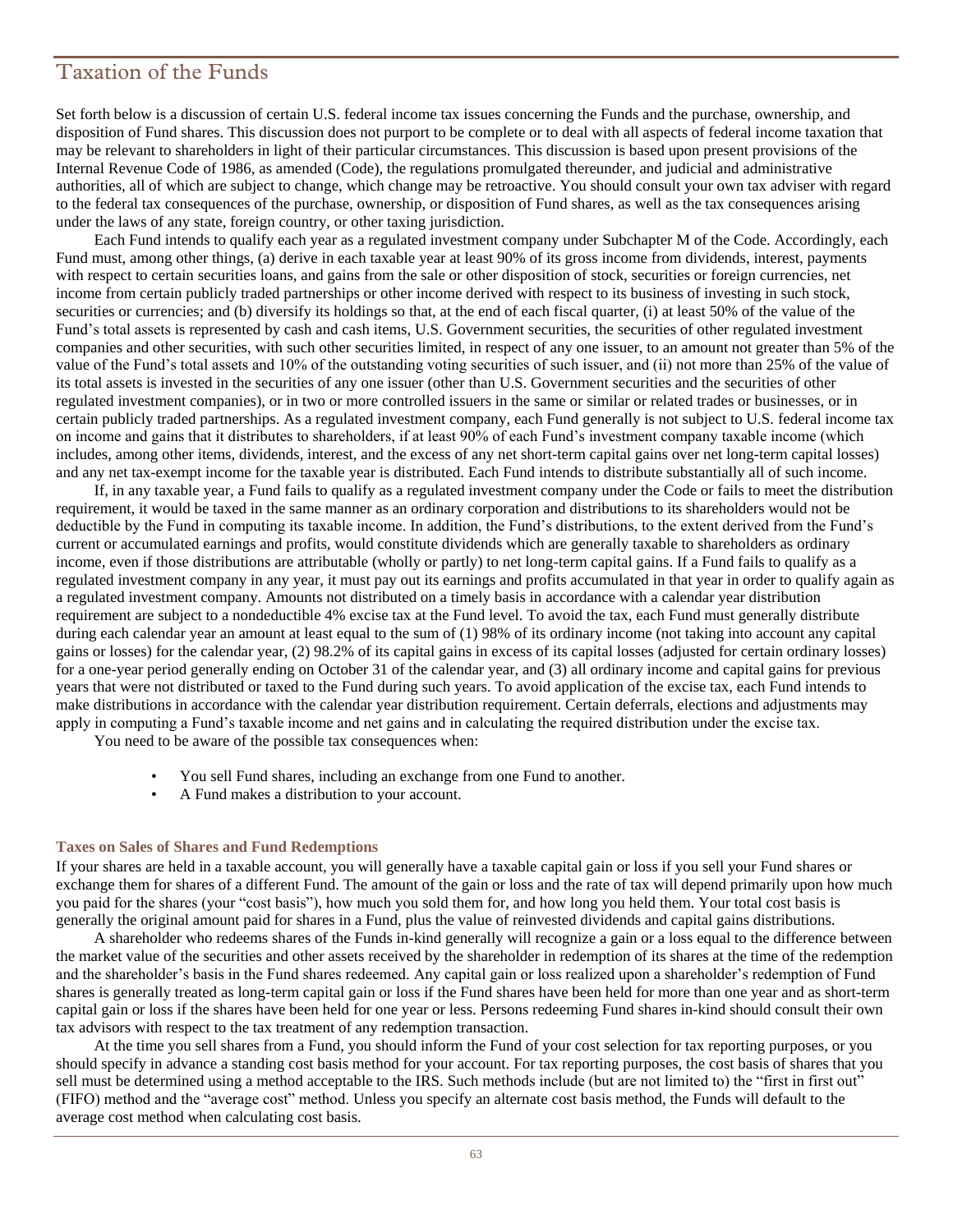"Covered shares" are generally Fund shares that are acquired on or after January 1, 2012. If you sell or exchange covered shares within a taxable account, the Funds will report the gross proceeds, cost basis, and holding period of the shares sold on Form 1099-B by February 15th. The Funds will also report this information to the IRS. "Non-covered shares" generally are those Fund shares acquired prior to January 1, 2012, or shares transferred into your account without corresponding cost basis information. If you sell or exchange non-covered shares from a taxable account, the Funds will report the gross proceeds to you and to the IRS on Form 1099-B. If the Funds have average cost basis information for the non-covered shares sold, the information will be reported to you on a separate statement mailed along with Form 1099-B. The information on the separate statement is not reported to the IRS. Additional information about cost basis reporting is available at dodgeandcox.com/costbasis.

Any loss realized on a sale or exchange of Fund shares will be disallowed to the extent the shares disposed of are replaced (including through reinvestment of dividends) within a period of 61 days, beginning 30 days before and ending 30 days after the shares are disposed of. In such a case the basis of the acquired shares will be adjusted to reflect the disallowed loss. If you hold Fund shares for six months or less and during that period receive a distribution taxable to you as long-term capital gain, any loss realized on the sale of such shares during such six-month period would be a long-term capital loss to the extent of such distribution.

To help you maintain accurate records, the Funds will send you a confirmation immediately following each transaction (except for systematic purchases) and quarterly and year-end statements detailing all transactions in your account during the period.

#### **Taxes on Fund Distributions**

The following summary does not apply to retirement accounts, such as IRAs, which are tax-deferred until shareholders withdraw money from them.

Distributions of investment company taxable income are taxable to you, whether paid in cash or reinvested in Fund shares. Dividends paid by a Fund to a corporate shareholder, to the extent such dividends are attributable to dividends received by the Fund from U.S. corporations, may, subject to limitation, be eligible for the dividends received deduction. Holders of a Dodge & Cox Fund may be able to take such a deduction.

A portion of the dividends paid to you by a Fund may be qualified dividends subject to a lower maximum tax rate (depending on whether the individual's income exceeds certain threshold amounts). In general, income dividends from domestic corporations and qualified foreign corporations will be permitted this favored federal tax treatment. Distributions of qualified dividends will be eligible for these reduced rates of taxation only if you own your shares for at least 61 days during the 121-day period beginning 60 days before the ex-dividend date of any dividend. Dividends from interest earned by a Fund on debt securities and dividends received from unqualified foreign corporations will continue to be taxed at the higher ordinary income tax rates.

Individuals (and certain other non-corporate entities) are generally eligible for a 20% deduction with respect to taxable ordinary REIT dividends and certain taxable income from MLPs. Applicable Treasury Regulations allow a Fund to pass through to its shareholders such taxable ordinary REIT dividends. Accordingly, individual (and certain other non-corporate) shareholders of a Fund that have received such taxable ordinary REIT dividends may be able to take advantage of this 20% deduction with respect to any such amounts passed through 2025. However, the regulations do not provide a mechanism for a Fund to pass through to its shareholders income from MLPs that would be eligible for such deduction if received directly by the shareholders.

Certain distributions reported by a Fund as Section  $163(j)$  interest dividends may be treated as interest income by shareholders for purposes of the tax rules applicable to interest expense limitations under Code section 163(j). Such treatment by the shareholder is generally subject to holding period requirements and other potential limitations, although the holding period requirements are generally not applicable to dividends declared by money market funds and certain other funds that declare dividends daily and pay such dividends on a monthly or more frequent basis. The amount that a Fund is eligible to report as a Section 163(j) dividend for a tax year is generally limited to the excess of the Fund's business interest income over the sum of the Fund's (i) business interest expense and (ii) other deductions properly allocable to the Fund's business interest income.

The excess of net long-term capital gains over net short-term capital losses realized, distributed and properly reported by a Fund, whether paid in cash or reinvested in Fund shares, will generally be taxable to you as long-term gain, regardless of how long you have held Fund shares. Distributions of net capital gains from assets held by a Fund for one year or less will be taxed as ordinary income.

A portion of a Fund's distributions may be treated as a return of capital to you for federal income tax purposes. In such a case, the return of capital would not be currently taxable, but would instead reduce your tax basis in your Fund shares, which would generally result in an increase in any taxable gain, or a reduction in any taxable loss, on the subsequent sale of your shares. The Funds may also allocate a portion of undistributed earnings to redeeming shareholders in order to reduce required distributive amounts applicable to remaining shareholders.

In February, you will be sent Form 1099-DIV indicating the tax status of any distributions paid to you during the prior year. This information will also be reported to the IRS. You will generally be taxed on distributions you receive from a Fund. If a Fund declares a dividend in October, November or December but pays it in January, you may be taxed on the dividend as if you received it in the previous year.

#### **Pass-Through of Foreign Tax Payments**

The Funds may be subject to foreign withholding taxes on income from certain foreign securities. This, in turn, could reduce each Fund's income dividends paid to you. If more than 50% of a Fund's total assets at the end of a taxable year is invested in foreign securities and the Fund distributes at least 90% of its investment company taxable income, the Fund may elect to pass through to you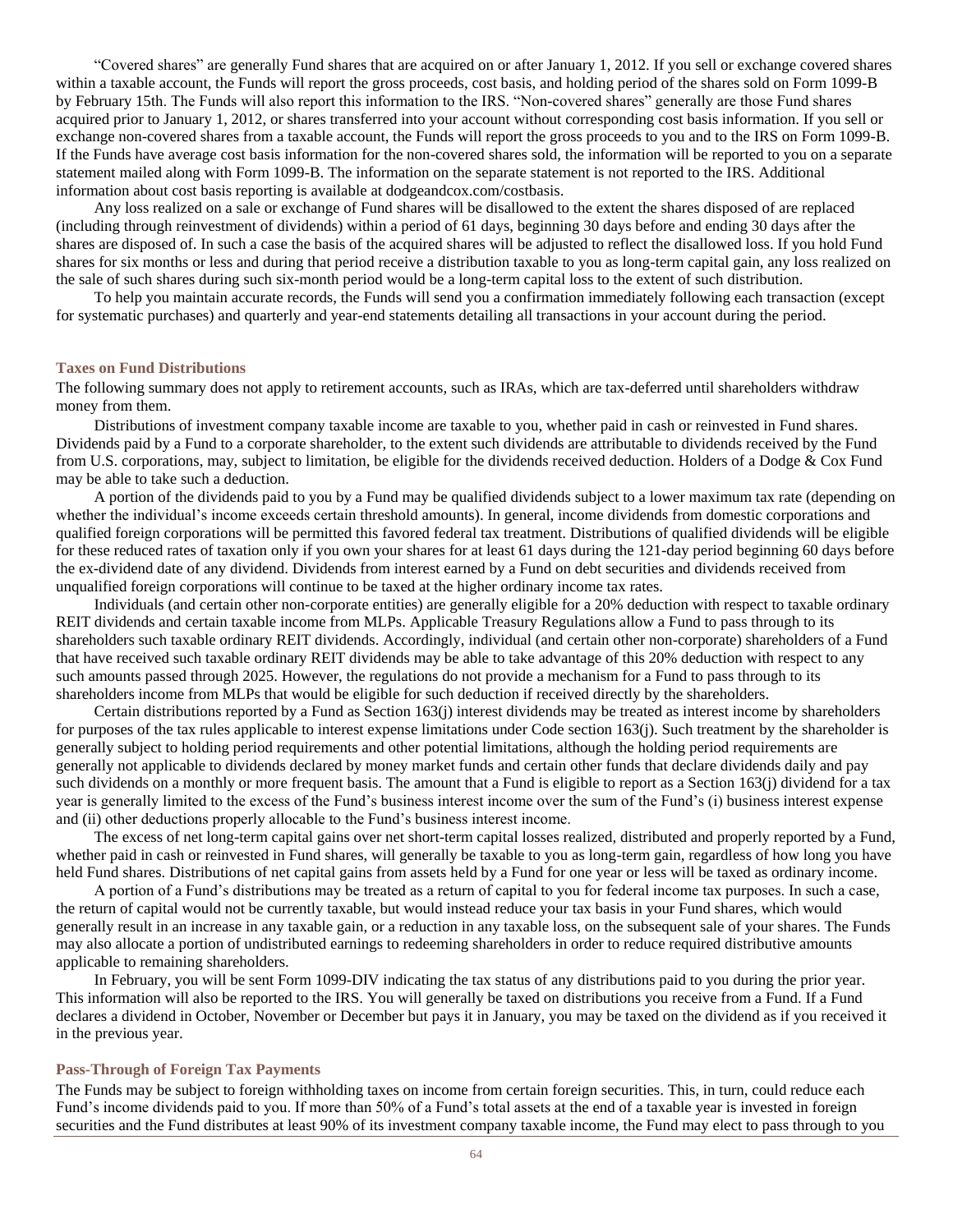your pro rata share of foreign taxes paid by the Fund. If this election is made, you will be required to include in gross income (in addition to taxable dividends actually received) your pro rata share of the foreign taxes paid by the Fund, and will be entitled either to deduct your pro rata share of foreign income and similar taxes in computing your taxable income or to use it as a foreign tax credit against your U.S. federal income tax liability, subject to limitations. No deduction for foreign taxes may be claimed by individuals who do not itemize deductions, but such shareholders may be eligible to claim the foreign tax credit. No credit may be claimed by you with respect to Fund shares that you have held less than 16 days during the 31-day period beginning 15 days before the ex-dividend date of any dividend. You will be notified within 60 days after the close of each Fund's taxable year whether the foreign taxes paid by the Fund will "pass through" for that year. Under certain circumstances, a Fund may make an investment or take other actions intended to permit the pass-through of foreign tax payments to eligible shareholders; however, tax considerations do not form part of any Fund's primary investment strategies and no Fund is required to consider the tax consequences of its investments to any particular shareholder or group of shareholders.

Generally, a credit for foreign taxes is subject to the limitation that it may not exceed your U.S. tax attributable to your foreign source taxable income. For this purpose, if the pass-through election is made for a Fund, the source of the Fund's income flows through to you. Gains from the sale of securities may be treated as derived from U.S. sources and certain currency fluctuation gains, including fluctuations gains from foreign currency denominated debt securities, and receivables and payables, may be treated as ordinary income derived from U.S. sources. The limitation on foreign tax credit is applied separately to foreign source passive income (as defined for purposes of the foreign tax credit), including the foreign source passive income passed through by the Funds. You may be unable to claim a credit for the full amount of your proportionate share of the foreign taxes paid by the Funds. If a Fund is not eligible to make the election to "pass through" to you its foreign taxes, the foreign income taxes it pays generally will reduce investment company taxable income, and the distributions by the Fund will be treated as United States source income.

The foregoing is only a general description of the foreign tax credit. Because application of the credit depends on the particular circumstances of each shareholder, shareholders are advised to consult their own tax advisers.

#### **Effect of Foreign Currency Gains and Losses on Distributions**

Under the Code, gains or losses attributable to fluctuations in foreign currency exchange rates that occur between the time a Fund accrues income or other receivables or accrues expenses or other liabilities denominated in a foreign currency and the time the Fund actually collects such receivables or pays such liabilities generally are treated as ordinary income or ordinary loss. Similarly, on disposition of some investments, including debt securities and certain forward contracts denominated in a foreign currency, gains or losses attributable to fluctuations in the value of foreign currency between the date of acquisition of the security or contract and the date of disposition also are treated as ordinary gain or loss. (The Funds may elect to treat gains and losses on the disposition of certain foreign currency forward contracts as capital gains and losses.) These ordinary gains and losses generally may increase or decrease the amount of a Fund's net investment income to be distributed to you as ordinary income. For example, fluctuations in exchange rates may increase the amount of income that a Fund must distribute in order to qualify for treatment as a regulated investment company and to prevent application of an excise tax on undistributed income. Alternatively, fluctuations in exchange rates may decrease or eliminate income available for distribution. If foreign currency ordinary losses exceed other net investment income during a taxable year, a Fund would not be able to make ordinary dividend distributions, or distributions made before the losses were realized would be recharacterized as a return of capital to you for federal income tax purposes, rather than as an ordinary dividend, reducing your basis in your Fund shares.

#### **Federal Tax Treatment of Foreign Currency Transactions and Futures**

The Funds may enter into certain foreign currency forward transactions that may be designated as Section 1256 contracts or straddles or futures contracts which may be treated as Section 1256 contracts. Transactions that are considered Section 1256 contracts will be deemed to have been closed at the end of each Fund's fiscal year and any gains or losses will be recognized for tax purposes at that time. Such gains or losses from the normal closing or settlement of such transactions will be characterized as 60% long-term capital gain or loss and 40% short-term capital gain or loss regardless of the holding period of the instrument (ordinary income or loss for foreign exchange contracts). Each Fund will be required to distribute net gains on such transactions to shareholders even though it may not have closed the transaction or received cash to pay such distributions.

Certain foreign currency transactions that offset a foreign dollar-denominated bond or currency position may be considered straddles for tax purposes, in which case a loss on any position in a straddle will be subject to deferral to the extent of unrealized gain in an offsetting position. The holding period of the securities or certain currency positions comprising the straddle will be deemed not to begin until the straddle is terminated.

In order for each Fund to continue to qualify as a regulated investment company, at least 90% of its gross income for a taxable year must be derived from qualifying income, i.e., dividends, interest, income derived from loans of securities, and gains from the sale of securities or currencies. Tax regulations could be issued limiting the extent that net gains realized from foreign exchange forward contracts on currencies or certain other foreign currency gains are qualifying income for purposes of the 90% requirement.

#### **Transactions in Swaps and Other Derivatives**

Generally, hedging transactions and certain other derivatives transactions, including options, futures and forward contracts undertaken by a Fund, may result in "straddles" for U.S. federal income tax purposes. In some cases, the straddle rules also could apply in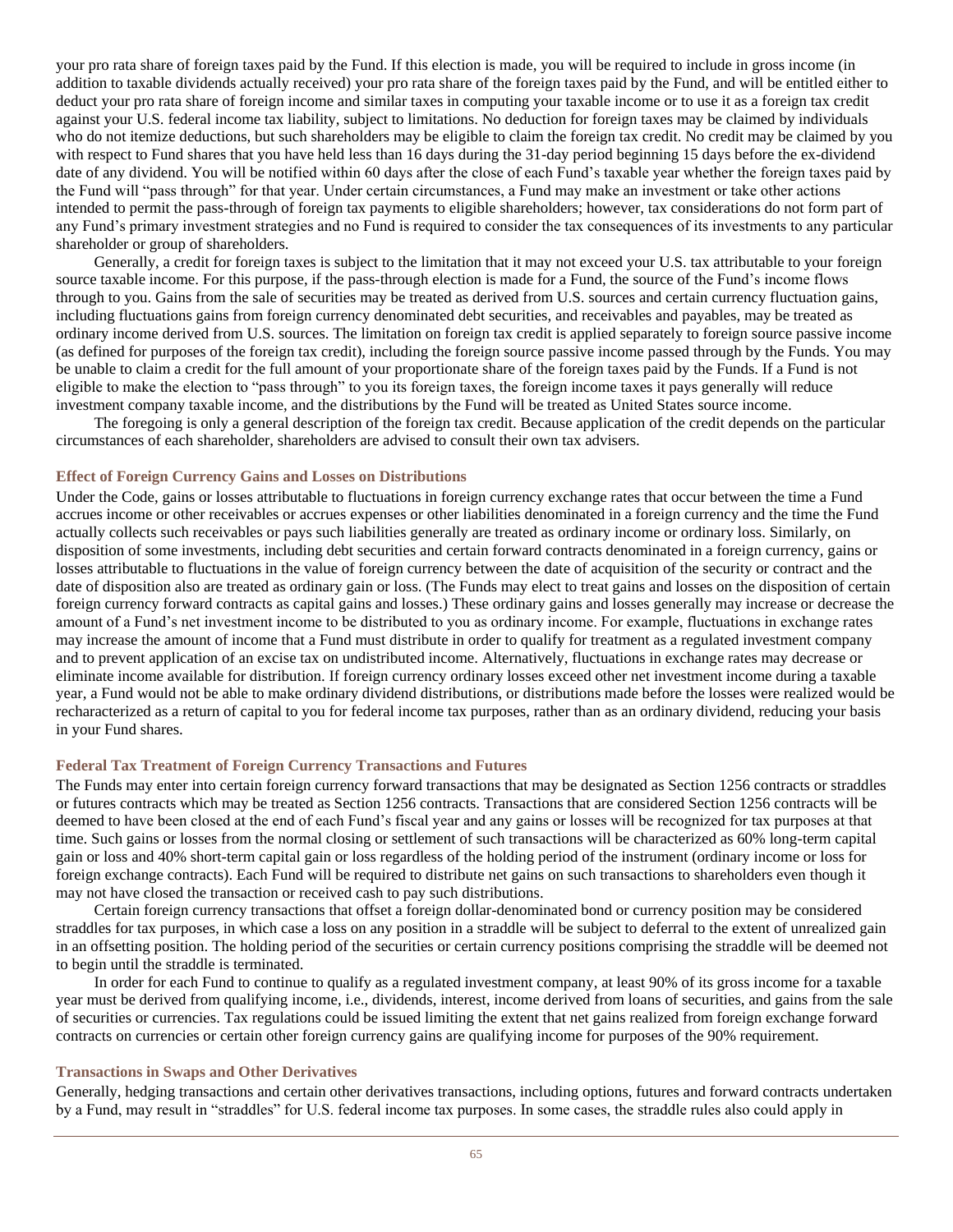connection with swap agreements. The straddle rules may affect the timing and character of gains (or losses) realized by a Fund. In addition, losses realized by a Fund on positions that are part of a straddle may be deferred under the straddle rules, rather than being taken into account in calculating the taxable income for the taxable year in which such losses are realized. Because only a few regulations implementing the straddle rules have been promulgated, the tax consequences of transactions in options, futures, forward contracts, swap agreements, and certain other derivatives to a Fund are not entirely clear. The transactions may increase the amount of short-term capital gain realized by a Fund which is taxed as ordinary income when distributed to shareholders.

A Fund may make one or more of the elections available under the Internal Revenue Code which are applicable to straddles. If a Fund makes any of the elections, the amount, character and timing of the recognition of gains or losses from the affected straddle positions will be determined under rules that vary according to the election(s) made. The rules applicable under certain of the elections operate to accelerate the recognition of gains or losses from the affected straddle positions.

Because application of the straddle rules may affect the character of gains or losses, defer losses and/or accelerate the recognition of gains or losses from the affected straddle positions, the amount which must be distributed to shareholders, and which will be taxed to shareholders as ordinary income or long-term capital gain, may be increased or decreased substantially as compared to a fund that did not engage in such derivatives transactions.

Rules governing the tax aspects of swap agreements are in a developing stage and are not entirely clear in certain respects. Accordingly, while the Funds intend to account for such transactions in a manner they deem to be appropriate, the IRS might not accept such treatment. If it did not, the status of a Fund as a regulated investment company might be affected.

Certain requirements that must be met under the Code in order for a Fund to qualify as a regulated investment company, including the qualifying income and diversification requirements applicable to a Fund's assets, may limit the extent to which a Fund will be able to engage in transactions in options, futures contracts, forward contracts, swap agreements, and certain other derivatives.

In addition, the use of swaps or other derivatives could adversely affect the character (capital gain vs. ordinary income) of the income recognized by the Funds for federal income tax purposes, as well as the amount and timing of such recognition, as compared to a direct investment in underlying securities, and could result in a Fund's recognition of income prior to the receipt of any corresponding cash. As a result of the use of swaps and derivatives, a larger portion of the Fund's distributions may be treated as ordinary income than would have been the case if the Fund did not enter into such swaps or derivatives. The tax treatment of swap agreements and other derivatives may also be affected by future legislation or Treasury Regulations and/or guidance issued by the IRS that could affect the character, timing and/or amount of the Fund's taxable income or gains and distributions made by the Fund.

#### **PFIC Securities**

A Dodge & Cox Fund, other than the Income Fund, may invest in securities of foreign entities that could be deemed for tax purposes to be passive foreign investment companies ("PFICs"). In general, a foreign corporation is classified as a PFIC if at least one-half of its assets constitute investment-type assets, or 75% or more of its gross income is investment-type income. The Fund intends to markto-market these securities and recognize any realized or unrealized gains at the end of its fiscal year. Deductions for losses are allowable only to the extent of any current or previously recognized gains. These gains (reduced by allowable losses) are treated as ordinary income that the Fund may be required to distribute, even though it has not sold the securities. There can be no assurance that a Fund will be able to identify all investments that may be classified as PFICs or that it will be able to make the mark-to-market election with respect to all PFICs. In such an event tax and interest charges may be imposed on the Fund with respect to gains and/or certain distributions with respect to securities of such PFIC. Dividends paid by PFICs will not be eligible to be treated as qualified dividend income.

# **Constructive Sales**

Under certain circumstances, the Fund may recognize gain from a constructive sale of an "appreciated financial position" it holds if it enters into a short sale, forward contract or other transaction that substantially reduces the risk of loss with respect to the appreciated position. In that event, the Fund would be treated as if it had sold and immediately repurchased the property and would be taxed on any gain (but not loss) from the constructive sale. The character of gain from a constructive sale would depend upon the Fund's holding period in the property. Loss from a constructive sale would be recognized when the property was subsequently disposed of, and its character would depend on the Fund's holding period and the application of various loss deferral provisions of the Code. Constructive sale treatment does not apply to transactions if such transaction is closed before the end of the  $30<sup>th</sup>$  day after the close of the Fund's taxable year and the Fund holds the appreciated financial position throughout the 60-day period beginning with the day such transaction was closed if certain other conditions are met.

#### **Market Discount**

If a Fund purchases a debt security at a price lower than the stated redemption price of such debt security, the excess of the stated redemption price over the purchase price is "market discount." If the amount of market discount is more than a de minimis amount, a portion of such market discount must be included as ordinary income (not capital gain) by the Fund in each taxable year in which the Fund owns an interest in such debt security and receives a principal payment on it. In particular, a Fund will be required to allocate that principal payment first to the portion of the market discount on the debt security that has accrued but has not previously been includable in income. In general, the amount of market discount that must be included for each period is equal to the lesser of (i) the amount of market discount accruing during such period (plus any accrued market discount for prior periods not previously taken into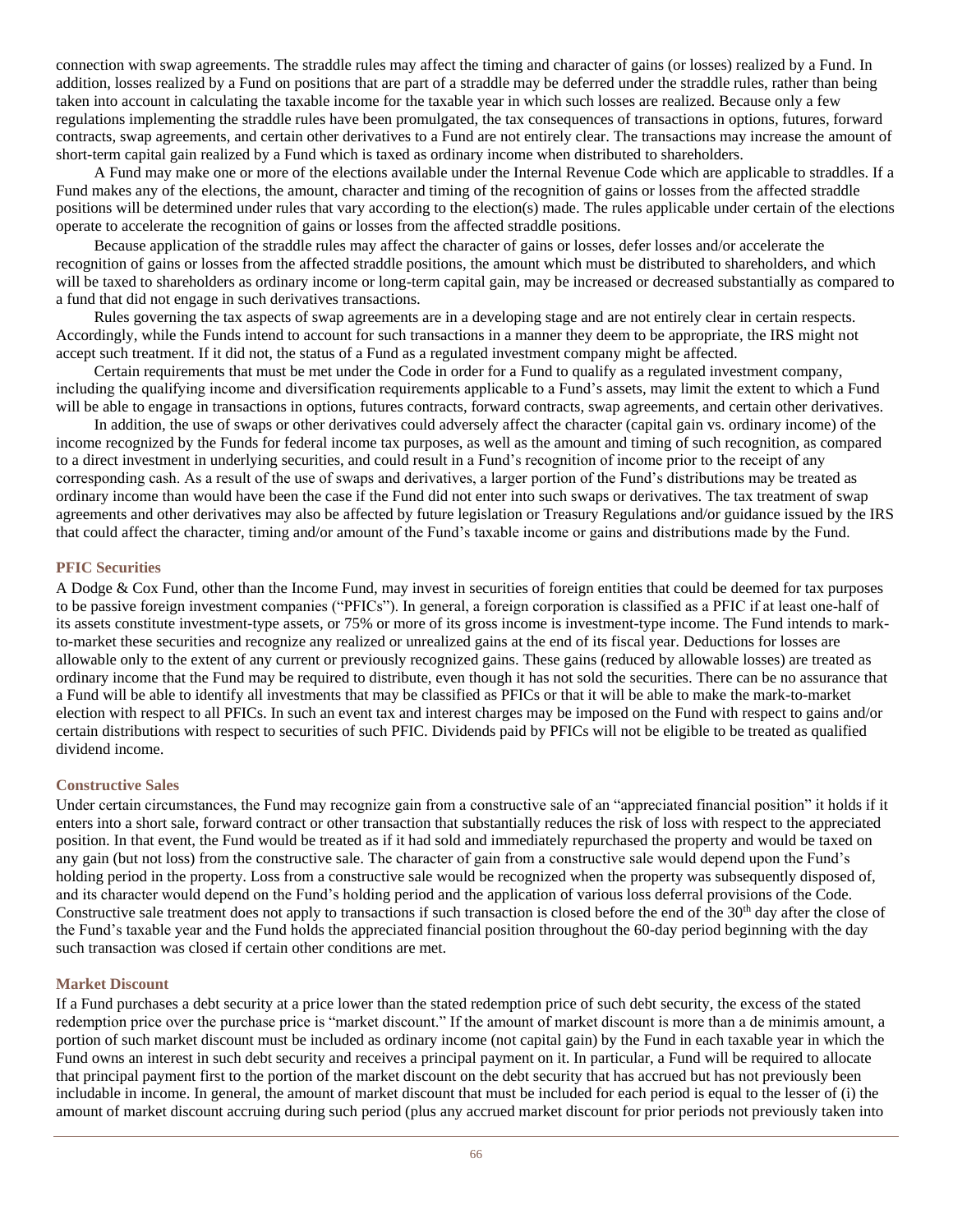account) or (ii) the amount of the principal payment with respect to such period. Generally, market discount accrues on a daily basis for each day the debt security is held by a Fund at a constant rate over the time remaining to the debt security's maturity or, at the election of a Fund, at a constant yield to maturity which takes into account the semi-annual compounding of interest. Gain realized on the disposition of a market discount obligation must be recognized as ordinary interest income (not capital gain) to the extent of the "accrued market discount."

## **Original Issue Discount**

Certain debt securities acquired by a Fund may be treated as debt securities that were originally issued at a discount. Very generally, original issue discount is defined as the difference between the price at which a security was issued and its stated redemption price at maturity. Although no cash income on account of such discount is actually received by a Fund, original issue discount that accrues on a debt security in a given year generally is treated for federal income tax purposes as interest and, therefore, such income would be subject to the distribution requirements applicable to regulated investment companies. Some debt securities may be purchased by a Fund at a discount that exceeds the original issue discount on such debt securities, if any. This additional discount represents market discount for federal income tax purposes (see above).

## **Tax Effect of Buying Shares Before a Capital Gain or Income Distribution**

If you buy shares shortly before or on the "record date" for a Fund distribution—the date that establishes you as the person to receive the upcoming distribution—you will receive, in the form of a taxable distribution, a portion of the money you just invested. Therefore, you may wish to find out a Fund's record date before investing. Of course, a Fund's share price may, at any time, reflect undistributed capital gains or income. Unless a Fund incurs offsetting losses, these amounts will eventually be distributed as a taxable distribution.

## **Backup Withholding on Dividends, Capital Gain Distributions, and Redemptions**

Each Fund generally will be required to withhold federal income tax ("backup withholding") from dividends paid (other than exemptinterest dividends), capital gain distributions, and redemption proceeds otherwise payable to you if (1) you fail to furnish the Fund with your correct taxpayer identification number or social security number, (2) the IRS notifies you or the Fund that you have failed to report properly certain interest and dividend income to the IRS and to respond to notices to that effect, or (3) when required to do so, you fail to certify that you are not subject to backup withholding. Any amounts withheld may be credited against your federal income tax liability.

## **Other Taxation**

Distributions may be subject to state, local and foreign taxes, depending on each shareholder's particular situation. Non-U.S. shareholders may be subject to U.S. tax rules that differ significantly from those summarized above, including the likelihood that ordinary income dividends to them would be subject to withholding of a U.S. tax at a rate of 30% (or a lower treaty rate, if applicable) and that such non-U.S. shareholders may be subject to U.S. estate tax.

Actual or deemed distributions of the Fund's net capital gains to a non-U.S. shareholder, and gains realized by a non-U.S. shareholder upon the sale / redemption of Fund shares, will not be subject to federal withholding tax and generally will not be subject to U.S. federal income tax unless the distributions or gains, as the case may be, are effectively connected with a U.S. trade or business of the non-U.S. shareholder and, if an income tax treaty applies, are attributable to a permanent establishment maintained by the non-U.S. shareholder in the United States or, in the vase of an individual non-U.S. shareholder, the shareholder is present in the United States for 183 days or more during the year of the sale or capital gain dividend and certain other conditions are met.

Properly reported dividends received by a nonresident alien or foreign entity are generally exempt from U.S. federal withholding tax when they (i) are paid in respect of a Fund's "qualified net interest income" (generally, the Fund's U.S. source interest income, reduced by expenses that are allocable to such income), or (ii) are paid in connection with a Fund's "qualified short-term capital gains" (generally, the excess of the Fund's net short-term capital gain over the Fund's long-term capital loss for such taxable year). However, depending on the circumstances, a Fund may report all, some or none of the Fund's potentially eligible dividends as such qualified net interest income or as qualified short-term capital gains, and a portion of the Fund's distributions (e.g. interest from non-U.S. sources or any foreign currency gains) would be ineligible for this potential exemption from withholding.

The Funds are required to withhold U.S. tax (at a 30% rate) on payments of taxable dividends paid to certain non-U.S. entities that fail to comply (or be deemed compliant) with extensive new reporting and withholding requirements designed to inform the U.S. Department of the Treasury of U.S.-owned foreign investment accounts. Shareholders may be requested to provide additional information to the Funds to enable the Funds to determine whether withholding is required.

An additional 3.8% Medicare tax is imposed on certain net investment income (including ordinary dividends and capital gain distributions received from the Funds and net gains from redemptions or other taxable disposition of fund shares) of U.S. individuals, estates, and trusts, to the extent that such person's" modified adjusted gross income" (in the case of an individual) or "adjusted gross income" (in the case of an estate or trust) exceeds certain threshold amounts.

The discussion above and in the Funds' Prospectus regarding the federal income tax consequences of investing in a Fund have been prepared by Dodge & Cox and do not purport to be complete descriptions of all tax implications of an investment in a Fund. You are advised to consult with your own tax adviser concerning the application of federal, state and local taxes to an investment in a Fund. The Trust's legal counsel has expressed no opinion in respect thereof.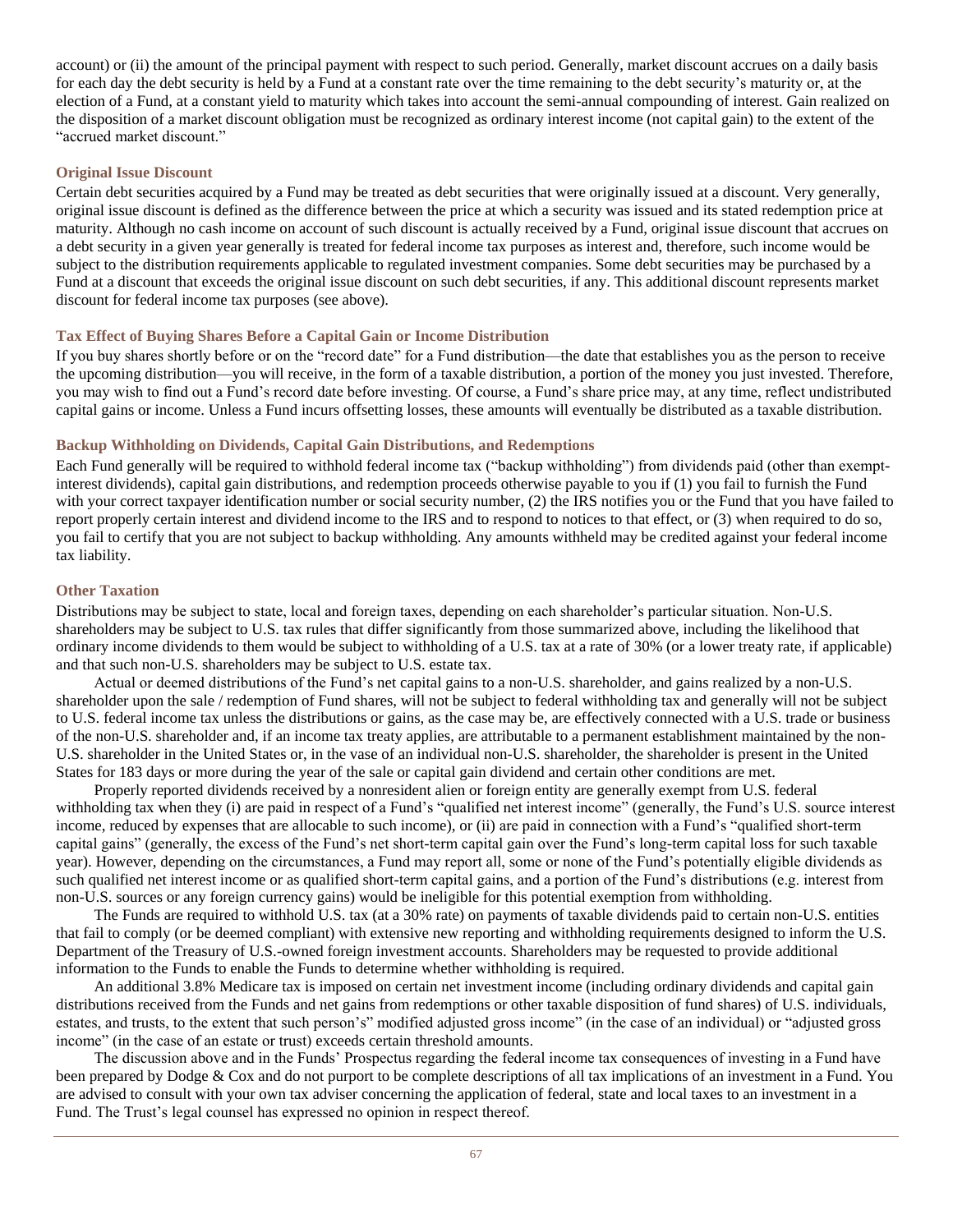# Financial Statements

Please refer to the Dodge & Cox Stock, Global Stock, International Stock, Emerging Markets Stock, Balanced, Income, and Global Bond Funds' Financial Statements consisting of the financial statements of each Fund and the notes thereto, and the report of the Independent Registered Public Accounting Firm contained in each Fund's 2021 Annual Report to Shareholders. The Financial Statements and the report of the Independent Registered Public Accounting Firm (but no other material from the Annual Report) are incorporated herein by reference. Additional copies of the Annual Report may be obtained from a Fund at no charge by writing, visiting the Funds' website at dodgeandcox.com, or telephoning the Fund (800-621-3979).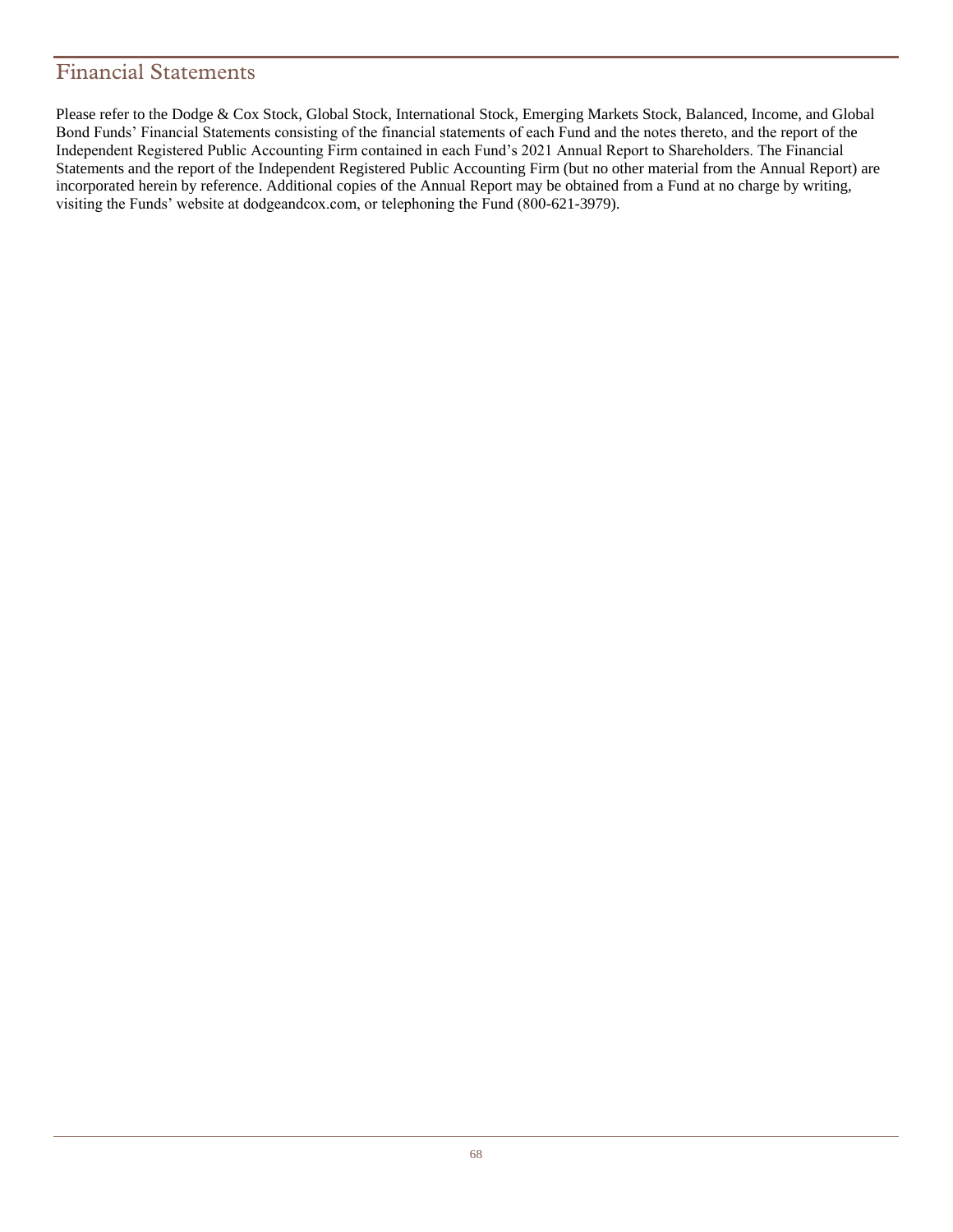# Appendix A: Ratings

A debt obligation rating by Moody's, Fitch, or S&P reflects their current assessment of the creditworthiness of an obligor with respect to a specific obligation. The purpose of the rating systems is to provide investors with a simple system of gradation by which the relative investment qualities of bonds may be noted. A rating is not a recommendation as to investment value, inasmuch as it does not comment as to market price or suitability for a particular investor.

The ratings are based on current information furnished by the issuer or from other sources that the rating agencies deem reliable. The ratings are based on the opinion and judgment of the rating agencies and may prove to be inaccurate. The ratings may be changed, suspended, or withdrawn as a result of changes in, or unavailability of, such information, or for other circumstances.

Unless a modifier is included, all references in this SAI and the Funds' Prospectus to a rating classification incorporate the full range of modifiers for the classification. For example, a reference to Moody's "Baa" or S&P's "BBB" quality rating incorporates Baa1 to Baa3 and BBB+ to BBB-, respectively.

The following is a description of the characteristics of ratings as recently published by Moody's, Fitch and S&P.

## Ratings by Moody's (Moody's Investors Service)

(from Moody's Investors Service, Rating Symbols and Definitions, January 2021)

## **Moody's Global Rating Scales Global Long-Term Rating Scale**

- **Aaa** Obligations rated Aaa are judged to be of the highest quality, subject to the lowest level of credit risk.
- **Aa** Obligations rated Aa are judged to be of high quality and are subject to very low credit risk.
- **A** Obligations rated A are judged to be upper-medium grade and are subject to low credit risk.
- **Baa** Obligations rated Baa are judged to be medium-grade and subject to moderate credit risk, and as such may possess certain speculative characteristics.
- **Ba** Obligations rated Ba are judged to be speculative and are subject to substantial credit risk.
- **B** Obligations rated B are considered speculative and are subject to high credit risk.
- **Caa** Obligations rated Caa are judged to be speculative of poor standing and are subject to very high credit risk.
- **Ca** Obligations rated Ca are highly speculative and are likely in, or very near, default, with some prospect of recovery of principal and interest.
- **C** Obligations rated C are the lowest rated and are typically in default, with little prospect for recovery of principal or interest.

**Note:** Moody's appends numerical modifiers 1, 2, and 3 to each generic rating classification from Aa through Caa. The modifier 1 indicates that the obligation ranks in the higher end of its generic rating category; the modifier 2 indicates a mid-range ranking; and the modifier 3 indicates a ranking in the lower end of that generic rating category. Additionally, a "(hyb)" indicator is appended to all ratings of hybrid securities issued by banks, insurers, finance companies, and securities firms.\*

\* By their terms, hybrid securities allow for the omission of scheduled dividends, interest, or principal payments, which can potentially result in impairment if such an omission occurs. Hybrid securities may also be subject to contractually allowable writedowns of principal that could result in impairment. Together with the hybrid indicator, the long-term obligation rating assigned to a hybrid security is an expression of the relative credit risk associated with that security.

# **Global Short-Term Rating Scale**

- **P-1** Ratings of Prime-1 reflect a superior ability to repay short-term obligations.
- **P-2** Ratings of Prime-2 reflect a strong ability to repay short-term obligations.
- **P-3** Ratings of Prime-3 reflect an acceptable ability to repay short-term obligations.
- **NP** Issuers (or supporting institutions) rated Not Prime do not fall within any of the Prime rating categories.

# Ratings by Fitch (Fitch Ratings)

(from Fitch Ratings, Rating Definitions, January, 2021)

# **Long-Term Ratings Scale — Issuer Default Ratings**

Rated entities in a number of sectors, including financial and non-financial corporations, sovereigns, insurance companies and certain sectors within public finance, are generally assigned Issuer Default Ratings (IDRs). IDRs are also assigned to certain entities or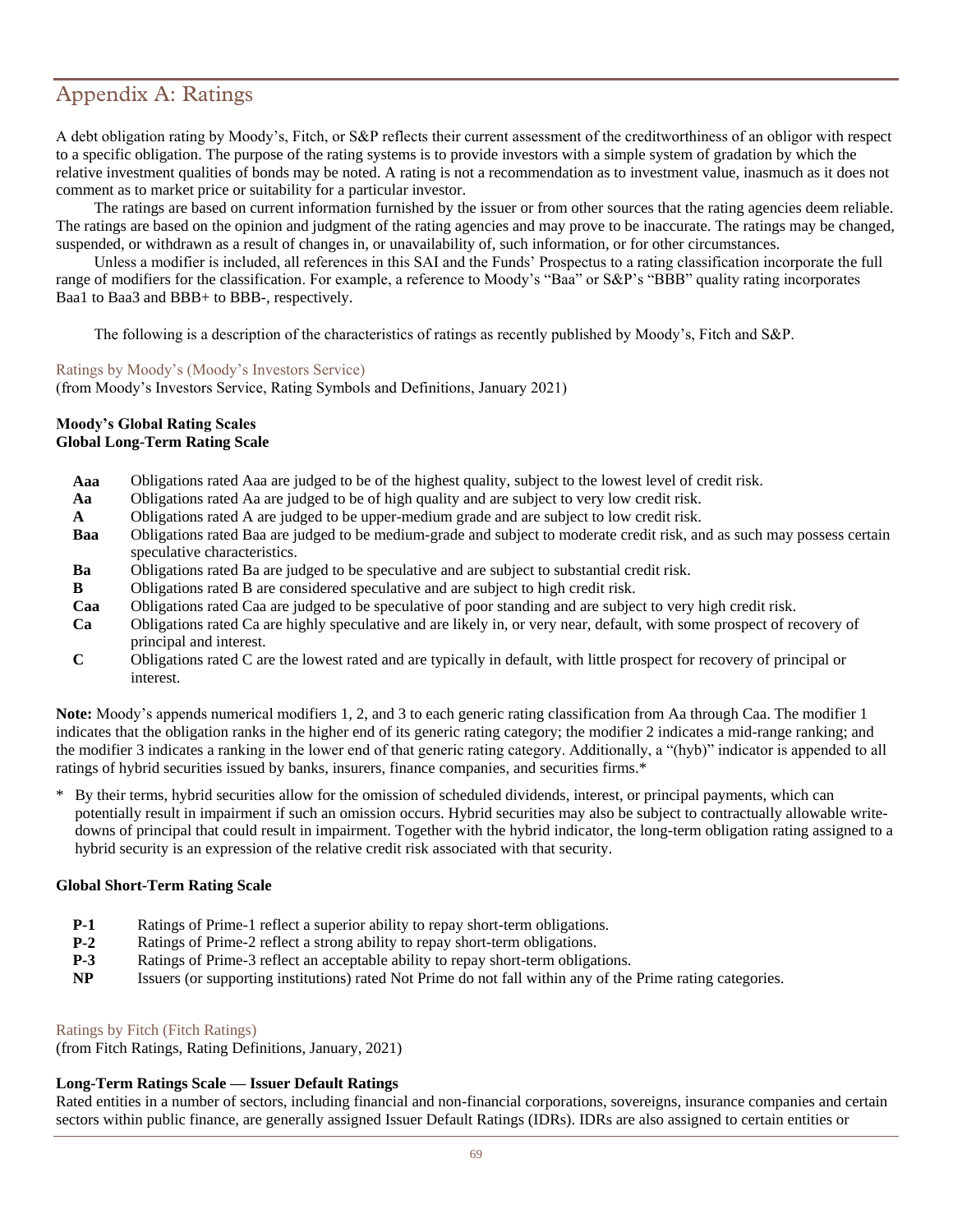enterprises in global infrastructure, project finance and public finance. IDRs opine on an entity's relative vulnerability to default (including by way of a distressed debt exchange) on financial obligations. The threshold default risk addressed by the IDR is generally that of the financial obligations whose non-payment would best reflect the uncured failure of that entity. As such, IDRs also address relative vulnerability to bankruptcy, administrative receivership or similar concepts.

In aggregate, IDRs provide an ordinal ranking of issuers based on the agency's view of their relative vulnerability to default, rather than a prediction of a specific percentage likelihood of default.

- AAA Highest credit quality. 'AAA' ratings denote the lowest expectation of default risk. They are assigned only in cases of exceptionally strong capacity for payment of financial commitments. This capacity is highly unlikely to be adversely affected by foreseeable events.
- **AA** Very high credit quality. 'AA' ratings denote expectations of very low default risk. They indicate very strong capacity for payment of financial commitments. This capacity is not significantly vulnerable to foreseeable events.
- **A** High credit quality. 'A' ratings denote expectations of low default risk. The capacity for payment of financial commitments is considered strong. This capacity may, nevertheless, be more vulnerable to adverse business or economic conditions than is the case for higher ratings.
- **BBB** Good credit quality. 'BBB' ratings indicate that expectations of default risk are currently low. The capacity for payment of financial commitments is considered adequate but adverse business or economic conditions are more likely to impair this capacity.
- **BB** Speculative. 'BB' ratings indicate an elevated vulnerability to default risk, particularly in the event of adverse changes in business or economic conditions over time; however, business or financial flexibility exists which supports the servicing of financial commitments.
- **B** Highly speculative. 'B' ratings indicate that material default risk is present, but a limited margin of safety remains. Financial commitments are currently being met; however, capacity for continued payment is vulnerable to deterioration in the business and economic environment.
- **CCC** Substantial credit risk. Default is a real possibility.
- **CC** Very high levels of credit risk. Default of some kind seems probable.
- **C** Near default. A default or default-like process has begun, or the issuer is in standstill, or for a closed funding vehicle, payment capacity is irrevocably impaired. Conditions that are indicative of a 'C' category rating for an issuer include:
	- a. the issuer has entered into a grace or cure period following non-payment of a material financial obligation;
	- b. the issuer has entered into a temporary negotiated waiver or standstill agreement following a payment default on a material financial obligation;
	- c. the formal announcement by the issuer or their agent of a distressed debt exchange;
	- d. a closed financing vehicle where payment capacity is irrevocably impaired such that it is not expected to pay interest and/or principal in full during the life of the transaction, but where no payment default is imminent.
- **RD** Restricted default. 'RD' ratings indicate an issuer that in Fitch's opinion has experienced:
	- an uncured payment default or distressed debt exchange on a bond, loan or other material financial obligation, but:
	- has not entered into bankruptcy filings, administration, receivership, liquidation, or other formal winding-up procedure, and
	- has not otherwise ceased operating. This would include:
	- the selective payment default on a specific class or currency of debt;
	- the uncured expiry of any applicable grace period, cure period or default forbearance period following a payment default on a bank loan, capital markets security or other material financial obligation;
	- the extension of multiple waivers or forbearance periods upon a payment default on one or more material financial obligations, either in series or in parallel; ordinary execution of a distressed debt exchange on one or more material financial obligations.
- **D** Default. 'D' ratings indicate an issuer that in Fitch's opinion has entered into bankruptcy filings, administration, receivership, liquidation or other formal winding-up procedure, or which has otherwise ceased business.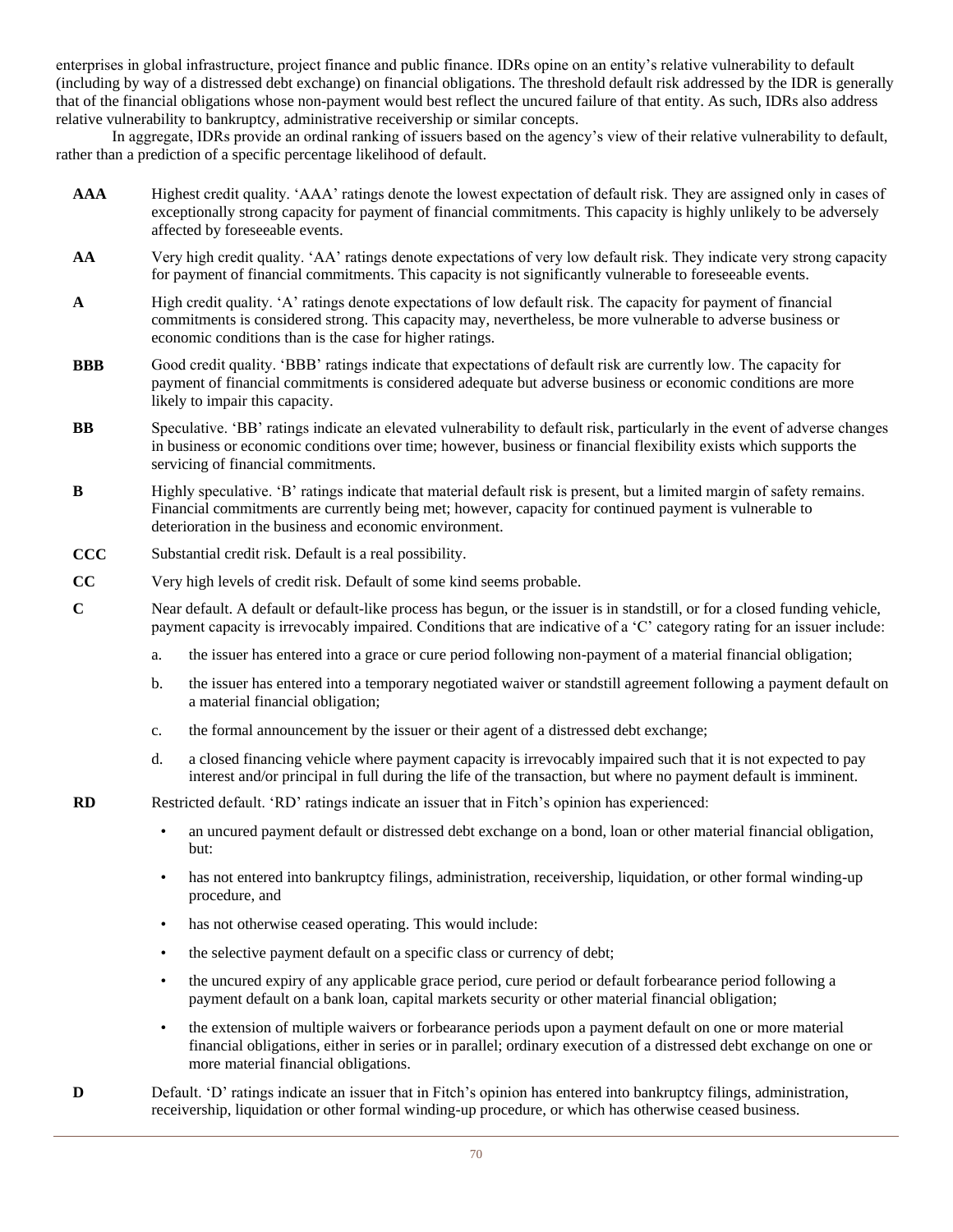Default ratings are not assigned prospectively to entities or their obligations; within this context, non-payment on an instrument that contains a deferral feature or grace period will generally not be considered a default until after the expiration of the deferral or grace period, unless a default is otherwise driven by bankruptcy or other similar circumstance, or by a distressed debt exchange.

In all cases, the assignment of a default rating reflects the agency's opinion as to the most appropriate rating category consistent with the rest of its universe of ratings and may differ from the definition of default under the terms of an issuer's financial obligations or local commercial practice.

# **Ratings of Structured Finance, Public Finance, and Global Infrastructure Obligations – Long-Term Rating Scales**

Ratings of public finance obligations and ratings of infrastructure and project finance obligations on the long-term scale, including the financial obligations of sovereigns, consider the obligations' relative vulnerability to default. These ratings are assigned to an individual security, instrument or tranche in a transaction. In some cases, considerations of recoveries can have an influence on obligation ratings in infrastructure and project finance. In limited cases in U.S. public finance, where Chapter 9 of the Bankruptcy Code provides reliably superior prospects for ultimate recovery to local government obligations that benefit from a statutory lien on revenues, Fitch reflects this in a security rating with limited notching above the IDR. Recovery expectations can also be reflected in a security rating in the U.S. during the pendency of a bankruptcy proceeding under the Code if there is sufficient visibility on potential recovery prospects.

- **AAA** Highest credit quality. 'AAA' ratings denote the lowest expectation of default risk. They are assigned only in cases of exceptionally strong capacity for payment of financial commitments. This capacity is highly unlikely to be adversely affected by foreseeable events.
- **AA** Very high credit quality. 'AA' ratings denote expectations of very low default risk. They indicate very strong capacity for payment of financial commitments. This capacity is not significantly vulnerable to foreseeable events.
- **A** High credit quality. 'A' ratings denote expectations of low default risk. The capacity for payment of financial commitments is considered strong. This capacity may, nevertheless, be more vulnerable to adverse business or economic conditions than is the case for higher ratings.
- **BBB** Good credit quality. 'BBB' ratings indicate that expectations of default risk are currently low. The capacity for payment of financial commitments is considered adequate but adverse business or economic conditions are more likely to impair this capacity.
- **BB** Speculative. 'BB' ratings indicate an elevated vulnerability to default risk, particularly in the event of adverse changes in business or economic conditions over time.
- **B** Highly speculative. 'B' ratings indicate that material default risk is present, but a limited margin of safety remains. Financial commitments are currently being met; however, capacity for continued payment is vulnerable to deterioration in the business and economic environment.
- **CCC** Substantial credit risk. Default is a real possibility.
- **CC** Very high levels of credit risk. Default of some kind appears probable.
- **C** Exceptionally high levels of credit risk. Default appears imminent or inevitable.
- **D** Default. Indicates a default. Default generally is defined as one of the following:
	- Failure to make payment of principal and/or interest under the contractual terms of the rated obligation;
	- bankruptcy filings, administration, receivership, liquidation or other winding-up or cessation of the business of an issuer/obligor where payment default on an obligation is a virtual certainty; or
	- distressed exchange of an obligation, where creditors were offered securities with diminished structural or economic terms compared with the existing obligation to avoid a probable payment default.

**Structured Finance Defaults.** Imminent default, categorized under 'C', typically refers to the occasion where a payment default has been intimated by the issuer and is all but inevitable. This may, for example, be where an issuer has missed a scheduled payment but (as is typical) has a grace period during which it may cure the payment default. Another alternative would be where an issuer has formally announced a distressed debt exchange, but the date of the exchange still lies several days or weeks in the immediate future. Additionally, in structured finance transactions, where analysis indicates that an instrument is irrevocably impaired such that it is not expected to pay interest and/or principal in full in accordance with the terms of the obligation's documentation during the life of the transaction, but where no payment default in accordance with the terms of the documentation is imminent, the obligation will typically be rated in the 'C' category.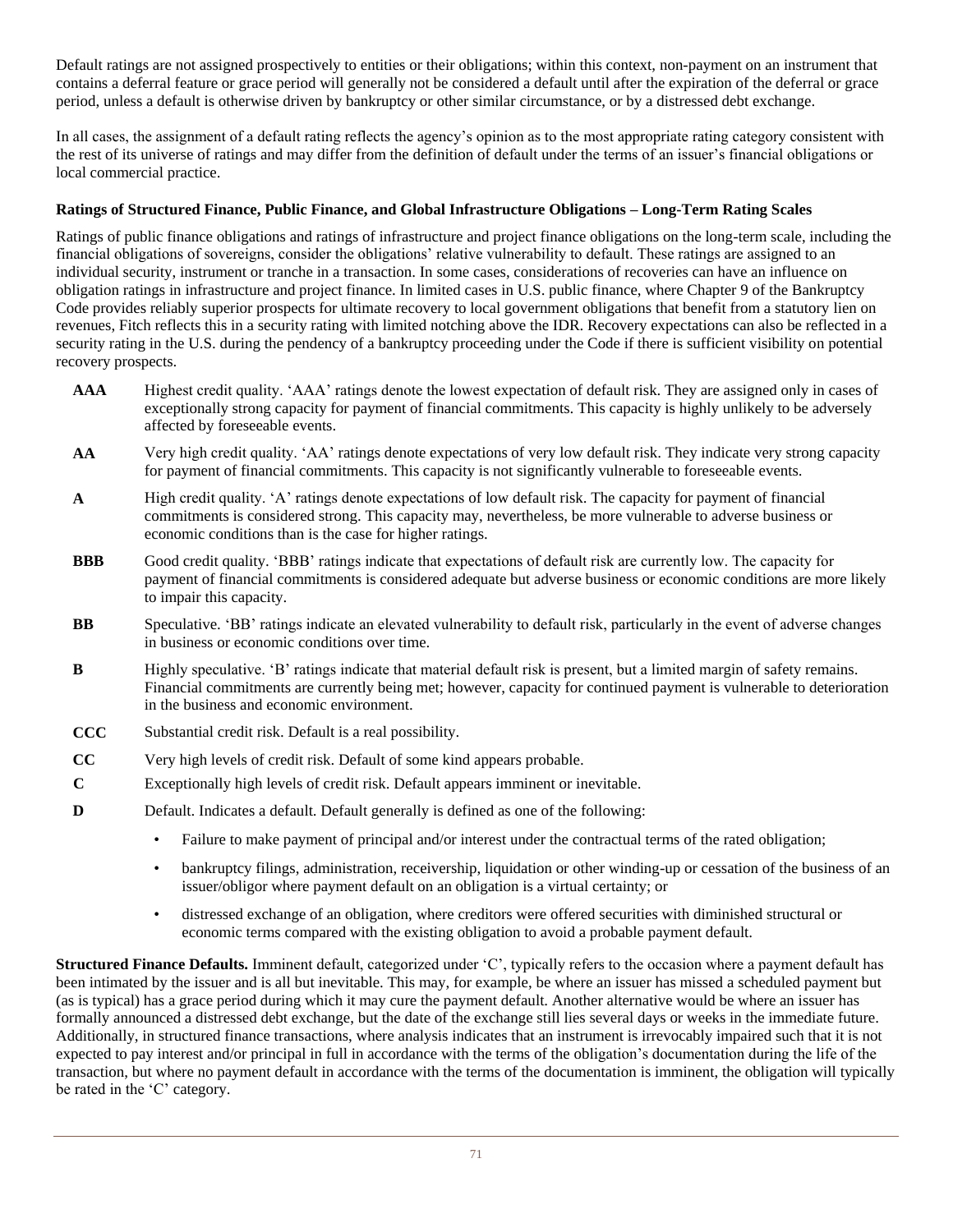**Structured Finance Writedowns.** Where an instrument has experienced an involuntary and, in the agency's opinion, irreversible write-down of principal (i.e. other than through amortization, and resulting in a loss to the investor), a credit rating of 'D' will be assigned to the instrument. Where the agency believes the write-down may prove to be temporary (and the loss may be written up again in future if and when performance improves), then a credit rating of 'C' will typically be assigned. Should the write-down then later be reversed, the credit rating will be raised to an appropriate level for that instrument. Should the write-down later be deemed as irreversible, the credit rating will be lowered to 'D'.

**Note:** In the case of structured finance, while the ratings do not address the loss severity given default of the rated liability, loss severity assumptions on the underlying assets are nonetheless typically included as part of the analysis. Loss severity assumptions are used to derive pool cash flows available to service the rated liability.

The suffix 'sf' denotes an issue that is a structured finance transaction.

Enhanced Equipment Trust Certificates (EETCs) are corporate-structured hybrid debt securities that airlines typically use to finance aircraft equipment. Due to the hybrid characteristics of these bonds, Fitch's rating approach incorporates elements of both the structured finance and corporate rating methodologies. Although rated as asset-backed securities, unlike other structured finance ratings, EETC ratings involve a measure of recovery given default akin to ratings of financial obligations in corporate finance, as described above.

## **Short-Term Ratings Scale**

A short-term issuer or obligation rating is based in all cases on the short-term vulnerability to default of the rated entity and relates to the capacity to meet financial obligations in accordance with the documentation governing the relevant obligation. Short-term deposit ratings may be adjusted for loss severity. Short-Term Ratings are assigned to obligations whose initial maturity is viewed as "short term" based on market convention. Typically, this means up to 13 months for corporate, sovereign, and structured obligations and up to 36 months for obligations in U.S. public finance markets.

- **F1** Highest short-term credit quality. Indicates the strongest intrinsic capacity for timely payment of financial commitments; may have an added "+" to denote any exceptionally strong credit feature.
- **F2** Good short-term credit quality. Good intrinsic capacity for timely payment of financial commitments.
- **F3** Fair short-term credit quality. The intrinsic capacity for timely payment of financial commitments is adequate.
- **B** Speculative short-term credit quality. Minimal capacity for timely payment of financial commitments, plus heightened vulnerability to near term adverse changes in financial and economic conditions.
- **C** High short-term default risk. Default is a real possibility.
- **RD** Restricted default. Indicates an entity that has defaulted on one or more of its financial commitments, although it continues to meet other financial obligations. Typically applicable to entity ratings only.
- **D** Default. Indicates a broad-based default event for an entity, or the default of a short-term obligation.

Ratings by S&P (Standard & Poor's Global Ratings) (from S&P's Global Ratings Definitions, January 2021)

#### **Issue Credit Ratings**

An S&P Global Ratings issue credit rating is a forward-looking opinion about the creditworthiness of an obligor with respect to a specific financial obligation, a specific class of financial obligations, or a specific financial program (including ratings on mediumterm note programs and commercial paper programs). It takes into consideration the creditworthiness of guarantors, insurers, or other forms of credit enhancement on the obligation and takes into account the currency in which the obligation is denominated. The opinion reflects S&P Global Ratings' view of the obligor's capacity and willingness to meet its financial commitments as they come due, and this opinion may assess terms, such as collateral security and subordination, which could affect ultimate payment in the event of default.

Issue credit ratings can be either long-term or short-term. Short-term issue credit ratings are generally assigned to those obligations considered short-term in the relevant market, typically with an original maturity of no more than 365 days. Short-term issue credit ratings are also used to indicate the creditworthiness of an obligor with respect to put features on long-term obligations. We would typically assign a long-term issue credit rating to an obligation with an original maturity of greater than 365 days. However, the ratings we assign to certain instruments may diverge from these guidelines based on market practices. Medium-term notes are assigned long-term ratings.

# **Long-Term Issue Credit Ratings**

Issue credit ratings are based, in varying degrees, on S&P's analysis of the following considerations: the likelihood of payment—the capacity and willingness of the obligor to meet its financial commitment on an obligation in accordance with the terms of the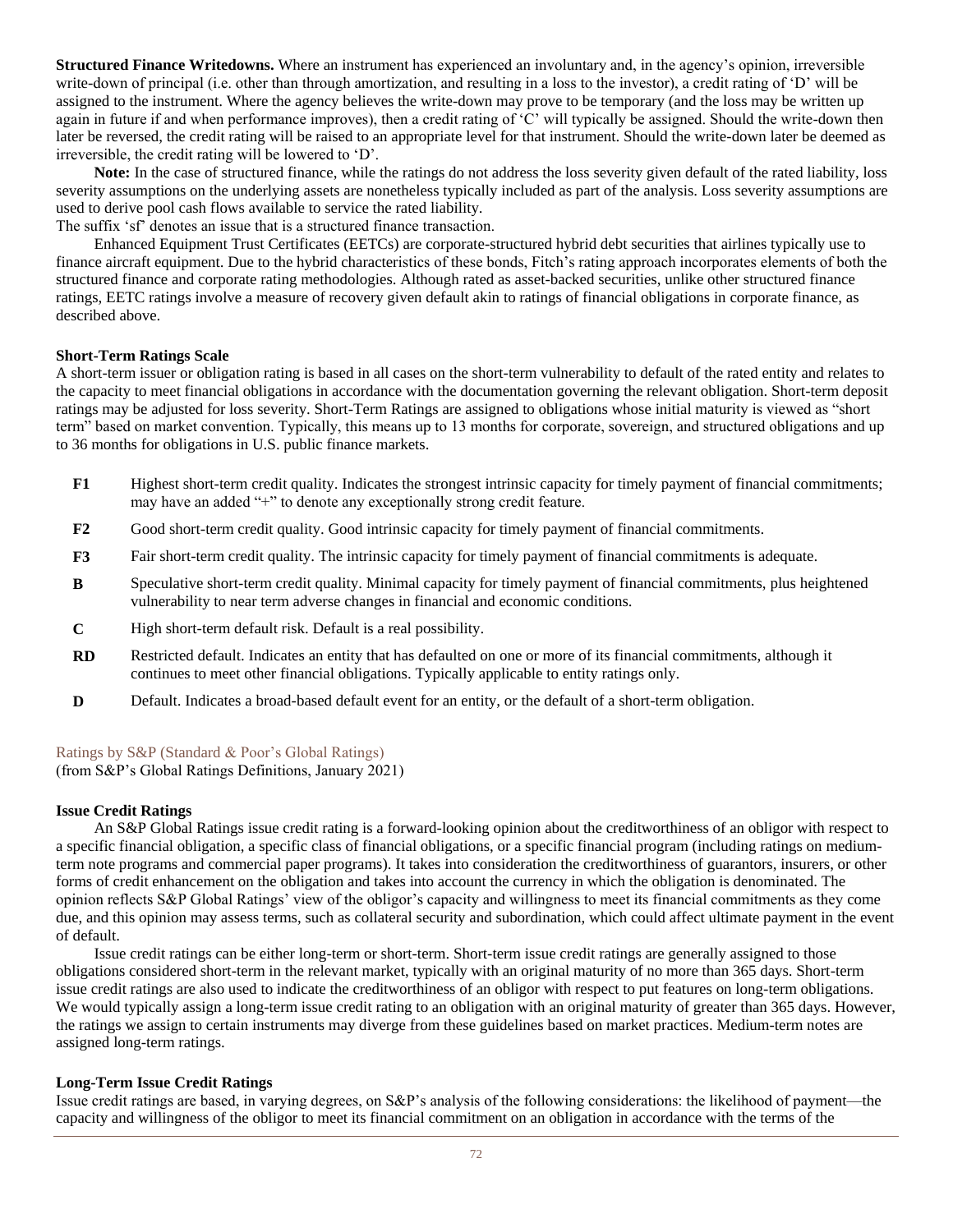obligation; the nature and provisions of the financial obligation, and the promise  $S\&P$  imputes; the protection afforded by, and relative position of, the financial obligation in the event of a bankruptcy, reorganization, or other arrangement under the laws of bankruptcy and other laws affecting creditors' rights.

Issue ratings are an assessment of default risk, but may incorporate an assessment of relative seniority or ultimate recovery in the event of default. Junior obligations are typically rated lower than senior obligations, to reflect lower priority in bankruptcy, as noted above. (Such differentiation may apply when an entity has both senior and subordinated obligations, secured and unsecured obligations, or operating company and holding company obligations.)

- AAA An obligation rated 'AAA' has the highest rating assigned by S&P. The obligor's capacity to meet its financial commitments on the obligation is extremely strong.
- **AA** An obligation rated 'AA' differs from the highest-rated obligations only to a small degree. The obligor's capacity to meet its financial commitments on the obligation is very strong.
- **A** An obligation rated 'A' is somewhat more susceptible to the adverse effects of changes in circumstances and economic conditions than obligations in higher-rated categories. However, the obligor's capacity to meet its financial commitments on the obligation is still strong.
- **BBB** An obligation rated 'BBB' exhibits adequate protection parameters. However, adverse economic conditions or changing circumstances are more likely to weaken the obligor's capacity to meet its financial commitments on the obligation.
- BB, B, CCC, CC, and C Obligations rated 'BB', 'B', 'CCC', 'CC', and 'C' are regarded as having significant speculative characteristics. 'BB' indicates the least degree of speculation and 'C' the highest. While such obligations will likely have some quality and protective characteristics, these may be outweighed by large uncertainties or major exposure to adverse conditions.
- **BB** An obligation rated 'BB' is less vulnerable to nonpayment than other speculative issues. However, it faces major ongoing uncertainties or exposure to adverse business, financial, or economic conditions that could lead to the obligor's inadequate capacity to meet its financial commitments on the obligation.
- **B** An obligation rated 'B' is more vulnerable to nonpayment than obligations rated 'BB', but the obligor currently has the capacity to meet its financial commitments on the obligation. Adverse business, financial, or economic conditions will likely impair the obligor's capacity or willingness to meet its financial commitments on the obligation.
- **CCC** An obligation rated 'CCC' is currently vulnerable to nonpayment, and is dependent upon favorable business, financial, and economic conditions for the obligor to meet its financial commitments on the obligation. In the event of adverse business, financial, or economic conditions, the obligor is not likely to have the capacity to meet its financial commitment on the obligation.
- **CC** An obligation rated 'CC' is currently highly vulnerable to nonpayment. The 'CC' rating is used when a default has not yet occurred, but S&P expects default to be a virtual certainty, regardless of the anticipated time to default.
- **C** An obligation rated 'C' is currently highly vulnerable to nonpayment, and the obligation is expected to have lower relative seniority or lower ultimate recovery compared with obligations that are rated higher.
- **D** An obligation rated 'D' is in default or in breach of an imputed promise. For non-hybrid capital instruments, the 'D' rating category is used when payments on an obligation are not made on the date due, unless S&P Global Ratings believes that such payments will be made within five business days in the absence of a stated grace period or within the earlier of the stated grace period or 30 calendar days. The 'D' rating also will be used upon the filing of a bankruptcy petition or the taking of similar action and where default on an obligation is a virtual certainty, for example due to automatic stay provisions. A rating on an obligation is lowered to 'D' if it is subject to a distressed debt restructuring.

Note: Ratings from 'AA' to 'CCC' may be modified by the addition of a plus (+) or minus (-) sign to show relative standing within the major rating categories.

# **Short-Term Issue Credit Ratings**

**A-1** A short-term obligation rated 'A-1' is rated in the highest category by S&P Global Ratings. The obligor's capacity to meet its financial commitments on the obligation is strong. Within this category, certain obligations are designated with a plus sign (+). This indicates that the obligor's capacity to meet its financial commitments on these obligations is extremely strong.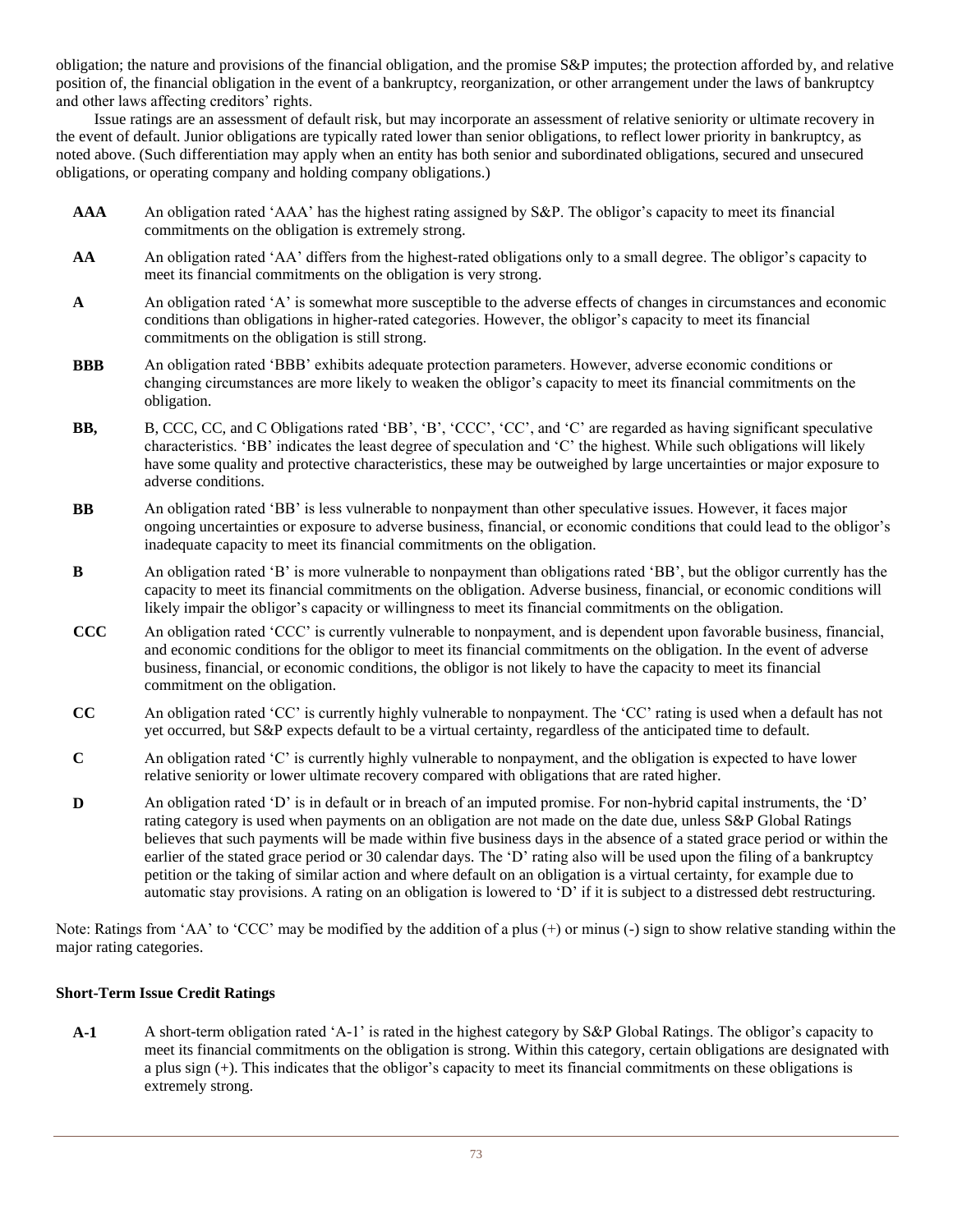- **A-2** A short-term obligation rated 'A-2' is somewhat more susceptible to the adverse effects of changes in circumstances and economic conditions than obligations in higher rating categories. However, the obligor's capacity to meet its financial commitments on the obligation is satisfactory.
- **A-3** A short-term obligation rated 'A-3' exhibits adequate protection parameters. However, adverse economic conditions or changing circumstances are more likely to weaken an obligor's capacity to meet its financial commitments on the obligation.
- **B** A short-term obligation rated 'B' is regarded as vulnerable and has significant speculative characteristics. The obligor currently has the capacity to meet its financial commitments; however, it faces major ongoing uncertainties that could lead to the obligor's inadequate capacity to meet its financial commitments.
- **C** A short-term obligation rated 'C' is currently vulnerable to nonpayment and is dependent upon favorable business, financial, and economic conditions for the obligor to meet its financial commitments on the obligation.
- **D** A short-term obligation rated 'D' is in default or in breach of an imputed promise. For non-hybrid capital instruments, the 'D' rating category is used when payments on an obligation are not made on the date due, unless S&P Global Ratings believes that such payments will be made within any stated grace period. However, any stated grace period longer than five business days will be treated as five business days. The 'D' rating also will be used upon the filing of a bankruptcy petition or the taking of a similar action and where default on an obligation is a virtual certainty, for example due to automatic stay provisions. A rating on an obligation is lowered to 'D' if it is subject to a distressed debt restructuring.

# **Appendix B: Proxy Voting Policies and Procedures**

Dodge & Cox Funds Proxy Voting Policies and Procedures

#### Revised February 9, 2022

The Dodge  $\&$  Cox Funds have authorized Dodge  $\&$  Cox to vote proxies on behalf of the Dodge  $\&$  Cox Funds pursuant to the following Dodge & Cox Proxy Voting Policies and Procedures. To the extent issues are not covered by the Dodge & Cox Proxy Voting Policies and Procedures, the Dodge & Cox Funds have authorized Dodge & Cox to vote proxies in its absolute discretion after taking into consideration the best interests of the Dodge & Cox Funds and their shareholders.

The following Proxy Voting Policies and Procedures ("Policies and Procedures") have been adopted by Dodge & Cox, a California corporation ("Dodge & Cox"), an investment adviser registered with the U.S. Securities and Exchange Commission ("SEC") under the Investment Advisers Act of 1940, as amended ("Advisers Act"). Dodge & Cox's clients include Dodge & Cox Funds (the "Trust"), an investment company registered with the SEC under the Investment Company Act of 1940, as amended ("1940 Act"), consisting of seven series (Dodge & Cox Stock Fund, Dodge & Cox Global Stock Fund, Dodge & Cox International Stock Fund, Dodge & Cox Balanced Fund, Dodge & Cox Income Fund, Dodge & Cox Global Bond Fund, and Dodge & Cox Emerging Markets Stock Fund collectively, the "Funds"), Dodge & Cox Worldwide Funds plc, a UCITS umbrella fund registered in Ireland and consisting of four sub-funds (Dodge & Cox Worldwide Funds plc – Global Stock Fund, Dodge & Cox Worldwide Funds plc – U.S. Stock Fund, Dodge & Cox Worldwide Funds plc – Global Bond Fund, and Dodge & Cox Worldwide Funds plc – Emerging Markets Stock Fund), as well as individuals, corporations, and pension plans subject to the Employee Retirement Income Security Act of 1974 ("ERISA").

These Policies and Procedures are adopted to ensure compliance by Dodge & Cox with Rule 206(4)-6 under the Advisers Act, Rule 30b1-4 and Form N-1A under the 1940 Act, and other applicable fiduciary obligations under rules and regulations of the SEC and interpretations of its staff. Dodge & Cox follows these Policies and Procedures for each of its clients as required under the Advisers Act and other applicable laws, unless expressly directed by a client in writing to refrain from voting that client's proxies (or as otherwise agreed with Dodge  $& Cox$ ). To the extent issues are not covered by the Policies and Procedures, Dodge  $& Cox$  will vote proxies in its absolute discretion after taking into consideration the best interests of its clients (i.e., the common interest that all clients share in seeing the value of a common investment increase over time. Clients may have differing political or social interests, but their best economic interest is generally uniform.).

### General Policy

Dodge & Cox maintains a policy of voting proxies in a way which, in Dodge & Cox's opinion, best serves the interest of its clients in their capacity as shareholders of a company. Dodge & Cox believes that this is consistent with SEC and U.S. Department of Labor guidelines, which state that an investment manager's primary responsibility as a fiduciary is to vote in the best interest of its clients. As an investment manager, Dodge & Cox is primarily concerned with maximizing the value of its clients' investment portfolios.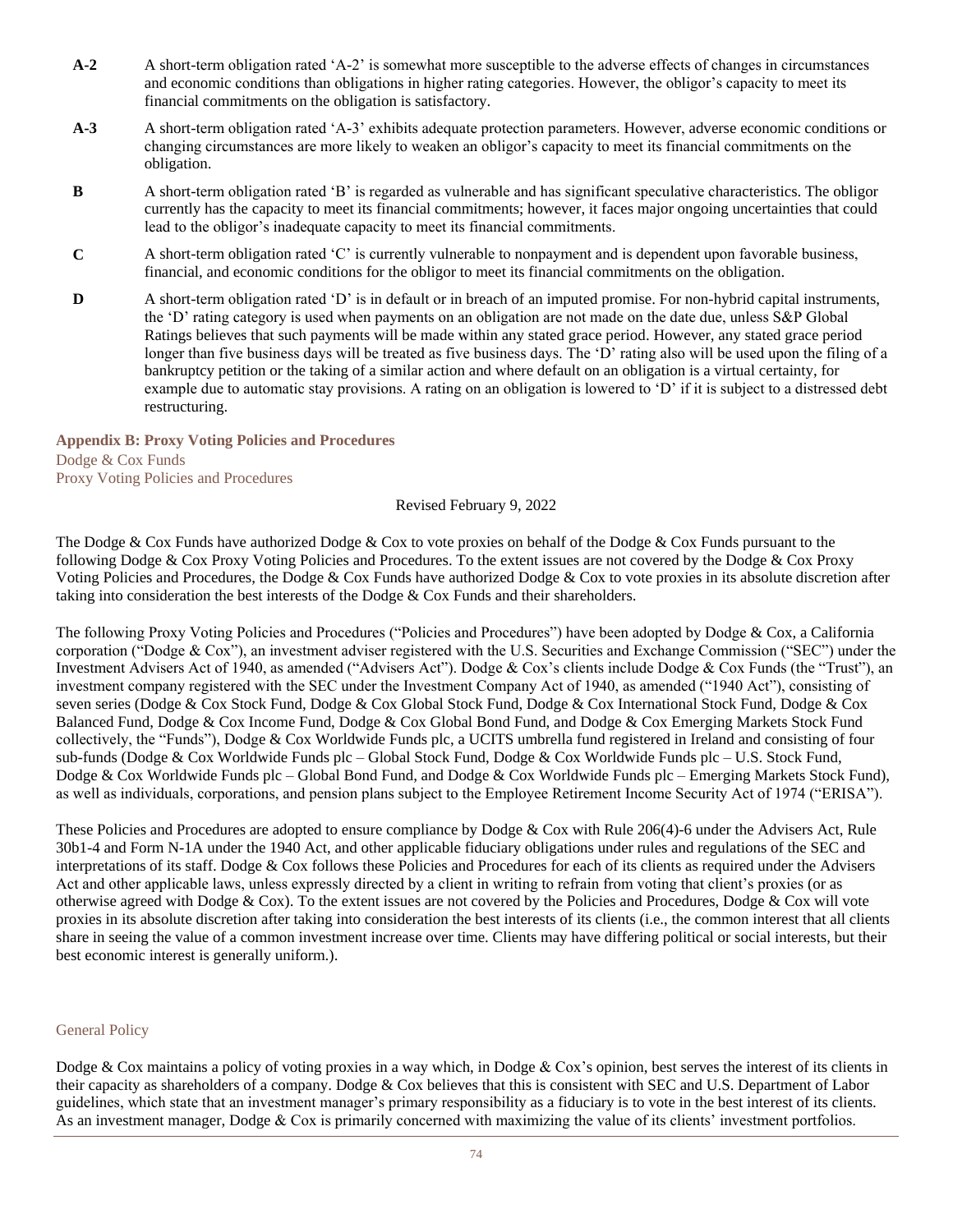Dodge & Cox normally votes in support of company management, but votes against proposals that Dodge & Cox believes would negatively impact the long-term value of its clients' shares of a company.

In those instances in which Dodge & Cox has been given full discretion with regard to proxies, Dodge & Cox votes based on the principle of maximizing shareholder value, as described above.

### Proxy Decision-Making Process

All proxies are reviewed by Dodge & Cox's designated Proxy Officer or delegate. Proxies are also reviewed by a securities analyst when deemed appropriate by the Proxy Officer or delegate. A delegate may include a third party vendor hired to implement the Dodge & Cox Proxy Voting Policy. The Proxy Officer or delegate votes the proxies according to these guidelines and consults the Proxy Policy Committee (which generally consists of the Proxy Officer, securities analysts, a subset of the firm's investment committees, and members of the Legal, Compliance, and Operations Departments) when necessary. When an issue is not clearly covered by these guidelines, and when deemed appropriate by the Proxy Officer or delegate, the proposal may be referred to one or more members of the Proxy Policy Committee for review, who then decide on an appropriate vote or may recommend further review by the relevant investment committee.

To assist Dodge & Cox with its research and decision-making process and to help Dodge & Cox stay abreast of current issues, it has retained the services of an outside proxy administrator to administer proxy voting and reporting for Dodge & Cox's clients. Dodge & Cox votes each proxy while the proxy administrator ensures that the decisions are implemented for each client. Additionally, Dodge  $\&$ Cox has retained the services of two outside proxy research firms to provide Dodge & Cox with research relating to proxy issues and to make proxy voting recommendations. The Proxy Officer or delegate is responsible for: (i) voting the proxies of clients subject to these Policies and Procedures; (ii) overseeing the outside proxy administrator; (iii) implementing these Policies and Procedures; (iv) consulting with analysts when deemed appropriate for the relevant portfolio security (and the Proxy Policy Committee if necessary); and (v) maintaining proxy voting records.

#### Limitations Relating To Proxy Voting

While Dodge & Cox uses its best efforts to vote proxies, in certain circumstances it may be impractical or impossible to do so. For example, when a client has loaned securities to a third party, such securities are generally not available for proxy voting. Dodge & Cox may also be prohibited from voting certain shares or required to vote in proportion to other shareholders under applicable U.S. or non-U.S. regulatory requirements or company governance provisions.

Corporate governance standards, disclosure requirements, and voting mechanics vary greatly among non-U.S. markets in which the Funds may invest. Dodge & Cox will cast votes in a manner believed to be consistent with these Policies and Procedures, while taking into account differing practices by market. Some non-U.S. markets require that securities be "blocked" or registered to vote at a company's meeting. Absent an issue of compelling importance, Dodge & Cox will generally not subject the Dodge & Cox Funds to the loss of liquidity imposed by these requirements. Additionally, Dodge  $& Cox$  may not be able to vote proxies in connection with certain holdings of non-U.S. securities if Dodge & Cox does not receive information about the meeting in time to vote the proxies or does not meet the requirements necessary to vote the securities. The costs of voting (e.g., custodian fees, vote agency fees, information gathering) in non-U.S. markets may be substantially higher than for U.S. holdings. As such, Dodge  $\&$  Cox may limit its voting of non-U.S. holdings in instances where the issues presented are unlikely to have a material impact on shareholder value.

### Proxy Voting Guidelines

**PLEASE NOTE:** The examples below are provided to give a general indication as to how Dodge & Cox will vote proxies on certain issues. These examples do not address all potential voting issues or the intricacies that may surround individual proxy votes, and actual proxy votes may differ from the guidelines presented here. Governance practices and market standards not outlined below may be taken into consideration as well. It is also important to note that the proxy voting policies described herein may at times be inconsistent with our investment decisions.

### **I. Routine Business**

Dodge & Cox considers the reputation, experience, and competence of a company's management and Board when it researches and evaluates the merits of investing in a particular security. In general, Dodge & Cox has confidence in the abilities and motives of the Board and management of the companies in which Dodge & Cox invests and typically will vote in accordance with them on the items below and other routine issues when adequate information on the proposal is provided. When in the view of Dodge & Cox, adequate information is not provided, Dodge & Cox will generally choose to abstain or vote against such proposals. Dodge & Cox will typically vote against shareholder proposals that require a company to pay a dividend, as the decision to return excess cash is best made by a company's management.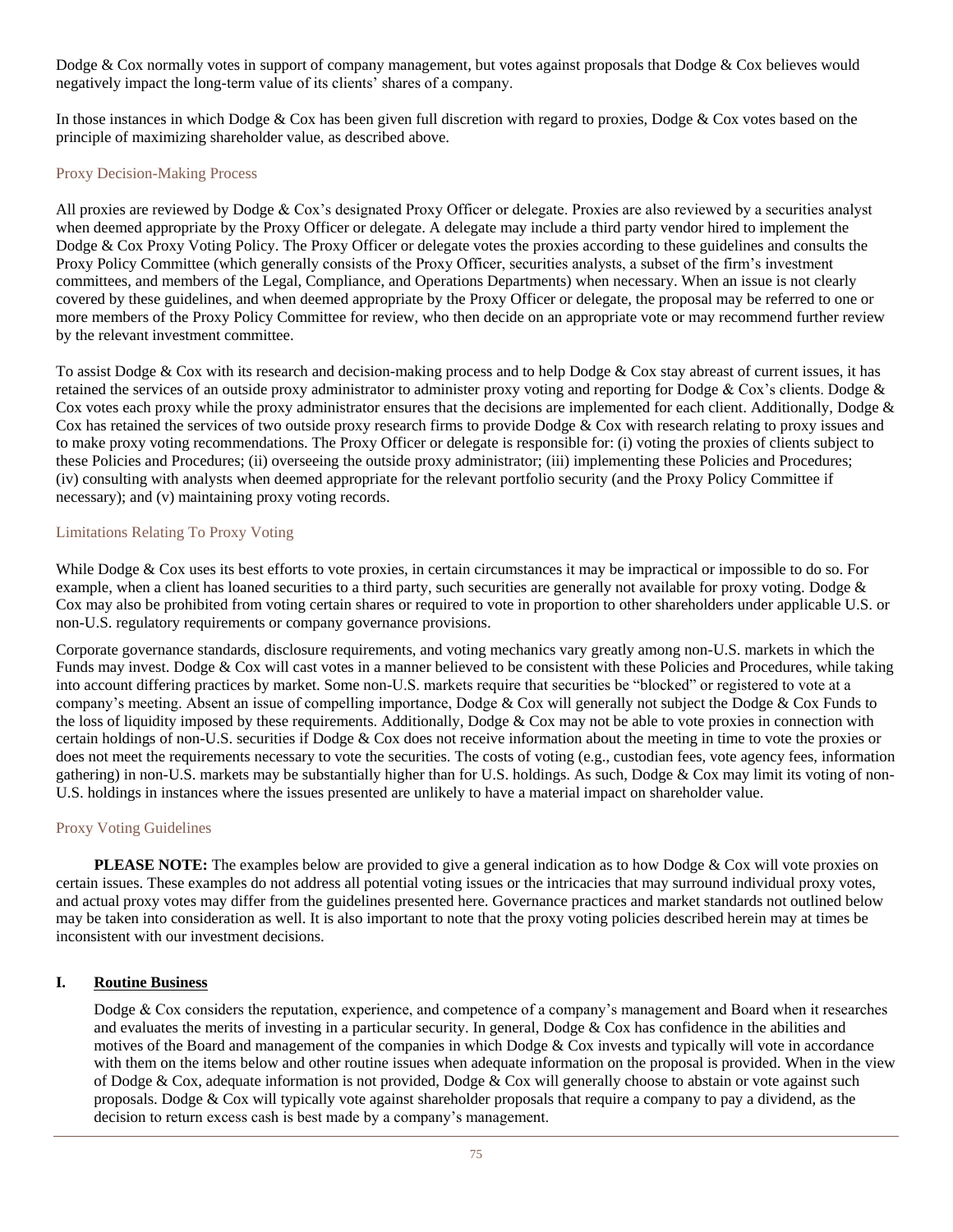- **A. Approval of Auditors (unless a change is not satisfactorily explained) and Compensation in Line with Prevailing Practice.**
- **B. Change Date and Place of Annual Meeting (if not associated with a takeover).**
- **C. Change in Company Name.**
- **D. Approval of Financial Statements.**
- **E. Payment or Distribution of Dividends.**
- **F. Other Business (domestic companies).**
- **G. Other Business (non-U.S. companies).**

Dodge & Cox will typically vote against other business proposals in non-U.S. markets, as it varies by market what can legally be covered under other business and it cannot be known, when voting by proxy, whether the items raised under other business would be beneficial to shareholders.

# **H. Amend Bylaws / Articles of Association to Bring in Line with Changes in Local Laws & Regulations.**

Dodge & Cox will generally support the amending of an issuer's bylaws / articles of association to bring them in line with local laws and regulations, however, Dodge & Cox will vote against proposals that Dodge & Cox believes would negatively impact the long-term value of its clients' shares of a company.

## **I. Related Party Transactions.**

Dodge & Cox will review related party transactions on a case-by-case basis.

# **II. Capitalization / Reorganization**

- **A. Issuance of Securities to Meet Ongoing Corporate Needs.**
- **B. Approve Stock Split.**
- **C. Share Repurchase Authorization.**
- **D. Cancel Treasury Shares (in connection with a Share Repurchase Program).**

Dodge & Cox considers the reputation, experience, and competence of a company's management and Board when it researches and evaluates the merits of investing in a particular security. In general, Dodge & Cox has confidence in the abilities and motives of the Board and management of the companies in which Dodge  $& Cox$  invests and typically will vote in accordance with them on the above-referenced and similar issues.

# **E. Issuance of Blank Check Preferred.**

Dodge & Cox supports management's ability to raise capital to meet ongoing business needs. However, the ability to issue large blocks of securities for any purpose without shareholder approval can be detrimental to shareholder value. A company can issue and place large blocks of stock in "friendly" hands to thwart or deter an unwanted takeover. Dodge & Cox typically supports provisions where a company expressly states that the securities would not be used as a takeover defense or carry special voting rights.

# **F. Reincorporation.**

Dodge & Cox generally supports management's decision to reincorporate in another location for reasons other than to prevent takeover attempts.

# **III. Compensation**

## **A. Compensation, Stock Option, Employee Stock Purchase Plans, and Savings Plans that are Generally in Line with Prevailing Practice.**

Dodge & Cox typically supports measures which enable companies to attract and retain key employees and directors. Dodge & Cox reviews each compensation plan to evaluate whether the plan overly dilutes shareholder value. Dodge & Cox uses two independent proxy research firms which provide research on proxy issues as a source to help determine the dilutive effects of each plan. Dodge & Cox favors plans which reward long-term performance and align management and shareholders' interests.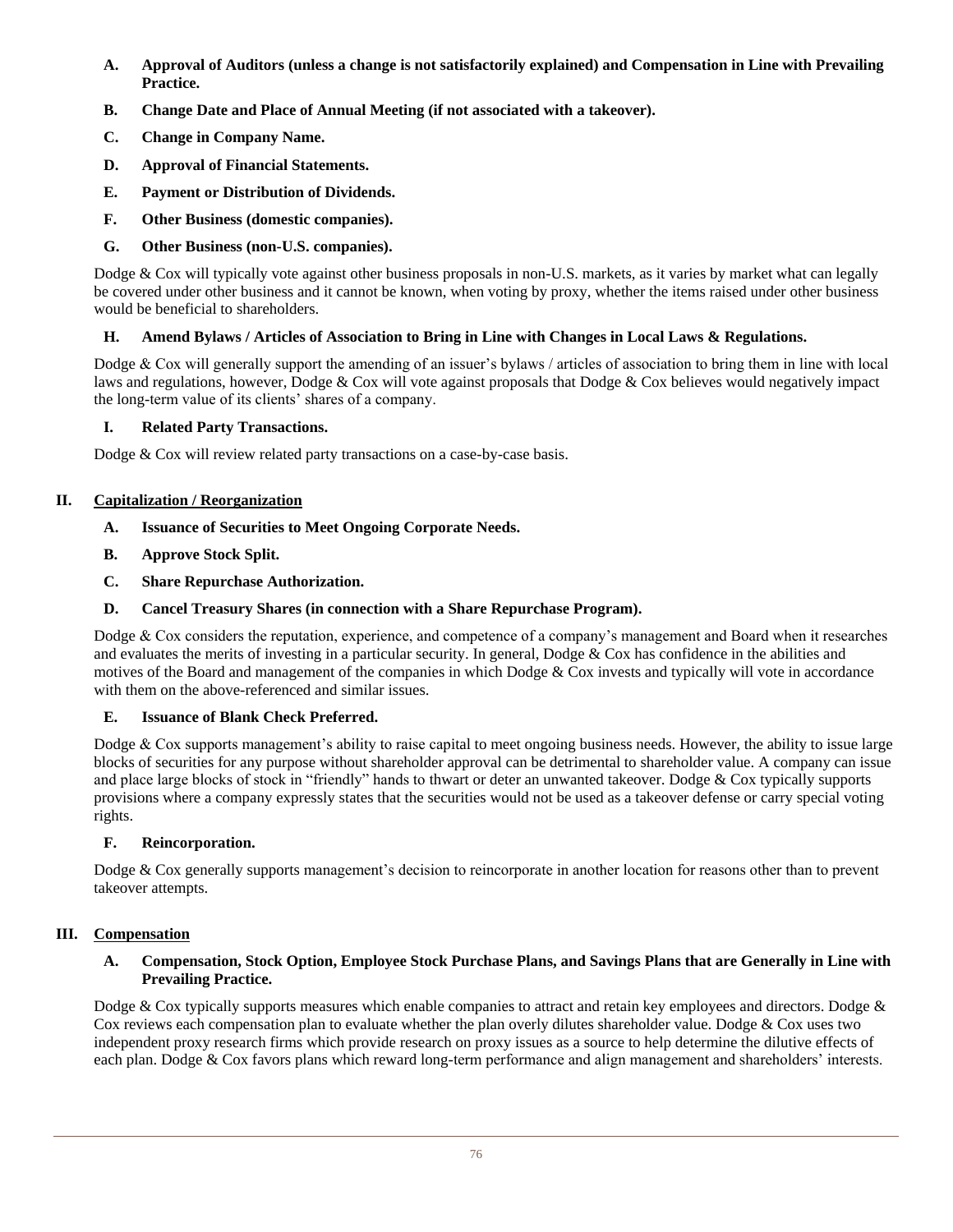## **B. Golden Parachutes / Severance Agreements.**

Provisions for "golden parachutes" and severance agreements are evaluated on a case-by-case basis using internal standards. Dodge & Cox generally supports golden parachutes when it believes that they will enable the company to attract and retain key executives.

## **C. Claw-Back of Incentive Compensation.**

Dodge & Cox typically votes against shareholder claw-back proposals where the company has an existing claw-back policy. Proposals will be reviewed on a case-bycase basis where the company has not previously adopted a claw-back policy. In evaluating claw-back shareholder proposals, Dodge & Cox will consider whether the company has a history of financial restatements, material financial problems, and any other factors deemed relevant.

## **D. Advisory Votes on Compensation.**

Dodge & Cox typically supports management's discretion to set compensation for executive officers and will generally vote in favor of the compensation practices of the companies in which it invests so long as Dodge  $\&$  Cox believes that the plans align management and shareholders' interests.

## **E. Frequency of Advisory Votes on Compensation.**

Dodge & Cox will typically vote to have the advisory vote on compensation appear on a company's proxy annually.

## **F. Limit Services of Compensation Consultant.**

Dodge & Cox will typically vote against shareholder proposals that seek to limit the services of compensation consultants to strictly performing compensation-related consulting. Such a proposal limits the issuer's ability to retain consulting services that it believes would be necessary or beneficial to the firm.

## **IV. Governance Related**

## **A. Election of Directors in Uncontested Elections.**

Dodge & Cox considers the reputation, experience, and competence of a company's management and Board when it researches and evaluates the merits of investing in a particular security. In general, Dodge & Cox has confidence in the abilities and motives of the Board and management of the companies in which Dodge & Cox invests and typically will vote in accordance with their recommendation in uncontested elections of directors. However, Dodge & Cox will typically vote against the election of a director if insufficient information is provided on the proposed director, and may consider voting against a proposed director if Dodge & Cox has other governance concerns such as corruption or risk oversight failure.

### **B. Election of Directors in Contested Elections.**

When evaluating the director nominees in a contested election, Dodge & Cox takes a case-by-case approach, taking into account, among other things, the qualifications of director nominees and the long-term financial performance of the company.

### **C. Indemnification of Officers and Directors in Line with Prevailing Practice.**

When reviewing U.S. indemnification proposals, Dodge & Cox will consider prevailing practice. When reviewing non-U.S. indemnification proposals, Dodge & Cox will consider using Delaware law as a benchmark for evaluating appropriate levels of indemnification for officers and directors.

### **D. Board Structure.**

There is no optimal size or composition of inside and outside directors that fits every company. Dodge & Cox considers the composition, reputation, and experience of a company's Board in the process of reviewing the merits of investing in a particular company's shares. Dodge & Cox prefers that the number of directors cannot be altered without shareholder approval; allowing management to increase or decrease the size of the Board can be used as an anti-takeover defense. Dodge & Cox also prefers that companies have a majority of independent directors as defined by the rules of the exchange where the company is listed, and for companies to have compensation, audit, and nominating committees composed entirely of independent directors. Dodge & Cox may vote against a director who is not independent and sits as a member of the compensation, audit, or nominating committee. Dodge & Cox will also take into consideration local market standards of governance best practices when voting on director nominees. Dodge  $&$  Cox will typically vote in favor of the establishment of a nominating committee for the Board of Directors and other board committees we believe will improve governance.

# **E. Independent Chairman (Separate Chairman / Chief Executive Officer).**

Dodge & Cox considers the reputation, experience, and competence of a company's management and Board when it researches and evaluates the merits of investing in a particular security. Directors and management of companies are in the best position to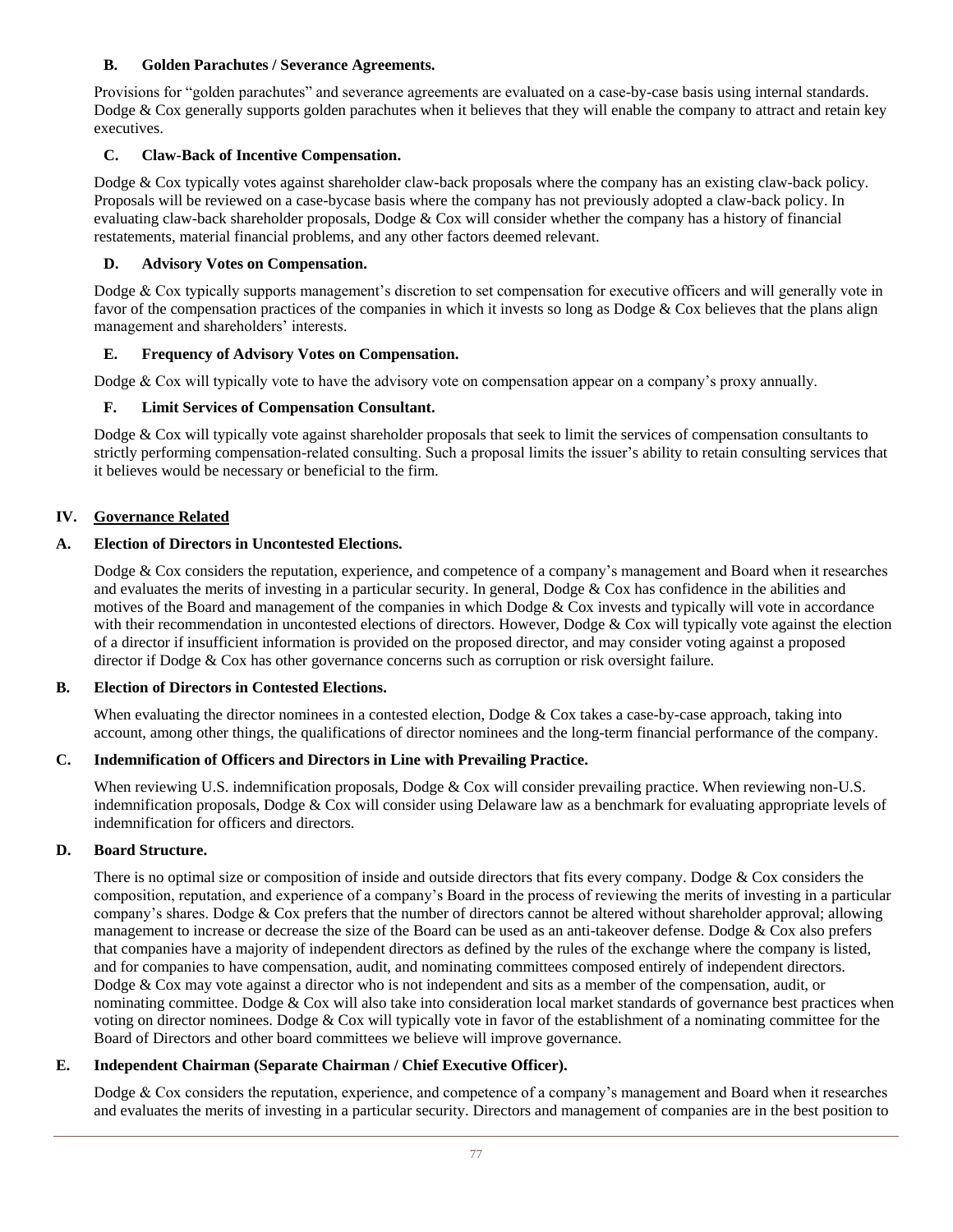determine an efficient, functional structure for the board of directors and splitting the positions of Chairman and Chief Executive Officer may not be in the best interests of the company or its shareholders. When the positions of Chairman and Chief Executive Officer are combined, Dodge & Cox prefers that the company has a lead independent director. Dodge & Cox typically will vote in accordance with company management on the above issue.

## **F. Directors' Term in Office / Length of Service / Mandatory Retirement Age.**

Dodge & Cox will typically support the Board's discretion to set board tenure and limits. Dodge & Cox believes that shareholder-imposed restrictions on a director's tenure, such as a mandatory retirement age or length of service limits, could harm shareholder interests by forcing experienced and knowledgeable directors off the Board and will generally vote against any such restrictions.

### **G. Succession Plans.**

Dodge & Cox will generally support non-binding shareholder proposals that encourage companies to adopt a succession plan for senior management, if the company does not currently have a succession plan in place.

## **H. Shareholders' Ability to Remove and Approve Directors.**

Dodge & Cox believes that fair and democratic access to the Board is an important factor in increasing the accountability of the Board of Directors to shareholders. Thus, Dodge & Cox would generally support proposals whereby nominations of directors by a shareholder would be included in the proxy statement and ballot. Dodge & Cox would vote against proposals restricting the shareholders' ability to remove a director, as it could serve to entrench management. Dodge & Cox does not support proposals giving continuing directors the right to fill vacant Board seats without shareholder approval.

## **I. Majority of Votes to Elect Directors.**

Dodge & Cox will generally support shareholder proposals to require a majority vote standard for the election of directors provided it does not conflict with the law where the company is incorporated.

## **J. Classified Boards / Annual Elections.**

Dodge & Cox does not support classified Boards because this makes a change in Board control more difficult to effect, and hence may reduce the accountability of the Board to shareholders.

## **K. Cumulative Voting.**

Dodge & Cox will typically vote against proposals to establish cumulative voting, as cumulative voting does not align voting interest with economic interest in a company. Nevertheless, Dodge & Cox may utilize cumulative voting where this practice is already in place.

# **L. Directors and Named Executive Officers (NEOs) Required to Own Specified Amount of Company Stock.**

Dodge & Cox typically does not support proposals requiring directors to own a specific amount of a company's shares, as it could prove onerous to qualified individuals who could otherwise contribute significantly to the company. Nevertheless, Dodge & Cox does believe that director and NEO stock ownership can align their interests with those of shareholders.

### **M. Include Shareholders' Nominations of Directors in Proxy.**

Dodge & Cox generally supports including shareholders' nominations of directors in the proxy statement and ballot as it serves to increase the accountability of the Board to shareholders. Dodge & Cox will generally consider the proposed requirements for minimum length and percentage of ownership, as well as other governance provisions at the company, when determining how to vote on proxy access proposals. Dodge & Cox will generally support proxy access proposals that include an ownership level and holding period of at least three percent for three years. Dodge & Cox will evaluate proposals with lower ownership thresholds and / or shorter holding periods on a case-by-case basis. Dodge & Cox believes that fair and democratic access to the Board is an important part of increasing accountability.

### **N. Retirement Benefits for Non-Employee Directors.**

Dodge & Cox typically does not support shareholder proposals which seek to eliminate retirement benefits for non-employee directors. Dodge & Cox believes such proposals could hinder companies from attracting and retaining qualified Board members.

### **O. Director Compensation.**

Dodge & Cox typically does not support shareholder proposals which seek to pay directors partially or solely in stock. Dodge & Cox believes that the Compensation Committee or full Board is best qualified to design compensation packages which will attract, motivate, and retain capable directors.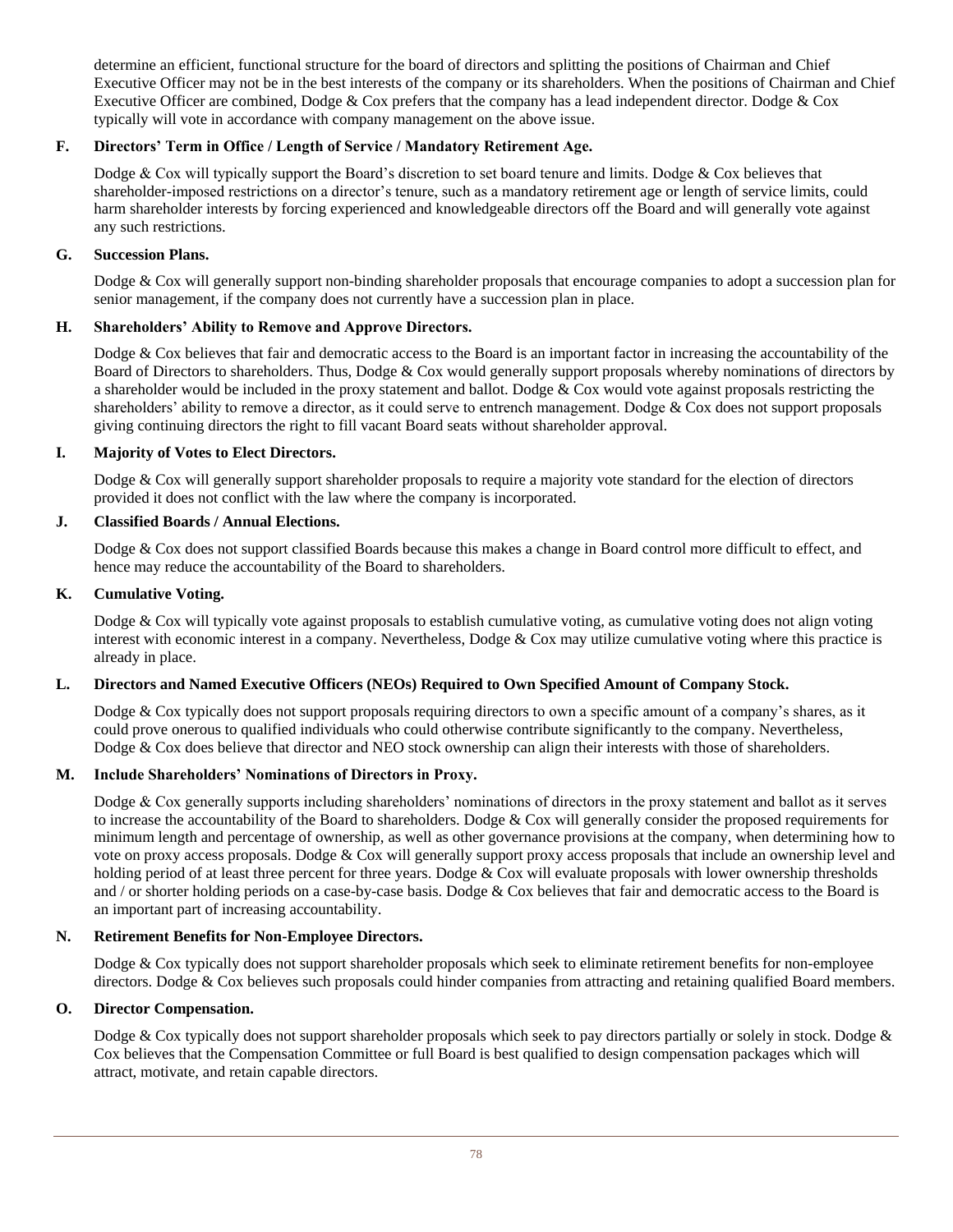# **V. Anti-Takeover / Business Combinations**

Generally, Dodge & Cox does not support those provisions which Dodge & Cox believes negatively impact the value of the shares by deterring an unwanted tender or takeover offer. Toward that end, Dodge & Cox generally supports the right of shareholders to vote on issues pertaining to business combinations, restructurings, and changes in capitalization. Dodge & Cox does, however, support those policies that grant management time in which to respond to an unsolicited offer and which discourage two-tier offers.

## **A. Opt-Out of State Law Business Combination Provisions.**

Dodge & Cox generally supports shareholder proposals to "opt-out" of certain state laws designed to deter unwanted takeovers. The corporation can continue to receive the many benefits of incorporation in a particular state, while the "opt-out" removes anti-takeover provisions that may detract from shareholder value.

## **B. Fair Price.**

While Dodge & Cox would support a Fair Price provision concerned only with preventing two-tier offers, many Fair Price provisions also give the Board sole discretion in determining the "fair price" of its securities. This determination can be overridden only by a supermajority vote of the shareholders. Dodge & Cox believes that this is in conflict with Dodge & Cox's policy of preserving shareholder value.

## **C. Shareholder Rights Proposals / Poison Pills.**

Generally, Dodge & Cox supports management's decision to implement shareholders rights programs so long as they are put to a shareholder ratification vote within 12 months of adoption or have a two to three year sunset provision, as they do not seem to deter or prevent takeovers, but instead provide the Board time to pursue alternatives often resulting in better value for shareholders. Dodge & Cox may vote against a shareholder rights program if local law provides safeguards that allow a company to adequately assess a takeover offer. Dodge  $& Cox$  generally supports shareholder proposals requesting that the company submit existing or future shareholders rights programs to a shareholder vote (although it may vote against a proposal when a company has adopted a meaningful alternative to the shareholder proposal). When considering proposals to ratify shareholders rights programs, Dodge & Cox will generally consider the following criteria, among other factors:

- 20% trigger or higher flip-in or flip-over;
- Two- to three-year sunset provision;
- No dead-hand, slow-hand, no-hand or similar features that limits the ability of a future board to redeem the pill;
- Shareholder redemption feature—if the board refuses to redeem the pill 90 days after an offer is announced, ten percent of the shares may call a special meeting or seek a written consent to vote on rescinding the pill.

### **D. Greenmail.**

Dodge & Cox does not support the payment of "greenmail," the situation in which a potential bidder is paid a premium as a condition of not pursuing a takeover of or restructuring of the company, since one shareholder profits at the expense of the others.

### **E. Mergers, Acquisitions, and Spin-offs.**

Dodge & Cox considers each proposal concerning a merger, acquisition or spin-off on a case-by-case basis. Dodge & Cox will generally support these types of corporate restructurings where it believes that they would maximize long-term shareholder value. When Dodge & Cox is in favor of a merger, acquisition or spinoff, Dodge & Cox will typically support a proposal to adjourn the meeting when votes for a merger or acquisition are insufficient, as this gives management additional opportunities to present shareholders with information about its proposals.

### **F. Material Amendments to Bylaws.**

Dodge & Cox expects shareholders to be given the opportunity to vote on all material bylaw amendments. We recognize that some bylaw amendments are non- material and it may be overly burdensome and not in the best interest of shareholders to require that these types of amendments be approved by shareholders. Dodge & Cox generally opposes proposals giving the Board of Directors exclusive authority to amend the bylaws of the company without seeking shareholder consent.

### **VI. Shareholder Rights**

# **A. Confidential Voting.**

Since there exists the possibility that certain shareholders may be subject to undue pressure to vote in favor of management, Dodge & Cox believes that the voting process is better served by confidentiality.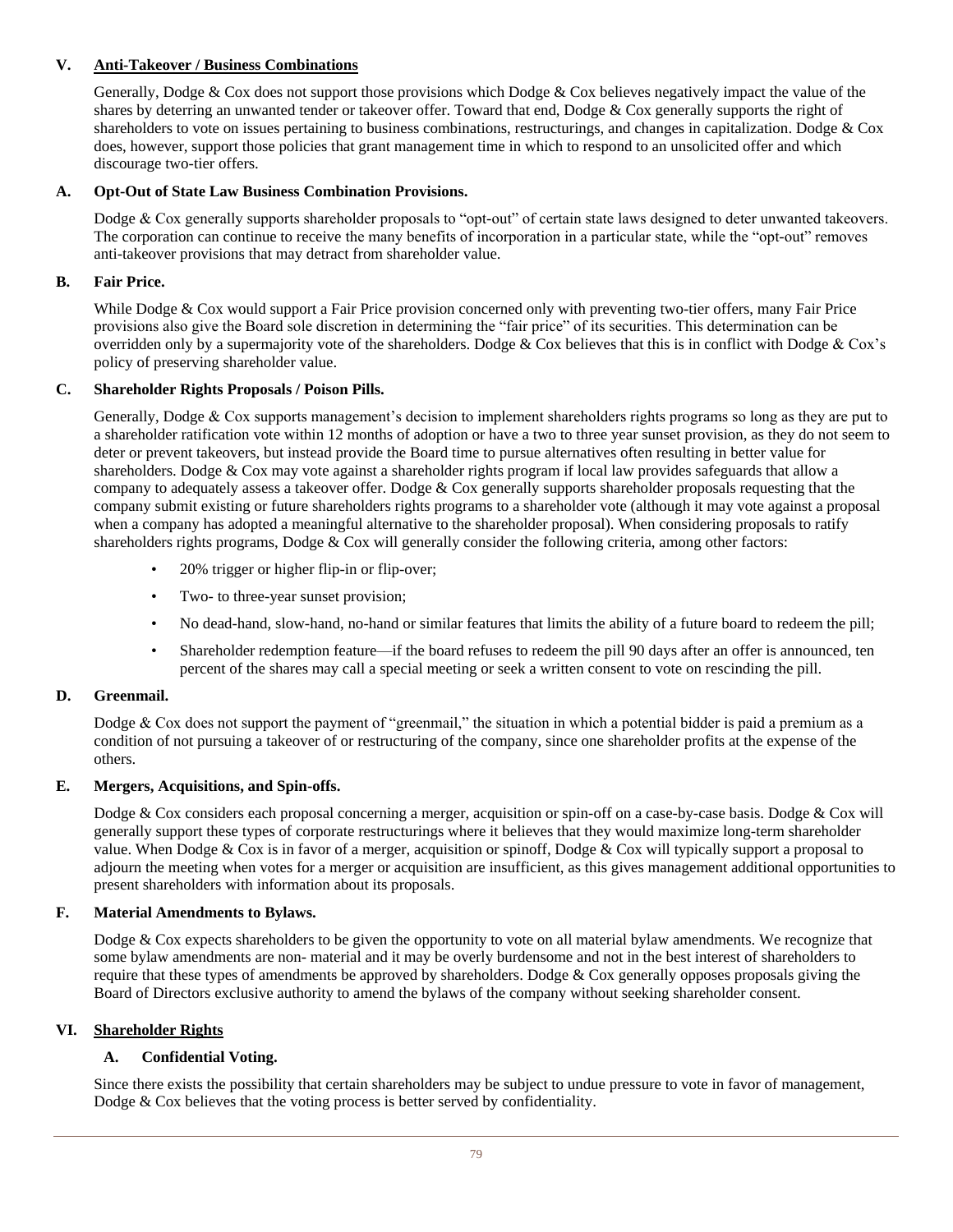# **B. Right to Call Meetings.**

Dodge & Cox generally supports proposals that give shareholders the ability to call special meetings and vote on issues outside of the company's annual meeting. Limiting the forum in which shareholders are able to vote on proposals could adversely affect shareholder value. Dodge & Cox will generally support shareholder proposals that seek to allow stockholders owning 10 percent or more of the outstanding shares of the company's common stock to call a special meeting and will consider proposals with thresholds lower than 10 percent on a case-by-case basis.

# **C. Shareholder Action by Written Consent.**

Dodge & Cox typically supports the right of shareholders to take action by written consent because it facilitates broader corporate governance but will generally consider the minimum consent threshold as well as other governance rights shareholders may have at the company when determining how to vote.

# **D. Supermajority.**

Dodge & Cox does not support supermajority voting provisions with respect to corporate governance issues. By vesting a minority with veto power over shareholder decisions, a supermajority provision could deter tender offers and hence adversely affect shareholder value.

# **E. Omission of "Irrelevant" Proxy Issues.**

Dodge & Cox has made it a policy not to get involved in determining what is appropriate for a company to include or exclude in its proxy statements, as there are very specific rules laid out by the SEC governing this issue. Dodge & Cox considers the proxy process to be a very important part of corporate governance, and would consider any effort to limit this shareholder forum as an effort to reduce the accountability of management. Dodge  $& \text{Cox}$  defers to the SEC rules on this matter.

# **F. One Share, One Vote.**

Dodge & Cox is generally opposed to dual-class capitalization structures that provide disparate voting rights to different groups of shareholders with similar economic investments. As such, all things equal, Dodge  $& Cox$  will generally oppose the creation of separate classes with different voting rights. However, for an existing dual class structure, Dodge & Cox may consider management's record with respect to management and governance and will review proposals to eliminate a dual class structure on a case-by-case basis.

# **G. Electronic Communications to Shareholders.**

Dodge & Cox will typically support proposals that allow companies to provide electronic communications/notices to shareholders in lieu of paper notices, provided that the company complies with local laws for disseminating information to shareholders.

# **H. Hybrid and Virtual-Only Meetings.**

Dodge & Cox will typically support proposals allowing for the convening of hybrid shareholder meetings (meaning those that include both an in-person and "virtual" meetings). Dodge & Cox is generally opposed to virtual only shareholder meetings. Virtual-only meetings may hinder meaningful exchanges between management and shareholders, enable management to avoid uncomfortable questions, and increase the likelihood of marginalizing certain shareholders. Dodge  $&$  Cox typically supports virtual-only meetings in situations where it may be unsafe for a large group to gather.

# **I. Exclusive Venue.**

Dodge & Cox typically supports management's discretion to select a specific jurisdiction as the exclusive venue for shareholder lawsuits.

# **VII. Social / Environmental**

Dodge & Cox generally supports management's decisions regarding a company's business operations. Dodge & Cox expects management to identify and oversee financially material environmental, social, and governance risks and to disclose those risks to shareholders. To the extent not addressed elsewhere in these Policies and Procedures, Dodge  $\&$  Cox will review management and shareholder proposals regarding social and environmental issues on a case-by-case basis and will consider supporting proposals that address material issues that it believes will protect and/or enhance the long-term value of the company. For example, Dodge & Cox may support shareholder proposals requesting information or data that enables us to better assess material financial risks to the company around social and environmental issues such as human capital, climate change, and energy transition.

To read more about Dodge & Cox's approach to environmental, social and governance ("ESG") integration, please see Dodge & Cox's ESG Policy.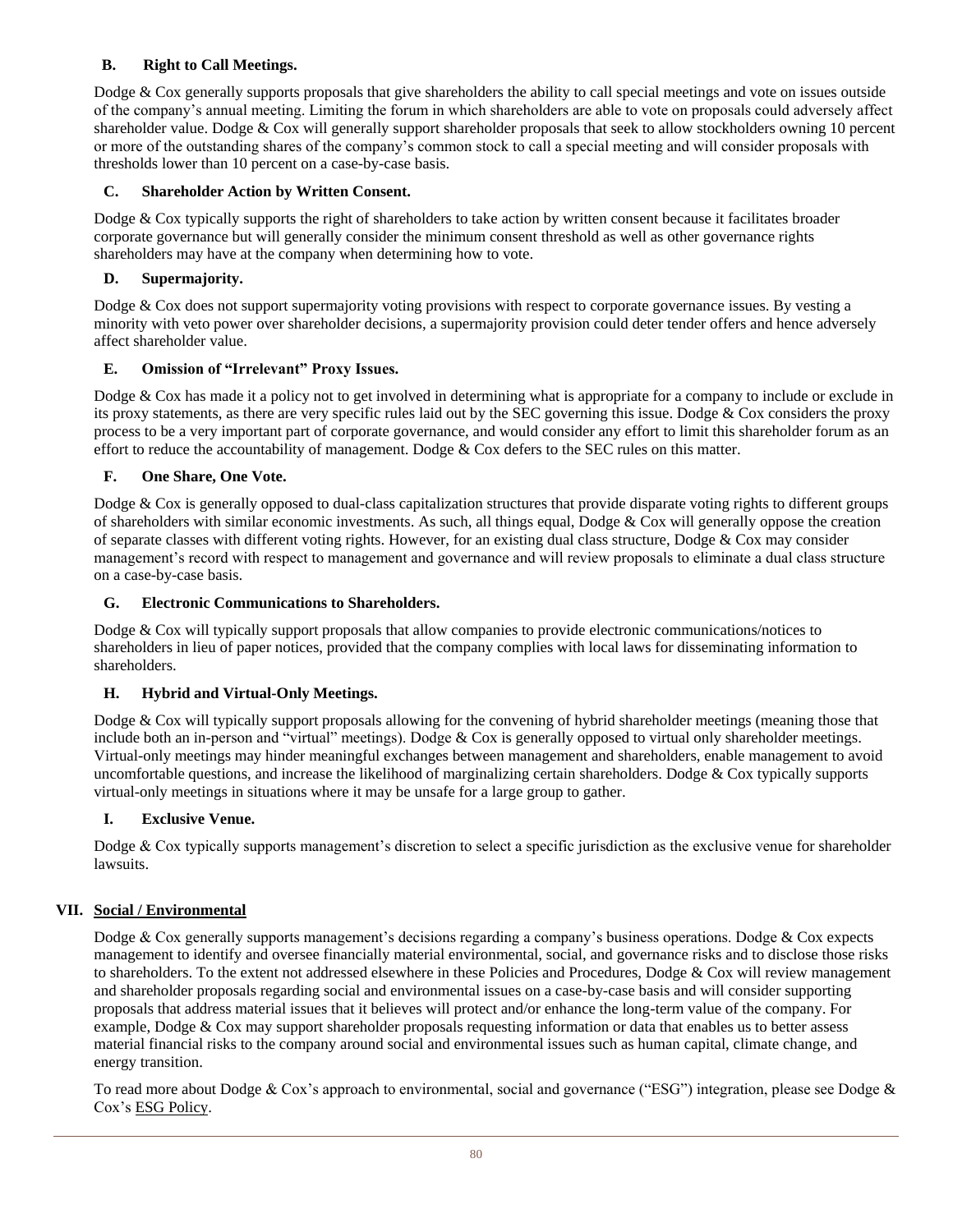#### **VIII. Mutual Fund Proxies**

#### **A. Election of Trustees / Directors.**

In general, Dodge & Cox has confidence in the abilities and motives of the Board of the mutual funds in which Dodge  $&$  Cox invests and typically will vote in support of the proposed nominees in uncontested elections.

#### **B. Investment Advisory Agreement.**

Dodge & Cox votes on investment advisory agreements on a case-by-case basis.

#### **C. Fundamental Investment Restrictions.**

Dodge & Cox votes on amendments to a fund's fundamental investment restrictions on a case-by-case basis.

#### **D. Distribution Agreements.**

Dodge & Cox votes on distribution agreements on a case-by-case basis.

#### Conflicts of Interest

Dodge & Cox is sensitive to conflicts of interest that may arise in the proxy decision-making process. For example, conflicts of interest may arise when: (i) proxy votes regarding non-routine matters are solicited by an issuer who has an institutional separate account relationship with Dodge & Cox; (ii) a proponent of a proxy proposal has a business relationship with Dodge & Cox (e.g., an employee group for which Dodge & Cox manages money); (iii) Dodge & Cox has business relationships with participants in proxy contests, corporate directors or director candidates; (iv) a Dodge & Cox employee has a personal interest in the outcome of a particular matter before shareholders (e.g., a Dodge & Cox executive has a relative who serves as a director of a company); or (v) a member of the Dodge & Cox Funds Board of Trustees is a director of a public company held by the Funds. Dodge & Cox is committed to resolving all such and similar conflicts in its clients' best interests. Dodge & Cox has developed these Policies and Procedures to serve the best interests of its clients and will generally vote pursuant to these Policies and Procedures when conflicts of interest arise. When there are proxy voting proposals that give rise to material conflicts of interest and such proposals are not addressed by these Policies and Procedures, the Proxy Officer or delegate may escalate the issue to the Proxy Policy Committee who will consult Dodge & Cox's Compliance Officer and senior management. The Proxy Policy Committee, Compliance Officer, and senior management may consult with an independent consultant or outside counsel to resolve material conflicts of interest. Possible resolutions of such conflicts may include: (i) voting in accordance with the guidance of an independent consultant or outside counsel; (ii) erecting information barriers around the person or persons making voting decisions; (iii) designating a person or committee to vote that has no knowledge of any relationship between Dodge & Cox and the issuer, its officers or directors, director candidates, or proxy proponents; (iv) voting in proportion to other shareholders; or (v) voting in other ways that are consistent with Dodge & Cox's obligation to vote in its clients' best interests. When Dodge & Cox-managed separate accounts, funds or other collective investment vehicles are shareholders of Dodge & Cox Funds, Dodge & Cox will, where possible, vote client proxies relating to the Dodge & Cox Funds by voting the shares in the same proportion as the votes of other shareholders in the relevant Funds (so called "echo voting").

### Proxy Voting Recordkeeping

Dodge & Cox maintains records of the following items: (i) these Policies and Procedures; (ii) proxy statements or proxy meeting information received regarding client securities (unless such statements are available on the SEC's Electronic Data Gathering, Analysis, and Retrieval (EDGAR) system); (iii) records of votes Dodge & Cox cast on behalf of clients, which may be maintained by a third party service provider if the service provider undertakes to provide copies of those records promptly upon request; (iv) records of written requests for proxy voting information and Dodge & Cox's responses to such requests (whether a client's request was oral or in writing); and (v) any documents prepared by Dodge & Cox that were material to making a decision on how to vote or that memorialized the basis for the decision. Additionally, Dodge  $&$  Cox will maintain any documentation related to an identified material conflict of interest.

Dodge & Cox or its agent will maintain these records in an easily accessible place for at least six years from the end of the fiscal year during which the last entry was made on such record. For the first two years, Dodge & Cox or its agent will store such records at its principal office.

#### Review of Policies and Procedures

These Policies and Procedures will be subject to periodic review as deemed appropriate by Dodge & Cox.